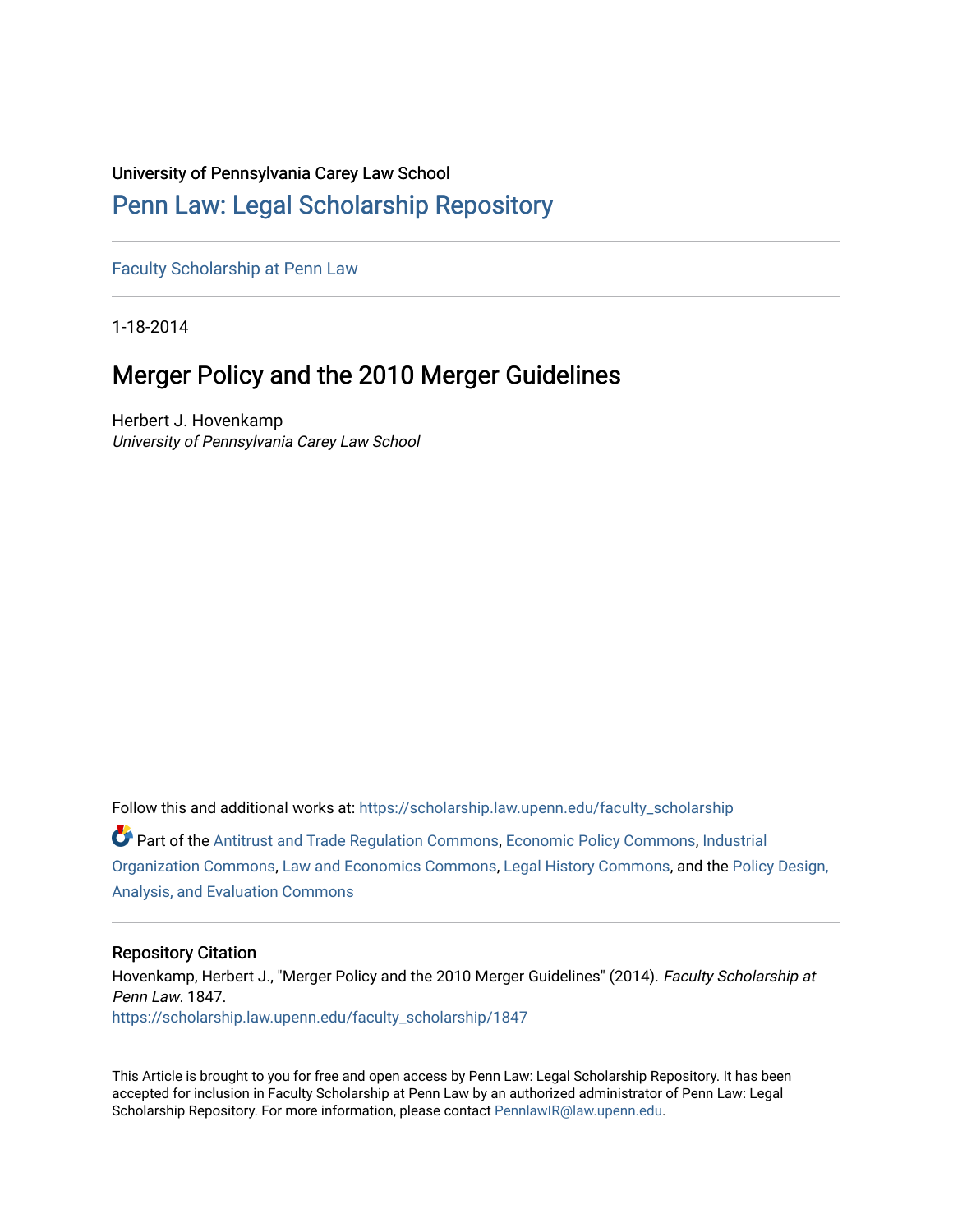# **Merger Policy and the 2010 Merger Guidelines**

# **Herbert Hovenkamp[\\*](#page-1-0)**

### **I. Introduction**

A merger occurs when two firms that had been separate come under common ownership or control.<sup>[1](#page-1-1)</sup> The word "merger" has a broader meaning in federal antitrust law than in state corporation law.<sup>[2](#page-1-2)</sup> In many cases a "merger" for antitrust purposes is merely the purchase by one firm of some or all of the assets of another firm. A merger of corporations also occurs when one corporation buys some or all of another corporation's shares. The antitrust laws also use the word "merger" to describe a consolidation: two original corporations cease to exist and a new corporation is formed that owns the assets of the two former corporations.<sup>[3](#page-1-3)</sup>

Today the means by which a merger occurs is largely irrelevant to its legality under the antitrust laws. This was not always so. Before § 7 of the Clayton Act was amended in 1950 the statute applied to stock acquisitions but not asset acquisitions.<sup>[4](#page-1-4)</sup> The result was that stock acquisitions came under the relatively strict test imposed by § 7, which condemns mergers that "may \* \* \* substantially \* \* \* lessen competition, or \* \* \* tend to create a monopoly." Asset acquisitions came under the less restrictive test of § 1 of the Sherman Act, or, if the acquisition produced a monopoly,  $\S 2$  of the Sherman Act.<sup>[5](#page-1-5)</sup> Today,  $\S 7$  reaches both stock and asset

<span id="page-1-0"></span> <sup>\*</sup> Ben V. & Dorothy Willie Professor of Law, University of Iowa.

<span id="page-1-1"></span> $1$  "Control" is relevant because leases or contractual arrangements amounting to less than fee simple ownership can be challenged as mergers. See 5 Antitrust Law ¶ 1202 (3d ed. 2009). See also McTamney v. Stolt Tankers & Terminals, 678 F.Supp. 118 (E.D.Pa. 1987) (contract to purchase productive assets plus effective control was an "acquisition" for Clayton § 7 purposes). Cf. Lucas Automotive Engineering v. Bridgestone/Firestone, 140 F.3d 1228 (9th Cir. 1998) (assuming that long-term exclusive license to manufacture tires under the licensor's name is a merger); Eastman Kodak Co. v. Goodyear Tire & Rubber Co., 114 F.3d 1547, 1997–1 Trade Cas. ¶ 71824 (Fed.Cir. 1997) (dicta: firm's acquisition of exclusive right to enforce a patent can be § 7 violation).

<span id="page-1-2"></span><sup>&</sup>lt;sup>2</sup> See J.D. Cox & T.L. Hazen, Corporations, ch. 22 (2d ed. 2003); R. C. Clark, Corporate Law 401–498 (1986). However, see California v. American Stores Co., 872 F.2d 837, 845 (9th Cir.), affirmed on other grounds, 495 U.S. 271, 110 S. Ct. 1853 (1990), holding that state corporate law should be used to determine when an acquisition had occurred.

<span id="page-1-3"></span><sup>3</sup> For example, United States v. Rockford Memorial Corp., 717 F.Supp. 1251 (N.D.Ill. 1989), affirmed, 898 F.2d 1278 (7th Cir.), cert. denied, 498 U.S. 920, 111 S. Ct. 295 (1990).

<span id="page-1-4"></span><sup>4</sup> See Arrow–Hart & Hegeman Electric Co. v. FTC, 291 U.S. 587, 54 S. Ct. 532 (1934). Earlier interpretations, which permitted the FTC to challenge asset acquisitions occurring after its complaint had been filed, are recounted in FTC v. Western Meat Co., 272 U.S. 554, 47 S. Ct. 175 (1926). See especially Justice Brandeis' dissent, id. at 563–564, 47 S. Ct. at 179; and see Herbert Hovenkamp, Enterprise and American Law: 1836–1937 at ch. 20 (1991) on the legal forms of early mergers; and 4 Antitrust Law  $\P\P$ 902–903 (3d ed. 2009).

<span id="page-1-5"></span> $5$  See United States v. Columbia Steel Co., 334 U.S. 495, 68 S. Ct. 1107 (1948), which applied the Sherman Act to an asset acquisition. The court noted that the "public policy announced by § 7 of the Clayton Act" should be applied to an asset acquisition that achieved the "same economic results" as a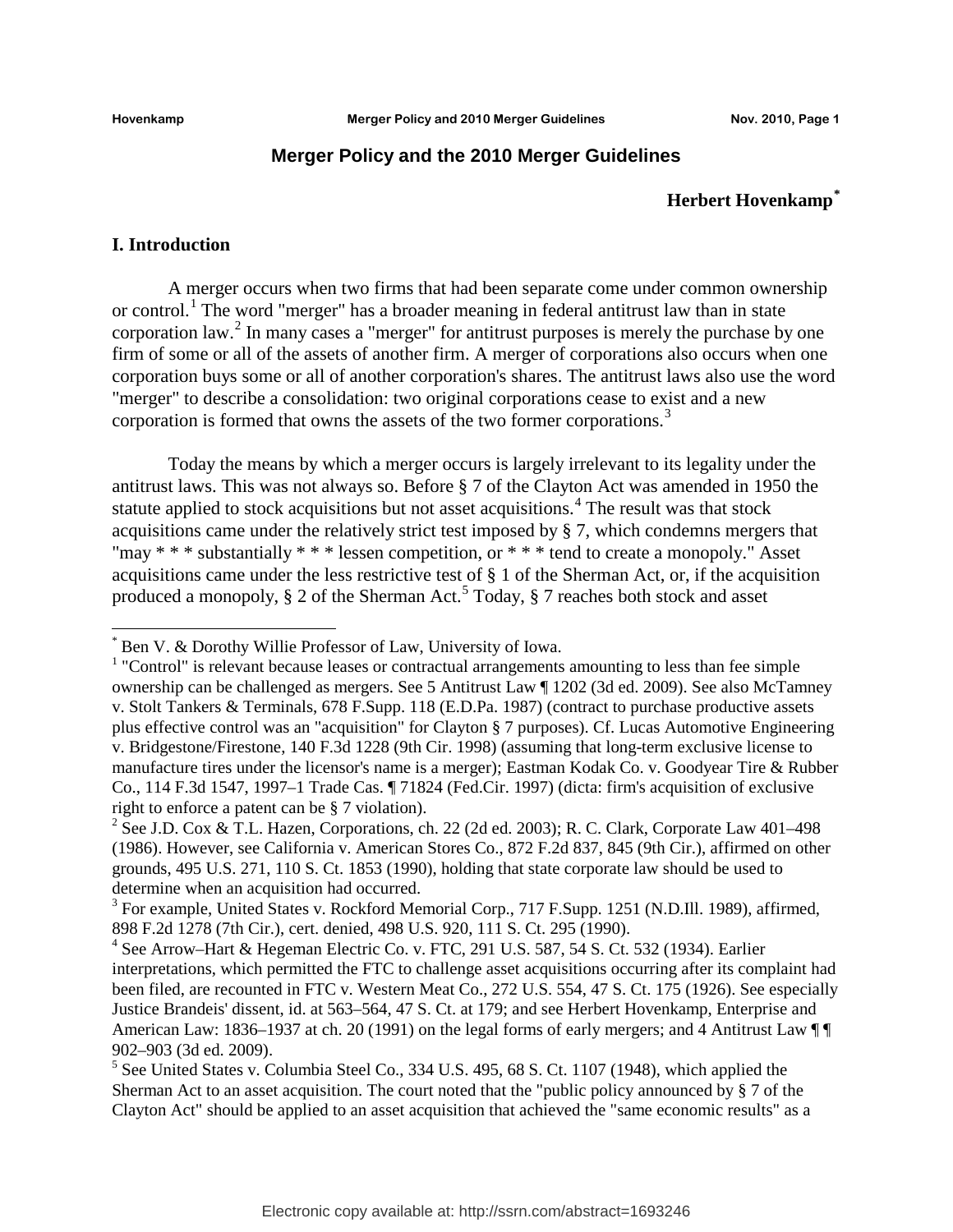$\overline{a}$ 

acquisitions. Further, the Sherman and Clayton Act standards are probably the same.<sup>[6](#page-2-0)</sup> Before 1980, § 7 of the Clayton Act applied only to corporations. It has now been amended to refer to all "persons," whether incorporated or not.

A "horizontal" merger occurs when one firm acquires another firm that manufactures the same product or a close substitute, *and* both firms operate in the same geographic market. In short, the firms were actual competitors before the merger occurred. If the two firms were not actual competitors before the merger, then the merger will be treated either as "vertical" or "conglomerate" depending on the relationship between the firms.

Americans became preoccupied with mergers during a great wave of them between 1895 and 1904, when perhaps as many as fifteen percent of American firms were involved in at least one merger.[7](#page-2-1) This great merger movement was traditionally viewed as anticompetitive. In the 1970's and 1980's, however, economic historians began to argue that the mergers were the product of new technology that required greatly increased output, but that consolidation was then necessary because markets could accommodate fewer firms.[8](#page-2-2) Subsequent historians then found evidence that, although much of the consolidation was necessary, many mergers were accompanied by practices that seemed inconsistent with purely competitive explanations.<sup>[9](#page-2-3)</sup> Both the motives and outcomes of the great merger movement must be regarded as mixed. The movement produced many failures, but it also gave the United States some of its largest business firms. Finally, it laid the foundations for the oligopolistic structure that some American markets have today.

There is also good evidence that enforcement of the Sherman Act actually *caused*, or at least contributed, to the velocity of, the great merger movement. High fixed costs and high output forced firms to integrate their output, but strict enforcement of Sherman Act § 1 made most

<span id="page-2-0"></span><sup>6</sup> See *Rockford Memorial*, note 3 at 1258. Historically, the confluence of Sherman Act and Clayton Act standards was also not the case. The Sherman Act was used to condemn a merger already in Northern Securities Co. v. United States, 193 U.S. 197, 24 S. Ct. 436 (1904) (condemning a railroad merger effected by a holding company). However, in *Columbia Steel*, note 5, the Court appeared to require that the merging firms have an intent to monopolize the post-merger market. *Columbia Steel* was one of the causes of Congressional expansion of § 7 in the 1950 Celler–Kefauver Amendments. See S. Rep. No. 1775, 81st Cong., 2d Sess. 4–5 (1949); H.R. Rep. No. 1191, 81st Cong., 1st Sess. 11–12 (1949). <sup>7</sup> See H. Hovenkamp, *Enterprise*, note 4, at chs. 20–25; Ralph L. Nelson, Merger Movements in American Industry, 1895–1956 (1959); Naomi Lamoreaux, The Great Merger Movement in American Business, 1895–1904 (1985); Stuart W. Bruchey, Enterprise: the Dynamic Economy of a Free People, ch. 11 (1990).

<span id="page-2-2"></span><span id="page-2-1"></span><sup>8</sup> Alfred D. Chandler, The Visible Hand: the managerial Revolution in American Business (1977); Chandler, Scale and Scope: Dynamics of Industrial Capitalism (1990); Thomas K. McCraw, Rethinking the Trust Question 1, in Regulation in Perspective: Historical Essays (Thomas K. McCraw ed. 1981).

<span id="page-2-3"></span><sup>9</sup> The practices included nationwide noncompetition covenants and a great deal of preemptive contracting, whose principal purpose was to deny competitors access to a needed input. See Hovenkamp, note 4, chs. 20–21; Lamoreaux, note 7.

stock acquisition. 334 U.S. at 507 n.7, 68 S. Ct. at 1114. However, it went on to uphold the merger under Sherman Act standards.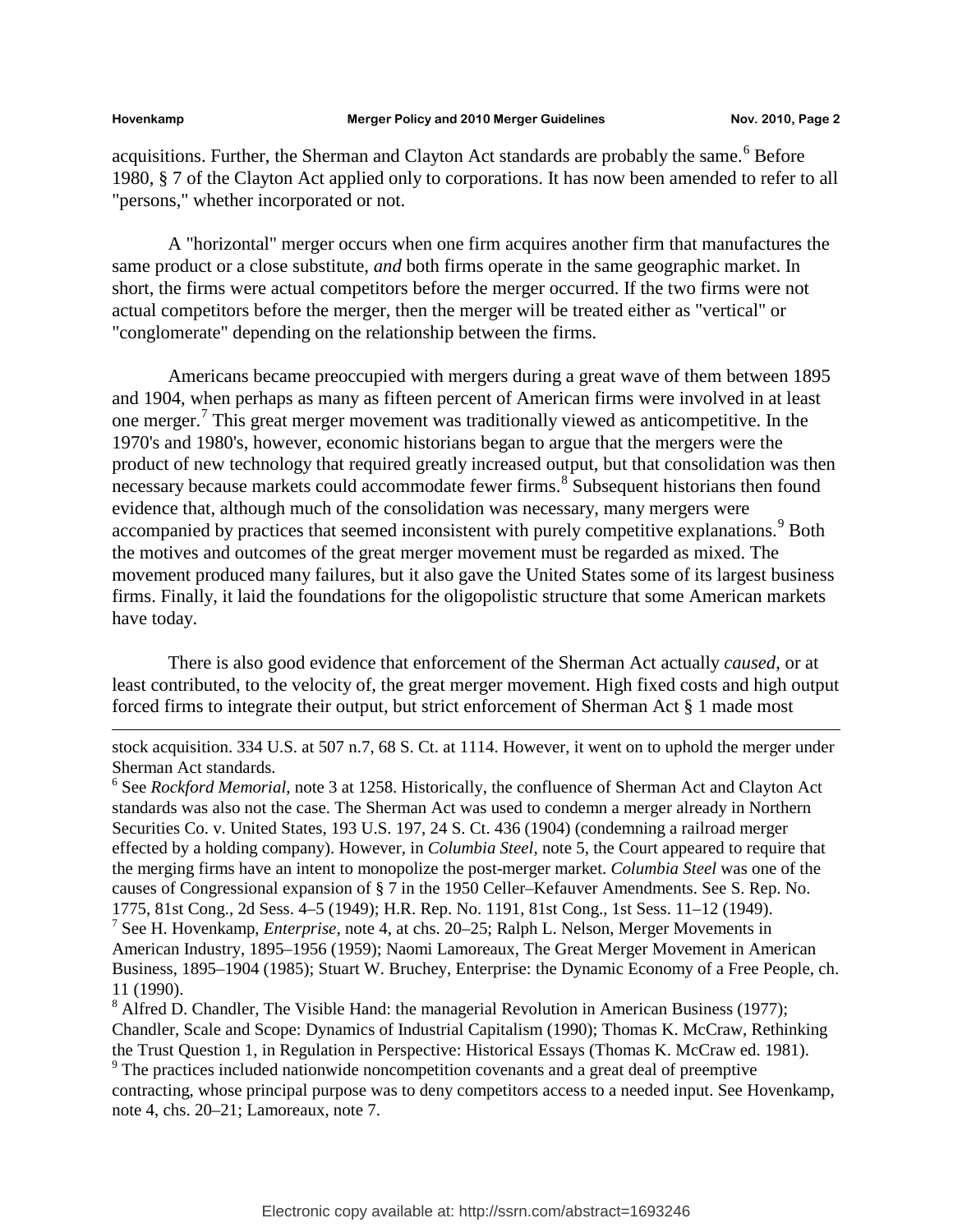collusion illegal. So many firms took the alternative route of merger, since merger enforcement was generally much weaker.<sup>[10](#page-3-0)</sup> Because they took this route, American firms probably developed more efficiently and became much larger. For example, England was much more tolerant of cartels, and thus small firms could collude as an alternative to merger or internal growth. As a result, by the mid-twentieth century many British industries were dominated by inefficiently small, family owned firms.<sup>[11](#page-3-1)</sup> So aggressive American antitrust policy may have had an efficient consequence, although it was not the consequence that its planners had in mind.

Today the great majority of merger cases are brought by the Antitrust Division of the Department of Justice (Division) and the Federal Trade Commission (FTC).<sup>[12](#page-3-2)</sup> A few are brought by private plaintiffs, but their success rate has not been high.<sup>[13](#page-3-3)</sup> In 2010 the Division and the FTC jointly issued a set of Guidelines outlining their enforcement policies respecting horizontal mergers. These Guidelines, which replaced previous Guidelines issued in 1968, 1982, 1984, and 1992, serve as a useful starting point for assessing the competitive effects of mergers.<sup>[14](#page-3-4)</sup> This essay integrates the discussion of case law, Guidelines and fundamental economic theory in a way that indicates the importance and appropriate domain of each.<sup>[15](#page-3-5)</sup> Importantly, federal merger policy is still governed by the statute and judicial law interpreting it. The Merger Guidelines are only Guidelines and they are not binding on courts. Nonetheless, over the years the courts have paid close attention to previous versions of the Guidelines and are likely to do so with the 2010 Guidelines as well.

The unifying theme of the Horizontal Merger Guidelines is to prevent the enhancement of market power that might result from mergers. The 2010 Guidelines state that "[a] merger enhances market power if it is likely to encourage one or more firms to raise price, reduce output, diminish innovation, or otherwise harm customers as a result of diminished competitive constraints or incentives."<sup>[16](#page-3-6)</sup> Clearly the focus on enhancement of market power is not limited to price. Both the 1992 and 2010 Guidelines expressed a concern about mergers that might restrain innovation, but the emphasis in the2010 Guidelines is greatly expanded. While the 1992 Guidelines stated in a footnote that sellers with market power may also lessen competition in other areas (such as innovation), the 2010 Guidelines contain an entire section on innovation and

<span id="page-3-0"></span><sup>&</sup>lt;sup>10</sup> See George Bittlingmayer, Did Antitrust Policy Cause the Great Merger Wave?, 28 J.L. & Econ. 77 (1985).

<span id="page-3-1"></span> $11$  See Tony Freyer, Regulating Big Business: Antitrust in Great Britain and America, 1880–1990 (1992).

<span id="page-3-2"></span> $12$  Collectively, the Division and the FTC are frequently referred to below as the "Agencies."

<span id="page-3-3"></span><sup>&</sup>lt;sup>13</sup> See Herbert Hovenkamp, Federal Antitrust Policy: the Law of Competition and its Practices § 16.3a  $(4<sup>th</sup>$  ed. 2011) (in press).

<span id="page-3-4"></span> $14$  U.S. Dept. of Justice and Federal Trade Commission, Horizontal Merger Guidelines (Aug. 2010), available at [http://www.justice.gov/atr/public/guidelines/hmg-2010.html.](http://www.justice.gov/atr/public/guidelines/hmg-2010.html) The 1992 Horizontal Merger Guidelines were actually the first to be issued jointly by the Department of Justice Antitrust Division and the FTC. Earlier Guidelines were issued by the Department of Justice alone. See generally Charles A. James, Overview of the 1992 Horizontal Merger Guidelines, 61 Antitrust L.J. 447 (1993).

<span id="page-3-5"></span><sup>&</sup>lt;sup>15</sup> Vertical and potential competition mergers continue to be analyzed under standards promulgated in the 1984 Justice Department Guidelines.

<span id="page-3-6"></span><sup>&</sup>lt;sup>16</sup> 2010 Horizontal Merger Guidelines, §1.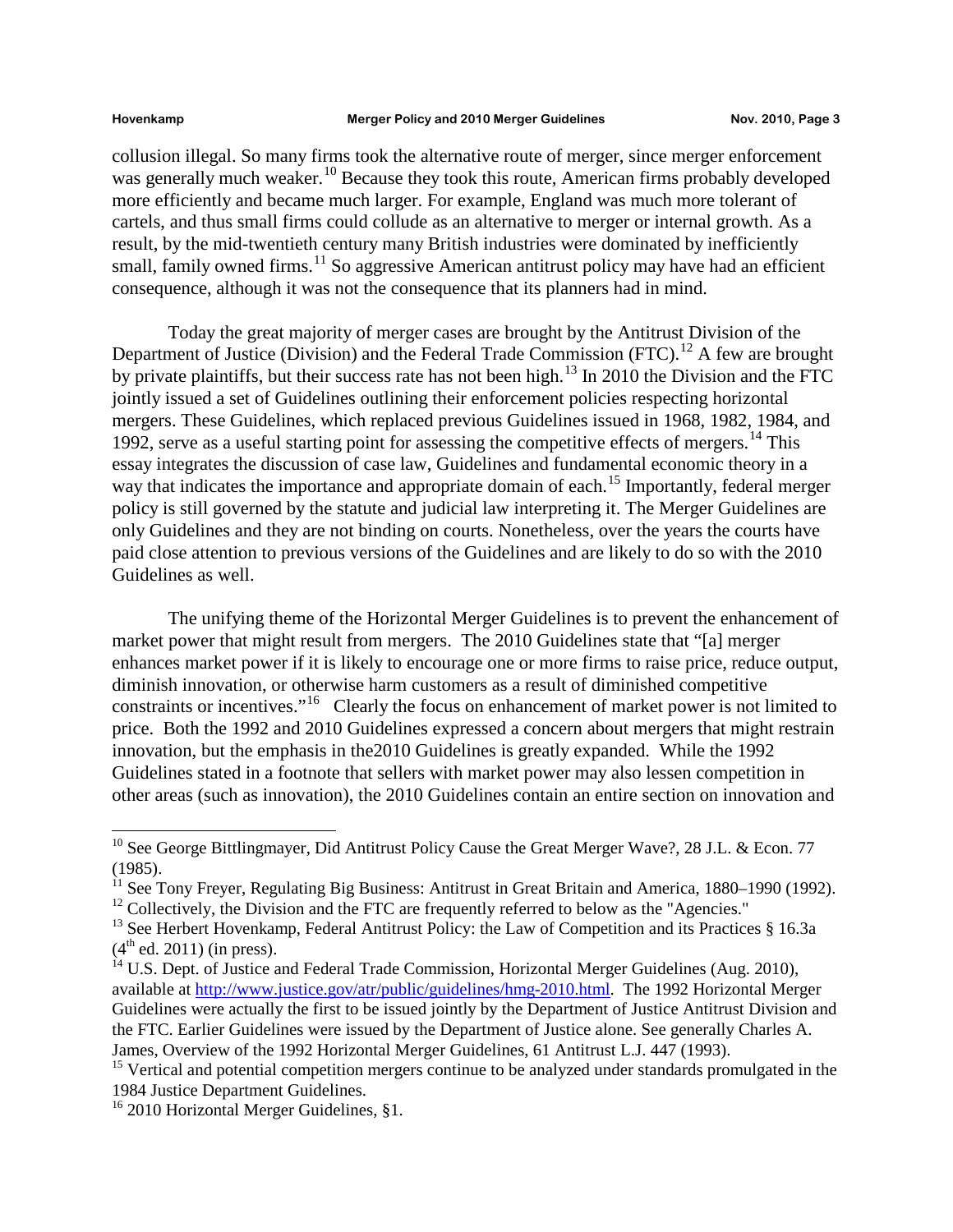product variety. The Guidelines worry that a merger might curtail innovation, such as in cases where the acquired firm is engaged in innovation activities that are likely to capture revenues from the acquiring firm and a merger might serve to diminish those efforts.  $^{17}$  $^{17}$  $^{17}$  For the most part these are "long run" effects, perhaps not showing up until years after a merger occurred (or was prevented from occurring).

# *The Continuing Importance of Market Structure to Merger Analysis*

In the 1960's and earlier, industrial organization theory was governed by the "Structure– Conduct–Performance" (S–C–P) paradigm, which suggested that as industries became more concentrated the firms within them would naturally find collusive or oligopolistic conduct more profitable. The result would be poor industry performance.<sup>[18](#page-4-1)</sup> The importance of the  $S-C-P$ paradigm was that market structure *entailed* poor performance, because the structure itself made oligopoly conduct inevitable; that is, given a highly concentrated structure, the profit-maximizing strategy for a firm was to behave oligopolistically.

In the 1970's the S–C–P paradigm came under increasing attack from those who argued that (1) high concentration was necessary for firms in many markets to attain available economies of scale and scope; and (2) markets could continue to perform competitively even at high concentration levels.<sup>[19](#page-4-2)</sup> Today, thanks in part to the growing importance of strategic considerations in industrial organization, there is a new appreciation for the importance of concentration.[20](#page-4-3) Most strategies for earning monopoly profits require either a dominant firm or relatively high concentration as a prerequisite. Many of the strategies work much better as concentration levels go up. $^{21}$  $^{21}$  $^{21}$ 

Today antitrust enforcers and courts continue to rely on structural evidence as a guide in determining the likely competitive consequences of mergers.<sup>[22](#page-4-5)</sup> However, structural analysis is

<span id="page-4-0"></span> $17$  Id., §6.4.

<span id="page-4-1"></span><sup>&</sup>lt;sup>18</sup> Important works include Edward S. Mason, Price and Production Policies of Large–Scale Enterprise, 29 Am. Econ. Rev. 61 (1939); H. Michael Mann, Seller Concentration, Barriers to Entry, and Rates of Return in Thirty Industries, 1950–1960, 48 Rev. Econ. & Stat. 296 (Aug. 1966); and the first edition of Frederic M. Scherer, Industrial Market Structure and Economic Performance, ch. 1 (1970). The S–C–P paradigm is discussed more fully in Hovenkamp, Federal Antitrust Policy, § 1.7. On the history and theory, see Herbert Hovenkamp, United States Competition Policy in Crisis, 1890-1955, 94 Minn.L.Rev. 311 (2009), available at [http://papers.ssrn.com/sol3/papers.cfm?abstract\\_id=1156927.](http://papers.ssrn.com/sol3/papers.cfm?abstract_id=1156927)

<span id="page-4-2"></span><sup>&</sup>lt;sup>19</sup> For example, Harold Demsetz, Industry Structure, Market Rivalry, and Public Policy, 16 J. L. & Econ. 1 (1973); Yale Brozen, Concentration, Mergers, and Public Policy (1983). Other literature is summarized in Richard A. Posner, The Chicago School of Antitrust Analysis, 127 Univ. Pa. L. Rev. 925 (1979).  $20$  See Jonathan B. Baker, Market Concentration in the Antitrust Analysis of Horizontal Mergers, in Antitrust Law & Economics (Keith Hylton, ed., 2009).

<span id="page-4-4"></span><span id="page-4-3"></span><sup>&</sup>lt;sup>21</sup> See generally, Timothy Bresnahan & Richard Schmalensee, eds., The Empirical Renaissance in Industrial Economics, 35 J. Indus. Econ. 4 (1987).

<span id="page-4-5"></span><sup>&</sup>lt;sup>22</sup> See Hovenkamp, Federal Antitrust Policy,  $\S$  12.3.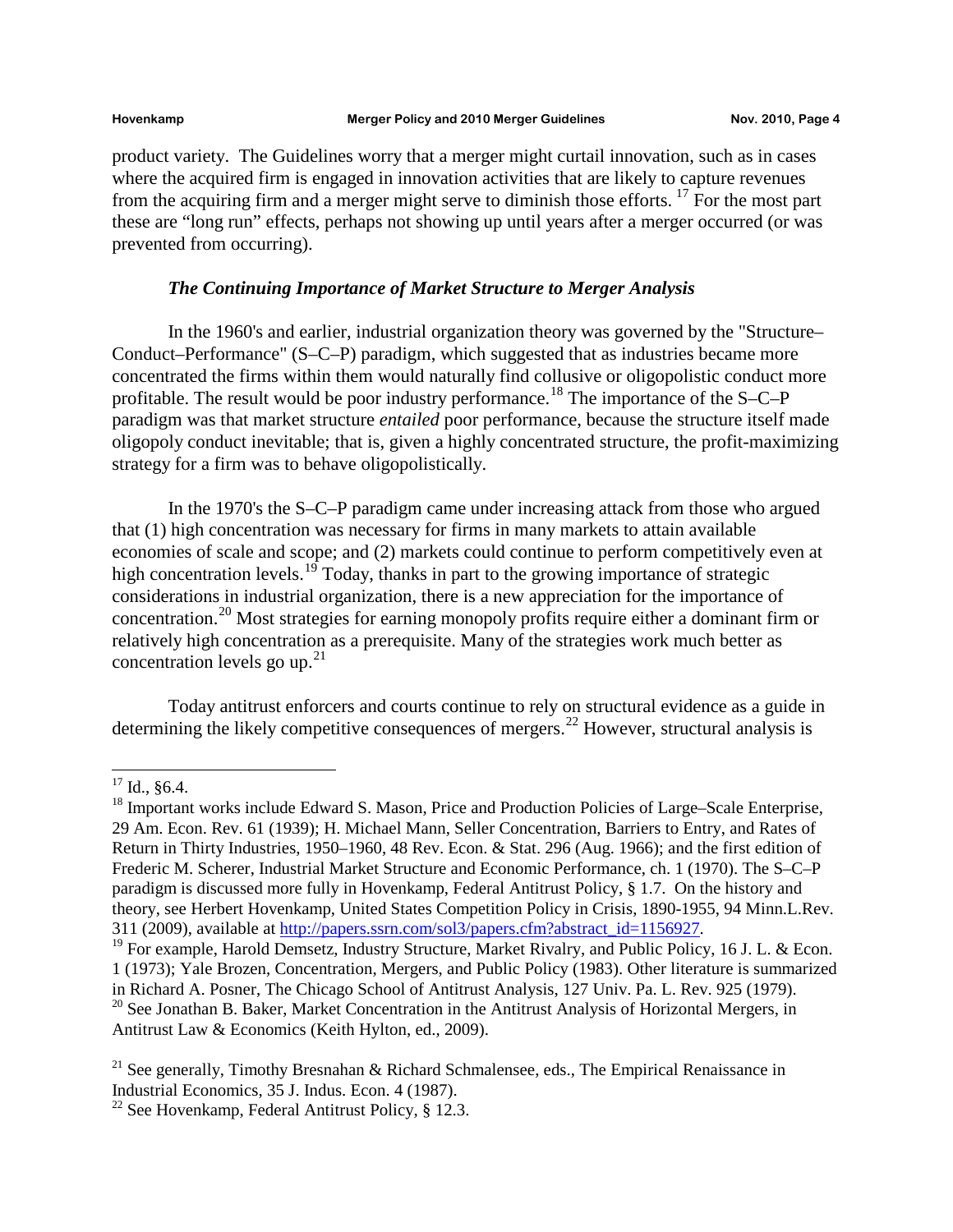not used in the same way today as it was in the 1960s. *First*, mergers in the 1960's were condemned on much smaller market shares and in much less concentrated markets than would be required today. *Second*, while the old S–C–P paradigm assumed that high concentration *entailed* poor performance, the new approach tends to view high concentration as merely a *prerequisite* for poor performance. This in itself is a major qualification—in fact a rejection—of the S–C–P paradigm, for it means that evaluation of non-structural evidence is essential to predicting the behavior of the post-merger market. The 2010 Horizontal Merger Guidelines demonstrate this influence by the way in which they take various factors other than market share into account in predicting the consequences of a merger.<sup>[23](#page-5-0)</sup> *Third*, we have become much more sensitive to the impact of economies of scale and scope in production and distribution. That is, the industrial economist of the 1990s is much less likely than the 1960's economist was to assume that breaking up big firms in an industry will make consumers better off. Gains in competitiveness may be more than offset by losses in productive efficiency.<sup>[24](#page-5-1)</sup>

# *The Basic Concerns of Merger Policy: Reduced Market Output, Higher Prices, and Offsetting Efficiencies*

Because the horizontal merger involves two firms in the same market, it produces two consequences that do not flow from vertical or conglomerate mergers: 1) after the merger the market contains one firm less than before; 2) the post-merger firm ordinarily has a larger market share than either of the partners had before the merger.<sup>[25](#page-5-2)</sup> Today one principal concern of merger policy is that horizontal mergers may facilitate market wide express or tacit collusion or oligopoly behavior.<sup>[26](#page-5-3)</sup> The 2010 Guidelines use the term "coordinated interaction" to refer to these things.<sup>[27](#page-5-4)</sup> A second concern is that a merger may facilitate a "unilateral" price increase by the post-merger firm, while other firms in the market may increase their price slightly or not at  $all.^{28}$  $all.^{28}$  $all.^{28}$  Mergers may additionally create opportunities for price leadership or in some cases eliminate aggressive firms or firms that refuse to cooperate in a cartel.

<span id="page-5-4"></span> $27$  2010 Horizontal Merger Guidelines, §7.1, available at

<span id="page-5-0"></span><sup>&</sup>lt;sup>23</sup> See id., §§ 12.4c, 12.7. However, see United States v. Oracle Corp., 331 F. Supp. 2d 1098, 1122–1123 (N.D.Cal. 2004), which criticized the 1992 Horizontal Merger Guidelines in force at that time for being excessively structural.

<span id="page-5-1"></span><sup>&</sup>lt;sup>24</sup> For a survey of the S–C–P literature from relatively sympathetic writers, see James W. Meehan & Richard J. Larner, The Structural School, its Critics, and its Progeny: an Assessment 179, in Economics and Antitrust Policy (Richard J. Larner & James W. Meehan eds. 1989).

<span id="page-5-2"></span><sup>&</sup>lt;sup>25</sup> In fact, the post-merger firm's share could be either larger or smaller than the pre-merger shares of the merging firms. If the merger makes the firm more efficient it would increase its output, giving it a larger share. If the merger facilitates the exercise of market power the firm would reduce output and to an extent rivals would pick up the slack, giving the post-merger firm a smaller share. See 4 Antitrust Law ¶ 932a (3d ed. 2009).

<span id="page-5-3"></span><sup>&</sup>lt;sup>26</sup> On collusion and Cournot oligopoly, see Hovenkamp, Federal Antitrust Policy,  $\S$  4.2.

<span id="page-5-5"></span>[http://www.justice.gov/atr/public/guidelines/hmg-2010.html.](http://www.justice.gov/atr/public/guidelines/hmg-2010.html) 28 2010 Guidelines, §6.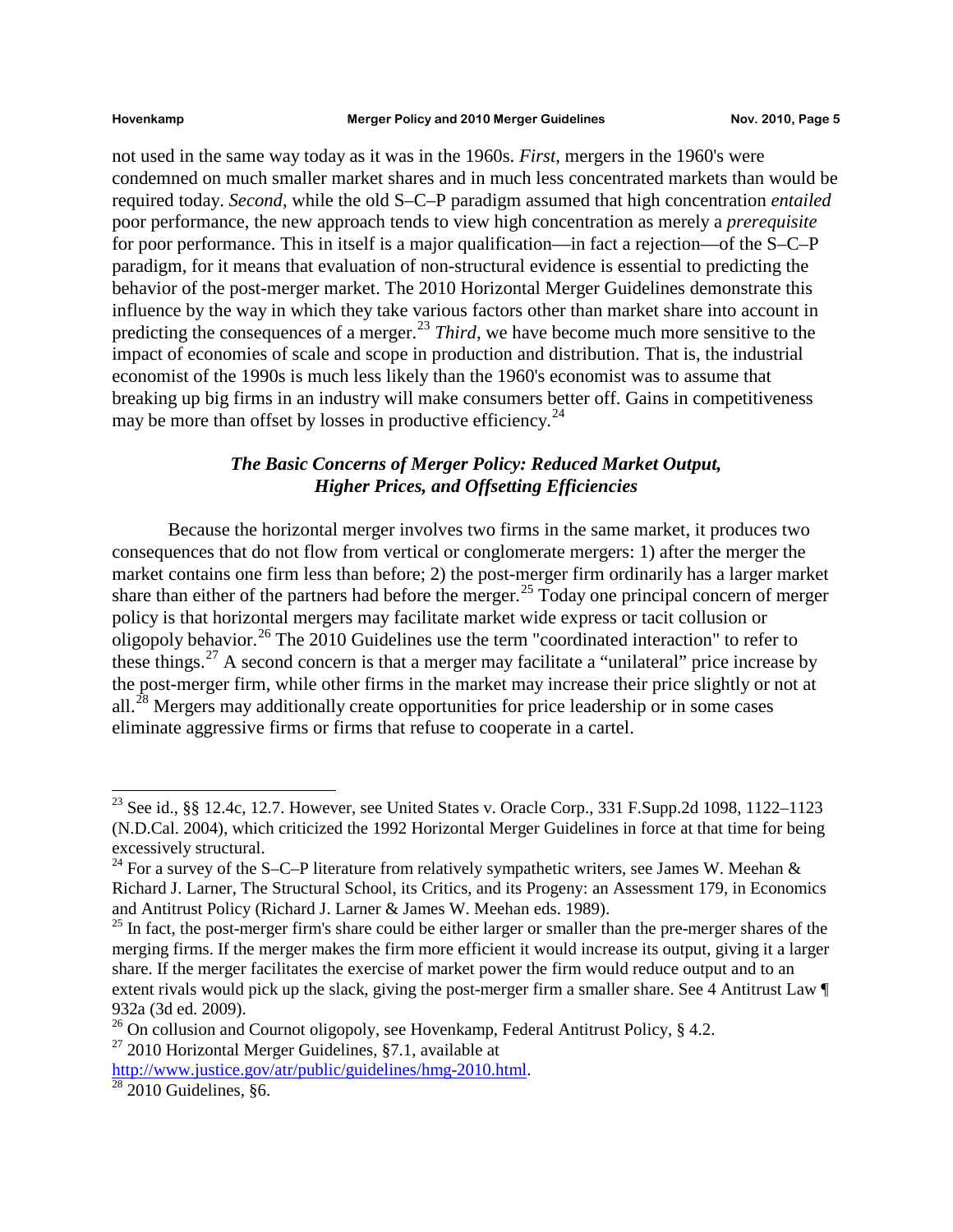If mergers produced no beneficial consequences, but only anticompetitive ones, we could justifiably condemn all of them under a *per se* rule. Most mergers are legal, however because they can increase the efficiency of firms by enabling them to attain efficient levels of manufacturing, research & development, or distribution more rapidly than the firms could accomplish by internal growth. Mergers of nondominant firms may make markets more competitive by creating more substantial rivals for the dominant firm. Further, mergers may permit firms to acquire productive assets without the social cost that internal growth plus the bankruptcy of some firms might entail. Finally, mergers tend to assign productive assets away from less efficient managers and toward more efficient ones, where the assets will be more valuable.<sup>[29](#page-6-0)</sup> Alternatively, they may permit the firm to achieve economies in management by eliminating duplication. At least some of these efficiencies are ordinarily passed on to consumers.

Economies of scale can be broadly grouped into two kinds: economies of plant size, and various multi-plant economies. Generally a horizontal merger does not increase plant size,<sup>[30](#page-6-1)</sup> but rather increases the number of plants that are controlled by a single management. This suggests that a merger will not often decrease the costs of operating a single plant,  $31$  but it may yield substantial multi-plant economies. For example, it may be cheaper per unit to purchase 1,000,000 units of some raw material at a time rather than 200,000. Further, the costs per unit of research and development decrease as the number of units a firm produces increase. Likewise, a 30– second television commercial costs as much for a small firm as for a large one, and a one-page grocery store advertisement in a newspaper costs the same, whether it represents the offerings of a single store or of a 100 store chain.

Large horizontal size may also make various forms of vertical integration possible. For example, a large grocery chain with hundreds of retail stores may be able to own its own farms and dairies and operate its own warehouses. This would not be feasible for a single-store firm, which would have to rely on the market. $32$ 

<span id="page-6-0"></span> $29$  Although there is some empirical evidence suggesting that takeover targets are underpriced because they are in poorly performing industries, not because the individual firms are badly managed. This suggests in turn that poor performance of the target may explain vertical or conglomerate mergers more frequently than it does horizontal mergers. See Randall Morck, Andrei Shleifer & Robert W. Vishny, "Characteristics of Targets of Hostile and Friendly Takeovers," 114 in Corporate Takeovers: Causes and Consequences (A. Auerbach, ed. 1988).

<span id="page-6-1"></span><sup>&</sup>lt;sup>30</sup> Although there are exceptions. If one farmer purchases an adjacent farm, she may combine and operate them as a single plant. Likewise, if one airline purchases another, the fleets of planes will very likely be operated together as one.

<span id="page-6-2"></span> $31$  However, mergers can create single plant economies by permitting longer production runs and increased specialization within each plant. For example, if two ball bearing manufacturers merge, the post-merger firm will be able to make all bearings of one type in one plant, those of a second type in a second plant, etc. See Federic M. Scherer and David Ross, Industrial Market Structure and Economic Performance 164 (3d ed. 1990).

<span id="page-6-3"></span> $32$  See generally 4 Antitrust Law ¶ ¶ 970, 973 (3d ed. 2009).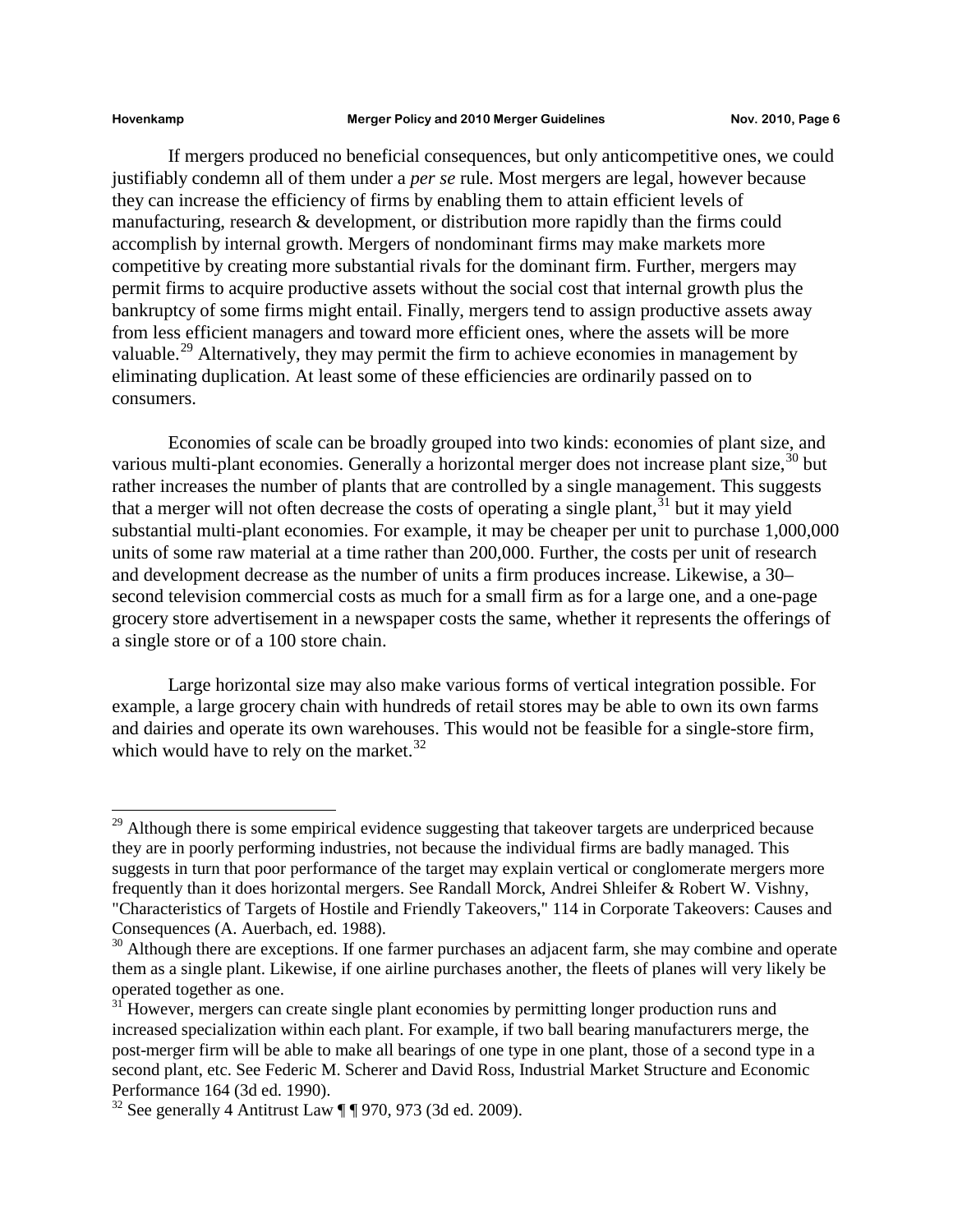The kinds of efficiencies that can be achieved by horizontal merger vary immensely from one industry to another. They are largely a function of highly individualized technology and distribution systems. Some industries, such as retail grocers, banks, and trucking companies, may be able to reduce costs significantly and improve consumer welfare by horizontal mergers. Others, such as delicatessens and small French restaurants, may work more efficiently as single-store operations.<sup>[33](#page-7-0)</sup>

Horizontal mergers can create other efficiencies than decreased costs of production or distribution. For example, if horizontal mergers are legal, independent business persons have a "parachute" that they can use if their business does poorly or if they want to retire. Too strong a rule against horizontal mergers may make a small business difficult to sell, particularly if a larger business can be run more efficiently and the small business is languishing as a result. The knowledge that someone can sell out to a larger firm may even encourage entry into a particular market.

The most difficult problem in determining an appropriate merger policy is that the field of mergers cannot be divided into mergers that encourage collusion or increase market power on the one hand, and mergers that create efficiency on the other. Many mergers do both at once. To be sure, there are cases at the extremes where we can confidently predict that the efficiency produced by a particular merger far outweighs the predictable danger of noncompetitive behavior, or vice-versa. But many legally questionable mergers produce ambiguous results.

Further, any theorizing about the efficiency consequences of mergers must be considered in the light of some fairly sobering empirical evidence: by and large, firms that undergo mergers do not improve their market performance. Many experience a decline in profitability.<sup>[34](#page-7-1)</sup> Of course, this fact can be seen as quite irrelevant to merger policy. Such mergers may be bad for consumers, but they are bad for the participating firms as well. To the extent that mergers make the post-merger firms less profitable, they are self-deterring. Antitrust's purpose is not to save firms from their own bad judgment.

Given that collusion is illegal under the Sherman Act anyway, why do we bother committing resources to evaluating mergers as transactions that *might* result in higher prices? Why not simply wait until prices actually rise? The most important answer is that the Sherman Act has turned out to be a woefully inadequate instrument for going after oligopoly or other collusion-like behavior.<sup>[35](#page-7-2)</sup> Further, of the collusion reachable under § 1, only a small percentage is detected. Even worse, if the feared consequence of a merger is a unilateral price increase there is not much antitrust can do. Under United States antitrust law a firm acting unilaterally may set

<span id="page-7-0"></span> $33$  For a good discussion of the different scale economies available in various industries, see Scherer & Ross, note 31 at 97–151; see also Brozen, note 19.

<span id="page-7-1"></span><sup>&</sup>lt;sup>34</sup> See David J. Ravenscraft & F.M. Scherer, Mergers, Sell–Offs, and Economic Efficiency (1987); the findings of this book are summarized briefly in Scherer & Ross, note 31 at 163–174. See also Geoffrey Meeks, Disappointing Marriage: A Study of the Gains from Merger (1977), which reaches similar conclusions using mainly British data.

<span id="page-7-2"></span><sup>35</sup> See Hovenkamp, Federal Antitrust Policy, §§ 4.4–4.5.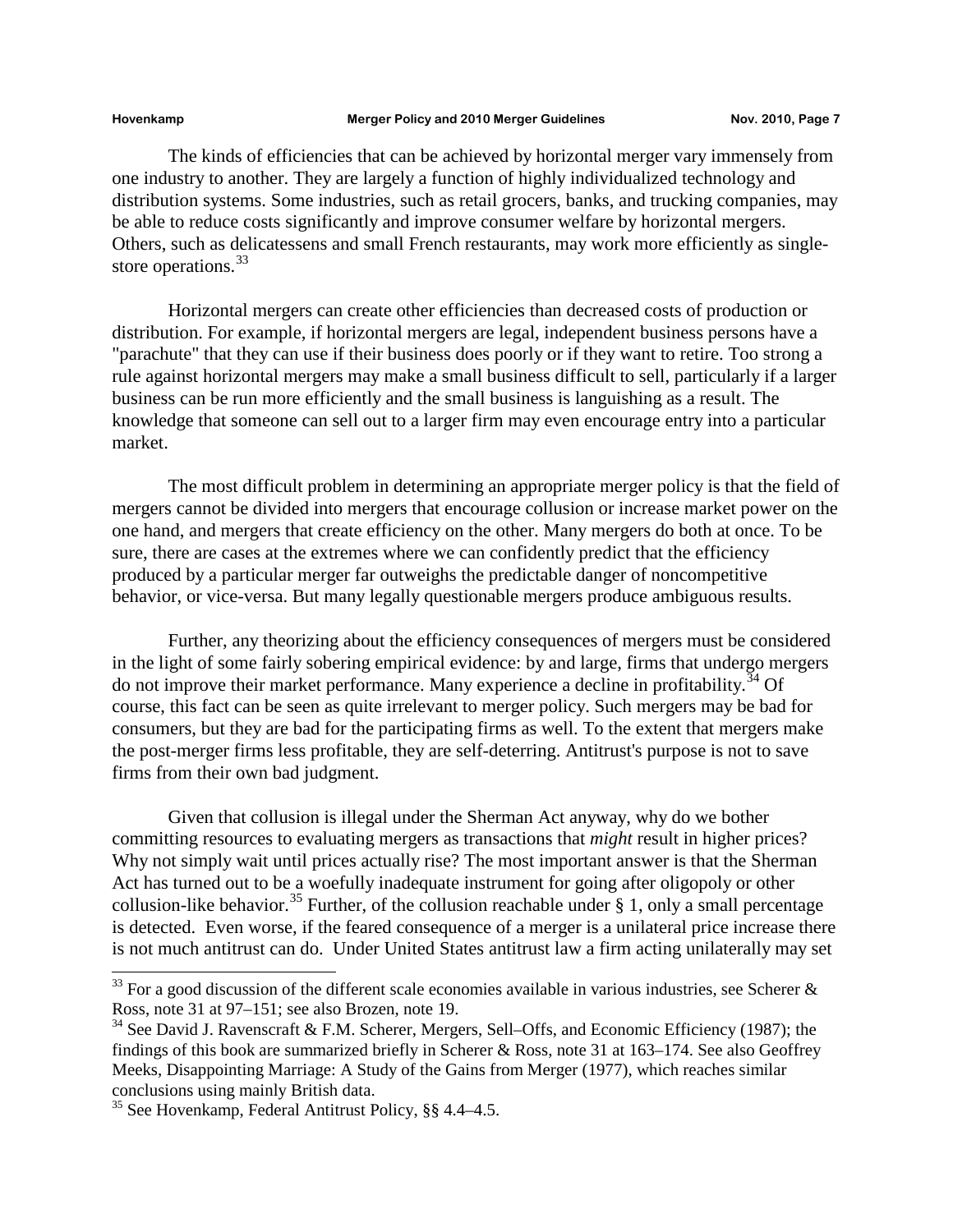any price it wishes.

Merger policy is the most powerful weapon available in the American antitrust arsenal for combatting tacit collusion or Cournot style oligopoly. Since we cannot go after oligopoly directly under § 1, we do the next best thing. We try to prevent (taking efficiencies and other factors into account) the creation of market structures that tend to facilitate Cournot or collusion-like outcomes.[36](#page-8-0) The same prophylactic concern drives merger policy with respect to unilateral price increases: we try to use merger policy to prevent a price increase that we will not be able to control once the merger occurs, except through a merger challenge itself.

Much attempted collusion is unsuccessful. But even failed collusion produces harmful consequences. Once the appropriate likelihood of collusion is found, those advocating a merger generally cannot defend it by showing that any collusion that might result will be undermined by cheating or widespread nonprice competition. For example, in *Hospital Corp.* the Federal Trade Commission rejected the argument that even if hospitals would be more likely to collude after a merger, all the gains from collusion would be frittered away through service competition that would accrue to the benefit of consumers.<sup>[37](#page-8-1)</sup>

Consumers are injured by the service competition in this situation, even if the competition effectively reduces the cartel's profits to zero. A very simple example should illustrate. Suppose that under competition most consumers purchase automobiles without portable built-in televisions as an option. The televisions cost the manufacturer \$300 to install. Under collusion which raises the price \$300 above their costs, however, the car makers compete on package rather than price, and many throw the television in at no additional charge. Even assuming that the automobile makers' cartel profits are reduced to zero by this nonprice competition, customers are still injured. By assumption, the customers had been unwilling to pay \$300 for the television as an option, so while the value they place on it is very likely more than zero, it is less than \$300. The underlying rationale of merger policy is that consumers are entitled to a market in which both price and the package of services offered is established by competition.

# *Mergers and Exclusionary Practices; Predatory Pricing; Private Challenges*[38](#page-8-2)

From the 1970s into the 1990s merger law was dominated by an underlying concern with

<span id="page-8-0"></span><sup>&</sup>lt;sup>36</sup> See FTC v. Elders Grain, 868 F.2d 901, 905 (7th Cir. 1989), which approved a preliminary injunction against a merger, noting:

The penalties for price-fixing are now substantial, but they are brought into play only where sellers actually agree on price or output or other dimensions of competition; and if conditions are ripe, sellers may not have to communicate or otherwise collude overtly in order to coordinate their price and output decisions; at least they may not have to collude in a readily detectable manner.

<span id="page-8-1"></span> $37$  Hospital Corp. of Am., 106 F.T.C. 361 (1985), affirmed, 807 F.2d 1381 (7th Cir. 1986), cert. denied, 481 U.S. 1038, 107 S. Ct. 1975 (1987).

<span id="page-8-2"></span><sup>&</sup>lt;sup>38</sup> On private merger challenges generally, see Herbert Hovenkamp, Federal Antitrust Policy § 16.3a (4<sup>th</sup>) ed. 2011).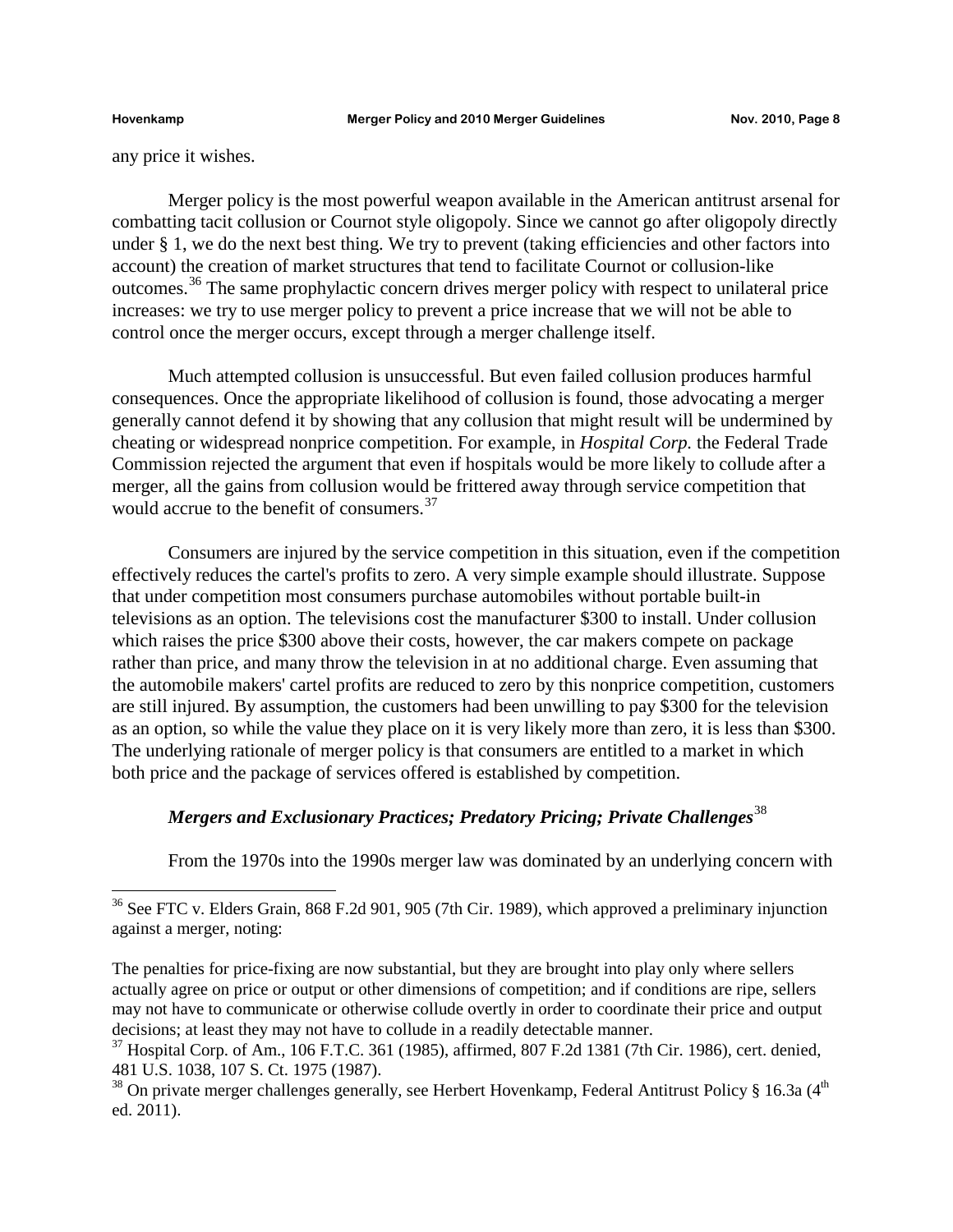collusion or oligopoly behavior. Beginning in the 1990s enforcers began to look increasingly at unilateral effects, and such analysis may very well dominate merger law today.<sup>[39](#page-9-0)</sup> The possibility that a merger might facilitate single firm exclusionary practices is not developed in the Merger Guidelines and has played only a minor role in horizontal merger policy. Nevertheless, in the relatively small number of merger cases brought by private plaintiffs, the underlying rationale is most often exclusionary practices such as predatory pricing.<sup>[40](#page-9-1)</sup>

Any merger that creates a post-merger firm large enough to "monopolize" one of the markets in which it operates is also anticompetitive under the Guidelines standards. For example, the Agencies would probably challenge a merger creating a post-merger firm with a 50% market share in a properly defined relevant market with high barriers to entry. But even a 50% firm would not be a monopolist. As a result, most private merger claims represent a disagreement between the enforcement agencies and private enforcers (who are most often competitors) about the relevant market, ease of entry, or efficiency consequences of the merger. Alternatively, they may represent instances of anticompetitive mergers that the agencies decided not to pursue because the market was too small or agency resources were inadequate. However, there is little evidence that this is happening in any systematic way. In sum, whether the persistence of private suits on monopolistic theories is good or bad depends on how well one thinks the public agencies are doing their job. If they are vigorous in their enforcement, and most competitor suits are complaints about the post-merger firm's increased efficiency, then perhaps the remedy is to eliminate competitor suits altogether.

Alternatively if one thinks that the agencies are not sufficiently aggressive or that ideology sometimes prevents them from seeing certain types of anticompetitive consequences, then perhaps it is a good idea to continue to permit competitor challenges to mergers. But assuming that we permit such challenges, what should the substantive standard be? Section 7 condemns mergers that "may" substantially lessen competition. Does that mean that a competitor

However, a significant minority of private merger actions are brought by consumers and the underlying theory is that the merger caused a price increase. See, e.g., Midwestern Machinery, Inc. v. Northwest Airlines, Inc., 167 F.3d 439 (8th Cir. 1999). Other claims are much more idiosyncratic, involving plaintiffs such as losing bidders for the acquired firm. See, e.g., Gulf States Reorganization Group, Inc. v. Nucor Corp*.,* 466 F.3d 961, 966-968 (11th Cir. 2006) (granting standing to losing bidder); Expert Masonry, Inc. v. Oone Cty., Kentucky*,* 440 F.3d 336 (6th Cir. 2006) (denying standing to losing bidder).

<span id="page-9-0"></span> $39$  See Id., § 12.3.

<span id="page-9-1"></span><sup>&</sup>lt;sup>40</sup> Private firms frequently allege that mergers will facilitate predatory pricing or other exclusionary practices. For example, Cargill v. Monfort of Colorado, 479 U.S. 104, 107 S. Ct. 484 (1986); R.C. Bigelow, Inc. v. Unilever N.V., 867 F.2d 102 (2d Cir.), cert. denied, 493 U.S. 815, 110 S. Ct. 64 (1989); Phototron Corp. v. Eastman Kodak Co., 842 F.2d 95 (5th Cir.), cert. denied, 486 U.S. 1023, 108 S. Ct. 1996 (1988); Ernest W. Hahn, Inc. v. Codding, 615 F.2d 830 (9th Cir.), on remand, 501 F.Supp. 155 (N.D.Cal.1980); Remington Prods. v. North American Philips Corp., 717 F.Supp. 36 (D.Conn. 1989); Tasty Baking Co. v. Ralston Purina, 653 F.Supp. 1250 (E.D.Pa. 1987); Chrysler Corp. v. General Motors Corp., 589 F.Supp. 1182 (D.D.C. 1984).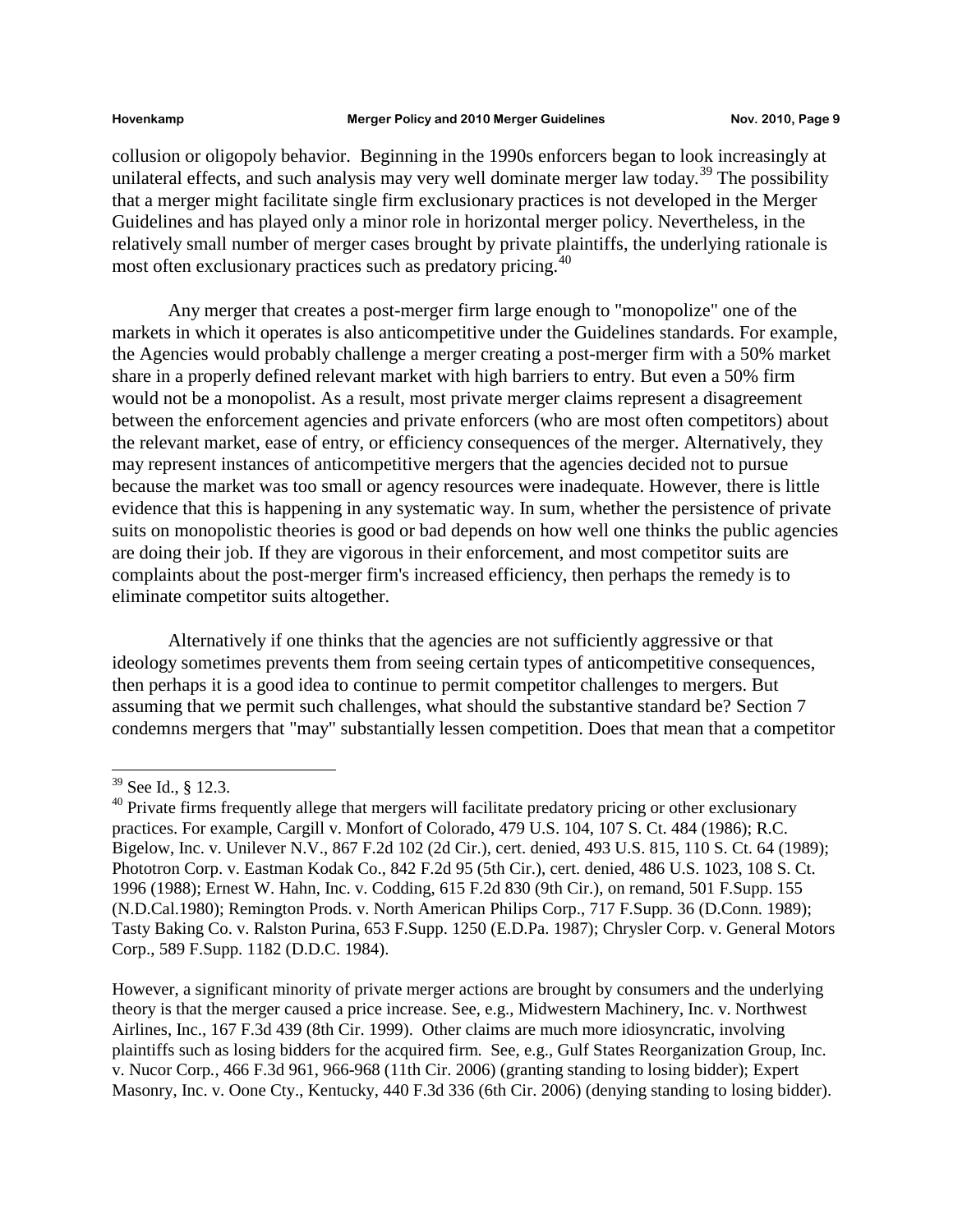who fears predatory pricing can challenge the merger on the theory that predatory pricing has now become a structural possibility? Or must the plaintiff also show (perhaps on the basis of subjective evidence) that this particular post-merger firm is actually bent on predation?

In the case of collusion-facilitating theories, evidence of the first kind is generally all we need. That is, we do not require a showing that the firms in the post-merger market actually intend to fix prices; we simply require proof that the market is significantly more conducive to certain kinds of collusive or oligopoly behavior than it had been before.

But there are two good reasons for thinking that this should not be the standard in cases alleging that the merger will facilitate exclusionary practices. *First*, oligopoly behavior is a moreor-less inherent feature of many highly concentrated markets. As a general matter it would be irrational for firms to behave like competitors in a sufficiently concentrated market conducive to coordinated behavior. By contrast, exclusionary practices, particularly the risky ones such as predatory pricing, are not *inherent* in any market structure. About the most we can say is that under certain market structures predatory pricing may become an option for firms, but firms will not necessarily take the option. Were the contrary true, we could condemn firms of predation without the need to look at the relation between prices and costs. We would simply look at the underlying structural characteristics of the market. $41$ 

So if we say that certain mergers facilitate collusion, while others facilitate predatory pricing, we are really using the word "facilitate" in two different ways. For that reason, courts are well advised to require private plaintiffs to show not only that a particular merger will make a certain exclusionary practice plausible (or more plausible than it had been before the merger), but also that the firm has a history of engaging in the practice or some fairly specific plans for engaging in the practice in the future, or that the merger *commits* the firm in some way to engaging in the practice.<sup>[42](#page-10-1)</sup>

In the *Cargill* case, the competitor plaintiff did not even survive the first step. The merger was assumed to create a post-merger market share of 21%, and the court concluded that this was not large enough to make predatory pricing plausible, even if it had been properly alleged.<sup>[43](#page-10-2)</sup> The Supreme Court's *Brooke* decision made clear that predatory pricing will not be found unless it can be shown that the payoff, or recoupment, will be sufficiently large to make predation a profitable strategy.[44](#page-10-3) Further, this standard applies *even* when predation is being analyzed under the aggressive standards of the Robinson–Patman Act—a standard which, incidentally, is articulated in language virtually identical to the "may substantially lessen competition" language of § 7.<sup>[45](#page-10-4)</sup> Brooke thus suggests that when a private plaintiff is challenging a merger on the theory

<span id="page-10-0"></span> <sup>41</sup> See Hovenkamp, Federal Antitrust Policy, § 8.4.

<span id="page-10-1"></span> $42$  That is to say, the merger creates the situation where it would be irrational for the firm not to commit an exclusionary practice.

<span id="page-10-2"></span><sup>43</sup> Cargill v. Monfort of Colo., 479 U.S. 104, 119, 107 S. Ct. 484, 494 (1986).

<span id="page-10-3"></span><sup>&</sup>lt;sup>44</sup> Brooke Group Ltd. v. Brown & Williamson Tobacco Corp., 509 U.S. 209, 113 S. Ct. 2578 (1993).

<span id="page-10-4"></span><sup>&</sup>lt;sup>45</sup> The Robinson–Patman Act reaches conduct "where the effect \* \* \* may be substantially to lessen competition or tend to create a monopoly in any line of commerce, or to injure, destroy, or prevent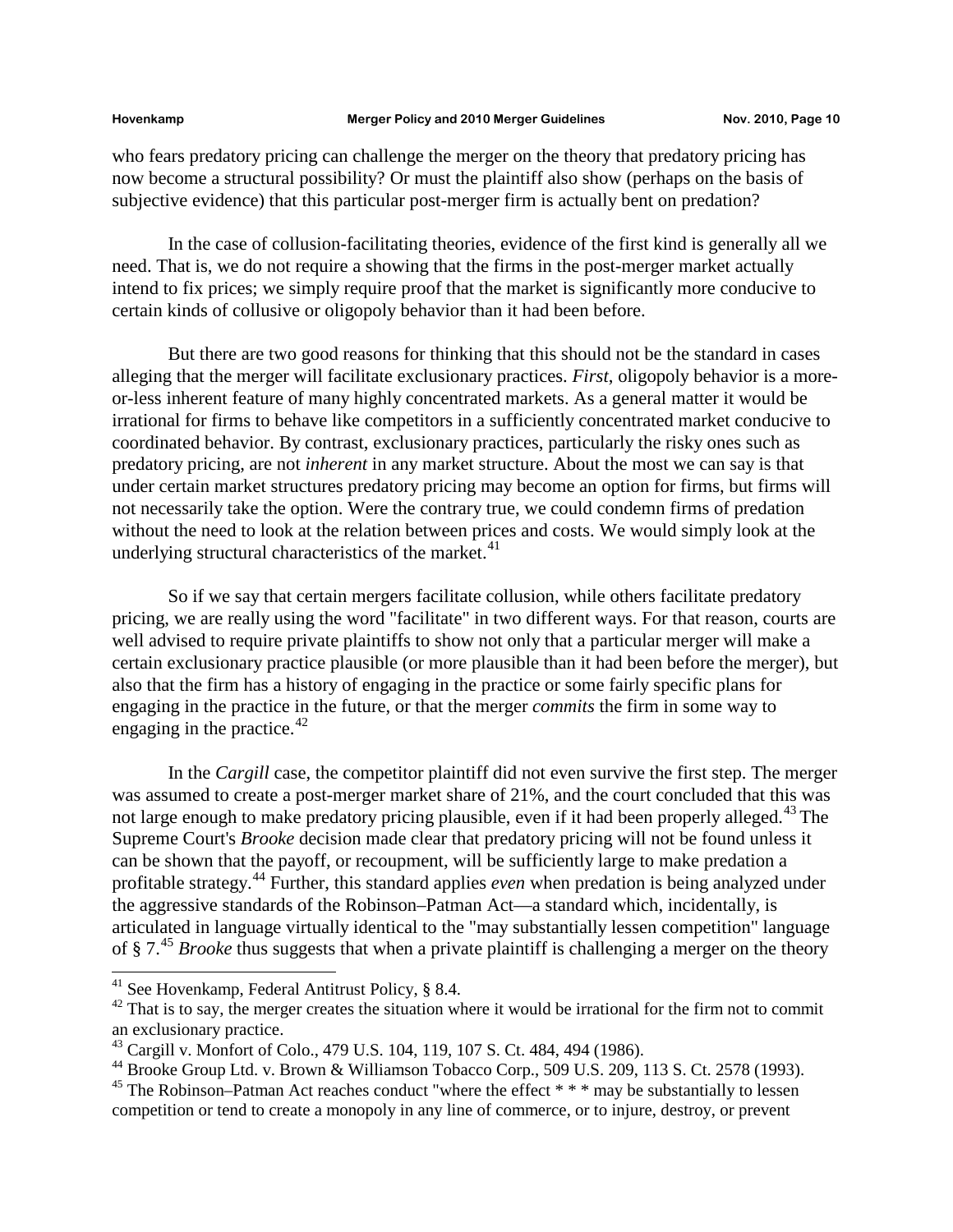that it will facilitate predation, at the very least the Court must do a full structural analysis such as the one employed in that case in order to determine whether a rational profit-maximizing firm, operating after the merger, would find predation a profitable strategy. This requires a showing of high entry barriers, highly successful oligopoly behavior and other structural features indicating that the payoff to predation will exceed its costs.<sup>[46](#page-11-0)</sup> Indeed, if the private plaintiff is able to make this showing, then it *has* demonstrated that the government enforcement agencies are not doing their job. Any merger satisfying this test should have been condemned on ordinary collusion facilitating grounds.

A second reason for applying a higher standard to merger claims alleging future predation or other exclusionary practices is that the latter practices are *independently* illegal and most often readily detectable. As a result, there is less need for the extra margin of deterrence that we apply to mergers facilitating oligopoly coordination or harmful unilateral price increases. We condemn mergers that facilitate oligopoly under a fairly aggressive standard because the oligopoly itself, once it has been achieved, is most generally out of antitrust's reach.[47](#page-11-1) To be sure, this is not a complete answer: the social cost of an anticompetitive practice can be minimized if we can reach the practice before rather than after it occurs. But importantly, the other antitrust laws have their own deterrent effects if they are properly applied. The post-merger firm bent on predation must still compare the anticipated benefits against the risk of detection and prosecution.<sup>[48](#page-11-2)</sup> However, the firm in the oligopoly industry is free to set its price unilaterally with little antitrust concern.

Suppose the claim is not predatory pricing, but some other kind of exclusionary practice. In such cases private complaints challenging the merger itself must be confined to (a) results that are actually caused by the merger; and (b) results that flow from the *anticompetitive consequences* of the merger. For example, when upstream competitors who use territorial distributors merge, the merger may make one set of distributors superfluous. One distributor can now be used to distribute the product of both pre-merger firms. In this case the termination of the unlucky distributors would be "caused" by the merger, but it would have nothing whatsoever to do with the merger's anticompetitive consequences. This kind of integration could easily result from the merger of two minuscule firms in a highly competitive market.<sup>[49](#page-11-3)</sup>

One kind of claim that seems superficially plausible is that the merger will permit the post-merger firm a greater amount of leverage with downstream or upstream rivals. For example, suppose that a firm making four variations of a differentiated product merges with another firm that makes four variations. Retail shelf space is at a premium, and a retailer often has room for only six or eight variations. The merger may make it easier for the post-merger firm to "monopolize" retailer shelf space by exclusive dealing, or perhaps by insisting that the retailer

 $\overline{a}$ 

competition with any person who either grants or knowingly receives the benefit of such discrimination. \* \* \* " 15 U.S.C.A. § 13(a).

<sup>46</sup> See Hovenkamp, Federal Antitrust Policy, §§ 8.4, 8.8.

<span id="page-11-1"></span><span id="page-11-0"></span> $47$  Id., § 4.4.

<span id="page-11-2"></span> $48$  Id., § 8.4.

<span id="page-11-3"></span> $49$  For elaboration, Hovenkamp, Federal Antitrust Policy, § 16.3a.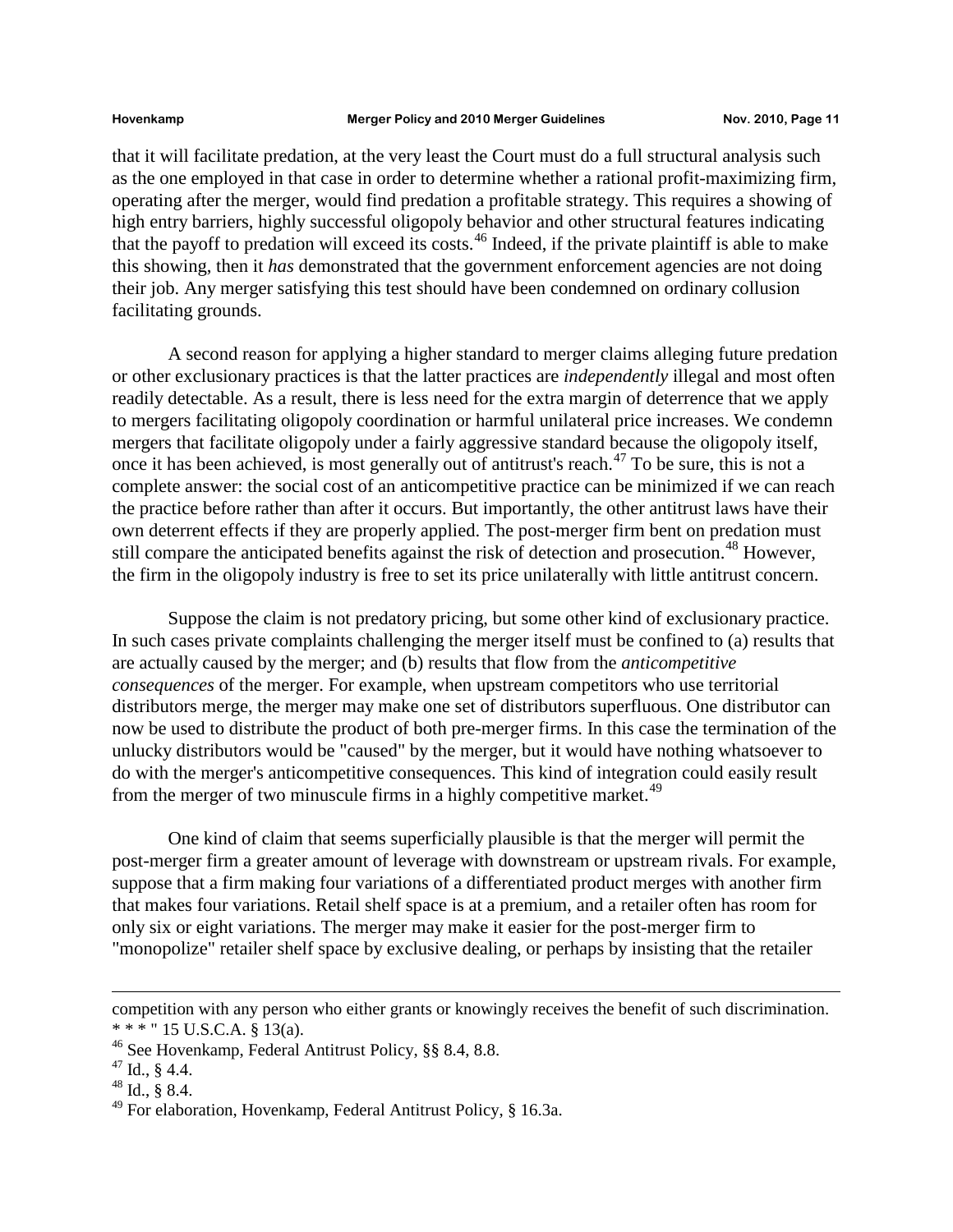carry its full line.<sup>[50](#page-12-0)</sup>

Even here there are analytic problems. If the market was properly defined in the first place, such mergers should be illegal under ordinary collusion-facilitating grounds. The firm in the above example "dominates" the shelf space. If the shelf space is essential to distribution, this firm presumably dominates a relevant market as well. Challenges to such mergers generally result from differences of opinion between the enforcement agency and the private plaintiff concerning the scope of the relevant market. But of course, private plaintiffs are entitled to prove relevant markets and anticompetitive effects even if the enforcement agencies disagree.

<span id="page-12-0"></span> <sup>50</sup> See *Bigelow*, note 40 (post merger firm would monopolize shelf space for herbal teas); *Tasty Baking*, note 40 (post-merger firm would use its leverage with retailers to dominate resale of snack cakes and pies).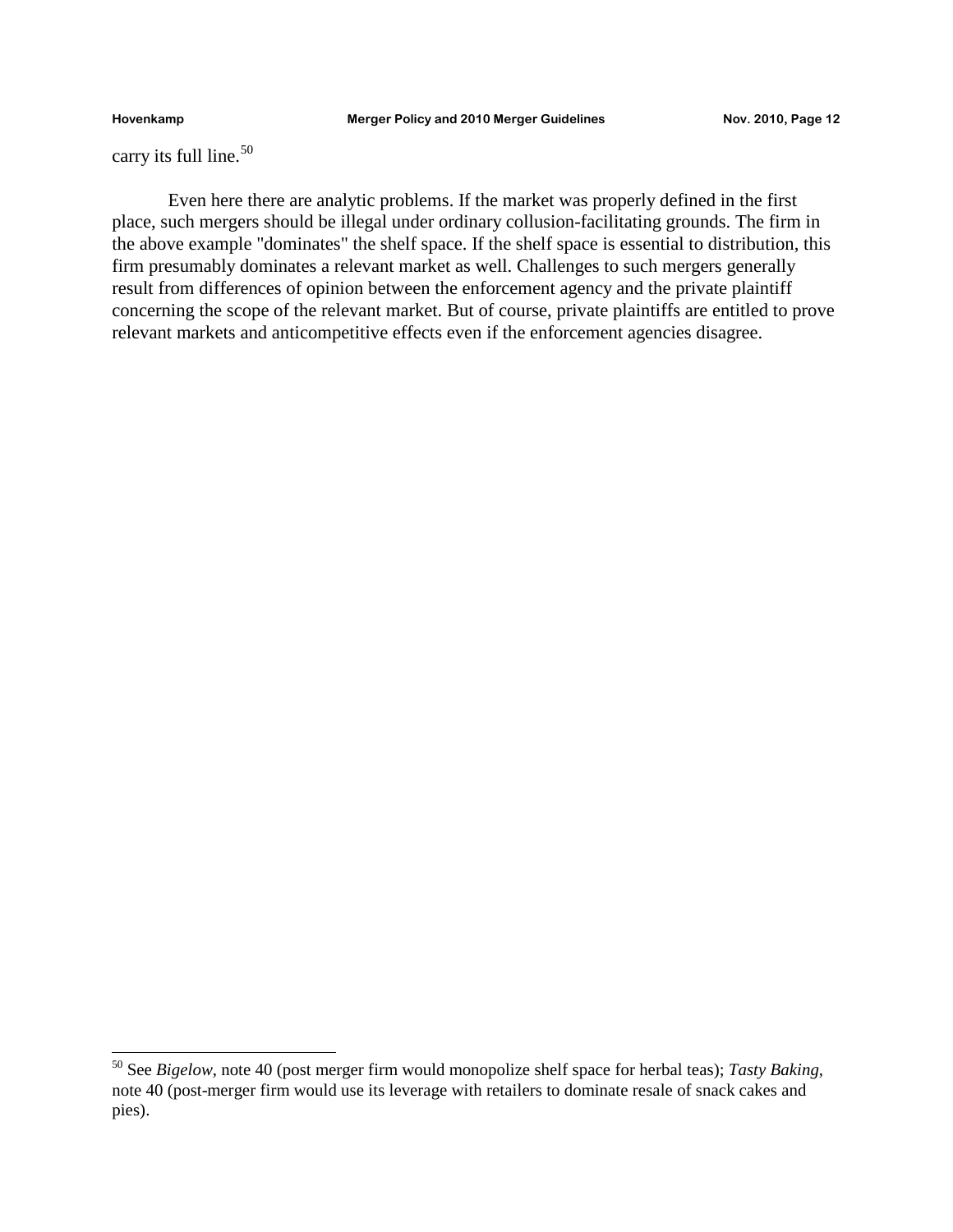### **II. Efficiency and Merger Policy**

Horizontal mergers can create substantial efficiencies even as they facilitate collusion or enlarge market power. Courts and other policy makers have entertained three different positions concerning efficiency and the legality of mergers:

1) mergers should be evaluated for their effect on market power or likelihood of collusion, and efficiency considerations should be largely irrelevant;

2) mergers that create substantial efficiencies should be legal, or there should be at least a limited "efficiency defense" in certain merger cases;

3) mergers should be condemned *because* they create efficiencies, in order to protect competitors of the post-merger firm.

# *The Dubious Legacy of the Warren Era*

The merger policy of the Warren Court in the 1960's adopted the third proposal: it condemned mergers *because* they created certain efficiencies. For example, in Brown Shoe Co. v. United States the Supreme Court held that a horizontal merger between competing retailers of shoes was illegal because the large, post-merger firm could undersell its competitors. The Court concluded that Congress desired "to promote competition through the protection of viable, small, locally owned businesses," and the creation of a large company with lower costs would frustrate this goal. "Congress appreciated that occasional higher costs and prices might result from the maintenance of fragmented industries and markets," the Supreme Court acknowledged, but it "resolved these competing considerations in favor of decentralization."[1](#page-13-0)

The district court in *Brown Shoe* had been even more explicit about its reasons for condemning the merger:

[I]ndependent retailers of shoes are having a harder and harder time in competing with company-owned and company-controlled retail outlets. National advertising by large concerns has increased their brand name acceptability and retail stores handling the brand named shoes have a definite advertising advantage. Company-owned and companycontrolled retail stores have definite advantages in buying and credit; they have further advantages in advertising, insurance, inventory control \* \* \* and price control. These advantages result in lower prices or in higher quality for the same price and the independent retailer can no longer compete  $***^2$  $***^2$ 

<span id="page-13-0"></span><sup>&</sup>lt;sup>1</sup> 370 U.S. 294, 344, 82 S. Ct. 1502, 1534 (1962).

<span id="page-13-1"></span><sup>&</sup>lt;sup>2</sup> United States v. Brown Shoe Co., 179 F.Supp. 721, 738 (E.D.Mo. 1959). The Federal Trade Commission took the same position. See In re Foremost Dairies, Inc. 60 F.T.C. 944, 1084 (1962), modified, 67 F.T.C. 282 (1965) concluding that efficiencies resulting from a merger were bad because they gave post-merger firms a "decisive advantage" over "smaller rivals."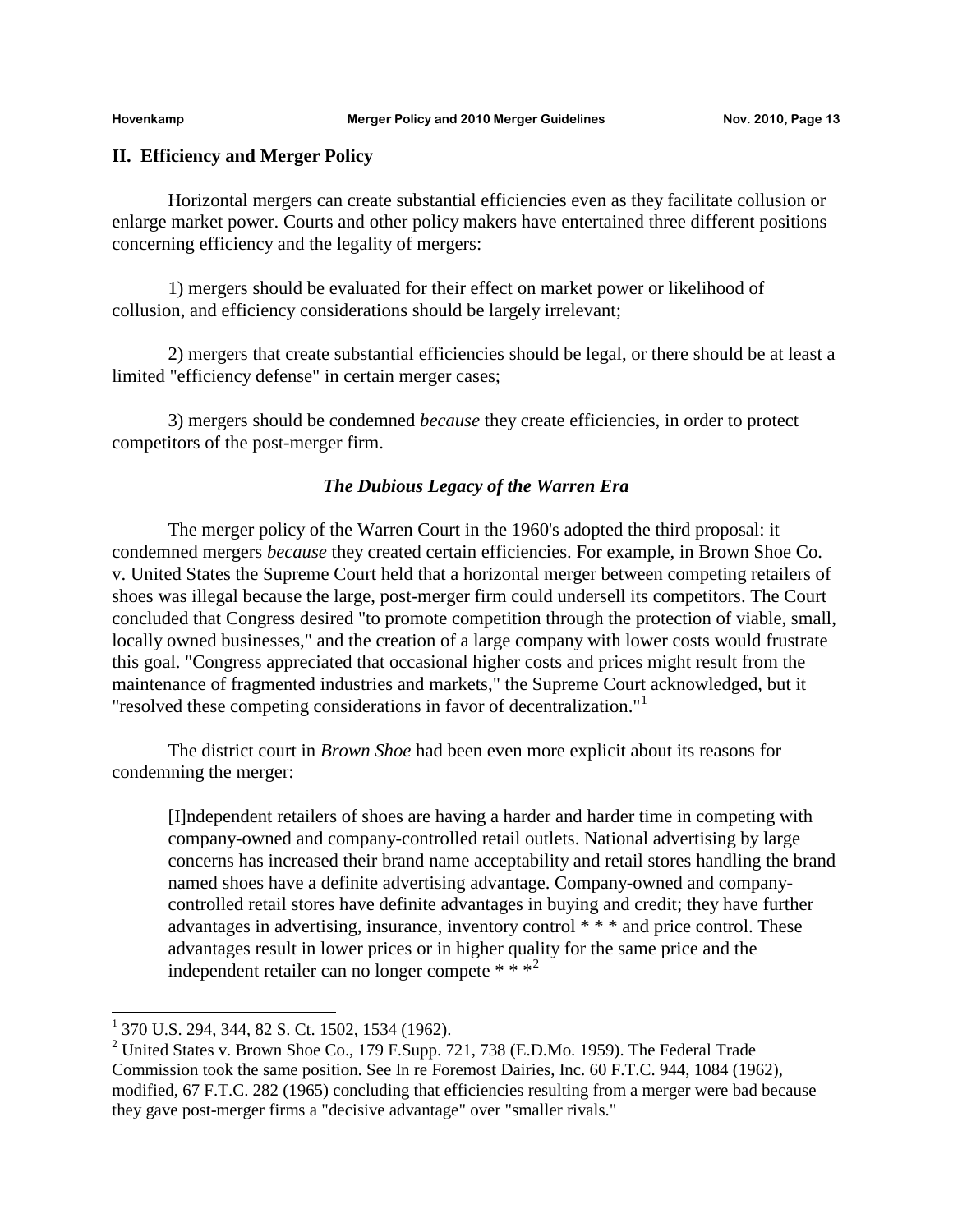*Brown Shoe's* critics have attacked the opinion for protecting competitors at the expense of consumers.[3](#page-14-0) But any such critique must come to terms with the relatively clear legislative history of the 1950 Celler–Kefauver Amendments to § 7. The *Brown Shoe* opinion read it correctly. In 1950 protection of the "viability" of small businesses who were being "gobbled up" by larger companies was much more on Congress's mind than low consumer prices or high product quality.[4](#page-14-1)

*Brown Shoe* and successor cases such as *Von's Grocery*<sup>[5](#page-14-2)</sup> can be criticized, however, not for the goals they chose but for their efficacy in achieving them. *Von's* involved a merger between the third largest and the sixth largest grocery chains in greater Los Angeles. The market was unconcentrated, however, and the combined share of these two chains was 7.5% of sales. Both chains were family owned and operated. The largest firm in the market, which was not a party to the merger, had a market share of only 8%. The market exhibited a "trend" toward concentration with many individual stores being purchased by chains, suggesting that the larger chains were able to undersell the smaller chains and the individual mom-and-pop grocers.

If a medium-sized chain is prevented from acquiring existing stores, it likely will respond by building new stores of its own, particularly if expansion will strengthen its position vis-a-vis larger chains. The result will be that very small chains or single store companies will find themselves unable to compete with larger firms, and unable to sell their stores to competitors. Not only will they lose the power to compete, but they might also lose most of the value of their most substantial capital asset—their stores.<sup>[6](#page-14-3)</sup> It is therefore far from clear that the rule of *Brown Shoe* and *Von's Grocery* gave small businesses the kind of protection that Congress had in mind.

# *Assessing the Efficiency Effects of Horizontal Mergers*

### *The Welfare "Tradeoff" Model*

The rule that mergers should be condemned because they create efficiency has been abandoned. The opposite position is that mergers should be legal when they create substantial efficiencies—or alternatively, that there should be an "efficiency defense" in merger cases. Although the trail is still somewhat obscure, the courts are heading in the direction of adopting such a rule, and the government's Merger Guidelines explicitly recognize and define an "efficiency defense." Importantly, the rule comes into play *only* after the merger has been found presumptively anticompetitive by structural and behavioral analysis.<sup>[7](#page-14-4)</sup> If a merger poses no competitive threat to begin with, then analysis of possible efficiencies is unnecessary.

<span id="page-14-0"></span><sup>&</sup>lt;sup>3</sup> For example, Robert H. Bork, The Antitrust Paradox: A Policy at War With Itself 198–216 (1978; rev. ed. 1993).

<span id="page-14-1"></span><sup>&</sup>lt;sup>4</sup> See Derek Bok, Section 7 of the Clayton Act and the Merging of Law and Economics, 74 Harv.L.Rev. 226, 234 (1960); Herbert Hovenkamp, The Antitrust Enterprise: Principle and Execution, Ch. 9 (2004).

<span id="page-14-2"></span><sup>5</sup> United States v. Von's Grocery Co., 384 U.S. 270, 86 S. Ct. 1478 (1966).

<span id="page-14-3"></span><sup>6</sup> See Richard A. Posner, Antitrust Law 129 (2d ed. 2001).

<span id="page-14-4"></span><sup>&</sup>lt;sup>7</sup> See Herbert Hovenkamp, Federal Antitrust Policy §§ 12.3–12.6 (4<sup>th</sup> ed. 2011) (in press).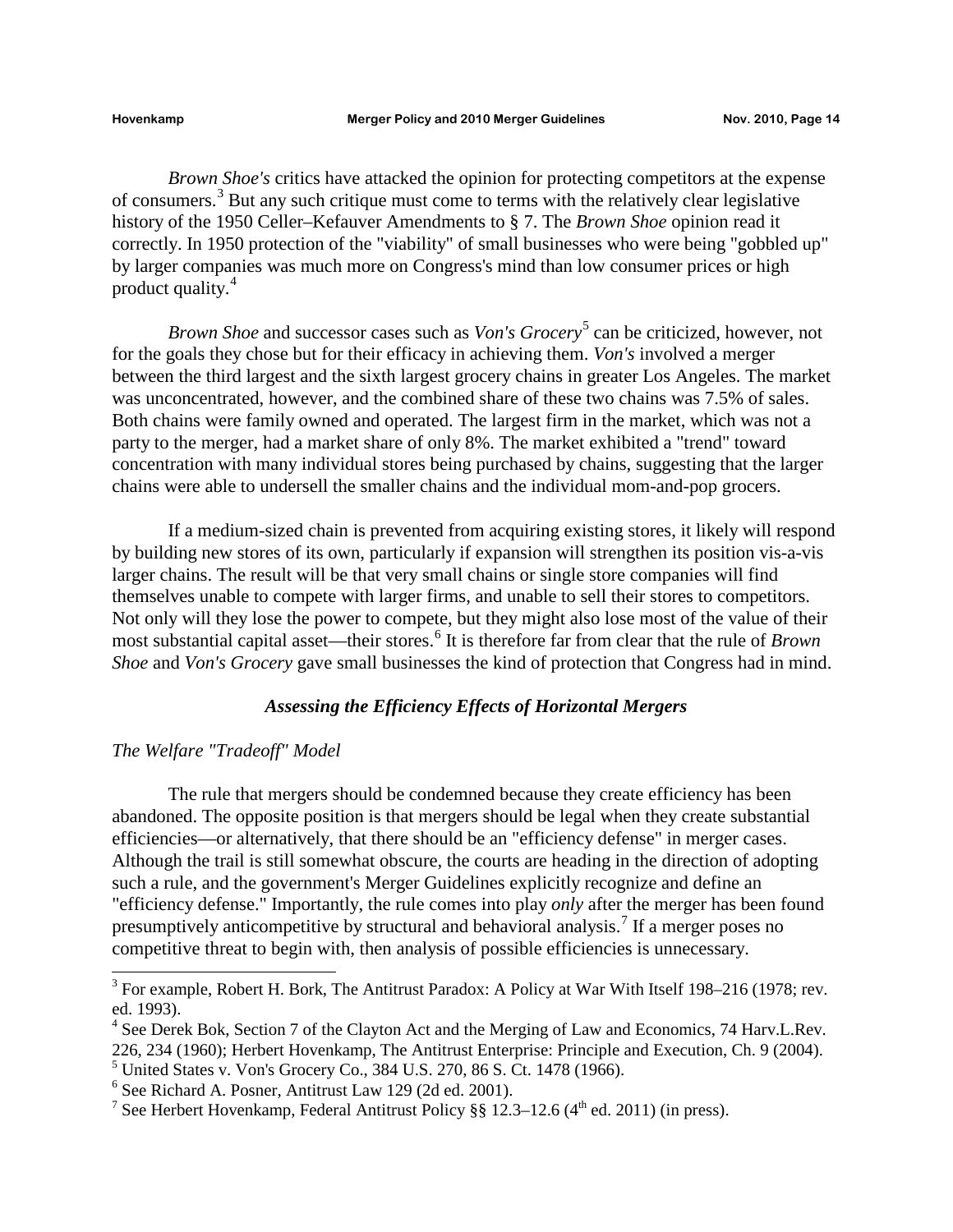The argument for an "efficiency defense" in merger cases is illustrated by the graph in Figure 1 (next page).<sup>[8](#page-15-0)</sup> The graph illustrates a merger that gives the post-merger firm measurably more market power than it had before the merger. As a result, the firm reduces output from  $Q_1$  to  $Q_2$  on the graph, and increases price from  $P_1$  to  $P_2$ . Triangle  $A_1$  represents the monopoly "deadweight loss" created by this increase in market power.<sup>[9](#page-15-1)</sup>



At the same time, the merger produces measurable economies, which show up as a reduction in the firm's costs from  $C_1$  to  $C_2$ . Rectangle  $A_2$  represents efficiency gains that will result from these economies. If  $A_2$  is larger than  $A_1$  the merger produces a *net* efficiency gain, even though it permits the firm to raise its price above its marginal cost. Furthermore,  $A_2$  is often larger than  $A_1$ . The efficiency gains illustrated by  $A_2$  are spread over the entire output of the postmerger firm. The deadweight losses in  $A_1$  are spread over only the reduction in output. If the post-merger firm reduced its output by 10%, each of the 90% of units still being produced would contribute to the efficiency gains; the deadweight loss, however, would accrue over only the 10% reduction.

Williamson concluded that in a market with average elasticities of demand and supply, a

<span id="page-15-0"></span> <sup>8</sup> The source is Oliver E. Williamson, Economies as an Antitrust Defense: the Welfare Trade–Offs, 58 Amer.Econ.Rev. 18 (1968); see also, Oliver E. Williamson, Economies as an Antitrust Defense Revisited, 125 U.Pa.L.Rev. 699 (1977); Robert Pitofsky, Efficiencies in Defense of Mergers: Two Years After, 7 Geo. Mason L. Rev. 485 (1999); Craig W.. Conrath & Nicholas A. Widnell, Efficiency Claims in Merger Analysis: Hostility on Humility, 7 Geo. Mason L. Rev. 685 (1999) Timothy R. Muris, The Efficiency Defense Under Section 7 of the Clayton Act, 30 Case West.Res.L.Rev. 381 (1980); Alan A. Fisher & Robert H. Lande, Efficiency Considerations in Merger Enforcement, 71 Calif.L.Rev. 1580 (1983); Herbert Hovenkamp, Merger Actions for Damages, 35 Hastings L.J. (1984); 4A Antitrust Law ¶ ¶ 970–976 (3d ed. 2009).

<span id="page-15-1"></span> $9^9$  See the discussion of the social cost of monopoly in Hovenkamp, Federal Antitrust Policy, § 1.3b.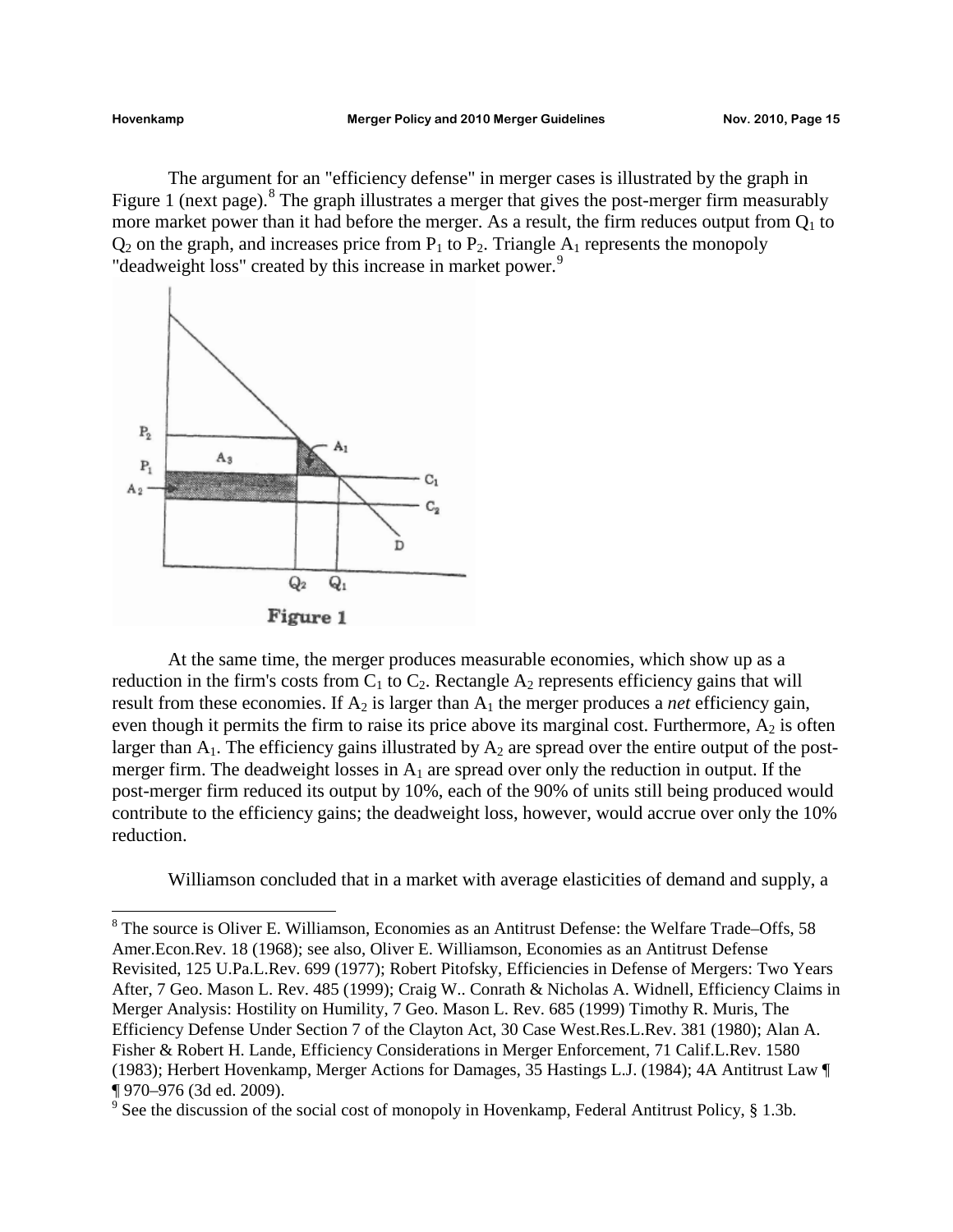merger that produced "nontrivial" economies of 1.2% would be efficient, even if it resulted in a price increase of  $10\%$  $10\%$ .<sup>10</sup>

Williamson's analysis is vulnerable to some criticism. First, his description of triangle  $A_1$ in the figure as the efficiency costs of a merger understates the true social cost. Rectangles  $A_2$ plus A3 represent potential monopoly profits to the post-merger firm. A profit-maximizing firm will be willing to spend substantial resources in an effort to acquire or retain a certain amount of monopoly power.<sup>[11](#page-16-1)</sup> If a particular merger will give a firm \$1,000,000 in additional monopoly profits, the firm will spend up to \$1,000,000 in order to accomplish the merger and then retain its monopoly position. It could spend this money in highly inefficient ways, such as espionage, predatory pricing against a potential take-over target, or vexatious litigation. At the extreme,  $A_2$  + A3 are not increased profits to the post-merger firm at all, but funds inefficiently spent in order to give the firm its market position. Importantly, the anticompetitive risk in the merger case is not increased likelihood of single-firm monopoly, but increased likelihood of collusion. The costs of managing a cartel or oligopoly can be quite high in relation to the profits that it produces.<sup>[12](#page-16-2)</sup> A cartel or oligopoly that occasions a price increase of 10% would very likely produce much smaller gains in profitability. $13$ 

Another problem of the tradeoff model is that it apparently assumes a merger to monopoly. But most collusion facilitating mergers involve firms whose aggregate share is significantly less than 100%. For example, suppose a 20% firm should acquire a 10% firm, greatly increasing the extent of oligopoly performance. In that case, the increased coordination that results from the merger enables *both* the merging and the non-merging firms to increase their prices. However, the efficiency gains are spread across only the output of the two merging firms, which account for only 30% of the market's output.<sup>[14](#page-16-4)</sup>

## *Must Efficiencies be "Passed On"?*

Still another problem of the welfare tradeoff model of merger efficiencies is that it treats all efficiency gains the same way, no matter who gets the benefit. Suppose that two firms selling widgets at a competitive price of \$1.00 merge. As a result of the merger the post-merger firm has enough market power to reduce output and increase the price of widgets to \$1.05. In addition, the firm's marginal costs drop from \$1.00 per widget to 95 cents per widget. In this case the

<span id="page-16-0"></span><sup>&</sup>lt;sup>10</sup> Note 8, 58 Amer.Econ.Rev. at 22–23. Compare Alan A. Fisher, Frederick I. Johnson & Robert H. Lande, Price Effects of Horizontal Mergers, 77 Calif. L. Rev. 777 (1989), noting that large efficiency gains are needed if a merger creating market power is to result in lower prices. That is, Williamson's welfare "tradeoff" is indifferent to whether the efficiency gains are passed on to consumers as lower prices or retained by the merging firms as increased profits.

<span id="page-16-1"></span> $11$  See Hovenkamp, Federal Antitrust Policy, § 1.3c.

<span id="page-16-2"></span><sup>&</sup>lt;sup>12</sup> See Hovenkamp, Federal Antitrust Policy, § 4.3.

<span id="page-16-3"></span> $13$  The true social cost of Williamson's merger is the sum of (a) the deadweight loss and (b) the resources inefficiently spent in maintaining the cartel or oligopoly facilitated by the merger, less (c) the total wealth accruing to the post-merger firm from the monopoly overcharge and the efficiency gain.

<span id="page-16-4"></span><sup>&</sup>lt;sup>14</sup> For further development, see 4A Antitrust Law  $\P$  970e (3d ed. 2009).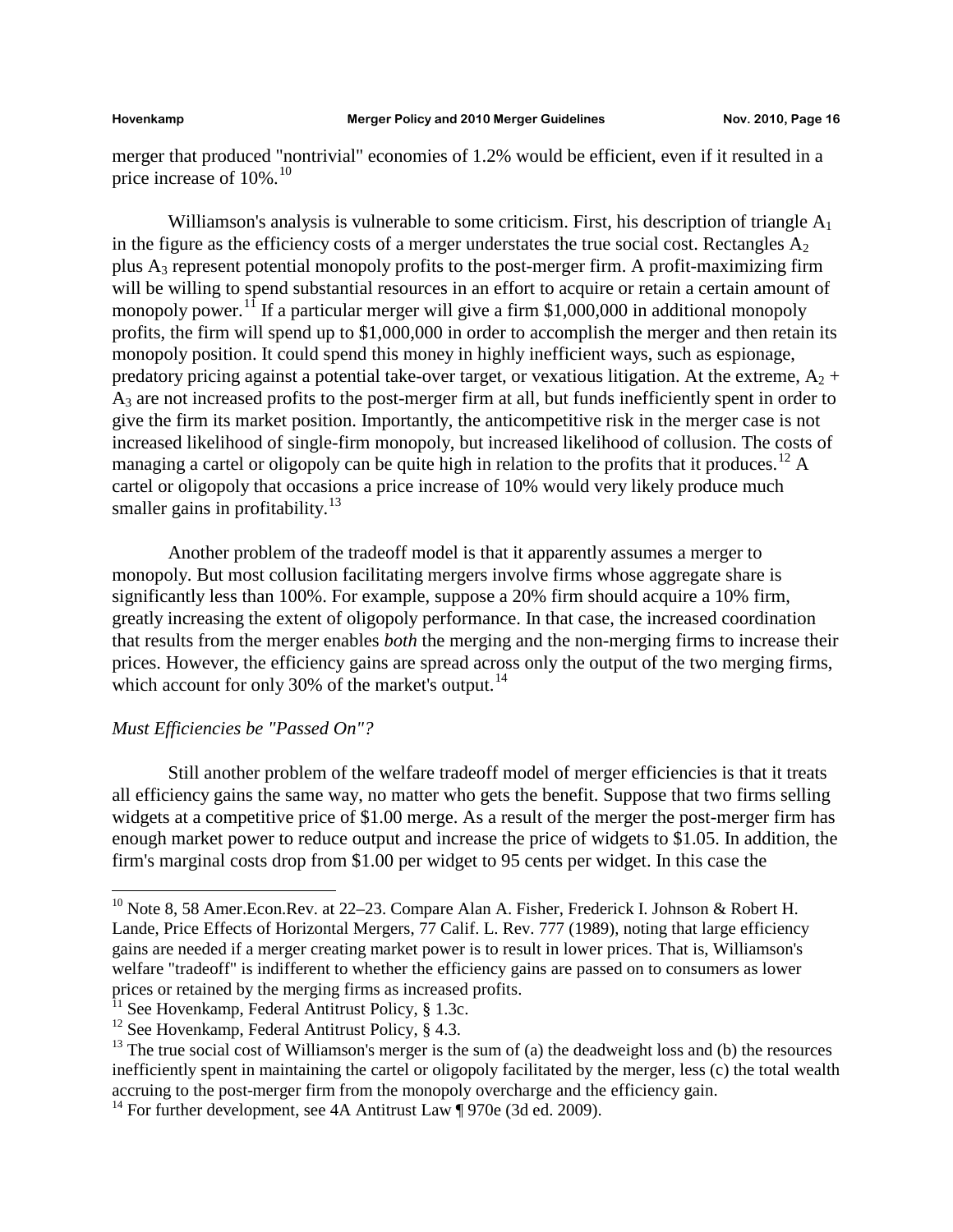efficiency gains, which are measured across all widgets produced, will probably be larger than the deadweight loss from monopoly pricing, which is measured across only the reduction in output. However, the merger results in an *actual* output reduction and an *actual* price increase for consumers. Although the overall effect of the merger is efficient, the benefits of the increased efficiency accrue mainly to the post-merger firm in the form of higher profits. Such a merger rule would undoubtedly be politically unacceptable, even though the rule promotes efficiency. Several courts have suggested that an efficiency defense should be rejected where the parties cannot show that the gains will be passed on to consumers.<sup>[15](#page-17-0)</sup>

At the same time, a rule requiring *all* efficiency gains to be passed on to consumers is unacceptable as well. First, it would completely undermine the principal motivation for firms to merge in the first place, which is to lower their costs. A rule that forbad firms from pocketing any of the gains of increased merger efficiency would serve as a significant deterrent to efficiencyproducing mergers that have crossed the threshold of presumptive legality.[16](#page-17-1) Indeed, when two perfect competitors merge, they pocket all of their efficiency gains and nothing is passed on. For example, if two of the nation's 100,000 corn farmers should merge, thus lowering their costs, they will continue to sell at the market price and the market price will not respond to their merger, because they are too small to have any effect. As a result of the merger these firms will increase their output; they will not cut their price. $17$ 

A more acceptable rule that takes both economic and political concerns into account is that the defendants must show that efficiencies created by the merger are sufficiently large to keep post-merger prices at or below pre-merger levels.<sup>[18](#page-17-3)</sup> For example, if a merger threatens monopoly or oligopoly raising the price from the pre-merger level of \$1.00 to \$1.10, efficiencies must be sufficient to drive the post-merger price back to the \$1.00 range or lower. The 2010 Horizontal Merger Guidelines do not quite declare flatly that they will challenge any merger whose efficiency effects are insufficient to reverse a price increase completely. Rather they state the the efficiencies must be "of a character and magnitude such that the merger is not likely to be anticmpetitive in any relevant market." The enforcement Agency will then "consider whether cognizable efficiencies likely would be sufficient to reverse the merger's potential to harm

<span id="page-17-0"></span><sup>&</sup>lt;sup>15</sup> FTC v. University Health, 938 F.2d 1206, 1222–23 (11th Cir.1991) (defendant "must demonstrate that the intended acquisition would result in significant economies and that these economies ultimately would benefit competition and, hence, consumers"); United States v. United Tote, 768 F.Supp. 1064, 1084–85 (D.Del.1991) (rejecting efficiency defense in part because there was "no guarantee that these benefits will be passed along" to consumers); American Medical Int'l, 104 F.T.C. 1, 213–20 (1984), amended, 104 F.T.C. 617 (1984) (efficiencies defense failed because even assuming "that these cost savings can be realized, AMI does not establish that they will necessarily inure to the benefit of consumers").

<span id="page-17-1"></span> $16$  Of course, efficiency producing mergers in more competitively structured markets would still be pursued, for these mergers would never cross the threshold of presumptive illegality in the first place. <sup>17</sup> See 4A Antitrust Law  $\P$  971 (2d ed. 2009); Timothy R. Muris, The Government and Merger

<span id="page-17-2"></span>Efficiencies: Still Hostile After All These Years, 7 Geo. Mason L. Rev. 729 (1999); Paul L. Yde & Michael G. Vita, Merger Efficiencies: Reconsidering the "Passing-on" Requirement, 64 Antitrust L.J. 735 (1996).

<span id="page-17-3"></span> $18$  See 4A Antitrust Law ¶ 971d (3d ed. 2009).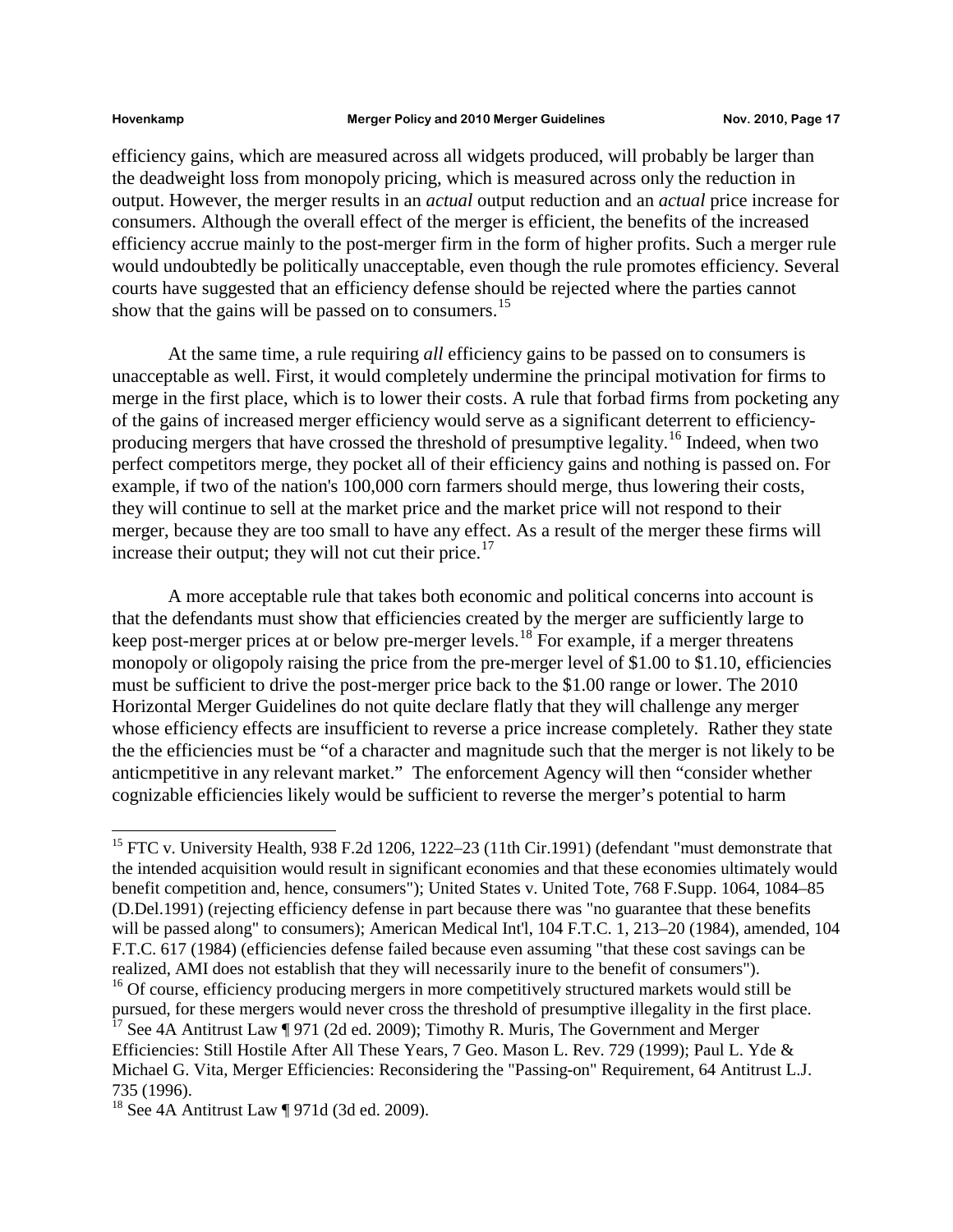customers in the relevant market, e.g., by preventing price increases in that market." The Guidelines also add in a footnote that the Agency will generally focus on the immediate price impact of a merger. They will not necessarily ignore, but they will give less weight to efficiencies that are likely to result only over the longer run.<sup>[19](#page-18-0)</sup>

### *Efficiencies Must be "Merger–Specific" and "Extraordinary"*

The welfare tradeoff model has force only because we assume that the efficiencies in question could not readily be obtained by means other than merger. But many efficiency gains can be attained by other means, although perhaps less readily. For example, a merger may result in the termination of an inefficient CEO and his replacement by a more aggressive one, but stockholders or an attentive Board of Directors could do the same thing, and probably will do so eventually.<sup>[20](#page-18-1)</sup> A merger might facilitate a firm's simplification of its distribution system or specialization of its plants, but these things would very likely happen without the merger as well. They might simply take longer.

Questions about the availability of alternative routes to efficiency are vexing, and explain why the efficiency defense has been successful so infrequently.<sup>[21](#page-18-2)</sup> Suppose that the claimed efficiency is that the acquirer needs to modernize and the cheapest way to do so is to acquire another firm's recently built modern plant.<sup>[22](#page-18-3)</sup> Unquestionably, modernization is efficient and anything that reduces the cost of modernization must be efficient as well. But the defense makes sense only if the acquired firm's plant has excess capacity;  $^{23}$  $^{23}$  $^{23}$  if it does not, then the post-merger firm must continue to use the old plants as well or perhaps reduce output to the level previously produced by the acquired firm alone. The argument might be that adding to the existing modern plant is cheaper than building a second free-standing plant, but adding would require the two firms to be one. However, then we would want to know why the *acquired* firm cannot simply enlarge its capacity on its own: that is, competition rather than merger most usually solves such problems.[24](#page-18-5)

<span id="page-18-0"></span><sup>&</sup>lt;sup>19</sup> 2010 Horizontal Merger Guidelines, §10 & n. 15. The footnote observes that if the efficiencies relate mainly to fixed costs they will be unlikely to show up in the very short term, but may appear in the longer run. In particular, the Guidelines add in the that efficiencies in the conducting of research and development will not likely affect short term prices.

<span id="page-18-1"></span><sup>&</sup>lt;sup>20</sup> See FTC v. Owens–Illinois, Inc., 681 F.Supp. 27, 53 (D.D.C.), vacated as moot, 850 F.2d 694 (D.C.Cir. 1988) (accepting this defense).

<span id="page-18-2"></span> $21$  For a description of the various types of merger economies, querying which ones are merger specific and which are not, see 4A Antitrust Law ¶ 973, 975 (3d ed. 2009).

<span id="page-18-3"></span> $^{22}$  For example, FTC v. H.J. Heinz Co., 246 F.3d 708 (D.C.Cir. 2001); United States v. Rice Growers Assn. of Cal., 1986–2 Trade Cas. ¶ 67287, 1986 WL 12561 (E.D.Cal. 1986).

<span id="page-18-4"></span> $^{23}$  Furthermore, we want to be sure that the excess capacity is not a result of collusion.

<span id="page-18-5"></span><sup>&</sup>lt;sup>24</sup> Cf. United States v. Rockford Memorial Corp., 717 F.Supp. 1251, 1290–91 (N.D.Ill. 1989), aff'd, 898 F.2d 1278 (7th Cir.), cert. denied, 498 U.S. 920, 111 S. Ct. 295 (1990) (rejecting argument that merger would lead to efficient standardization of procedures where hospitals independently could have achieved standardization); FTC v. Staples, 970 F.Supp. 1066, 1090 (D.D.C. 1997) (rejecting proffered defense that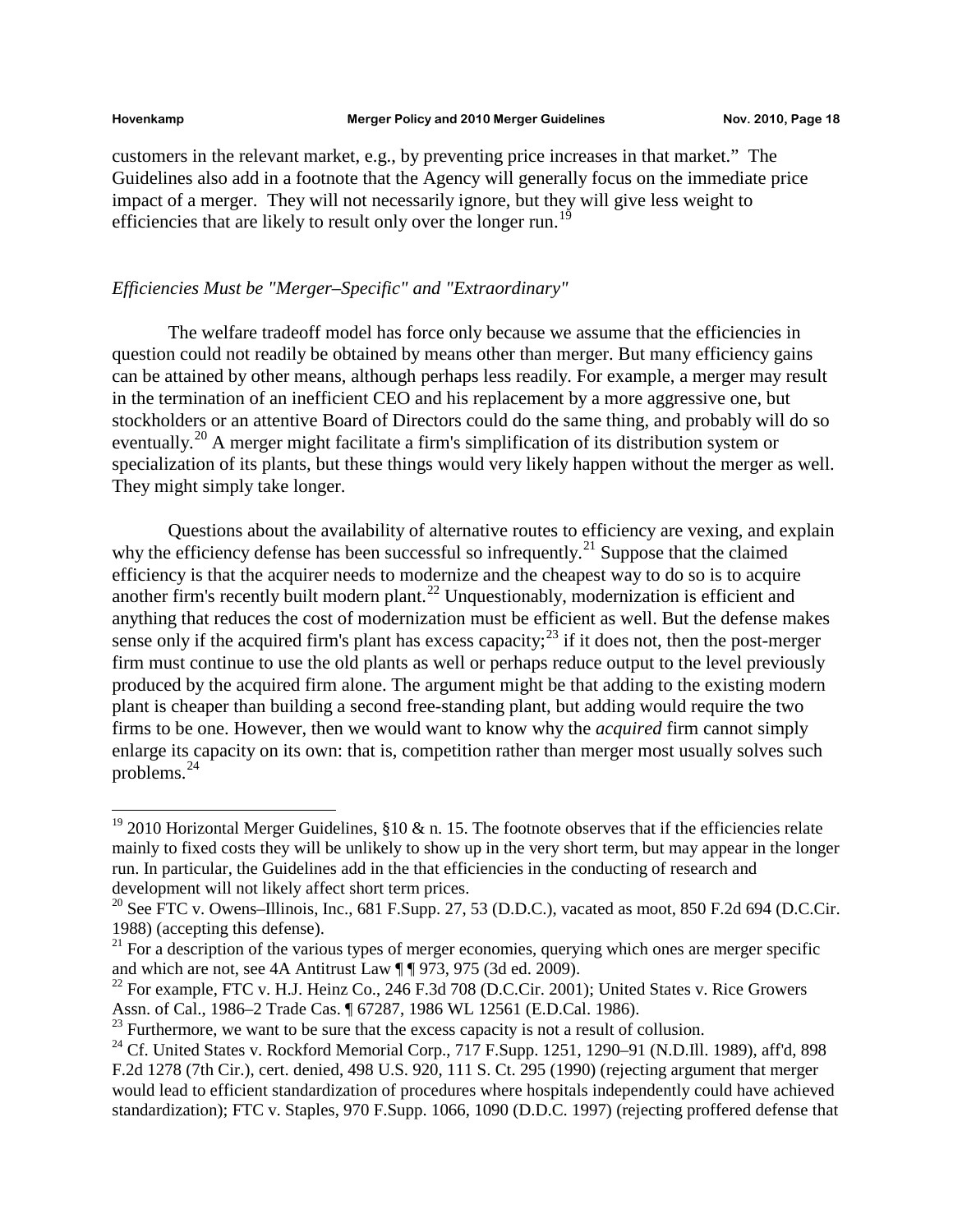One plausible alternative to merger is a joint venture, particularly where the efficiency gains are in such activities as research and development. Joint participation in R & D can be highly efficient and, if properly limited, need not raise significant concerns about coordination of prices or output. The same thing is frequently true of intellectual property licensing, which can enable firms to share a technology while continuing to compete with each other in other ways.<sup>[25](#page-19-0)</sup>

Finally, one must keep in mind that the concentration standards for assessing mergers<sup>[26](#page-19-1)</sup> are premised on the proposition that all mergers produce some efficiency gains. As a result, they take into account the "ordinary" efficiency gains that can be expected to result from a merger.  $27$ The kinds of efficiencies that qualify for the defense must be "extraordinary," going beyond these expected savings.

In any event, if a merger poses a significant competitive threat, the proponents of the merger will have the burden not only of showing that significant and extraordinary economies will result, but also that these economies could not readily be attained by means other than the merger.

### *Problems of Identification and Measurement*

A final problem with the welfare tradeoff model is that courts are simply unable to make the measurements that its analysis would require. Efficiencies, Efficiencies, Judge Posner has written, present "intractable" problems of measurement.<sup>[28](#page-19-3)</sup> Our knowledge that mergers can produce both economies and monopoly pricing is fairly secure. However, quantifying either of these in a particular merger case is impossible. Most mergers found illegal under current law probably create efficiencies. They are condemned, however, because no court is capable of balancing the increase in market power or the potential for collusion against the economies achieved. Judges must necessarily make decisions based on the information they can obtain and understand. When a merger involves companies having a small share of the market, they infer that the potential for monopolistic pricing or collusion is trivial; therefore, the merger must be calculated to increase the efficiency of the post-merger firm. If the merger involves firms large enough to threaten competitive pricing significantly, however, then the measurement problem quickly becomes insoluble unless we create some simplifying rules. Such rules could not involve any kind of precise "balancing" of harm to competition vs. efficiency gains. Rather, they should

merger among office superstores was justified by lower purchase prices for inventory; finding in part that the savings could have been realized without the merger); United States v. Ivaco, 704 F.Supp. 1409, 1425–27 (W.D.Mich. 1989) (non-horizontal or more limited joint venture could have achieved same efficiency results with less injury to competition). See generally Robert Pitofsky, Proposals for Revised United States Merger Enforcement in a Global Economy, 81 Geo. L.J. 195, 242 (1992).

<span id="page-19-0"></span><sup>25</sup> See generally 4A Antitrust Law ¶ 973c (3d ed. 2009).

<span id="page-19-1"></span><sup>26</sup> See Hovenkamp, Federal Antitrust Policy, § 12.4b.

<span id="page-19-2"></span><sup>27</sup> See, e.g., FTC v. Staples, 970 F.Supp. 1066, 1090 (D.D.C. 1997) (rejecting savings in employee health insurance costs as a qualifying efficiency); and see 4A Antitrust Law ¶ 974a (3d ed. 2009).

 $\overline{a}$ 

<span id="page-19-3"></span> $28$  Posner, note 6, at 133.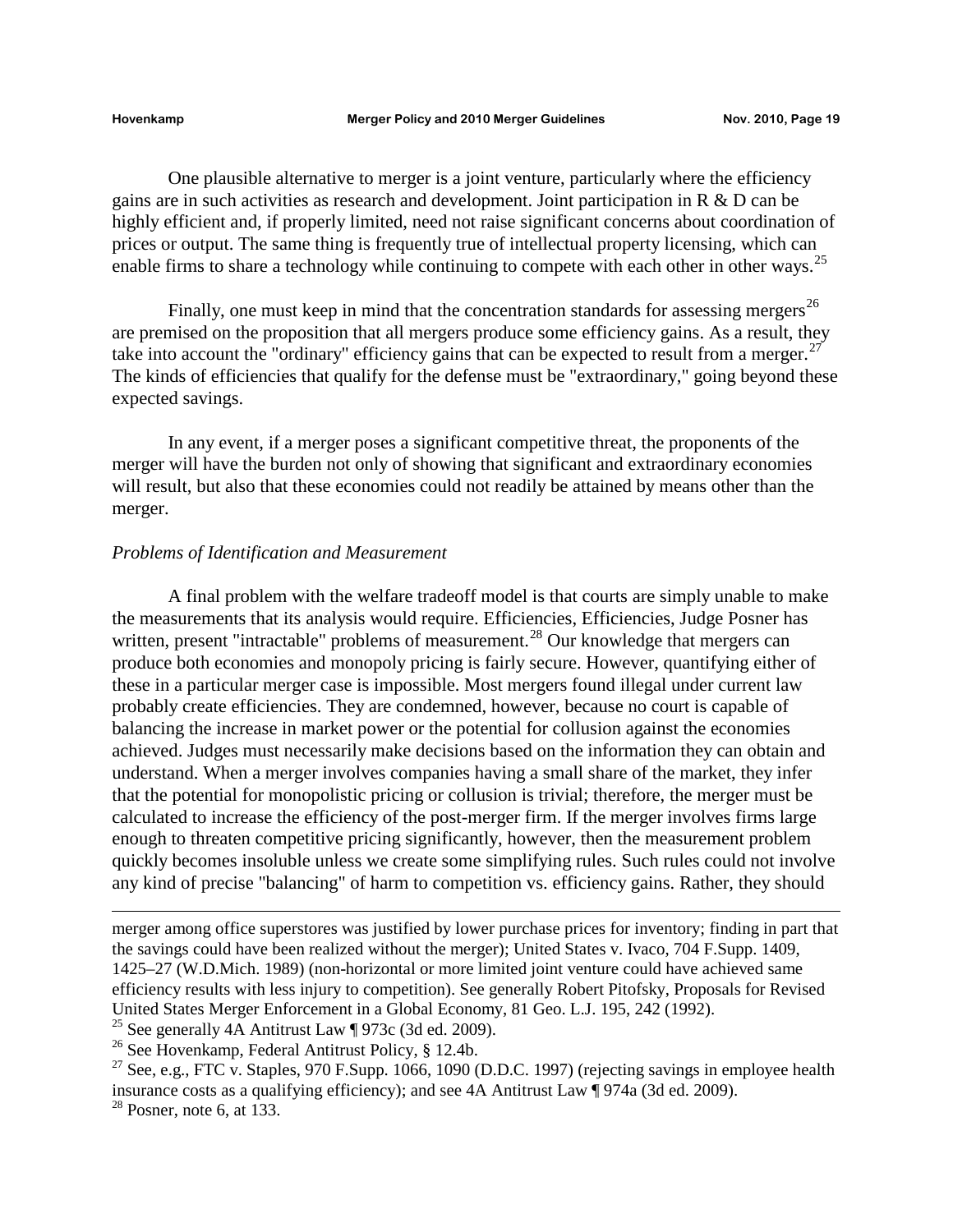operate so as to create a complete defense when both "substantial" and "merger specific" economies are shown. In this case, "substantial" means that the efficiencies be great enough to warrant an inference that post-merger prices will be no higher than pre-merger levels, with the burden of proof on the defendant.

Nevertheless, measurement problems abound. In the baby food case the firms argued that a merger between Heinz and Beech–Nut would produce significant economies because Beech– Nut was currently producing out of an ancient plant with very high operating costs.<sup>[29](#page-20-0)</sup> By contrast, Heinz had a modern efficient plant that was underutilized. As a result of the merger Beech–Nut's production would be switched to the Heinz plant.

This is a viable efficiencies claim in principle, although in this particular case the court concluded that cost savings of sufficient magnitude were not proven. While the merger led to lower production costs, it was impossible to determine how much of the relevant costs were costs of production and how much were costs that could not be reduced. To illustrate, suppose that the production of strained peas for babies requires two inputs, peas and processing. The peas themselves cost \$200 a ton and processing them at the outmoded Beech–Nut plant costs \$10 per ton. A more efficient plant reduces the cost of processing, but it cannot do anything about the market price of peas. In that case a 40 percent reduction in processing costs, to \$6 per ton, would amount to about a 2 percent reduction in overall costs. Premerger costs would be \$210 per ton, and post-merger costs would be \$206 per ton. By contrast, the collusion risk would apply to the entire finished product and to all firms making that product. In the actual case the merger reduced the number of significant firms from three to two, and the two merging parties had been particularly strong rivals for second place to Gerber, the market leader. Their merger very likely would have led to a significant price increase.

It is also important to distinguish between real efficiencies and mere pecuniary gains. For example, a merger may have favorable tax consequences that reduce a firm's costs.<sup>[30](#page-20-1)</sup> But in this case the tax savings to the firm are offset by tax revenue loses to the government, and cannot be counted as a qualifying gain from the merger.

Most of the courts that have considered the efficiency defense have been skeptical. Most have rejected it,  $31$  although a few have recognized the defense.  $32$ 

<span id="page-20-0"></span> <sup>29</sup> FTC v. H.J. Heinz Co., 246 F.3d 708 (D.C.Cir. 2001).

<span id="page-20-1"></span> $30$  See John E. Kwoka & Frederick R. Warren–Boulton, Efficiencies, Failing Firms and Alternatives to Merger: A Policy Synthesis, 31 Antitrust Bull. 431, 433 (1986).

<span id="page-20-2"></span><sup>&</sup>lt;sup>31</sup> FTC v. University Health, Inc., 938 F.2d 1206, 1222–1224 (11th Cir. 1991); United States v. Rockford Memorial Corp., 717 F.Supp. 1251, 1289–1291 (N.D.Ill. 1989), affirmed, 898 F.2d 1278 (7th Cir.), cert. denied, 498 U.S. 920, 111 S. Ct. 295 (1990) (requiring clear and convincing evidence of efficiencies; standard not met); FTC v. Staples, 970 F.Supp. 1066 (D.D.C. 1997) (insufficient evidence of efficiencies).

<span id="page-20-3"></span><sup>&</sup>lt;sup>32</sup> See *Owens–Illinois*, note 20, 681 F.Supp. at 53 (accepting defenses that acquiring firm was more efficiently managed than acquired firm, and latter would benefit from improved management; economies of multiplant operations).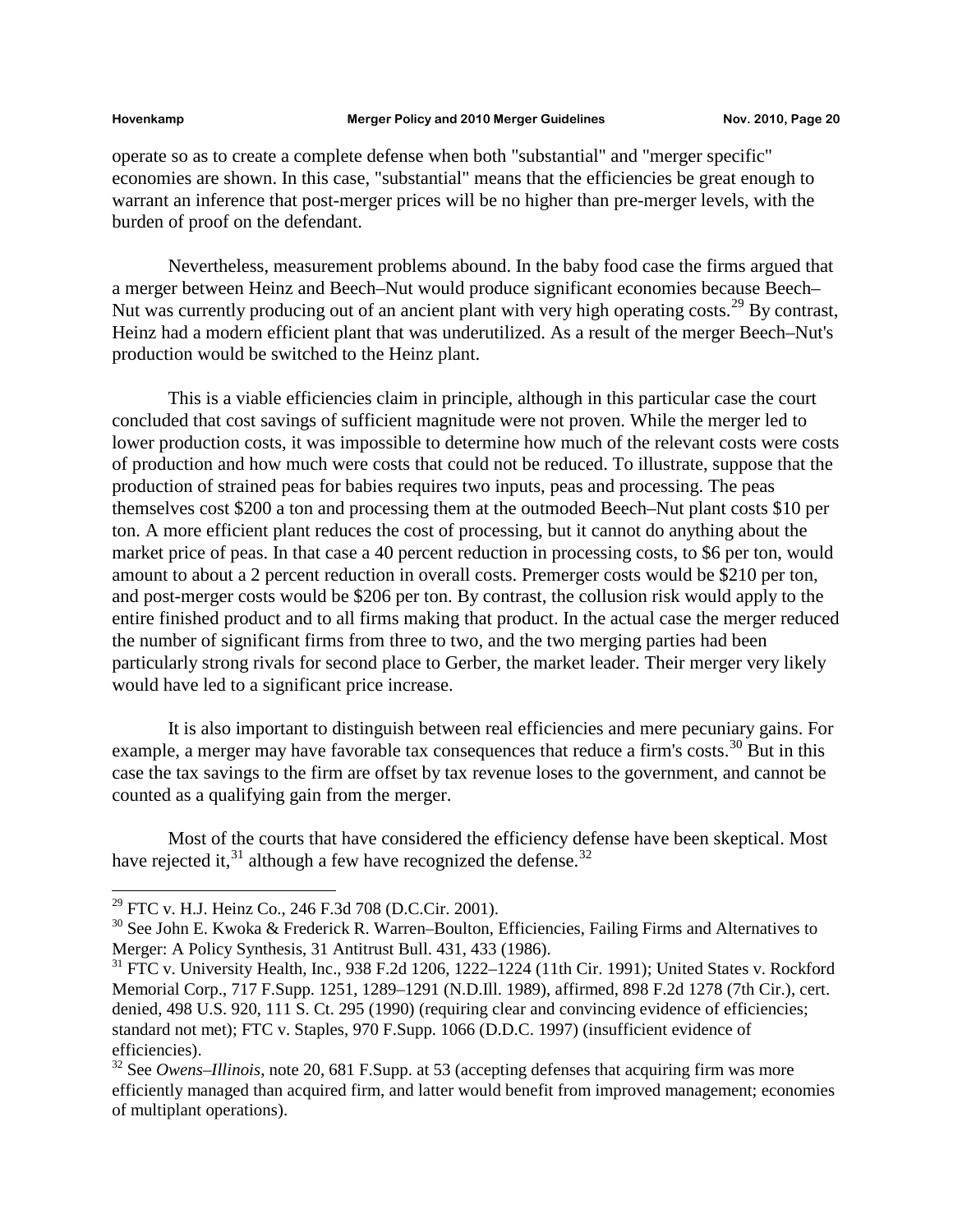### *Benefit and Threat in Different Markets*

When firms operate in multiple markets the anticompetitive threat may occur in one market while the efficiency gains show up in a different market. Recognizing an efficiency defense in such a case seems inconsistent with the language of § 7 of the Clayton Act, which condemns a merger "where in any line of commerce or ... in any section of the country, the effect ... may be substantially to lessen competition...."<sup>[33](#page-21-0)</sup> Further, recognizing an efficiency defense in such a case forces merger policy to permit an injury to consumers in the product where the anticompetitive threat occurs, but benefitting a different set of consumers in the market where the efficiencies are realized.[34](#page-21-1)

In some cases the problem goes away if the firms can structure a partial divestiture. For example, if the two firms manufacture widgets and gidgets and the merger promises anticompetitive effects in the widget market and efficiency gains in the gidget market, the government might condition its approval on a divestiture of one or more widget plants. Of course, this will not be possible when the two products are manufactured in the same plants, or when they are complements, such as leather and beef, that cannot be separated. In such cases the merger must be condemned, with a possible exception for situations where the market in which efficiencies result is significantly larger than the market in which competition is threatened.<sup>[35](#page-21-2)</sup>

<span id="page-21-0"></span> <sup>33</sup> 15 U.S.C.A. § 18.

<span id="page-21-1"></span> $34$  E.g., United States v. Philadelphia National Bank, 374 U.S. 321, 370, 83 S. Ct. 1715, 1745 (1963) (rejecting defense that a merger that lessened competition in one market should be approved because it increased competition in a different market); United States v. Bethlehem Steel Corp., 168 F.Supp. 576, 618 (S.D.N.Y. 1958) (anticompetitive consequences in one region could not be offset against lower prices and reduced freight charges in another region).

<span id="page-21-2"></span><sup>&</sup>lt;sup>35</sup> See generally 4A Antitrust Law ¶ 972c (3d ed. 2009).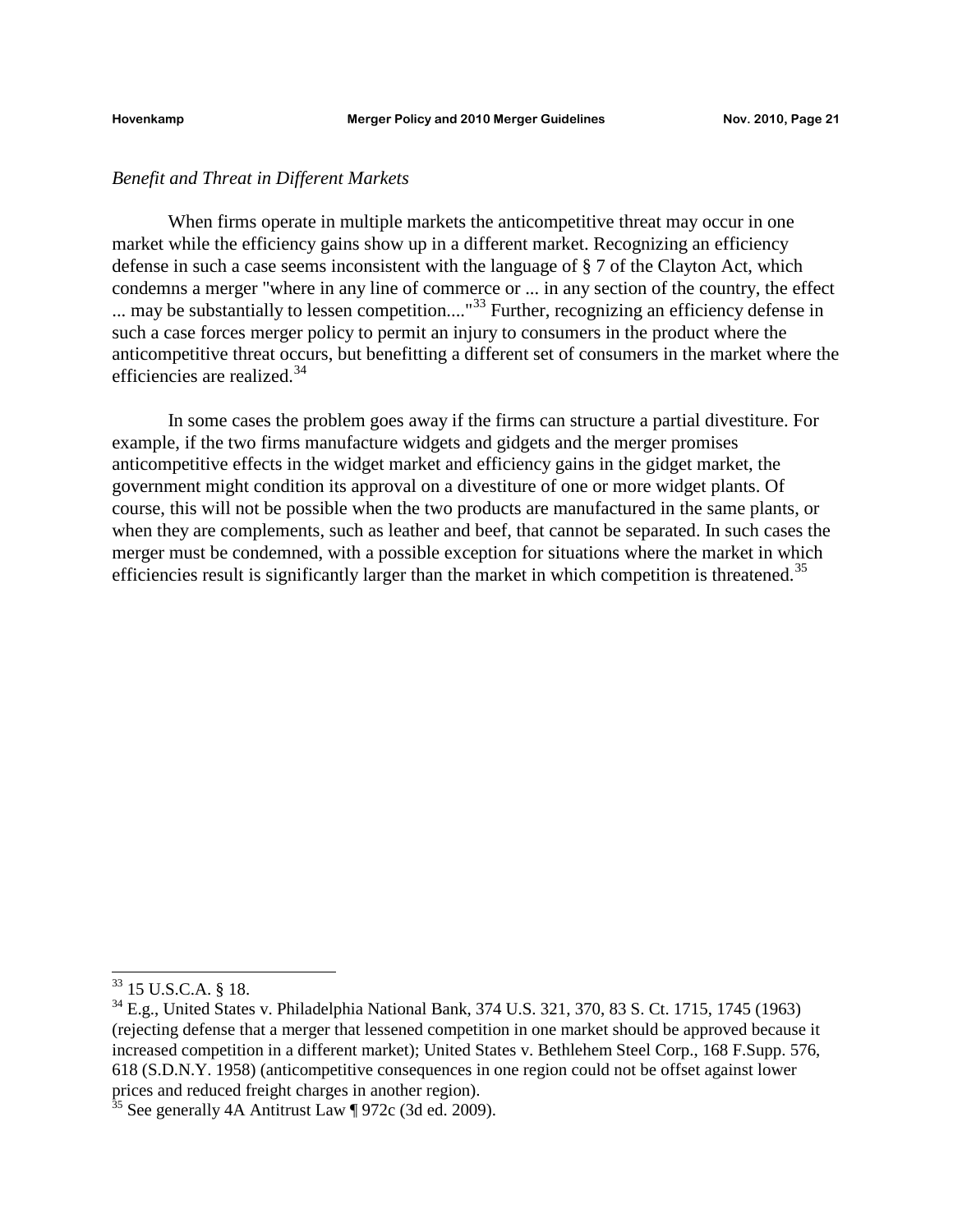# **III. Estimating Anticompetitive Consequences I: Mergers Facilitating Unilateral Price Increases**

### *Introduction*

The anticompetitive consequences of mergers can be grouped under two general headings. Under the first comes mergers that permit the post-merger firm to make a significant price increase, while other firms in the market either keep their price the same or take a much smaller increase. The second classification includes mergers that facilitate collusion or other forms of coordinated interaction, thus permitting all firms in the market to increase their price.

# *Merger to Monopoly*

The "classic" example of a merger facilitating a unilateral price increase is the merger to monopoly.[1](#page-22-0) Such mergers deserve the highest level of antitrust scrutiny, and generally should be condemned even if barriers to entry are low. The need for rivals to be permitted to exist and grow is simply too important in such a market.

Suppose that the antitrust rule were that mergers to monopoly were legal in a market with low entry barriers. As each new entrant came into the market, it could expect an offer to be bought up by the dominant firm. Further, each of those offers would be profitable, for the value of being able to participate in a monopoly would be greater than the value of being a competitive rival against a dominant firm.<sup>[2](#page-22-1)</sup>

# *Dominant Firm's Acquisition of Nascent Rival*

Closely related to the merger to monopoly is the monopolist's or near monopolist's acquisition of new rivals as they enter the market.<sup>[3](#page-22-2)</sup> For example, suppose a firm with a 90% market share purchases small firms as they enter into prospective competition. To be sure, economies of scale may explain why the market has a dominant firm, and they may even explain why a small rival will not survive very long. But they do not serve to justify a policy of permitting dominant firms to acquire small rivals. New technologies have often displaced old

<span id="page-22-0"></span><sup>&</sup>lt;sup>1</sup> See 4 Antitrust Law  $\P$  911 (3d ed. 2009).

<span id="page-22-1"></span><sup>&</sup>lt;sup>2</sup> The Coase Theorem predicts that in a well functioning market two firms will bargain their way to a joint maximizing result. Since the monopoly produces greater profits than competition, each new entrant will agree to be bought up by the dominant firm and the market will never become competitive. See Ronald H. Coase, The Problem of Social Cost, 3 J.L. & Econ. 1 (1960).

Contrast United States v. Syufy Enters., 903 F.2d 659 (9th Cir. 1990), which refused to condemn an exhibitor's acquisition of competing exhibitors when the immediate market share created was nearly 100 percent, but the acquisition was followed almost immediately by entry and dramatic expansion reducing the defendant's share to less than forty percent.

<span id="page-22-2"></span> $3$  See 4 Antitrust Law ¶ 912 (3d ed. 2009).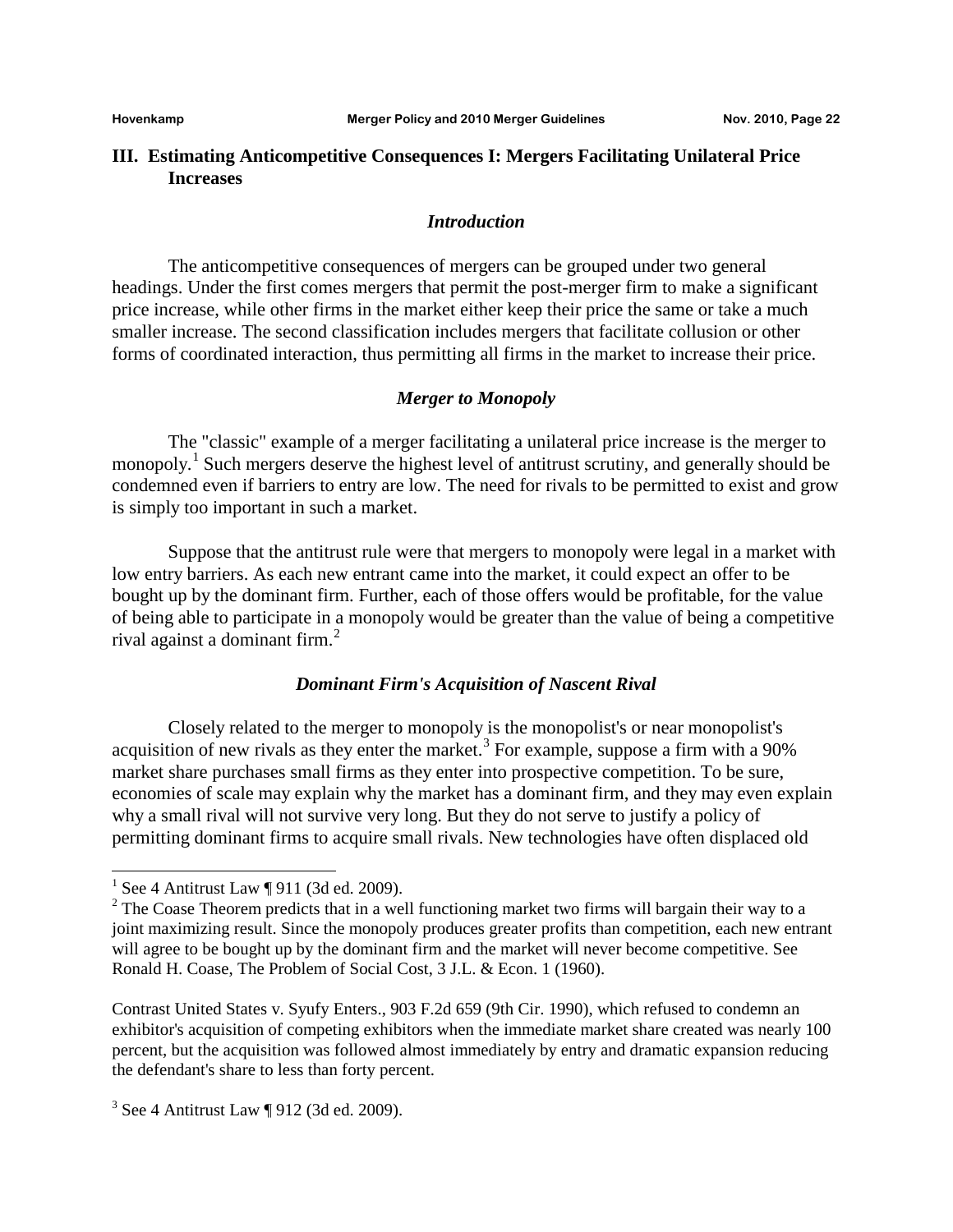ones, even when the old ones were subject to significant economies of scale. Further, attainment of further economies rarely justify such mergers. It would be a rare case where a 90% firm could reduce its costs by acquiring a 1% firm, and could not readily attain the same cost reductions by other means.<sup>[4](#page-23-0)</sup>

The most likely explanation of such acquisitions is that the new rival threatens to be an aggressive competitor, or has some technology that the dominant firm wants. But in that case the effect of the merger is to prevent this new technology from developing in competition with that of the dominant firm. Of course, the general policy of the intellectual property laws is to encourage the dissemination of new technology, but in this case a *non*exclusive license will serve that purpose quite adequately. It will permit the dominant firm to have access to the technology at issue, while not denying it to others who might enter into competition with the dominant firm.<sup>[5](#page-23-1)</sup>

# *Unilateral Effects in Product Differentiated Markets*[6](#page-23-2)

A market is product differentiated when different seller offer distinctive variations. While their products compete with one another to greater or lesser degrees, customers distinguish among them, may have preferences for one variation over another, and may thus be willing to pay more for one variation. Our basic models of cartels and oligopoly assume absolutely undifferentiated products, but in the real world this is the exception rather than the rule. Product differentiation is relevant to the extent that (1) the product produced by one merging firm differs from that produced by another, meaning that the pre-merger competition between them is less than it would be if they produced identical output; and (2) the output of the merging firms differs from that of other firms in the market.

For the most part, Courts have tended to ignore product heterogeneity as a factor in merger law, largely because so little is known about the relationship between the degree and nature of product differentiation, and the nature and likelihood of noncompetitive results. Product differentiation has appeared much more prominently in formal economic and policy analysis of mergers. For example, in Edward Chamberlin's model of monopolistic competition,<sup>[7](#page-23-3)</sup> which was prominent from the 1930's through the 1960's, product differentiation was generally thought to be a bad thing that reduced output and raised prices, howbeit without increasing the returns of the firms. They spent all their resources in devising new variations, far in excess of what rational consumers would want if only they knew the cost. But an offsetting consequence of product differentiation is that collusion and oligopoly are more difficult to orchestrate. This serves to mitigate the anticipated anticompetitive effects of a merger.<sup>[8](#page-23-4)</sup>

<span id="page-23-0"></span><sup>&</sup>lt;sup>4</sup> On the economies defense and the need for "merger specific" economies, see Hovenkamp, Federal Antitrust Policy, § 12.2b3.

<span id="page-23-1"></span><sup>&</sup>lt;sup>5</sup> See, e.g., United States v. Baroid Corp., 59 Fed. Reg. 2610 (1994) (consent decree conditioning acquisition by large firm of competing technology on the granting of licenses to others).

<span id="page-23-2"></span><sup>&</sup>lt;sup>6</sup> The related theory of unilateral effects resulting from capacity constraints or differential costs is not developed here; see 4 Antitrust Law ¶ 915 (3d ed. 2009).

<span id="page-23-3"></span> $<sup>7</sup>$  Edward Chamberlin, The Theory of Monopolistic Competition (1933).</sup>

<span id="page-23-4"></span><sup>8</sup> See Hovenkamp, Federal Antitrust Policy, § 12.5a.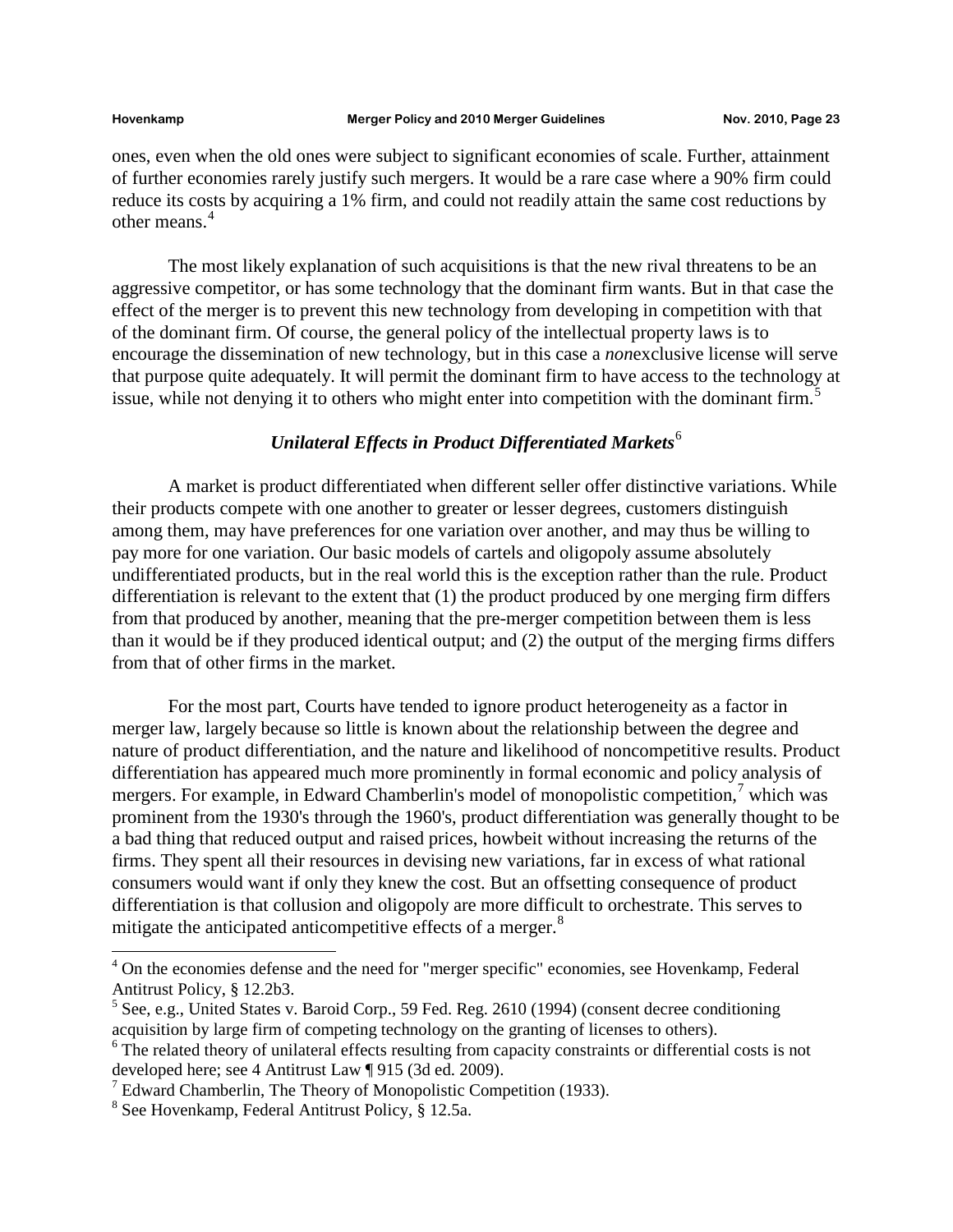Chamberlin's original concern about the "monopolistic" results of product differentiation has re-emerged, found its way into the 1992 Horizontal Merger Guidelines, was expanded in the 2010 Guidelines, and has become an important part of government merger analysis. Under the right circumstances, product differentiation can give firms a bit of protected space within which supracompetitive price increases can be profitable.

The problem that the Guidelines identify is well known in the economics literature and is best illustrated by a model that economist Harold Hotelling used already in 1[9](#page-24-0)29.<sup>9</sup> Figure 2 illustrates. Imagine a row of hot dog vendors spaced out along the beach for sale to sunbathers. In this case we presume that the product itself is identical from one vendor to the next, but the "differentiation" consists in the number of steps that each sunbather must walk in order to purchase a hot dog.[10](#page-24-1) Assuming that all hot dogs are sold at the same price, each vendor will be preferred by those sunbathers that are closest to that particular vendor.<sup>[11](#page-24-2)</sup>



### Figure 2

Each vendor looks like a monopolist with respect to those sunbathers who are closest to that vendor. That is, all sunbathers closest to A would buy from A, those closest to B would buy from B, and so on. Further, individual vendors might have *some* incentive to increase price, depending on the value that the sunbathers place on the distance they have to walk. That is, their output will not fall to zero in response to a small price increase. For example, if sunbathers valued their steps at 1each, a vendor who increased the hot dog price by 10 (others holding their prices constant) would lose those customers for whom the difference in distance between the price increasing vendor and the next nearest vendor was less than ten steps. Whether this price increase would be profitable presents an empirical question, and depends on the location of the sunbathers. If all of the sunbather's in B's area were extremely close to B's stand and relatively far away from the stands of A and C, the price increase would more likely be profitable. By contrast, if all of B's sunbathers were arrayed just inside the boundary line equidistant between B and C, then the price increase would be unprofitable, for B would lose these sunbathers to C.

<span id="page-24-0"></span> <sup>9</sup> Harold Hotelling, Stability in Competition, 39 Econ. J. 41 (1929).

<span id="page-24-1"></span><sup>&</sup>lt;sup>10</sup> For a more fully developed example, see 4 Antitrust Law  $\P$  914a (3d ed. 2009); and see Thomas Campbell, Predation and Competition in Antitrust: the Case of Nonfungible Goods, 87 Col. L.Rev. 1625, 1636 (1987).

<span id="page-24-2"></span> $11$  See Malcolm B. Coate, Unilateral Effects under the Guidelines: Models, Merits, and Merger Policy (FTC, working paper, Oct. 2008), available at

[http://papers.ssrn.com/sol3/papers.cfm?abstract\\_id=1263474.](http://papers.ssrn.com/sol3/papers.cfm?abstract_id=1263474) See also Gregory J. Werden & Luke M. Froeb, Unilateral Competitive Effects of Horizontal Mergers, ch. 3, in Handbook of Antitrust Economics (Paolo Buccirossi, ed., 2008); Jonathan B. Baker & Timothy F. Bresnahan, The Gains from Merger or Collusion in Product–Differentiated Industries, 33 J. Indus. Econ. 427, 429 (1985).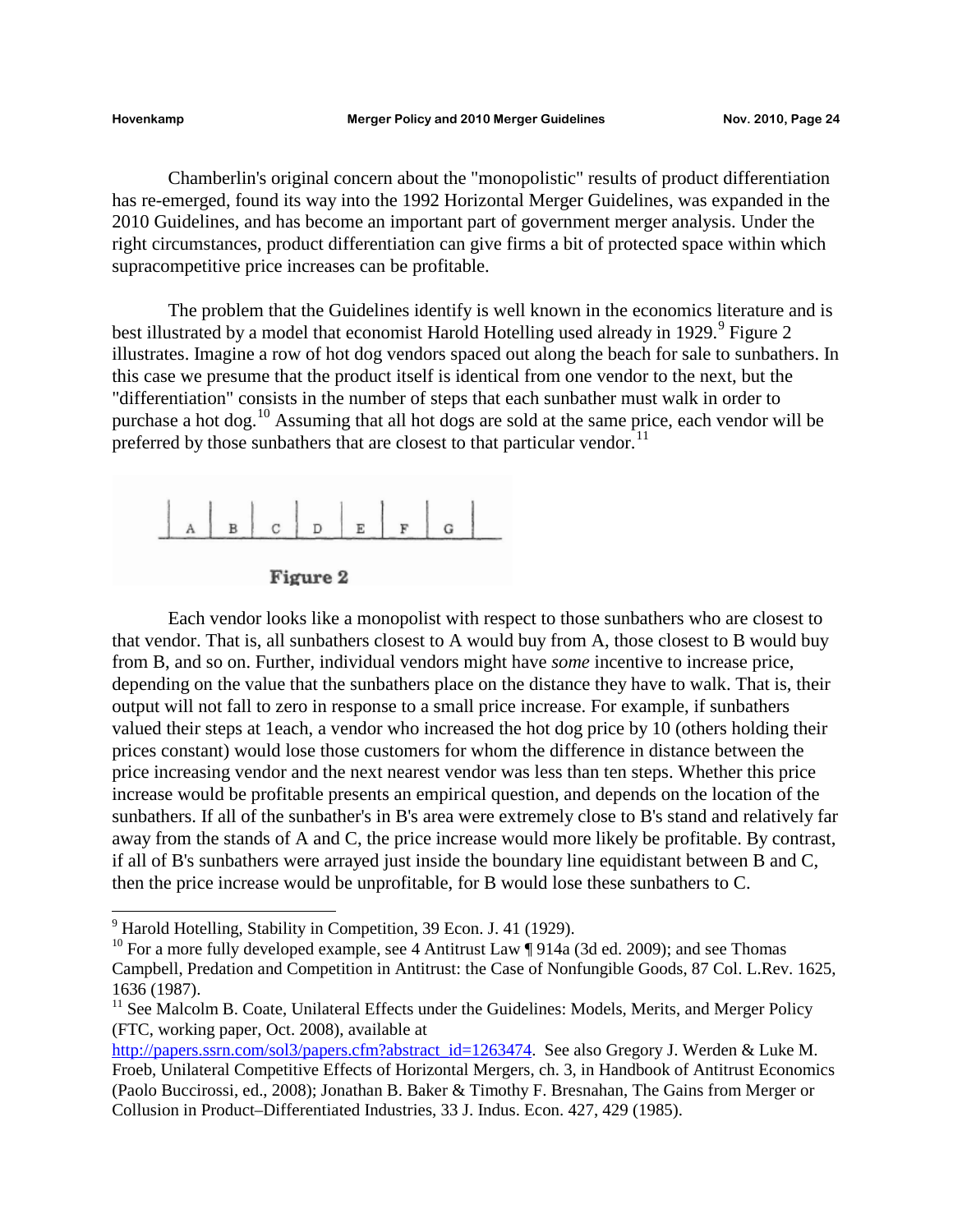Now consider the impact of a cartel or a merger between vendor B and vendor C, followed by a joint price increase. To the left of B and the right of C, there are customers who threaten to purchase from either A or D, and that threat would be unchanged. But what about customers arrayed in the area between B and C? While these may have been on the competitive margin and would have switched in response to a price increase by *either* B or C standing alone, these customers are very clearly "captured" by cartel BC or post-merger firm BC. That is, they are a relatively great distance from A and D, and thus will be willing to pay more for a hot dog now than they would have been before the cartel or merger came into existence.

Once again, the degree to which the cartel or merger increases the profit-maximizing price of the two firms presents an empirical question, and depends on where the customers are arrayed. If most of the customers are firmly committed to either B or C, but are relatively distant from A or D, the cartel or merger could facilitate a rather large monopoly price increase. By contrast, if the customers are mainly between A and B and between C and D, but not between B and C, then the profit-maximizing post-merger price increase would be relatively lower. Finally, a higher price increase would be profitable the more isolated B and C as a pair are from A and D.

Although the story is a little harder to picture when the firms are spread out in product space rather than geographic space, it is no different in substance. The degree to which a merger in a product differentiated market might facilitate a *unilateral* price increase by the post-merger firm depends on (1) the relative "closeness" in product space of the merging firms to one another; and (2) the relative distance between the post-merger firm's product offering and the offerings of others in the market; and (3) the relative inability of other firms to redesign their products to make them close to the output of the merging firms. This requires the Agencies to consider a variety of factors about the relationship between the two merging firms, between the post-merger firm and other competitors, and between the firms and the customers of each.<sup>[12](#page-25-0)</sup> For example, there must be a significant number of customers who regard the products of the two merging firms as particularly close substitutes.<sup>[13](#page-25-1)</sup> Further, it must be apparent that other firms in the market

<span id="page-25-0"></span><sup>&</sup>lt;sup>12</sup> By comparison to the 1992 Guidelines, the 2010 Guidelines give greater weight to diversion ratios and the value of diverted sales and correspondingly less weight to HHI numbers in considering unilateral effects. For example, the 2010 Guidelines abandon the 35% "safe harbor" provision that had been contained in the 1992 Guidelines. Under that provision the Agencies would not "presume that a significant share of sales in the market are accounted for by consumers who regard the products of the merging firms as their first and second choices" unless the combined market share of the merging firms was at least 35%. See 1992 Guidelines, §2.2.11. On this point the 2010 approach is clearly correct. Even two firms with relatively small market shares can effect a price increase provided that they are sufficiently close in product space while most other firms are more remote.

<span id="page-25-1"></span><sup>&</sup>lt;sup>13</sup> 2010 Horizontal Merger Guidelines, § 6.1. See also F.T.C. v. Whole Foods Market, Inc., 548 F.3d 1028 (D.C. Cir. 2008) (siding with FTC and concluding that there could be a much narrower market of premium natural and organic foods supermarkets in which the merger created a dominant firm, even though it would have been inconsequential in a broader market that included all supermarkets; see the opinion on remand, in which the district court concluded that the dispute turns almost entirely on market definition. F.T.C. v. Whole Foods Market, Inc., 592 F.Supp.2d 107 (D.D.C. 2009)). The case finally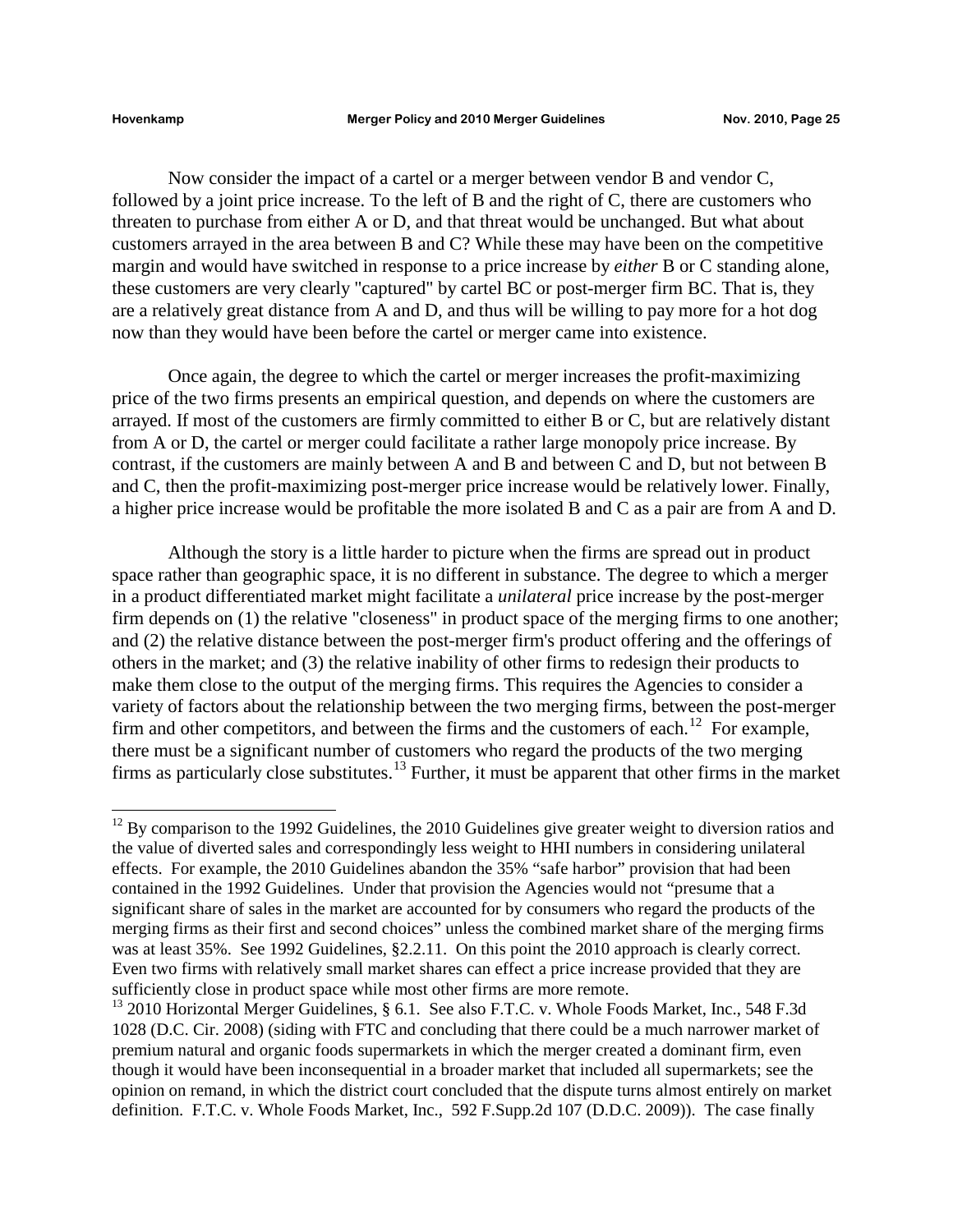$\overline{a}$ 

will not reposition themselves to take advantage of the price increase. For example, in the above illustration if after the BC merger the owner of A either moved or built a second stand wedged between B and C, the price increase consequences of the BC merger would be lost.<sup>[14](#page-26-0)</sup>

The closer the products made by the two merging firms, the more likely that the merger will produce a substantial price increase.<sup>[15](#page-26-1)</sup> However, they need not be the "closest" rivals before the merger can have sufficiently anticompetitive consequences. In *Whole Foods* the FTC and later the D.C. Circuit distinguished between "marginal" customers, who would shop the lowest price, and "core" customers who would be loyal to high end natural food stores even after a price increase.<sup>16</sup> Whether the latter group was significant enough to make a price increase profitable presented an empirical question.[17](#page-26-3) Further, something must prevent other firms in the market from repositioning their output to make it more like that of the merging firms, thus enabling them to take advantage of the price increase. In making this assessment the agencies may use a methodology called "critical loss analysis," which begins with a price increase of a given magnitude, and then consider how many sales must be lost before this particular price increase would become unprofitable.<sup>[18](#page-26-4)</sup> Then it considers whether the actual level of sales lost in response to a given price increase exceeds the critical level.<sup>19</sup> If the actual level is greater than the critical level, then the price increase is unprofitable and the market must be drawn more broadly. In some cases a large price increase might be profitable while a smaller one would not be; in others a small increase might be profitable while a larger one would not be.<sup>[20](#page-26-6)</sup> In most cases the merger

<span id="page-26-1"></span><sup>15</sup> 2010 Horizontal Merger Guidelines, §6.1, available at

[http://www.justice.gov/atr/public/guidelines/hmg-2010.html.](http://www.justice.gov/atr/public/guidelines/hmg-2010.html)

settled on March 6, 2009, by an agreement which required some divestment of individual stores to one or more FTC-approved buyers, as well as of the "Wild Oats" brand.

<span id="page-26-0"></span><sup>&</sup>lt;sup>14</sup> See, e.g., United States v. Oracle Corp., 331 F.Supp.2d 1098, 1117 (N.D.Cal. 2004) ("... repositioning by the non-merging firms must be unlikely. In other words, a plaintiff must demonstrate that the nonmerging firms are unlikely to introduce products sufficiently similar to the products controlled by the merging firms to eliminate any significant market power created by the merger."); State of New York v. Kraft General Foods, Inc., 926 F.Supp. 321, 352–358 (S.D.N.Y. 1995) (refusing to condemn merger of ready-to-eat breakfast cereal makers on this theory, because one could easily expand its product variety into another's niche); accord United States v. Gillette Co., 828 F.Supp. 78, 84 (D.D.C. 1993). See 4 Antitrust Law ¶ 914d (3d ed. 2009).

<span id="page-26-2"></span><sup>16</sup> *FTC v. Whole Foods Markets, Inc*., 548 F.3d 1028 (D.C. Cir. 2008).

<span id="page-26-3"></span><sup>17</sup> See Carlton Varner & Heather Cooper, Product Markets in Merger Cases: The *Whole Foods* Decision, Antitrust Source (Oct. 2007), available at *[http://www.abanet.org/antitrust/at-source/07/10/Oct07-](http://www.abanet.org/antitrust/at-source/07/10/Oct07-Varner.pdf) [Varner.pdf](http://www.abanet.org/antitrust/at-source/07/10/Oct07-Varner.pdf)*; and Joseph Farrell and Carl Shapiro, Improving Critical Loss Analysis, Antitrust Source (Feb. 2008), available at [http://faculty.haas.berkeley.edu/shapiro/critical2008.pdf.](http://faculty.haas.berkeley.edu/shapiro/critical2008.pdf) See also Kevin Murphy and Robert Topel, Critical Loss Analysis in the Whole Foods Case, Global Competition Policy (March 17, 2008).

<span id="page-26-4"></span><sup>&</sup>lt;sup>18</sup> See 4 Antitrust Law ¶914a (3d ed. 2009); Carl Shapiro, The 2010 horizontal Merger Guidelines: from Hedgehog to Fox in Forty Years, 77 Antitrust L.J. #1 (2010).

<span id="page-26-5"></span><sup>19</sup> See *City of New York v. Group Health, Inc*., 2008 WL 4974578 (S.D.N.Y. Nov. 21, 2008) (critical loss analysis relevant to determination of amount of price increase that would likely occur subsequent to a merger); *Delco LLC v. Giant of Maryland*, LLC, 2007 WL 3307018 (D.N.J. Nov. 8, 2008) (similar).

<span id="page-26-6"></span><sup>&</sup>lt;sup>20</sup> See Gregory Werden, Market Delineation and the Justice Department's Merger Guidelines, 1983 Duke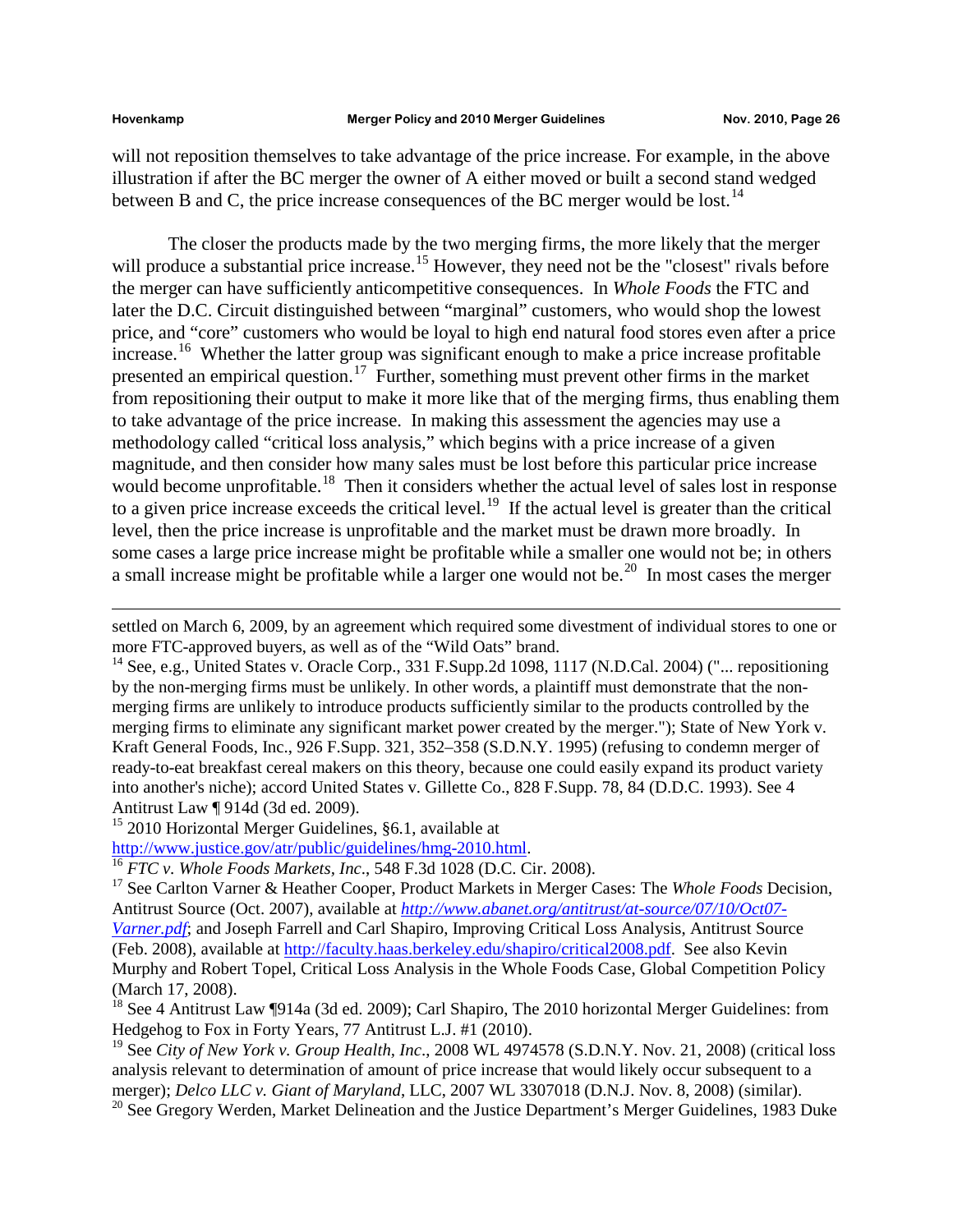$\overline{a}$ 

in question has not occurred, so the merger must be "simulated," with the relevant losses estimated from demand elasticities.

As figure 3 illustrates, suppose that a market has six firms, A through F, making a differentiated product. The firms' products are differentiated, but by different amounts, as indicated by the distances between them. A's marginal cost is \$1.00, its current price is \$2.00, and at that price it sells 100 units. Its residual price elasticity of demand is–2, which means that a 10% price increase, to \$2.20, will yield a 20% demand reduction, to 80 units.<sup>[21](#page-27-0)</sup> Note that this price increase is unprofitable. Pre-increase profits were \$100. But post-increase profits are \$1.20 per unit, times 80 units, or \$96.



**Figure 3**

But when firm A raises its price, where do the customers go? Let us assume that of the 20 units that are lost, 8 (40%) go to B, the closest rival, 5 (25%) go to C, the second closest rival, and 3, 3 and 1 units respectively go to rivals D, E  $\&$  F. This percentage rate at which customers

L.J. 514 (1983). Cf., e.g., *California v. Sutter Health Sys*., 130 F.Supp.2d 1109, 1129 (C.D.Cal. 2001) (erroneously concluding that the only relevant price increase to be considered was the 5 percent increase suggested in the Guidelines; this could lead to the perverse result that a merger would be exonerated because the post-merger firm's 5% price increase would be unprofitable, even though a 10% price increase would be profitable). On the latter point, see Gregory J. Werden, Beyond Critical Loss: Tailoring Applications of the Hypothetical Monopolist Paradigm, 4 Competition L.J. 69 (2005); Malcolm B. Coate & Jeffrey H. Fischer, A Practical Guide to the Hypothetical Monopolist Test for Market Definition, 4 J.Comp. L. & Econ. 1031 (2008).

<span id="page-27-0"></span><sup>&</sup>lt;sup>21</sup> A "residual" elasticity of demand is the elasticity facing a single firm rather than the market as a whole. See Hovenkamp, Federal Antitrust Policy, § 3.9a.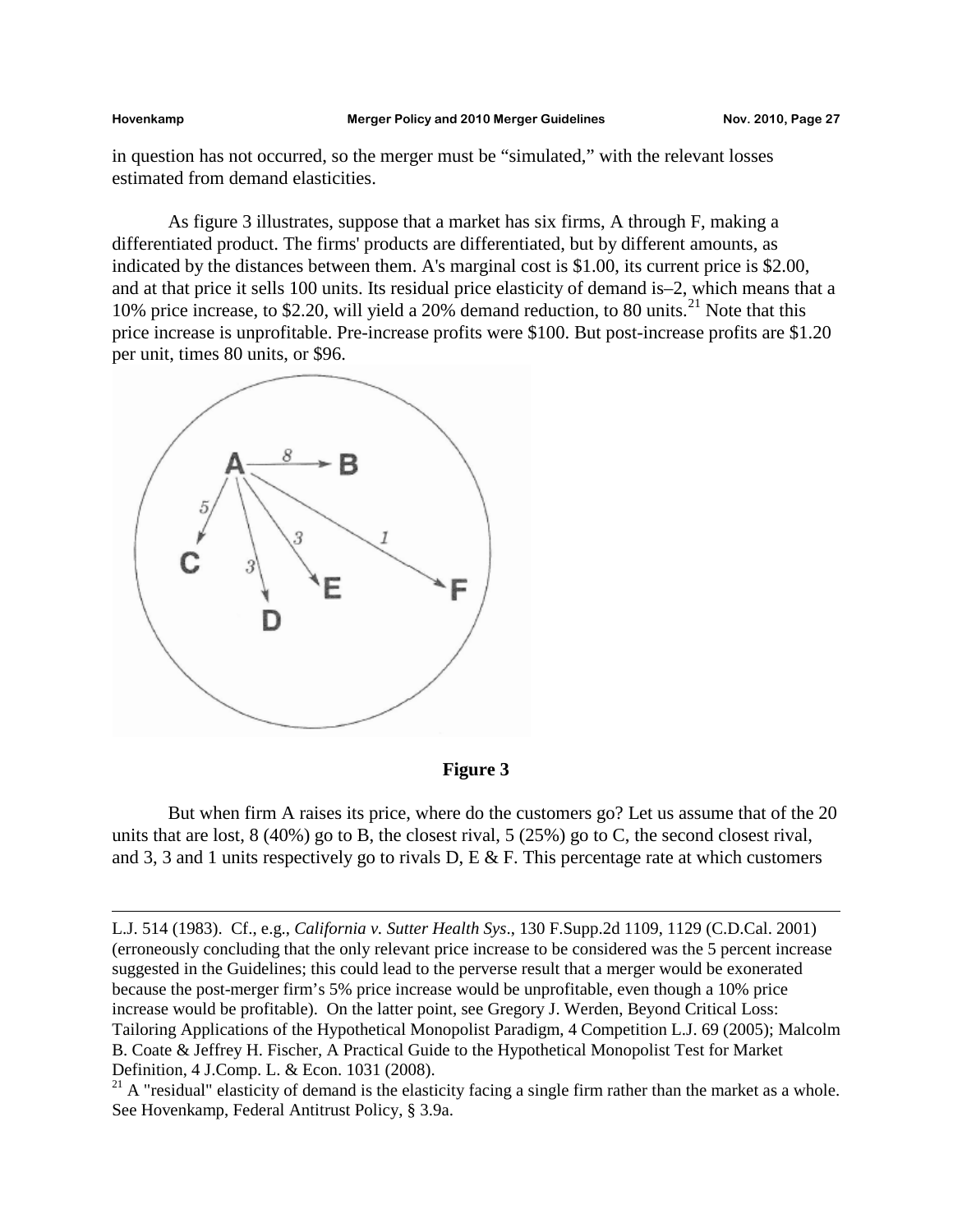substitute from A to B, or from A to C, is called a "diversion ratio."<sup>[22](#page-28-0)</sup> Assume also that all rivals have the same costs.

In this case an A–C merger would make the price increase profitable. While the price increase to \$2.20 reduces A's own profits by \$4.00, it increases C's profits by \$5.00 (that is, C sells 5 more at a profit of \$1.00 each). A merger with B would be even more profitable, since 8 sales, and \$8.00 in increased profit, go to B. But the important point is that a merger with *either* B or C would make A's 10% price increase profitable, even though C is only the second closest rival. Thus either merger would be challengeable if we regarded a merger facilitating a 10% price increase as unlawful. $^{23}$  $^{23}$  $^{23}$ 

Measuring diversion ratios empirically can be a fairly manageable problem, particularly in markets where there are electronic records of transactions. For example, if a sporting goods store sells several brands of running shoes and the price of Adidas rises by 10%, scanner data might reveal the number of customers who switched away from Adidas, and the relative numbers that switched to Nike, Saucony, Asics, and so on. $^{24}$  $^{24}$  $^{24}$ 

<span id="page-28-1"></span>The Complaint alleges that Interstate's acquisition of Continental would likely lead to an increase in price charged to consumers for white pan bread. Following the acquisition, Interstate likely would unilaterally raise the price of its own brands.... Because Interstate and Continental's brands are perceived by consumers as close substitutes, Interstate could pursue such a pricing strategy without losing so much in sales to competing white pan bread brands or to private labels that the price increase would be unprofitable. Interstate could, for instance, profitably impose a significant increase in the price of Wonder white pan bread, since a substantial portion of any sales lost for that product would be recaptured by increased sales of Interstate's other brands.

Id. at 76190. Accord United States v. Kimberly–Clark Corp., 1996–1 Trade Cas. ¶ 71405, 1996 WL 351145 (N.D.Tex. 1996).

<span id="page-28-2"></span><sup>24</sup> See 4 Antitrust Law ¶ 914e (3d ed. 2009); and see Gregory H. Werden & Luke Froeb, Unilateral Competitive Effects of Horizontal Mergers, in Handbook of Antitrust Economics (Paolo Buccirossi, ed., 2008); Oliver Budzinski and Isabel Ruhmer, Merger Simulation in Competition Policy: A Survey, 61 Comp. L. & Econ. 277 (2009). See also Jonathan Baker & Timothy Bresnahan, The Gains from Merger or Collusion in Product–Differentiated Industries, 33 J. Indus. Econ. 427 (1985); Gregory Werden,

<span id="page-28-0"></span><sup>&</sup>lt;sup>22</sup> See Carl Shapiro, The 2010 horizontal Merger Guidelines: from Hedgehog to Fox in Forty Years, 77 Antitrust L.J. #1 (2010); David Scheffman and Joseph Simons, Unilateral Effects for Differentiated Products: Theory, Assumptions and Research, Antitrust Source (April 2010); Gregory Werden, Unilateral Effects with Differentiated Products: A Response to Scheffman and Simons, Antitrust Source (June, 2010). On similar analysis under previous Guidelines, see Jonathan B. Baker, Contemporary Empirical Merger Analysis, 5 Geo. Mason L. Rev. 347 (1997); Jonathan B. Baker, Unilateral Competitive Effects Theories in Merger Analysis, 11 Antitrust 21 (Spring 1997); Carl Shapiro, Mergers with Differentiated Products, 10 Antitrust 23, 24 (Spring, 1996); see also Christopher A. Vellturo, Evaluating Mergers with Differentiated Products, 11 Antitrust 16 (Spring, 1997). <sup>23</sup> See, e.g., United States v. Interstate Bakeries Corp., 1996–1 Trade Cas. ¶ 71271 at 76190, 1995 WL 803559 (N.D.Ill. 1995) (approving consent decree):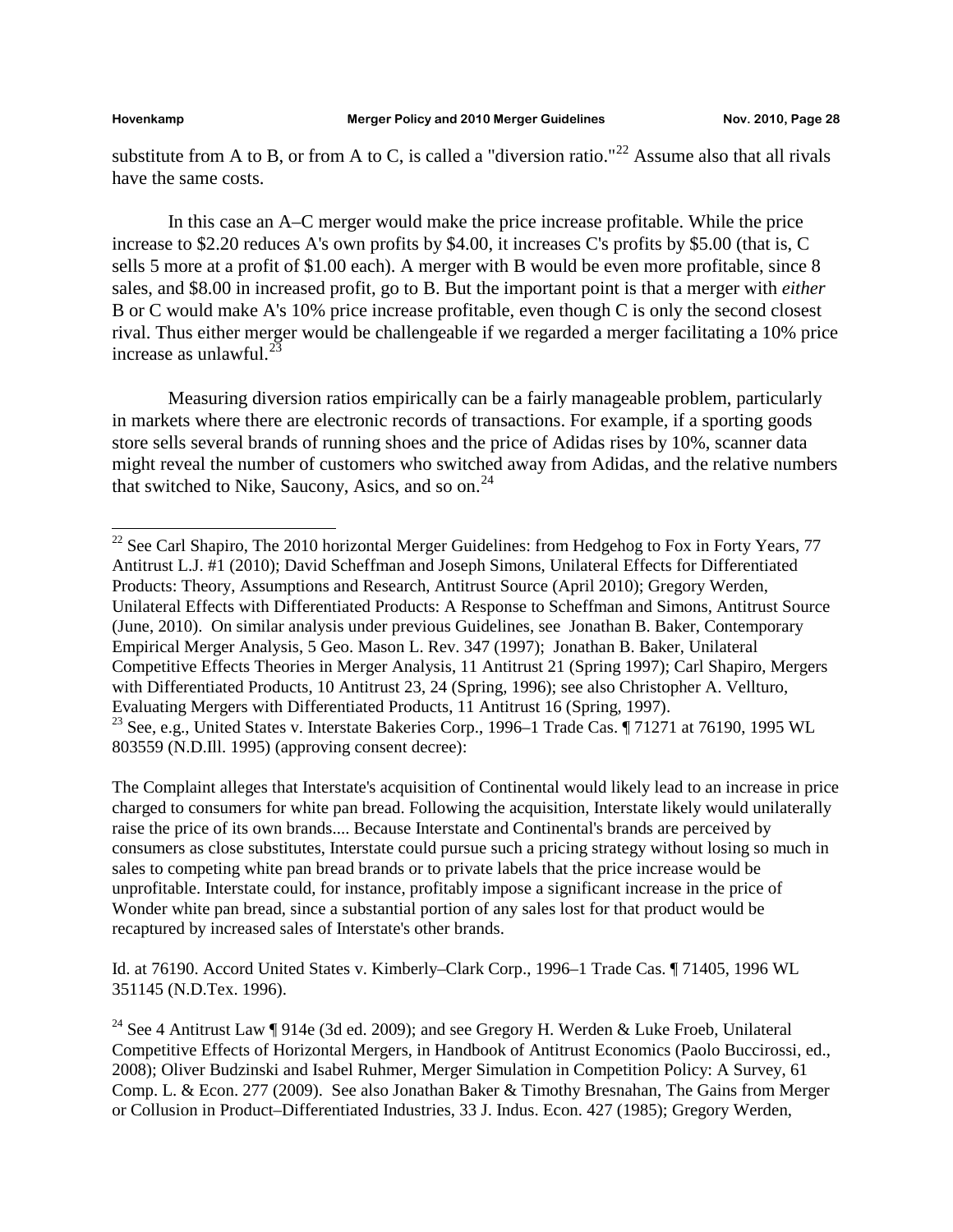$\overline{a}$ 

Unilateral effects theories received a very enthusiastic reception at the enforcement agencies in the 1990's, although now it is beginning to wane. One difficulty in estimating unilateral effects is that retail pricing data can exaggerate the anticompetitive effects of mergers by focusing exclusively on the demand side of the market. Suppose Beech–Nut and Gerber are relatively close substitutes making "premium" baby food and decide to merge. Scanner data indicates that these firms are close substitutes for each other but that Heinz, which makes a lower price brand, is more removed. As a result the data suggest that a price increase will result from the Beech–Nut and Gerber merger.

But the scanner data tells us only what customers' immediate responses are to price variations among the three brands. The data say nothing about whether Heinz would be in a position to modify its product so as to compete in the premium market niche itself. Nor do they say anything about grocers' ability to respond to a price increase in premium baby food by reallocating more shelf space to lower priced brands. Excessive reliance on short-run consumer behavior gives us an exaggerated picture to the extent that consumer choice is only one of many avenues along which substitution among products occurs. In large part, this emphasis results from the fact that the retail scanner has placed an enormous amount of data in the statistician's hands. Both the quality and the quantity of the data are beguiling. But one should not forget that these data create only an incomplete picture of the degree of substitutability among differentiated products.[25](#page-29-0)

Before consumer data tells us reliably that a merger among two makers of similar products is anticompetitive, we also need to collect information about other factors. These include mainly manufacturers' ability to re-configure their products in response to higher profits in one segment. Making higher quality baby food may require little more than selecting different ingredients, and perhaps some advertising announcing the quality change. On the other hand, for Ford to enter the market niche occupied by BMW and Mercedes may require years of planning and design. We also need to know something about the ability of retailers to re-design their sales efforts. The multi-brand retailer has its own profit incentives to push those products that sell the best and can be expected to disfavor product variations selling at monopoly prices.

A second problem with unilateral effects theory is that it postulates a single relevant market that under the Merger Guidelines must be well defined. This means that the goods in it must be reasonably good substitutes for each other. The unilateral effects theory then requires that the output of the two merging firms be particularly close, while the output of non-merging

Simulating Unilateral Competitive Effects from Differentiated Products Mergers, 11 Antitrust 27 (Spring, 1997); Jerry A. Hausman & Gregory K. Leonard, Economic Analysis of Differentiated Products Mergers Using Real World Data, 5 Geo. Mason L. Rev. 321 (1997).

However, in other markets diversion ratios may be much more difficult to measure. See, e.g., *Oracle*, note 14 at 1172 (critical of government case for failure to produce evidence concerning diversion ratio).

<span id="page-29-0"></span><sup>25</sup> See Edward J. Lopez, New Anti–Merger Theories: A Critique, 20 Cato Journal #3 (Winter, 2001).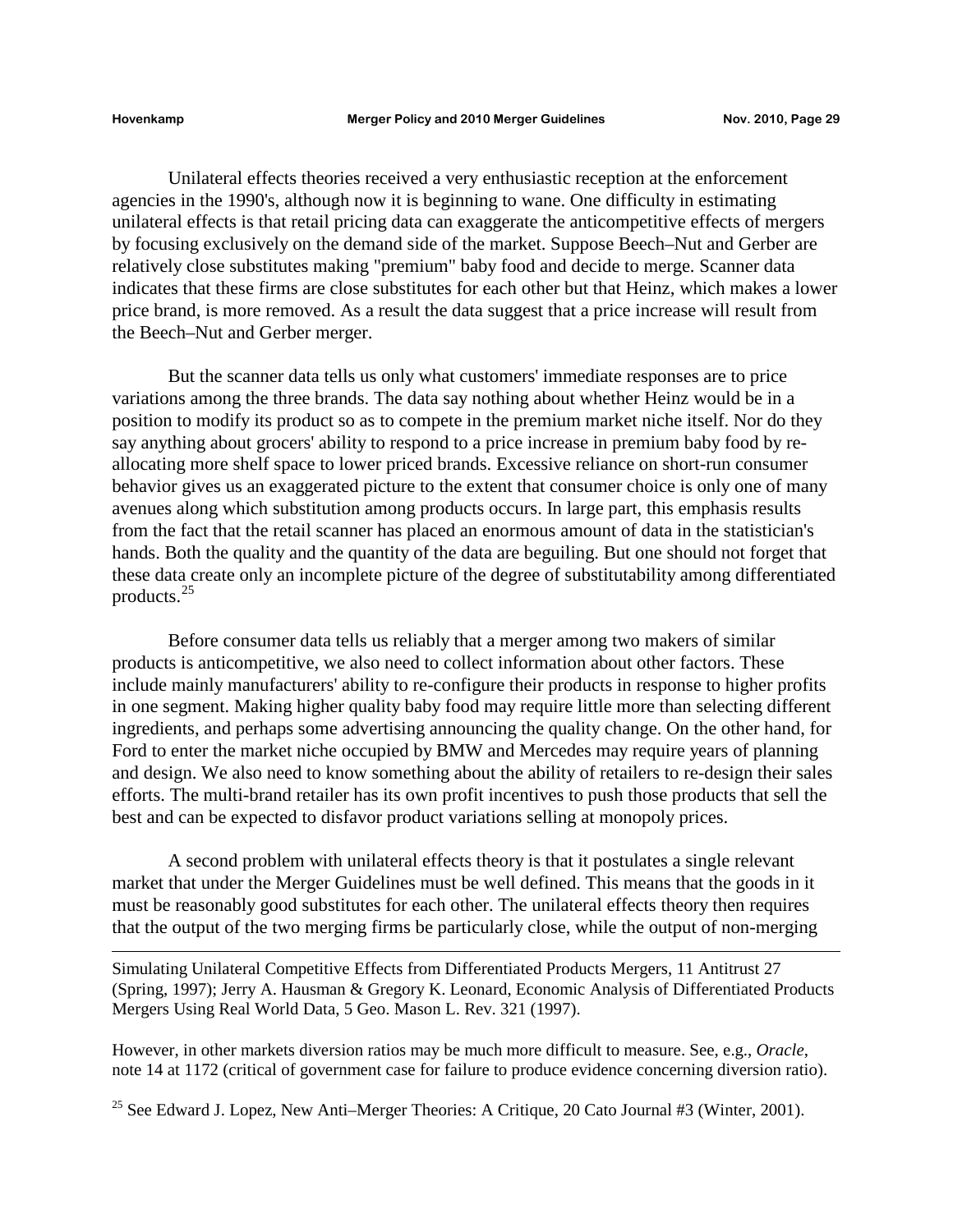### **Hovenkamp Merger Policy and 2010 Merger Guidelines Nov. 2010, Page 30**

firms be sufficiently distinct that they cannot discipline a higher price charged by the merging firms. For example, suppose that a market contains firms A, B, C, D, E & F, and that C and D merge. Why is it that firms A, B, E  $\&$  F are unable to respond to the C–D price increase? If they cannot make such a response, then it seems reasonable to conclude that they were improperly included in this market to begin with. But if the market were really limited to firms C and D, then we have a simple merger to monopoly, which does not require any "unilateral effects" theory to analyze.[26](#page-30-0)

<span id="page-30-0"></span><sup>&</sup>lt;sup>26</sup> See *Oracle*, note 14 at 1113–1118 (criticizing the unilateral effects theory on this ground).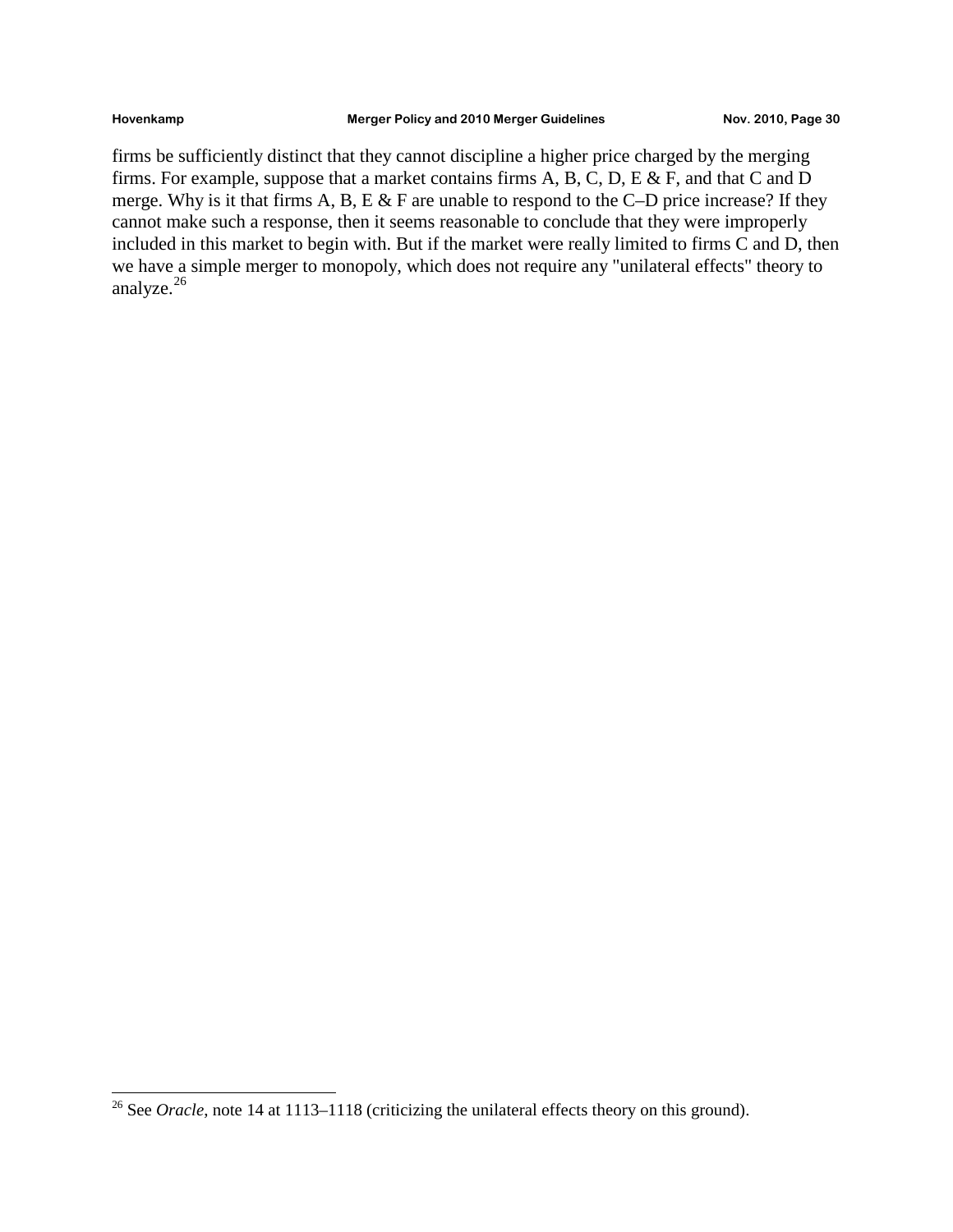# **IV. Estimating Anticompetitive Consequences II: Mergers Facilitating Coordinated Interaction**

The prevailing concern of merger law is to deter oligopolistic pricing or express collusion. Since many mergers have a significant but unmeasurable potential to create efficiencies, $\frac{1}{2}$  $\frac{1}{2}$  $\frac{1}{2}$  an ideal antitrust policy would condemn mergers when the risk of oligopoly pricing or collusion is substantial and approve them when such risks are minimal.

Economists generally agree that there is a relationship between the size, size distribution and number of firms in a market and the likelihood of collusion. They disagree about the relevant numbers. Furthermore, markets differ from each other. One market containing six firms might be much more susceptible to collusion than another. Nevertheless, both the Merger Guidelines and the courts have tried to develop unitary structural rules for prima facie illegality that apply in all industries with a given level of concentration. Then they use several non-market share factors as mitigating or aggravating circumstances on a case-by-case basis. This approach was approved by the Supreme Court in United States v. Philadelphia Nat. Bank.<sup>[2](#page-31-1)</sup> The non-market share factors include:

1) Presence and Height of Entry Barriers<sup>[3](#page-31-2)</sup>

2) Sophistication of Buyers, Suppliers or Others in a Position to Discipline Market Participants<sup>[4](#page-31-3)</sup>

3) Sales Methods, Shipping Costs, Availability of Facilitating Practices<sup>[5](#page-31-4)</sup>

4) Degree of Product Differentiation<sup>[6](#page-31-5)</sup>

# *Measuring Market Concentration: The CR4 and the Herfindahl*

Under practically every theory about how mergers can facilitate anticompetitive behavior, market concentration is relevant. If the feared consequence is collusion, it can readily be shown that price fixing is more likely to be successful as the number of price fixers declines. Collusion is particularly more likely to succeed if the colluders can eliminate firms that have been unwilling to participate in the cartel. As the number of cartel members is reduced, the ease with which an agreement can be reached increases; further, cheating becomes a smaller problem and it

<span id="page-31-0"></span><sup>&</sup>lt;sup>1</sup> See Herbert Hovenkamp, Federal Antitrust Policy § 12.2 ( $4^{\text{th}}$  ed. 2011) (in press).

<span id="page-31-1"></span> $2$  374 U.S. 321, 355–66, 83 S. Ct. 1715, 1737–43 (1963). The Court compared market share percentages in merger cases in a wide variety of industries and concluded that the percentages in the case before it (combined market share more than 30%) "raise an inference that the effect of the contemplated merger of appellees may be substantially to lessen competition \* \* \*." Id. at 365, 83 S. Ct. at 1742.

<sup>&</sup>lt;sup>3</sup> See Hovenkamp, Federal Antitrust Policy, § 12.6.

<span id="page-31-3"></span><span id="page-31-2"></span> $4$  Id., § 12.7a.

<span id="page-31-4"></span> $<sup>5</sup>$  Id., § 12.7d.</sup>

<span id="page-31-5"></span> $6$  Id., § 12.5a.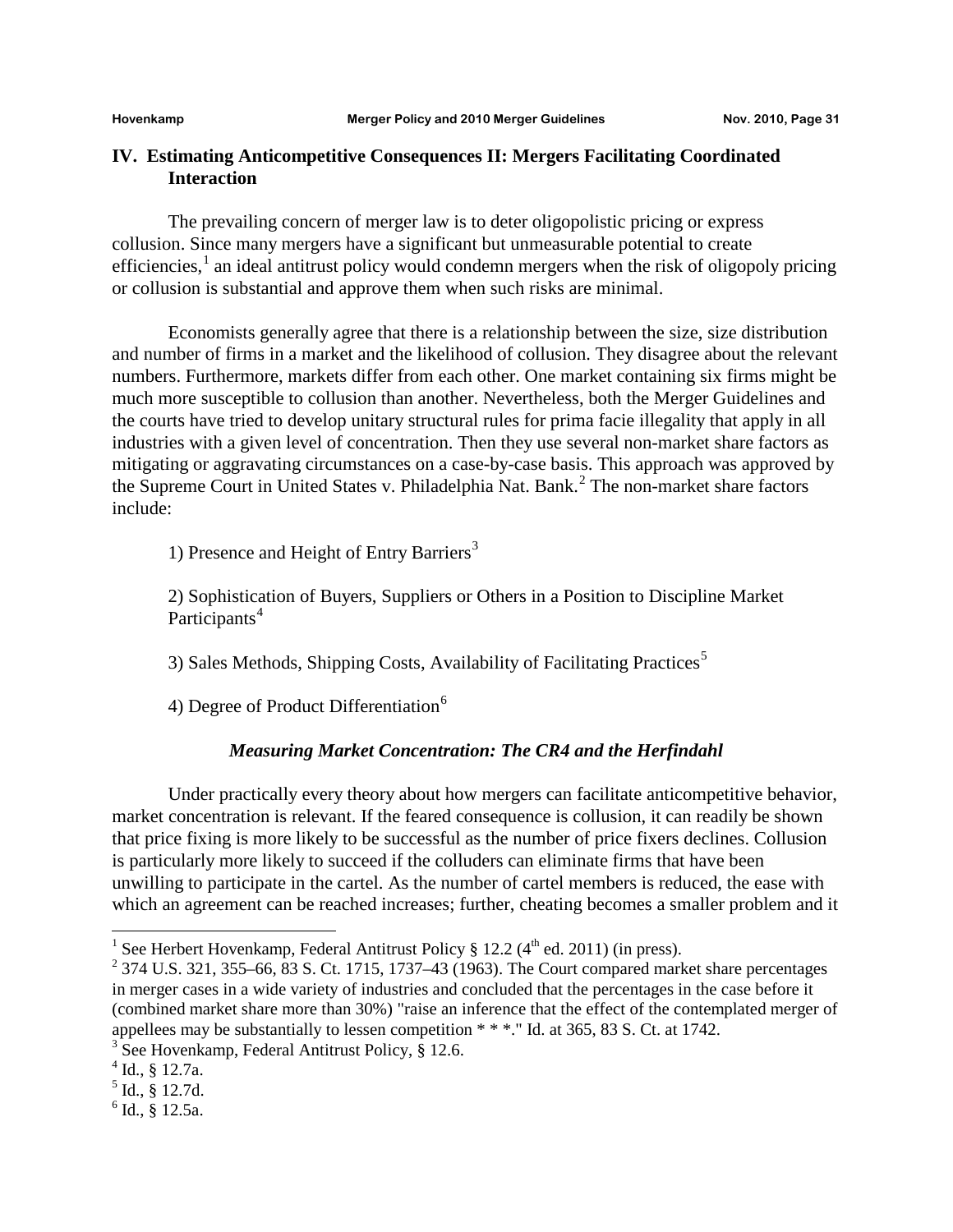can often be detected more easily. The ability to eliminate a fringe firm not participating in the cartel can often spell the difference between success and failure, particularly if there are only one or a small number of such firms.<sup>[7](#page-32-0)</sup>

If the feared result is noncooperative oligopoly behavior of the Cournot variety, $^8$  $^8$  the inverse relationship between the number of firms and anticompetitive consequences is equally robust. In the orthodox Cournot oligopoly, output goes down and prices go up as the number of firms decreases. More complicated variants generally yield similar results. For example, the more easily one firm can observe the behavior of others, the more easily an oligopoly can be maintained. A small number of rivals is generally easier to observe than a large number, and "cheating" thus easier to detect.<sup>[9](#page-32-2)</sup>

So concentration clearly matters. Nevertheless, the robustness of that conclusion belies much complexity about *how* it matters. The questions are manifold: (1) at what level does the number of firms in the market begin to make a measurable difference in performance? (2) what is the relevance of *variations* in firm size, whether in the market generally or among the merging partners? (3) what index, or measurement device, best captures the market concentration concerns of merger policy? (4) to what extent should differences among markets be taken into account? Although economists agree fairly broadly about the general relevance of concentration, they continue to dispute the answers to all four of these questions. One's position on them affects both the weight given to a particular level of concentration and the choice of a rule, or "index," for measuring concentration.

### *The Four–Firm Concentration Ratio (CR4)*

In the 1960's and 1970's courts and the enforcement agencies most often looked at the "four-firm concentration ratio" (CR4) to determine the degree of danger present in a particular market. The CR4 is computed by summing the market shares of the four largest firms in the market. Thus a market in which the four largest firms have market shares of 30%, 20%, 15%, and 10% has a CR4 of 75%.[10](#page-32-3) Such a market was considered highly concentrated, and any merger in that market would be given close scrutiny. If the CR4 was much smaller, such as 25%, then a merger involving firms of somewhat larger market shares might still be legal. Under the original Merger Guidelines issued by the Division in 1968,  $11$  a merger of two firms of 4% market share each was presumptively illegal in a highly concentrated market (CR4 greater than 75%). If the market was less concentrated, mergers involving firms of 5% each were presumptively illegal. These Guidelines were substantially more tolerant of mergers than Supreme Court case law, which had condemned mergers in unconcentrated markets of firms whose combined post-merger

<span id="page-32-0"></span><sup>&</sup>lt;sup>7</sup> For analysis of these factors, see Hovenkamp, Federal Antitrust Policy, § 4.1.

<span id="page-32-1"></span> $8$  Id.,  $8$  4.2.

<span id="page-32-2"></span><sup>&</sup>lt;sup>9</sup> See 4 Antitrust Law ¶ 930 (3d ed. 2009).

<span id="page-32-3"></span> $10$  Some economists prefer the 8–firm concentration ratio (CR8), which is the sum of the market shares of the eight largest firms. Courts, however, have used the CR4 almost exclusively.

<span id="page-32-4"></span><sup>&</sup>lt;sup>11</sup> U.S. Dep't of Justice Merger Guidelines, reprinted in 4 Trade Reg.Rep. (CCH)  $\P$  13,101 (1968).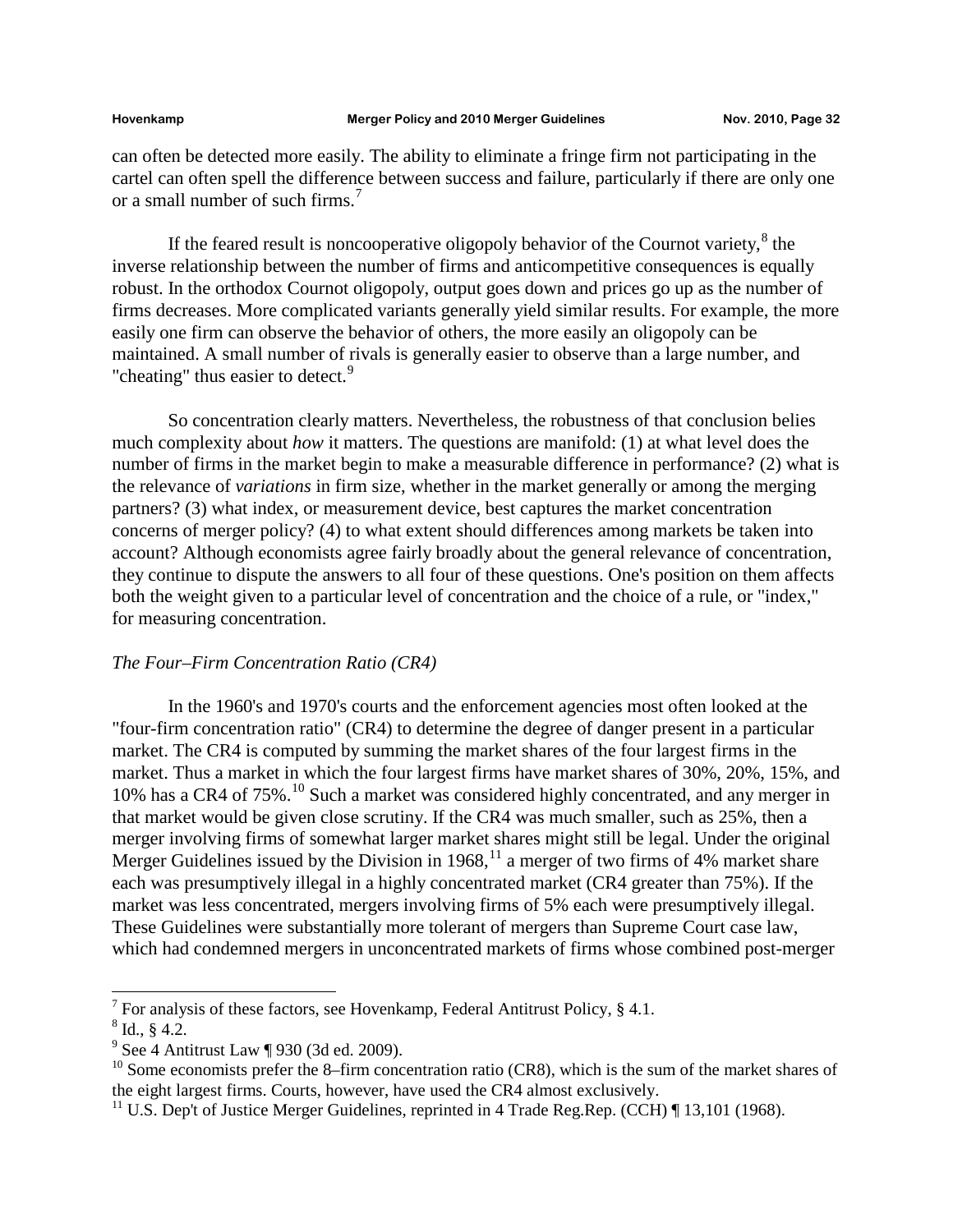market share was less than 8%.<sup>[12](#page-33-0)</sup>

Conceptually, the CR4 is based on the premise that the four largest firms in the market would collude, while the rest of the market remains competitive.<sup>[13](#page-33-1)</sup> If the four firms made up all, or nearly all, of the market their cartel price would be close to the monopoly price. By contrast, if the four largest firms had only a small market share they could not succeed in getting the price significantly above the competitive level. $14$ 

Ever since the CR4 was introduced into merger litigation, there has been widespread dispute about how it should be applied. The issues concerned how concentrated a market must be before close scrutiny of mergers is appropriate, and how large the parties must be before the danger to competition is substantial. At one extreme are Supreme Court cases condemning mergers of small firms in unconcentrated markets. At the other extreme are suggestions that mergers are not likely to be harmful unless the share of the post-merger firm is  $60\%$  or so.<sup>[15](#page-33-3)</sup> In the middle a rather vague consensus emerged that a market in which the CR4 exceeds 75% is conducive to collusion, and that a market in which the CR4 is less than 40% or so is a "safe harbor" in which most mergers should be legal. There was also general agreement that if the CR4 were 75% or higher, a merger in which the combined market share of the post-merger firm exceeded 12% should be illegal. These figures are admittedly generalizations from a variety of writers whose opinions vary across a wide range.<sup>[16](#page-33-4)</sup> Courts gravitated toward the same numbers, although there is no unanimity among the judges either.<sup>[17](#page-33-5)</sup>

### *The Herfindahl–Hirschman Index (HHI)*

The enforcement agencies now use the Herfindahl–Hirschman Index (HHI) instead of the  $CR4$  to measure market concentration.<sup>[18](#page-33-6)</sup> The HHI as used in the Horizontal Merger Guidelines is the sum of the squares of every firm in the relevant market. For example, if a market has 3 firms each with a market share of 25%, 1 firm of 15% and 1 firm of 10%, the HHI would be  $25^2 + 25^2$  $+ 25^2 + 15^2 + 10^2$  <EQUAL> 2200. Such a market (which has a CR4 of 90%) is considered

<span id="page-33-1"></span><sup>13</sup> See Thomas R. Saving, Concentration Ratios and the Degree of Monopoly, 11 Int'l. Econ. Rev. 139 (1970); Roger D. Blair & D avid Kaserman, Antitrust Economics 236 (1985).

<span id="page-33-0"></span> $12$  E.g., United States v. Von's Grocery Co., 384 U.S. 270, 86 S. Ct. 1478 (1966) (condemning merger where combined market share of merging firms was 7.5% and CR4 was 24.4%); United States v. Pabst Brewing Co., 384 U.S. 546, 86 S. Ct. 1665 (1966), on remand, 296 F.Supp. 994 (E.D.Wis. 1969) (condemning merger where firms' combined market share was 4.5% and CR4 less than 30%).

<sup>&</sup>lt;sup>14</sup> See 4 Antitrust Law  $\P$  931a1 (3d ed. 2009).

<span id="page-33-3"></span><span id="page-33-2"></span><sup>&</sup>lt;sup>15</sup> See Robert H. Bork, The Antitrust Paradox: A Policy at War With Itself 221 (1978; rev. ed. 1993).

<span id="page-33-4"></span><sup>&</sup>lt;sup>16</sup> See George J. Stigler, The Organization of Industry 58–59 (1983 ed.); for a generally agnostic conclusion, see Frederic M. Scherer & David Ross, Industrial Market Structure and Economic Performance 184 (3d ed. 1990).

<span id="page-33-5"></span> $17$  For a table of cases, indicating the market shares of the company, the market structure, and the decision, see the Appendix immediately following Chapter 9, 4A Antitrust Law (3d ed. 2009).

<span id="page-33-6"></span><sup>&</sup>lt;sup>18</sup> For the history and early use of the Index, see Albert O. Hirschman, The Paternity of an Index, 54 Amer.Econ.Rev. 761 (1964); George J. Stigler, A Theory of Oligopoly, 72 J.Pol.Econ. 44 (1964).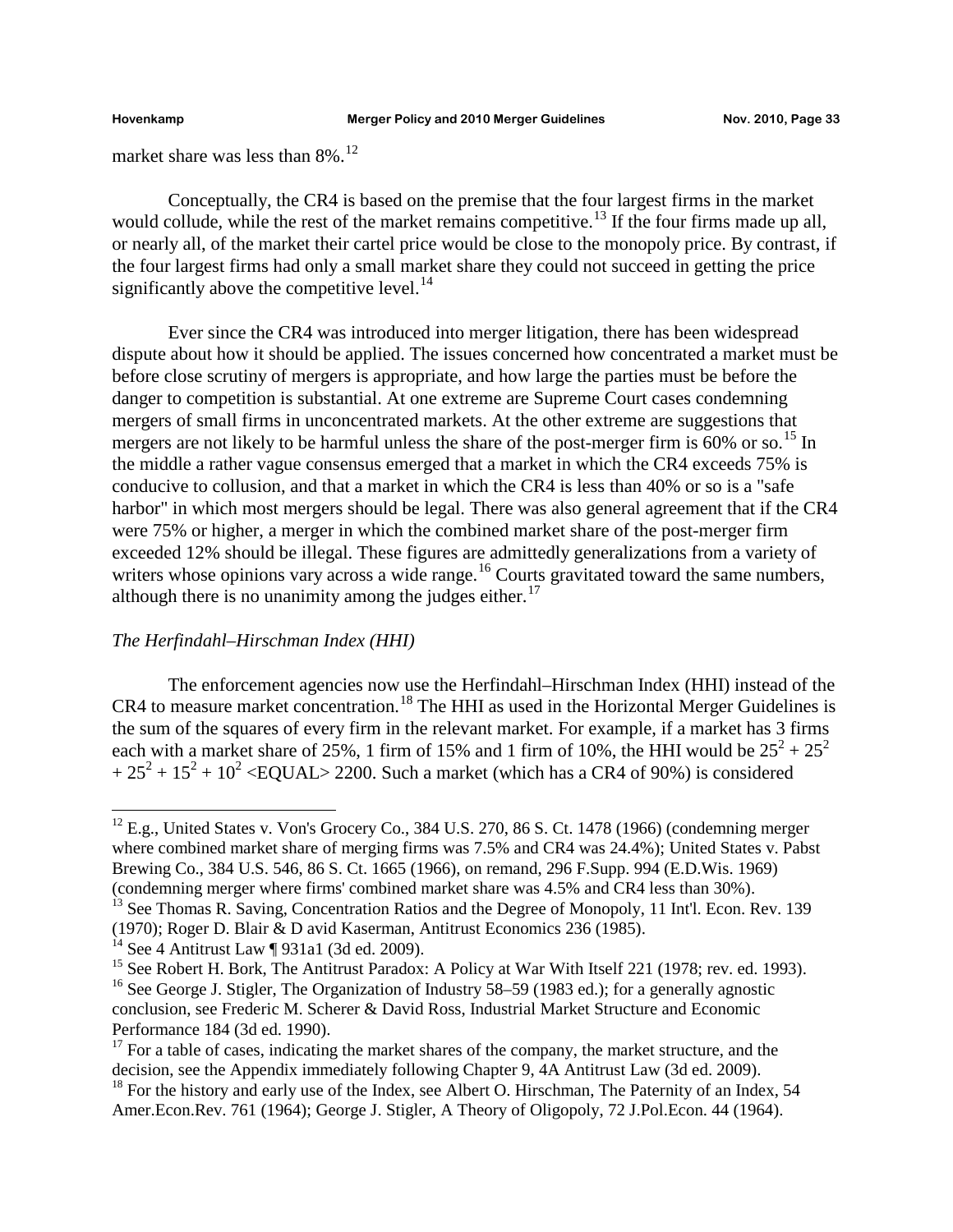moderately concentrated under the 2010 Horizontal Merger Guidelines, which set the threshold for "high" concentration at 2500. The same market was considered highly concentrated under the 1992 Guidelines, which so regarded any market with an HHI greater than 1800.

Many economists believe that the HHI describes market structure and dangers of anticompetitive activity more accurately than the CR4 does. For example, the CR4 fails to account for distribution of market shares among the four largest firms. A market in which the four largest firms each have a 20% share has a CR4 of 80%. A market in which the largest firm has 77% and firms 2, 3 and 4 each have 1% also has a CR4 of 80%. This is so because the price charged by a classical cartel is indifferent to the distribution of firm sizes. The cartel of four 20% firms will fix the same price as the cartel of one 77% firm and three 1% firms.

But in a non-cooperative oligopoly<sup>[19](#page-34-0)</sup> the price rises as the disparity in firm size rises, and the HHI reflects this.<sup>[20](#page-34-1)</sup> Our experience also bears this out to some degree. A market with four equal size, equally efficient firms may behave quite competitively. An industry with one giant and several pygmies, however, will likely be conducive to "price leadership," a form of oligopolistic pricing in which the largest firm sets a supracompetitive price and the smaller firms, fearful of retaliation, follow with their own supracompetitive price. The HHI acknowledges that markets with the same CR4 may exhibit widely different degrees of competition. The HHI of the market containing four 20% firms will be around 1700 or 1800, depending on the size of the remaining firms. In the case of the market containing one 77% firm and three 1% firms, the HHI will be around  $6000$ <sup>[21](#page-34-2)</sup>

The question of variations in firm size is important, but it does not yield answers that are consistent, as the two concentration indices suggest. If the feared threat is price fixing and the industry is subject to scale economies, variations in firm size can make cartel bargains more difficult to reach and enforce. There will be more disagreements about the profit-maximizing price, because firms with different costs compute different profit-maximizing prices. There may

<span id="page-34-0"></span><sup>&</sup>lt;sup>19</sup> On non-cooperative, Cournot-style oligopoly, see Hovenkamp, Federal Antitrust Policy, § 4.2.

<span id="page-34-1"></span><sup>&</sup>lt;sup>20</sup> The HHI is derived from pure Cournot theory. See 4 Antitrust Law ¶ 931d (3d ed. 2009); and George J. Stigler, A Theory of Oligopoly, 72 J.Pol.Econ. 44 (1944). For a simple formulation, see W. Kip Viscusi, John M. Vernon & Joseph E. Harrington, Economics of Regulation and Antitrust 148–149 (4th ed. 2005).

<span id="page-34-2"></span><sup>&</sup>lt;sup>21</sup> There has been a healthy debate among economists over the relationship between the level of concentration and the size distribution of the firms in facilitating anticompetitive behavior. Earlier empirical studies suggested a positive correlation between the level of concentration in an industry and the amount of monopoly profits. For example, Joe S. Bain, Relation of Profit Rate to Industry Concentration: American Manufacturing, 1936–1940, 65 Q.J.Econ. 293 (1951). However, later economists argued that by using the CR8 as his index of concentration, Bain ignored the fact that asymmetry of firm size within the market may have much more influence than concentration itself on the amount of monopoly pricing. See John E. Kwoka, Large–Firm Dominance and Price/Cost Margins in Manufacturing Industries, 44 S.Econ.J. 183 (1977). Other aspects of the debate are summarized in Paul Pautler, A Review of the Economic Basis for Broad–Based Horizontal–Merger Policy, 28 Antitrust Bull. 571 (1983).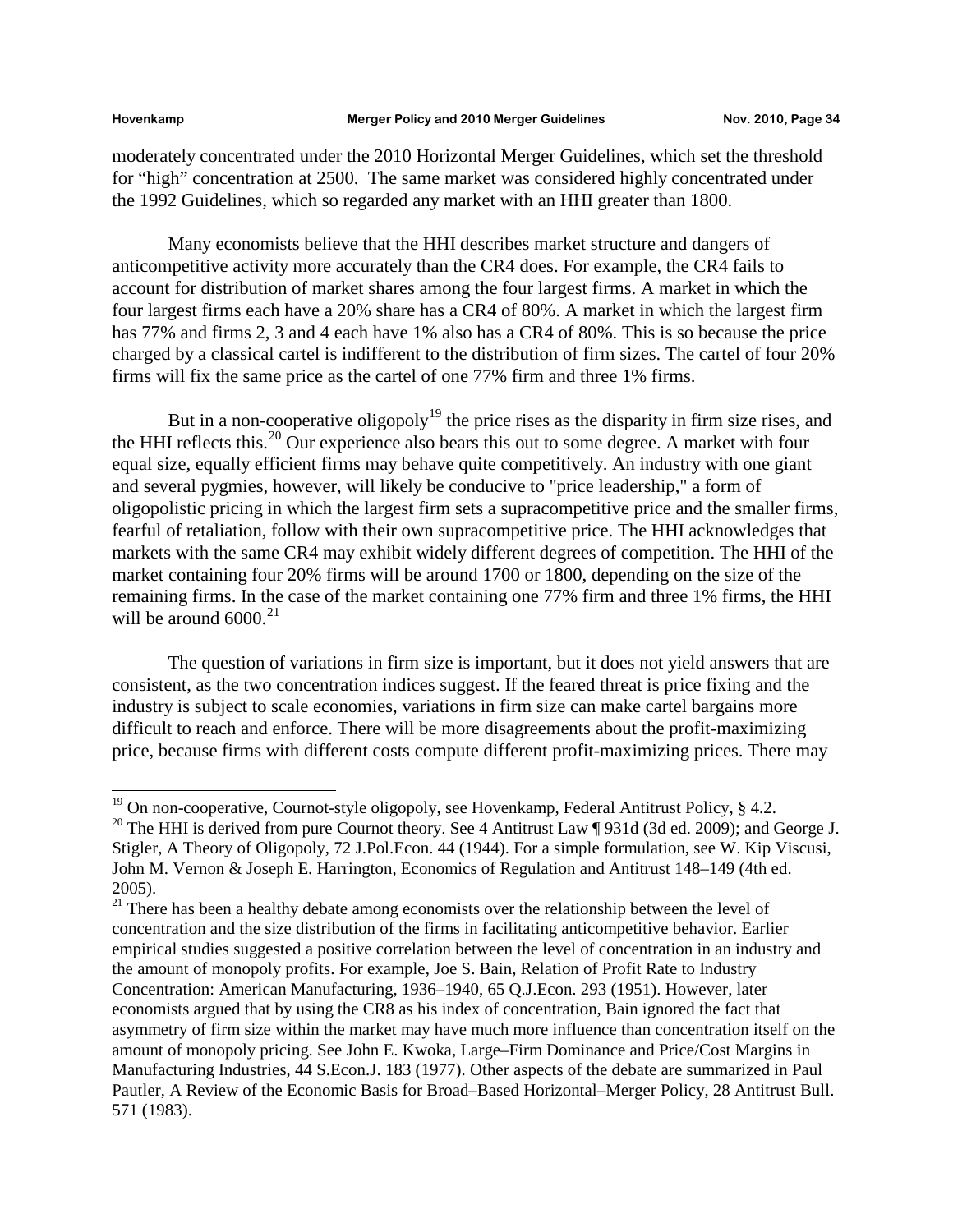also be less agreement about how the output reduction should be allocated.<sup>[22](#page-35-0)</sup> For example, the HHI seems to be superior to the CR4 in predicting that a market in which one firm has a 77% market share and three others have 1% each will perform less competitively than a market with four 20% firms. But the HHI also predicts that a market in which the top four firms have 25%, 20%, 20%, and 15% will perform less competitively than the market with four 20% firms. The HHI in the former will be upwards of 1650, while that of the latter will be somewhere above 1600. *Any* amount of variation in firm size increases the HHI; that is, for any given number of firms, HHI is minimized when all firms are exactly the same size.<sup>[23](#page-35-1)</sup> This prediction is not consistent with the notion that express collusion (or cooperative oligopoly behavior) is most likely to succeed when all the firms are approximately the same size.

If our underlying merger concern is single firm dominance, we would be more suspicious of firms that create or enlarge dominant firms than of mergers that simply make a nondominant firm larger, perhaps decreasing the absolute variation in firm size. For example, if a market contained  $A \leq 20\%$ ,  $B \leq 20\%$  and  $C \leq 20\%$ , and B acquired C, the market would be more concentrated in terms of number of firms, but resulting variation in firm size would be less. This particular merger would increase the Cournot equilibrium price, and make collusion easier to manage, but it might reduce the threat of single firm exclusionary practices. Further, if post-merger firm BC was in a better position to be aggressive, the merger might actually increase competition. In sum, the predictive power of either the HHI or the CR4 depends on many assumptions about relative size and behavior, and the assumptions will not obtain across all markets or apply to all firms.

Because the CR4 is derived from a cartel theory, it underestimates the importance of disparities in firm size. By contrast, since the HHI is mathematically derived from a pure Cournot theory, it exaggerates the influence of such disparities. Further, in a Cournot oligopoly the size distribution of firms becomes a function of their marginal costs (firms with higher marginal costs have smaller market shares), and price/cost ratios rise as the disparity in firm size rises.

Is the HHI correct to assume that disparities in firm size yield higher rather than lower market prices in oligopoly markets? That question, it turns out, is extremely complicated and no one knows the answer for sure. Several models of oligopoly pricing actually predict lower prices in a market dominated by a single firm than in an "equivalent" market with the same total number of equal sized firms.<sup>[24](#page-35-2)</sup> In that case the HHI is incorrect to regard disparities in firm size as an aggravating factor. But these models also generally assume that the dominant firm has

<span id="page-35-0"></span><sup>&</sup>lt;sup>22</sup> The problems are discussed in Hovenkamp, Federal Antitrust Policy,  $\S$  4.1.

<span id="page-35-1"></span><sup>&</sup>lt;sup>23</sup> This is simply generalized. Suppose a market has *n* firms with market shares of A each. The HHI will be  $NA<sup>2</sup>$ . Suppose now that one firm is larger by B, which entails that another firm or group of firms will be smaller by B, since the total must be  $100\%$ . Assume that the first firm's market share goes to  $(A+B)$ and that the second firm's is now  $(A \leq m)$ . When both of these firms were size A, their joint contribution to the HHI was  $2A^2$ . But now their contribution is  $(A + B)^2 + (A \leq \text{minus} B)^2$ , which equals  $A^2 + 2AB + B^2 + A^2$  < minus > 2AB + B<sup>2</sup>, which is the same as  $2A^2 + 2B^2$ . So the HHI has increased by  $2B^2$ .

<span id="page-35-2"></span><sup>&</sup>lt;sup>24</sup> See Scherer & Ross, note 16 at  $225-226$ .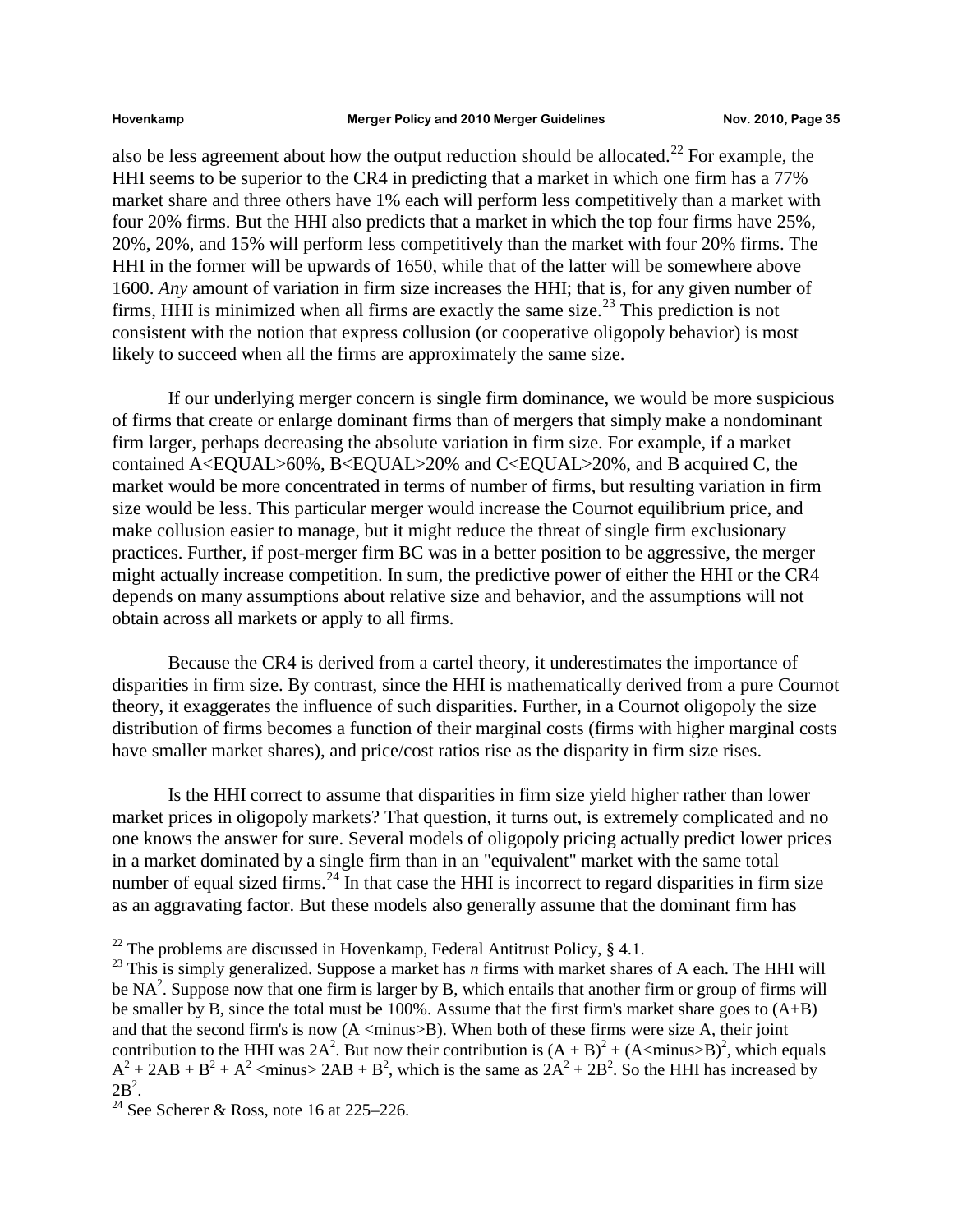lower costs than its rivals, and this may not always be the case. Further, dominant firms in markets can facilitate price "leadership," which can be quite different from Cournot oligopoly. In the latter, each firm sets its own profit-maximizing output on the assumption that other firms will not change their behavior. Under price leadership, however, the dominant firm commonly sets the price under the assumption that the followers will match its price, because they fear retaliation. In that case, the price leadership model yields prices and output that approximate the cooperative, or *cartel*, level rather than the lower Cournot oligopoly level. Likewise, if oligopolies are thought of as repeated games, pricing and output approaching the cartel level may emerge. $^{25}$  $^{25}$  $^{25}$ 

All of this underscores that our choice of an index is not only a question of mathematics, but also of the behavioral assumptions we make. One index may in fact be better for some measurement situations, while the other index is better for others.<sup>[26](#page-36-1)</sup> We might use the CR4 to measure concentration in markets where we think the real threat to competition will come from express collusion or cooperative, tacit collusion. But we might want to use the HHI for markets where the perceived threat is Cournot style noncooperative oligopoly behavior.

But as a practical matter such a suggestion is unrealistic. In most industries, predicting the type of behavior that is most likely to occur would involve a great deal of guesswork. Presumably, firms acting in the abstract would prefer cooperative behavior, since it is more profitable.<sup> $27$ </sup> However, their fallback position would be Cournot; so Cournot would express our minimum concern, and the relevant question would be, how successful would the firms be in keeping their prices *above* the Cournot level.

In addition, although the *theoretical* underpinning of CR4 and Cournot are fairly clear, the available empirical evidence is mixed: empirically it has not been shown that the CR4 consistently works better in one type of industry, while the HHI consistently works better in another type.<sup>[28](#page-36-3)</sup>

<span id="page-36-0"></span><sup>&</sup>lt;sup>25</sup> See Hovenkamp, Federal Antitrust Policy,  $\S$  4.2.

<span id="page-36-1"></span><sup>&</sup>lt;sup>26</sup> See Marie-Paule Donsimoni, Paul Geroski & Alexis Jacquemin, Concentration Indices and Market Power: two Views, 32 J. Indus. Econ. 419, 428 (1984): "[T]here is no such thing as an 'optimal' index of concentration, both because different industries behave differently as well as because no obvious widely accepted normative judgments exist to guarantee its optimality."

<span id="page-36-2"></span><sup>&</sup>lt;sup>27</sup> That is, perfectly cooperative behavior (for example a cartel where the profit-maximizing price is set accurately and no one cheats) yields the single-firm monopoly price. By contrast, Cournot behavior with two or more firms yields a price somewhat less than the single-firm monopoly price, which decreases as the number of firms increases.

<span id="page-36-3"></span> $^{28}$  Some empirical studies suggest that likelihood and success of collusion in a market varies with HHI. Howard P. Marvel, Competition and Price Levels in the Retail Gasoline Market, 60 Rev.Econ.Statistics 252 (1978). Others have found that the HHI generally predicts such behavior better than the CR4. Keith Cowling & Michael Waterson, Price–Cost Margins and Market Structure, 43 Economica 267 (1976). However, other studies suggest that the HHI is no more reliable than the CR4. Compare Neil B. Cohen & Charles A. Sullivan, The Herfindahl–Hirschman Index and the New Antitrust Merger Guidelines: Concentrating on Concentration, 62 Texas L.Rev. 453, 490 (1983) (HHI generally no better); John E.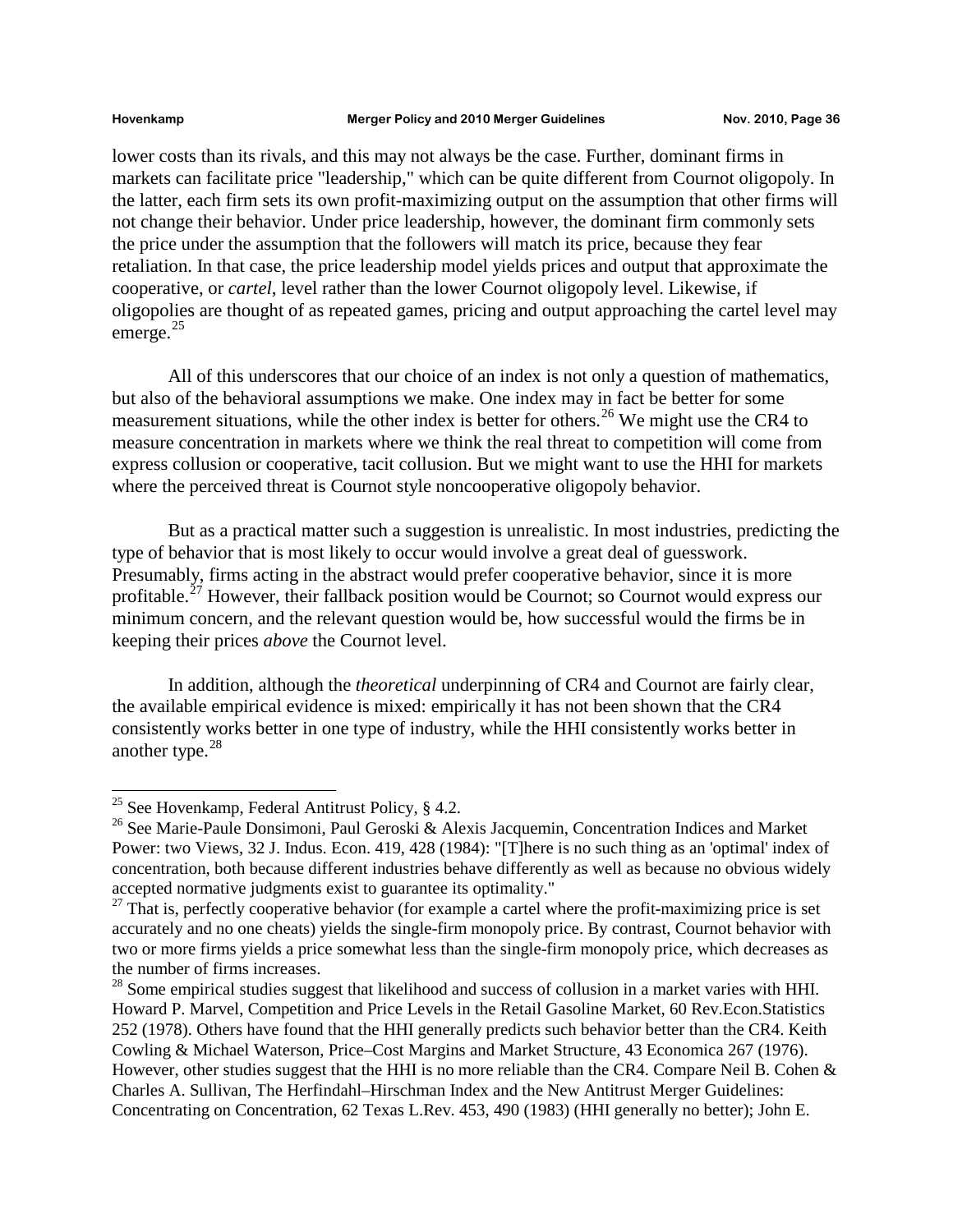$\overline{a}$ 

Ultimately—and importantly—the choice of an index probably does not make all that much difference except in a very few cases. Although the *technical* variations among various indexes are significant, in practice the differences are usually not all that large.<sup>[29](#page-37-0)</sup> Indeed, some studies have found extraordinarily high correlations between the HHI and the CR4 across most American industries, although the variation tends to be greater in markets with higher concentration levels, where merger policy becomes more relevant.<sup>[30](#page-37-1)</sup> Some studies have suggested that we could get along with much simpler structural measures—for example, that the minimum condition for competition in most industries is three or four competitors of approximately equal market position, if the concern is oligopoly, or perhaps a half dozen if the concern is price fixing.<sup>[31](#page-37-2)</sup> If that is the case, then much of the precise-appearing arithmetic of the HHI may be a waste of time. $32$ 

The conclusion that index choice is really not all that important is particularly relevant because a great deal of approximation and guesstimate goes into merger policy to begin with. Most importantly, the "relevant markets" that merger enforcers analyze are only approximations, and the numbers we use to measure market share within these markets carry the degree of approximation even further, especially if the products of market participants are differentiated. For example, we must make fairly absolute decisions, often based on availability of data, whether to use units of output, revenue or plant capacity in calculating market shares.<sup>[33](#page-37-4)</sup> Unless price is uniform and the product perfectly fungible, each of these methodologies provides distorted conclusions.

The relevant question then becomes whether it is worth the trouble to make the additional inquiry whether HHI or CR4 is the appropriate index for a particular industry. As a general matter, it is not. Perhaps we would wish to make an occasional exception. For example, perhaps we might use the HHI as a general matter but revert to the CR4 in those markets where there has

Kwoka, The effect of Market Share Distribution on Industry Performance, 61 Rev. Econ. & Statistics 101 (1979) (HHI inferior); John E. Kwoka, The Herfindahl Index in Theory and Practice, 30 Antitrust Bull 915 (1985) (same). Jon Baker more recently concluded that "empirical literature does not provide a strong basis for choosing any particular measure of market concentration, though it is not inconsistent with the common modern antitrust practice of using the HHI to represent concentration." Jonathan B. Baker, Market Concentration in the Antitrust Analysis of Horizontal Mergers, in Antitrust Law & Economics (Keith Hylton, ed., 2009).

<span id="page-37-0"></span> $^{29}$  It is logically possible for differences to be large. For example, an HHI of 1800 can describe markets in which the CR4 is as little as 44.73 to as much as 84.48. See David S. Weinstock, Some Little–Known Properties of the Herfindahl–Hirschman Index: Problems of Translation and Specification, 29 Antitrust Bull. 705, 707 (1984).

<span id="page-37-1"></span> $30$  See Leo E. Sleuwaegen and Wim V. Dehandschutter, The Critical Choice Between the Concentration Ratio and the H-index in Assessing Industry Performance, 35 J.Indus.Econ. 193 (1986); John E. Kwoka, Does the Choice of Concentration Measure Really Matter?, 29 J.Indus.Econ. 445 (1981).  $^{31}$  See Kwoka, Id.

<span id="page-37-3"></span><span id="page-37-2"></span> $32$  See Herbert Hovenkamp, The Antitrust Enterprise: Principle and Execution, ch. 9 (2005).

<span id="page-37-4"></span><sup>&</sup>lt;sup>33</sup> See Hovenkamp, Federal Antitrust Policy, § 3.7b.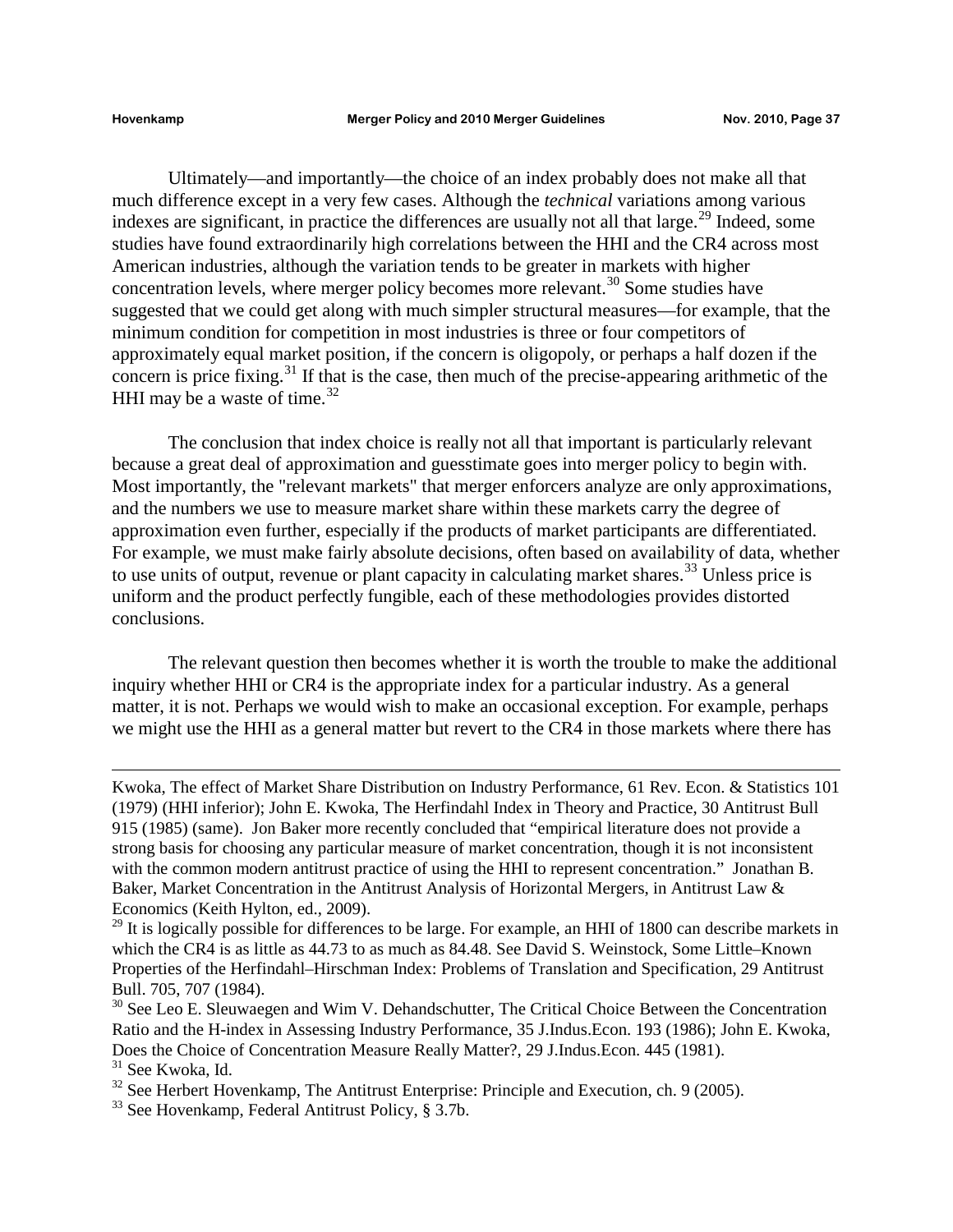been a history of attempts at collusion, and the attempts seem to have been at least modestly successful. The previous discussion noted that the CR4 is indifferent to the size distribution among the largest four firms, while the HHI places great emphasis on size distribution. Express collusion may be easier to manage in those industries where the size of the colluding firms is more or less the same. As a result, the HHI may tend to be somewhat underdeterrent in an industry where the top four firms have roughly identical market shares of, say, 15%–20%, particularly if those four firms have been moderately successful in managing collusion in the past. In such an industry, it would be a good idea to add some additional factor to our inquiry to take the history of collusion into account. It is far from clear, however, that this additional inquiry requires resort to a specific alternative concentration index such as the CR4. We might just as plausibly say that any merger involving two significant firms in an industry where there has been a history of collusion should be illegal, and forget about the concentration index.<sup>[34](#page-38-0)</sup>

The HHI also provides more information than the CR4 concerning size disparities *between* the merging firms. If two firms with 20% market shares merge, the result will be a firm with a 40% market share. The same result will obtain from a merger of a 38% firm with a 2% firm. As a general matter, the first merger will have a more serious impact on competition than the second. The first one may double the size of the dominant (or second largest) firm in the market. The second merger will merely make a large firm marginally larger. The CR4 accounts for the result only haphazardly, depending on whether one or both of the merging firms are among the four largest in the industry. The HHI accounts for the difference rather precisely: the first merger increases the market's HHI by 800 points, while the second increases the HHI by only 152 points. $35$ 

Once again, however, individualized questions about management strategy or specific firm history may provide us with more information than either of the indexes. In the above example the 2% firm acquired by the 38% firm may have been a new, aggressive firm bent on cutting price and becoming larger, and with some promise of doing so. In that case, its acquisition by the largest firm could be quite anticompetitive, to the extent it eliminates a potentially troublesome rival. Both the 1992 and 2010 Horizontal Merger Guidelines acknowledge this issue by paying special attention to the acquisition of "maverick" firms.<sup>[36](#page-38-2)</sup>

The HHI is also used to establish "safe harbors"—relatively unconcentrated industries in

<span id="page-38-0"></span> <sup>34</sup> See 4 Antitrust Law ¶ ¶ 917, 944b (3d ed. 2009).

<span id="page-38-1"></span><sup>&</sup>lt;sup>35</sup> To calculate the *increase* in HHI produced by a merger, take the product of the market shares of the merging firms (as whole numbers) and multiply by two. Thus a merger of a 20% firm with a 15% firm produces an HHI increase of 600. Do you see why this is so? Before the merger the two firms represented  $20^2$  plus 15<sup>2</sup> HHI points. After the merger, however, they represent  $(20 + 15)^2$  HHI points. The square of a binomial  $(A + B)^2$  equals  $A^2 + 2AB + B^2$ . The 2AB represents the increase.

<span id="page-38-2"></span><sup>&</sup>lt;sup>36</sup> See 2010 Horizontal Merger Guidelines at §2.1.5;1992 Guidelines, § 2.12 (footnotes omitted). On the maverick firm, mainly under the 1992 Guidelines, see David Scheffman, Malcolm Coate, Louis Silvia, Twenty Years of Merger Guidelines Enforcement at the FTC: An Economic Perspective, 71 Antitrust L.J. 277 (2003); Jonathan B. Baker, Mavericks, Mergers, and Exclusion: Proving Coordinated Competitive Effects Under the Antitrust Laws, 77 N.Y.U.L. Rev. 135 (2002).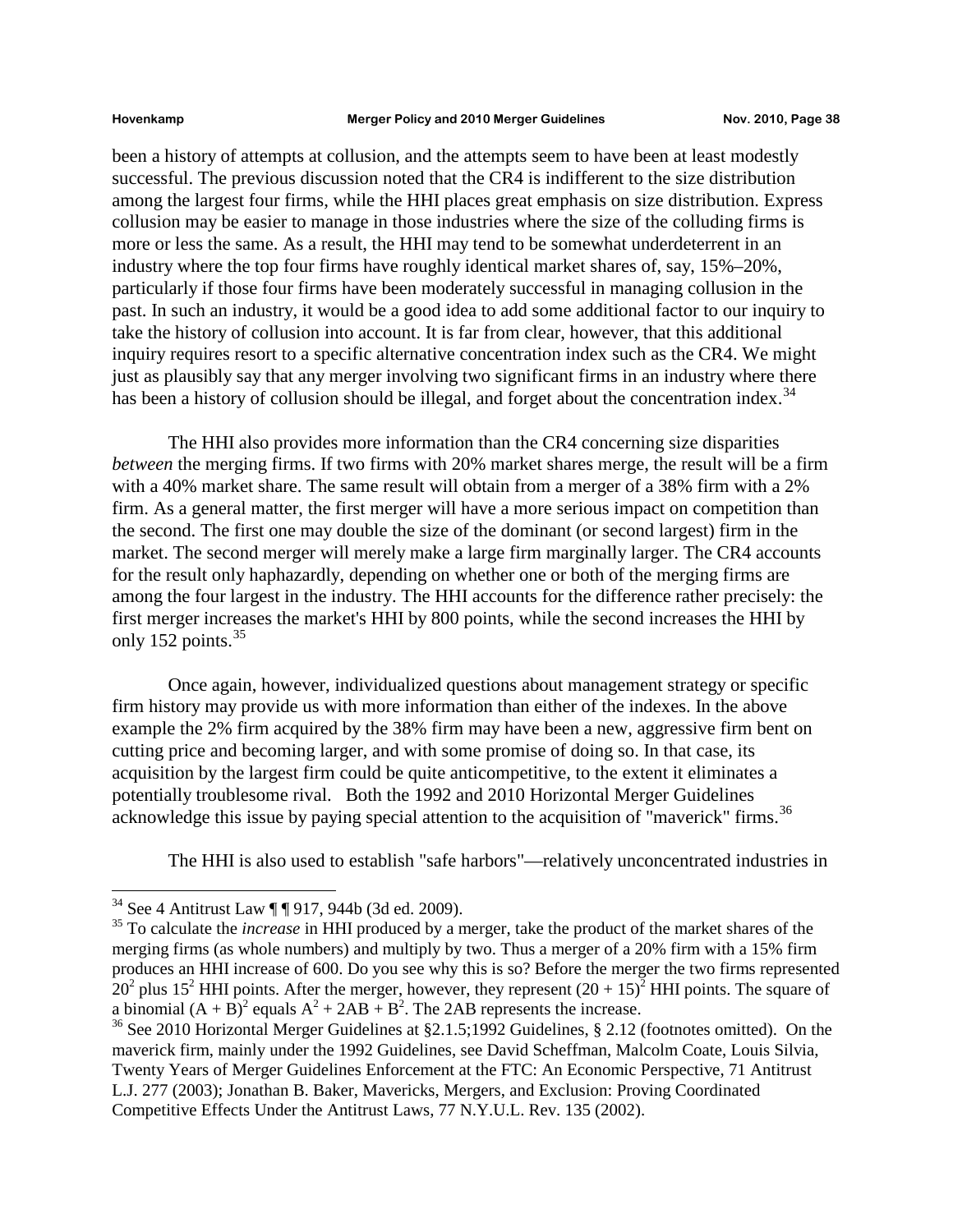which mergers will not ordinarily be challenged. By accounting for all firms in the market (rather than the top four, as the CR4 does) the HHI can give a measure of total market concentration that indicates to the policy maker whether mergers are likely to be a problem in a particular industry.[37](#page-39-0) The 2010 Guidelines indicate that mergers that result in an HHI of less than 1500 are "unlikely" to have anticompetitive effects and ordinarily will not be pursued.<sup>[38](#page-39-1)</sup>

In some respects, the HHI is more difficult to use than the CR4. The latter required measurement of only the four largest firms in the market. The HHI theoretically requires measurement of every firm in the market. The other side of the coin, of course, is that the HHI claims to be a more reliable indicator of overall market concentration *because* it measures every firm. Furthermore, the error that results from miscalculation is very small with respect to the smaller firms in the market. A 5% firm, for example, adds only 25 HHI points, and a 1% firm adds only 1 point. Since the relevant threshold concentration under the HHI is around 1000, an error in the measurement of a small firm makes little difference. For most purposes fringe firms with a market share of 2% or less may safely be ignored.

A more significant problem with the HHI is that an error in measuring the market share of a large firm will distort the measurement substantially. For example, assume that a market contains four firms with market shares of 35%, 15%, 10% and 10%. The CR4 is 70% and the HHI will be around 1700, depending on the size of the other firms in the market. Suppose, however, that the size of the largest firm is erroneously measured as 40%. In that case the fourfirm concentration ratio goes to 75%—not a dramatic difference. The HHI, however, jumps to about 2100, and that difference is quite substantial. In fact, a 5 point error in the measurement of the largest firm has about the same impact on the HHI as a 5% error in the measurement of all three of the other firms in the CR4. For this reason precise and careful market definition and share computation is essential to a court relying on the HHI, especially with respect to the largest firms in a fairly concentrated market.

Apropos of the last point, no matter which concentration index one chooses, the conclusions the index produces must be discounted when there is doubt about the quality of the underlying data, or when the market is too "thin" to produce very reliable information. For example, very small markets characterized by large, rather idiosyncratic sales do not provide very reliable numbers—indeed, the numbers may vary widely from one year to the next as firms bid, produce at capacity, and re-enter the market with further bids.<sup>[39](#page-39-2)</sup> However, the point can be pushed too far. Markets with high fixed costs and lumpy sales—say, a small number of sales, where each sale is unusually large—can be particularly susceptible to collusion. Cheating is easy to detect as the number of sales that needs to be monitored decreases. So the point is *not* that one should be more tolerant of mergers in such markets; rather, not as much predictive power can be

<span id="page-39-0"></span><sup>&</sup>lt;sup>37</sup> See Richard A. Posner, Oligopoly and the Antitrust Laws: A Suggested Approach, 21 Stan.L.Rev. 1562, 1602–1603 (1969); Stephen Calkins, The New Merger Guidelines and the Herfindahl–Hirschman Index, 71 Cal.L.Rev. 402, 419 (1983).

<span id="page-39-1"></span><sup>&</sup>lt;sup>38</sup> 2010 Horizontal Merger Guidelines, § 5.3.

<span id="page-39-2"></span><sup>&</sup>lt;sup>39</sup> Noting this is United States v. Baker Hughes Inc., 908 F.2d 981 (D.C.Cir. 1990).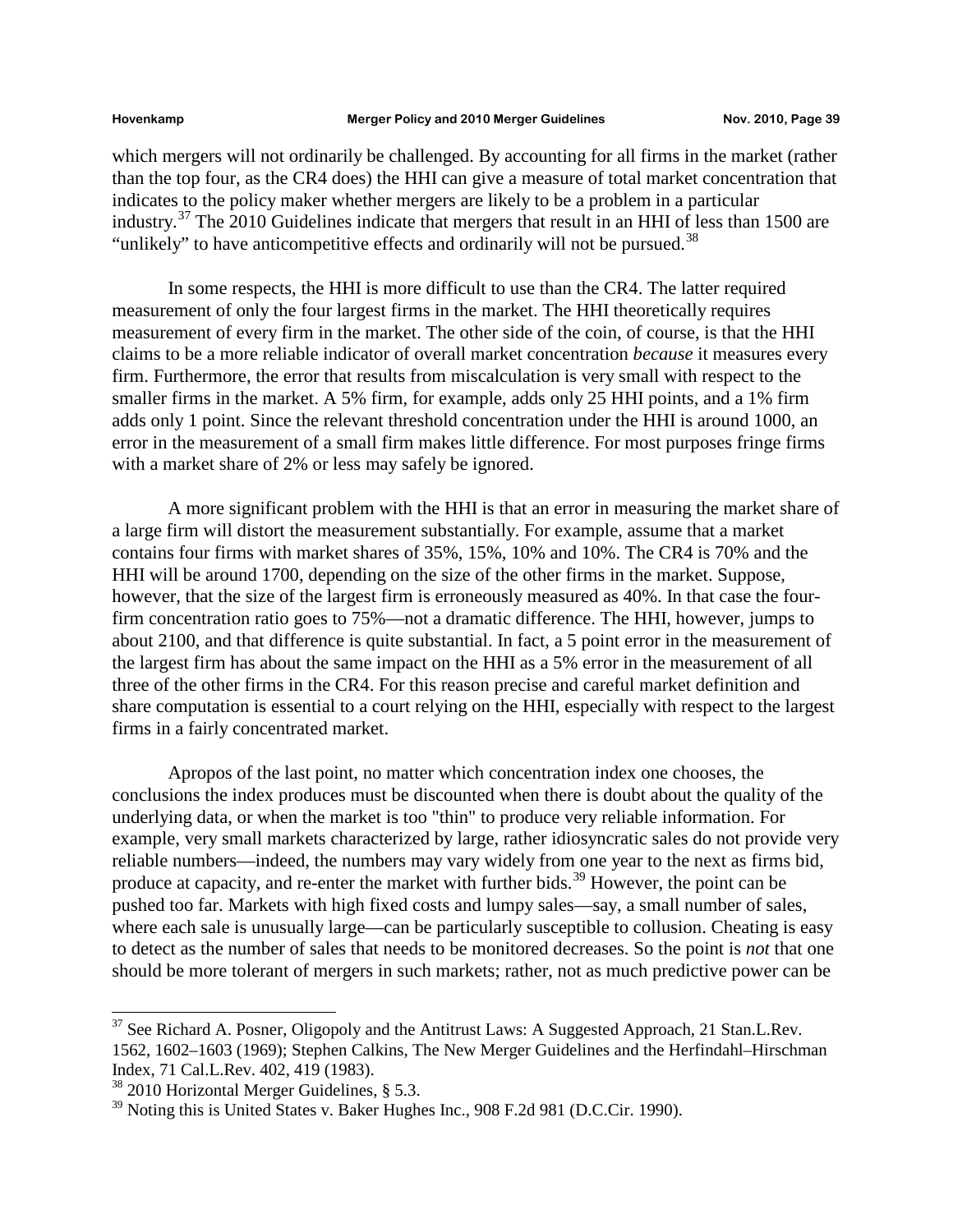expected from an index such as the HHI.

# *Market Share Thresholds Under the Horizontal Merger Guidelines; Actual Government Practice*

The 2010 Guidelines for horizontal mergers rely heavily on industrial organization theory to establish some prima facie indicators of when the Division or the FTC will challenge a particular merger. In brief, the Guidelines regard any market in which the *post*-merger HHI is below 1500 as "unconcentrated." Such a market has the equivalent of seven or eight roughly equal sized firms. "Mergers resulting in unconcentrated markets are unlikely to have adverse competitive effects and ordinarily require no further analysis."<sup>[40](#page-40-0)</sup>

If the post-merger HHI falls between 1500 and 2500, the market will be deemed "moderately" concentrated. Nevertheless the agencies will be unlikely to challenge a merger that produces an HHI increase of less than 100 points. If the increase is greater than 100 points, however, the likelihood of challenge increases and such mergers warrant further scrutiny.<sup>[41](#page-40-1)</sup>

Markets where the post-merger HHI exceeds 2500 are regarded as highly concentrated. Even here, however, mergers producing an HHI increase of less than 100 points will not ordinarily be challenged. If the HHI increase falls between 100 and 200 points, then the merger will be regarded as having significant anticompetitive potential and will warrant close scrutiny. If the HHI increase exceeds 200 the merger "will be presumed to be likely to enhance market power," although this presumption can be rebutted by "persuasive evidence."<sup>[42](#page-40-2)</sup>

In a market with a post-merger HHI above 2500 a dominant firm likely would be prohibited from acquiring any but the smallest of competitors. For example, if a firm with a 30% market share acquired a firm with a 4% share, the increase in HHI would be 240. The Agencies would probably challenge the merger.

The 2010 Guidelines deviate from stricter standards in the 1992 Guidelines and earlier, which had identified any market with a post-merger HHI above 1800 as highly concentrated and were more aggressive about challenging fairly small acquisition. However, the enforcement data indicate that particularly during the first decade of the  $21<sup>st</sup>$  century the Guidelines were not followed very closely. For example, except in the petroleum industry, the FTC rarely challenged a merger when the *post*-merger HHI fell below 2000, unless they involved the largest firms in the market. The agencies challenged very few mergers where the post-merger HHI fell below 2400, unless the merger increased the HHI by 300 points or more.<sup>[43](#page-40-3)</sup> The 2010 revisions were an

<span id="page-40-0"></span> $40$  2010 Horizontal Merger Guidelines, § 5.3, available at

[http://www.justice.gov/atr/public/guidelines/hmg-2010.html.](http://www.justice.gov/atr/public/guidelines/hmg-2010.html) For further elaboration, see 4 Antitrust Law ¶ 932 (3d ed. 2009).

<span id="page-40-1"></span><sup>&</sup>lt;sup>41</sup> 2010 Horizontal Merger Guidelines, § 5.3.

<span id="page-40-2"></span><sup>&</sup>lt;sup>42</sup> 2010 Horizontal Merger Guidelines, § 5.3.

<span id="page-40-3"></span><sup>43</sup> See FTC, Merger Challenges Data, Fiscal Years 1999–2003, available at *[www.ftc.gov](http://www.ftc.gov/)*. One decision cited this data and then refused to condemn a merger that was on the margin of illegality according to the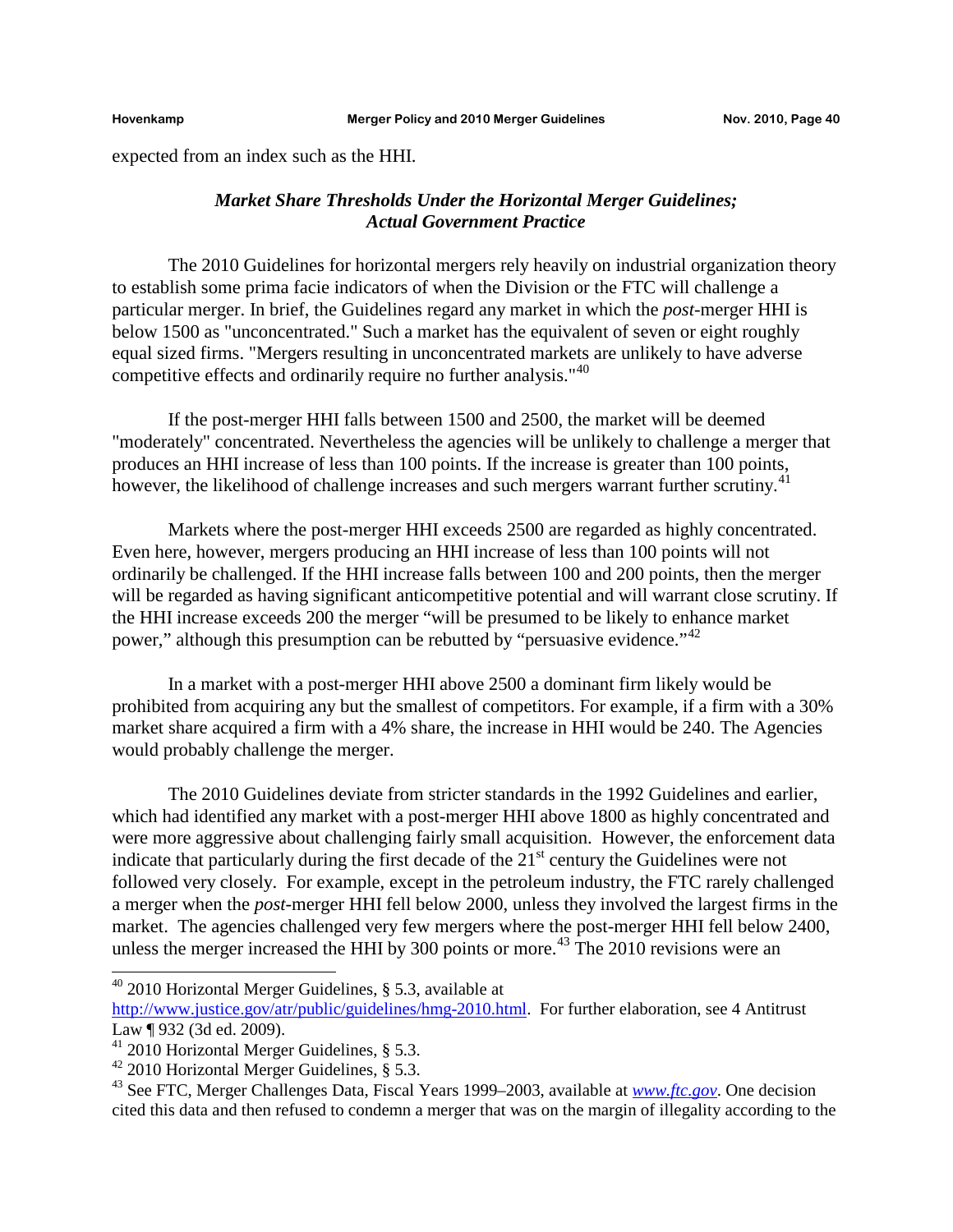$\overline{a}$ 

attempt to make the Guidelines a better predictor of actual agency practice.

## *The Weight to be given to Market Definition and Market Share Measures*

Both concentration measures and estimates of market share are generalized attempts to predict the likelihood of anticompetitive behavior in a market. Often, however, information gleaned from the specific market at issue suggests that the concentration measures overstate or understate the competitive significance of a particular merger. This is particularly likely to occur when market conditions are in a state of flux, or when the concentration numbers either overstate or understate the degree of difference between products that are inside the maket and those that are outside.

Changing market conditions generally refers to a recent change that is almost certain to have an impact on the market in the future, but which is not yet accounted for in concentration/market share data, which are necessarily historical. For example, if a firm has been losing ground consistently, its patents are about to expire, or its essential mineral reserves are about to be exhausted, then the company's current sales or market share may seriously overstate its competitive capacity for the future. This was the central message of the Supreme Court's *General Dynamics* decision.<sup>[44](#page-41-0)</sup> The government produced evidence that the coal mining companies involved in the merger had combined market shares of 23.2% in Illinois or 12.4% in a larger eastern region of the country, and that the CR4 was 75% in the first area and about 63% in the second. The Court acknowledged that "in the absence of other considerations" these numbers would have justified condemning the merger. In this case, however, General Dynamics owned few coal reserves that were not already committed to buyers under long term contracts, and its uncommitted reserves were being depleted rapidly.<sup>[45](#page-41-1)</sup> Further, although the acquired firm produced 4.4% of the market's coal, it owned only 1% of the markets coal *reserves*, and the latter number seemed to be a more accurate reflection of the firm's future competitive position. Further, there was "no possibility" that the firm could acquire more reserves. The Court approved the merger.

Guidelines, but whose numbers were significantly lower than previous mergers that the government had challenged. FTC v. Arch Coal, Inc., 329 F.Supp.2d 109, 129 (D.D.C. 2004), case dismissed, 2004 WL 2066879 (D.C.Cir. 2004). In public hearings prior to the adoption of the 2010 Guidelines it became quite clear that Agency practice had deviated significantly from the standards that the 1992 Guidelines had articulated. See Carl Shapiro, The 2010 horizontal Merger Guidelines: from Hedgehog to Fox in Forty Years, 77 Antitrust L.J. #1 (2010).

<span id="page-41-0"></span><sup>&</sup>lt;sup>44</sup> United States v. General Dynamics Corp., 415 U.S. 486, 94 S. Ct. 1186 (1974). See 4A Antitrust Law ¶ 962 (3d ed. 2009).

<span id="page-41-1"></span><sup>45</sup> *General Dynamics*, 415 U.S. at 508, 94 S. Ct. at 1199, noting that virtually all proven reserves were depleted or already committed so the company's power to affect the price of coal was severely limited and diminishing. See also *Arch Coal*, note 43, 329 F.Supp.2d at 123–125 (current production rates exaggerated some firms' market presence where they had only a few years of reserves remaining at present production rates; refusing to condemn merger when post-merger HHI based on reserves was 2103 and HHI increase was 49).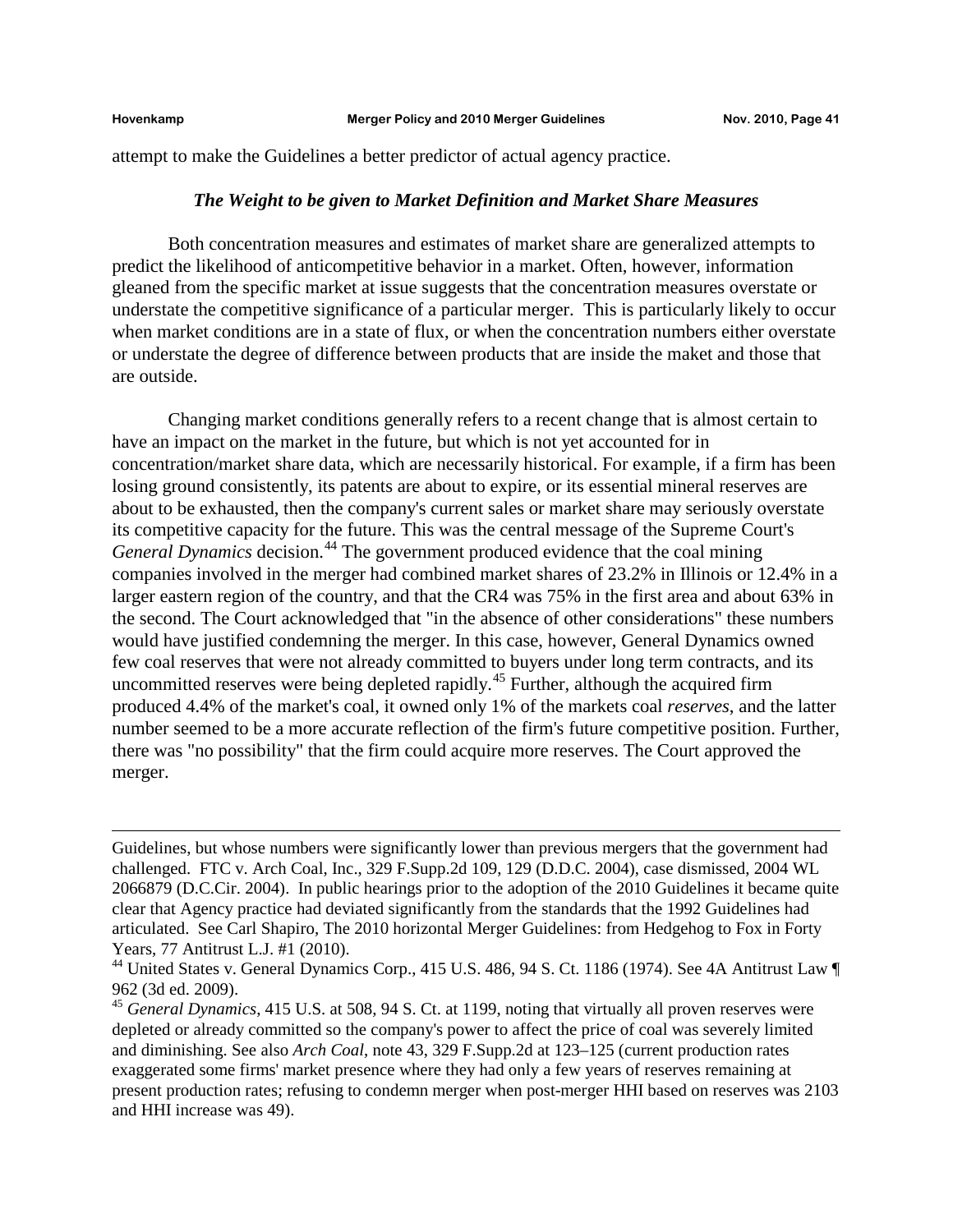In cases such as these the court must be fairly certain that the downturn is irreversible and not merely the consequence of poor management or temporary bad luck.<sup>[46](#page-42-0)</sup> Further, the argument should not be considered as a "defense" to a clearly anticompetitive merger. Rather, it should be counted as an argument that current market share overstates the firm's competitive position. In some cases, adjusting for this may involve no more than reducing market share by the amount of the anticipated loss. For example, if a firm owns mines producing 100,000 tons, but one fourth of this capacity will become unproductive in the near future (say, two years), then the best alternative is simply to count the acquiring firm's output as 75,000 tons rather than 100,000 tons. In other cases estimation is more difficult. For example, a firm's current market share may be based on a patent that is about to expire. As soon as that happens, numerous firms will either enter the market or be able to enlarge their own output, but it may be hard to predict the rate or amount by which the defendant's market share will decline. If entry is very easy but for the patent, then the merger should probably be approved.

By the same token, market concentration/market share figures may not adequately account for the *degree* of difference between products inside or outside the market. If products defined as just outside the market are separated widely in product or geographical space from those defined as just inside, then those in the relevant market will have more power to raise price than if the separation is not so wide. To state it somewhat differently, cross-elasticities of demand or supply among various products do not exist on a continuum, but may be quite lumpy. Further, the lines that we characterize as "market definition" are fairly arbitrary in the sense that things just inside and things just outside *do* compete.

The evolution of the Horizontal Merger Guidelines suggests that the enforcement agencies are increasingly sensitive to the problem of excessive reliance on market definition mechanisms that are, at best, rough approximations of reality. This increases the relative weight that will be given to other factors. The 1992 Guidelines as well as earlier Guidelines emphasized technical analysis of market definition much more than the 2010 Guidelines. That is not to suggest that the Agencies will not employ technical methodologies. Indeed, the economic methodologies for delineating markets have become more technical and precise over time, thanks in large part to economists that have been working on merger analysis, whether independently or under the aegis of one of the Agencies.

Rather, the Guidelines suggest use of a broad array of tools, in which Market delineation plays a smaller role. Under the 2010 Guidelines market definition essentially plays two roles: "First, [it] helps specify the line of commerce and section of the country in which the competitive concern arises. . . . Second, [it] allows the Agencies to identify market participants and measure market shares and market concentration."<sup>[47](#page-42-1)</sup> Thus, it can play a more informative and preliminary role than under the 1992 Guidelines, where it

<span id="page-42-0"></span><sup>&</sup>lt;sup>46</sup> See Olin Corp., 5 Trade Reg. Rep. ¶ 22,857 (FTC, 1990) (mere bad performance not sufficient to justify discounting of market share).

<span id="page-42-1"></span> $47$  2010 Guidelines, §4.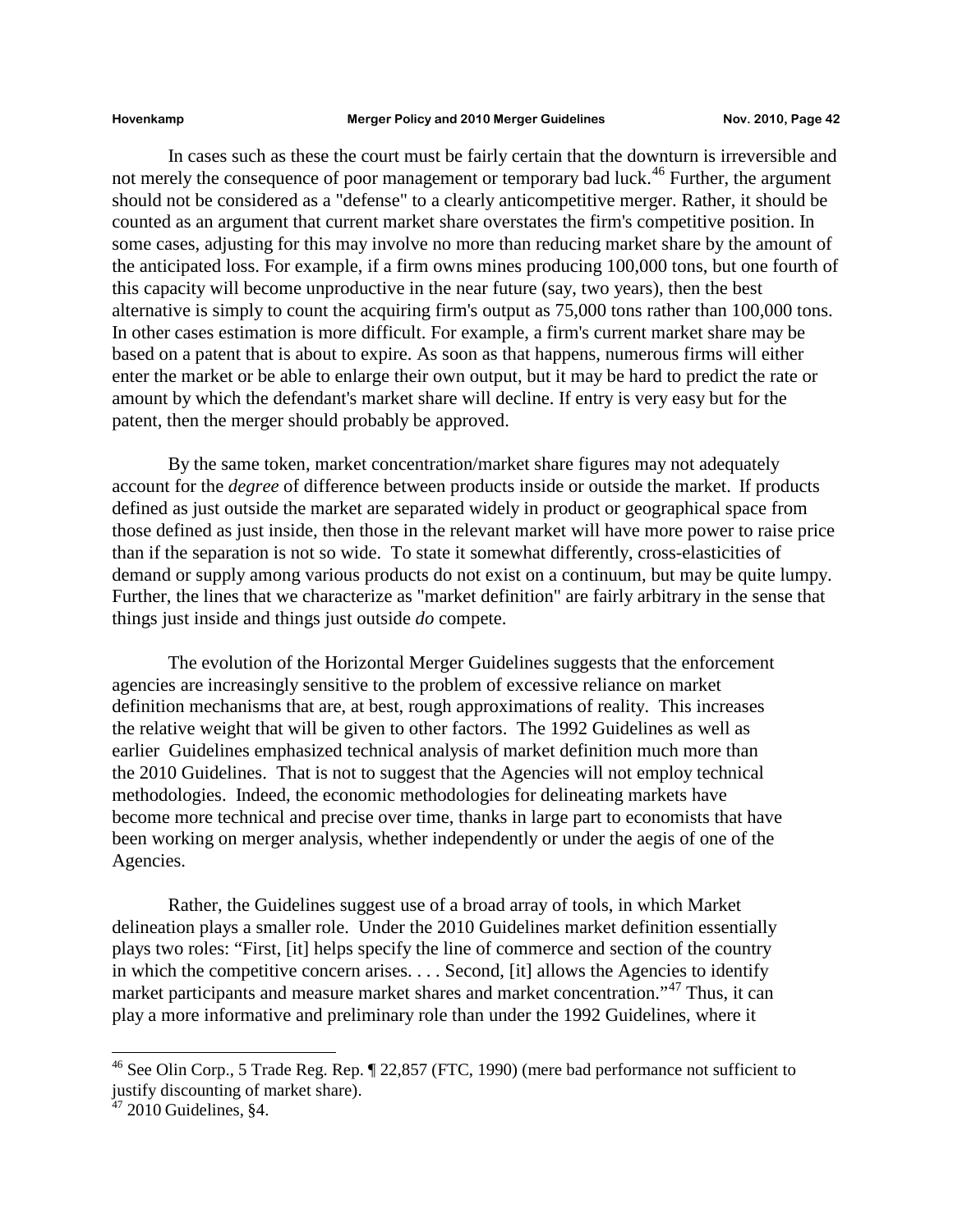often ended the analysis. More importantly, market definition (and the measuring of market shares and concentration) is no longer an end in itself, though it is "useful *to the extent* it illuminates the merger's competitive effects." Unlike the more formulaic mode of analysis generally contemplated by the 1992 Guidelines, the 2010 Guidelines' analysis "need not start with market definition."<sup>[48](#page-43-0)</sup>

The 2010 Guidelines also place a heavier emphasis on direct evidence of competitive effects in defining markets: "[e]vidence of competitive effects can inform market definition, just as market definition can be informative regarding competitive effects."<sup>[49](#page-43-1)</sup> The example offered concerns evidence that fewer firms offering a product causes price to rise significantly for that product—such evidence can *itself* establish a relevant product market.<sup>[50](#page-43-2)</sup> The 2010 Guidelines also state that, in a merger situation involving "alternative and reasonably plausible candidate markets," direct evidence of competitive effects is particularly valuable if the market shares resulting from the alternative markets yields disparate inferences regarding such effects.<sup>[51](#page-43-3)</sup>

The 2010 Guidelines stress that market definition is an "inevitable simplification" in the sense that it imperfectly accounts for the fact that substitutes exist on a moredistant-to-closer spectrum. The 2010 Guidelines take the position that market shares of alternative products in markets that are defined *narrowly* are more likely to accurately measure their competitive significance. As a result, under the 2010 Guidelines, the Agencies proceed from the following understanding:

Although excluding more distant substitutes from the market inevitably understates their competitive significance to some degree, doing so often provides a more accurate indicator of the competitive effects of the merger than would the alternative of including them and overstating their competitive significance as proportional to their shares in an expanded market.<sup>[52](#page-43-4)</sup>

# *How Should Concentration Count? Philadelphia Bank*

As the previous discussion suggests, predicting the competitive consequences of a merger is hardly an exact science. Several other factors must be taken into account, and each is susceptible to only "soft" measurement.

<span id="page-43-3"></span> $51$  2010 Guidelines, §4.

<span id="page-43-0"></span> <sup>48</sup> Id*.*

<span id="page-43-1"></span><sup>49</sup> *Id.*

<span id="page-43-2"></span><sup>&</sup>lt;sup>50</sup> Compare the 2010 Guidelines with the 1992 Guidelines, §1.1 ("In considering the likely reaction of buyers to a price increase, the Agency *will take into account* all relevant evidence, including . . . evidence that buyers have shifted or have considered shifting purchases between products in response to . . . competitive variables." (emphasis added).

<span id="page-43-4"></span><sup>52</sup> Id*.*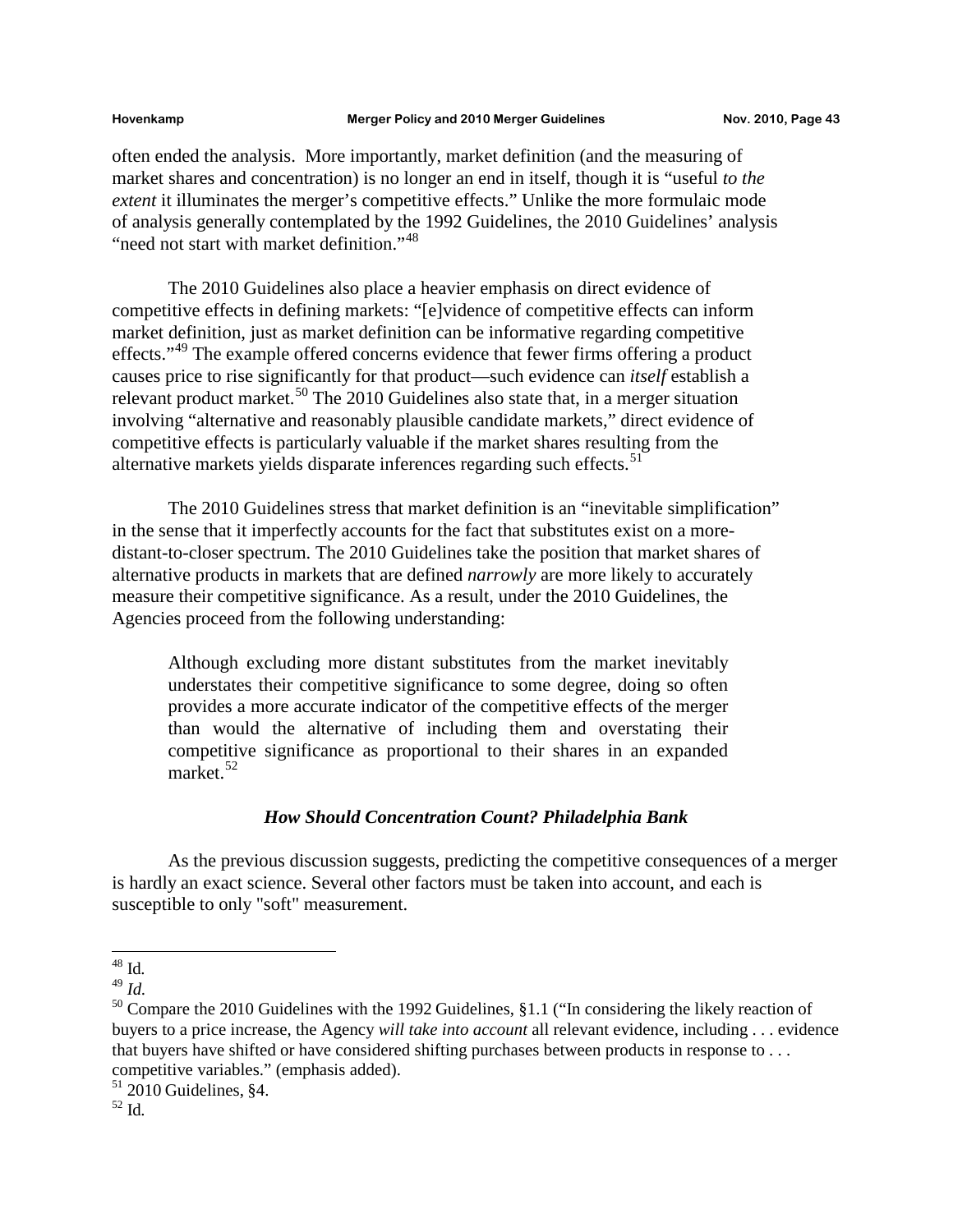So does one simply throw them all into a pot and see what kind of stew comes out? In the *Philadelphia Bank* case, the Supreme Court concluded no.<sup>[53](#page-44-0)</sup> Although numerous factors are relevant to predicting the consequences of a merger, market concentration must be considered more important than others. The Court acknowledged that a prediction of anticompetitive consequences

is sound only if it is based upon a firm understanding of the structure of the relevant market; yet the relevant economic data are both complex and elusive. \* \* \* [U]nless businessmen can assess the legal consequences of a merger with some confidence, sound business planning is retarded. \* \* \* So also, we must be alert to the danger of subverting congressional intent by permitting a too-broad economic investigation. [W]e think that a merger which produces a firm controlling an undue percentage share of the relevant market, and results in a significant increase in the concentration of firms in that market, is so inherently likely to lessen competition substantially that it must be enjoined in the absence of evidence clearly showing that the merger is not likely to have such anticompetitive effects.  $* * *54$  $* * *54$ 

This language, while not as clear as one might wish, suggests that once the government or other plaintiff has shown minimum concentration levels the merger should be enjoined *unless* there is evidence that the feared anticompetitive effects will not materialize. That means that the defendant has the burden of coming forward with such evidence. This is commonly called the *prima facie* evidence rule: the plaintiff makes a *prima facie* case of illegality by proving high concentration; the defendant then has the burden of rebutting by coming in with evidence unrelated to concentration as such.

*Philadelphia Bank*'s prima facie evidence rule was based at least in part on the Court's conclusion that Congress was concerned about concentration for its own sake, not that Congress had decided that the best predictor of noncompetitive pricing was market concentration. This perspective is important, because it invites us to consider whether the *prima facie* rule is still correct even in a regime where we are inclined to think that economic competition, as measured by marginal cost pricing, ought to be the exclusive goal of merger policy, and that high concentration is bad only when it yields higher prices. While the D.C. Circuit's *Baker Hughes* decision suggested that the prima facie evidence rule is eroding,<sup>[55](#page-44-2)</sup> other recent decisions have applied the *Philadelphia Bank* rule in fairly orthodox fashion.<sup>[56](#page-44-3)</sup> In any event, the D.C. Circuit's subsequent *Heinz* decision, which relied heavily on structural evidence, largely repudiates the *Baker Hughes* denigration of structural evidence.<sup>[57](#page-44-4)</sup>

<span id="page-44-0"></span> <sup>53</sup> United States v. Philadelphia Natl. Bank, 374 U.S. 321, 83 S. Ct. 1715 (1963).

<span id="page-44-1"></span><sup>54</sup> Id. at 362–363, 83 S. Ct. at 1741.

<span id="page-44-2"></span><sup>55</sup> United States v. Baker Hughes Inc., 908 F.2d 981, 991–992 (D.C.Cir. 1990).

<span id="page-44-3"></span><sup>56</sup> E.g., United States v. Oracle Corp., 331 F.Supp.2d 1098, 1108 (N.D.Cal. 2004) (applying *Philadelphia Bank* and concluding that government had not made out a prima facie case of illegality based on market concentration); R.C. Bigelow, Inc. v. Unilever NV, 867 F.2d 102, 110 (2d Cir. 1989), cert. denied, 493 U.S. 815, 110 S. Ct. 64 (1989) (structure still starting point for analysis).

<span id="page-44-4"></span><sup>57</sup> FTC v. H.J. Heinz Co., 246 F.3d 708 (D.C.Cir. 2001), See Jonathan B. Baker, Mavericks, Mergers, and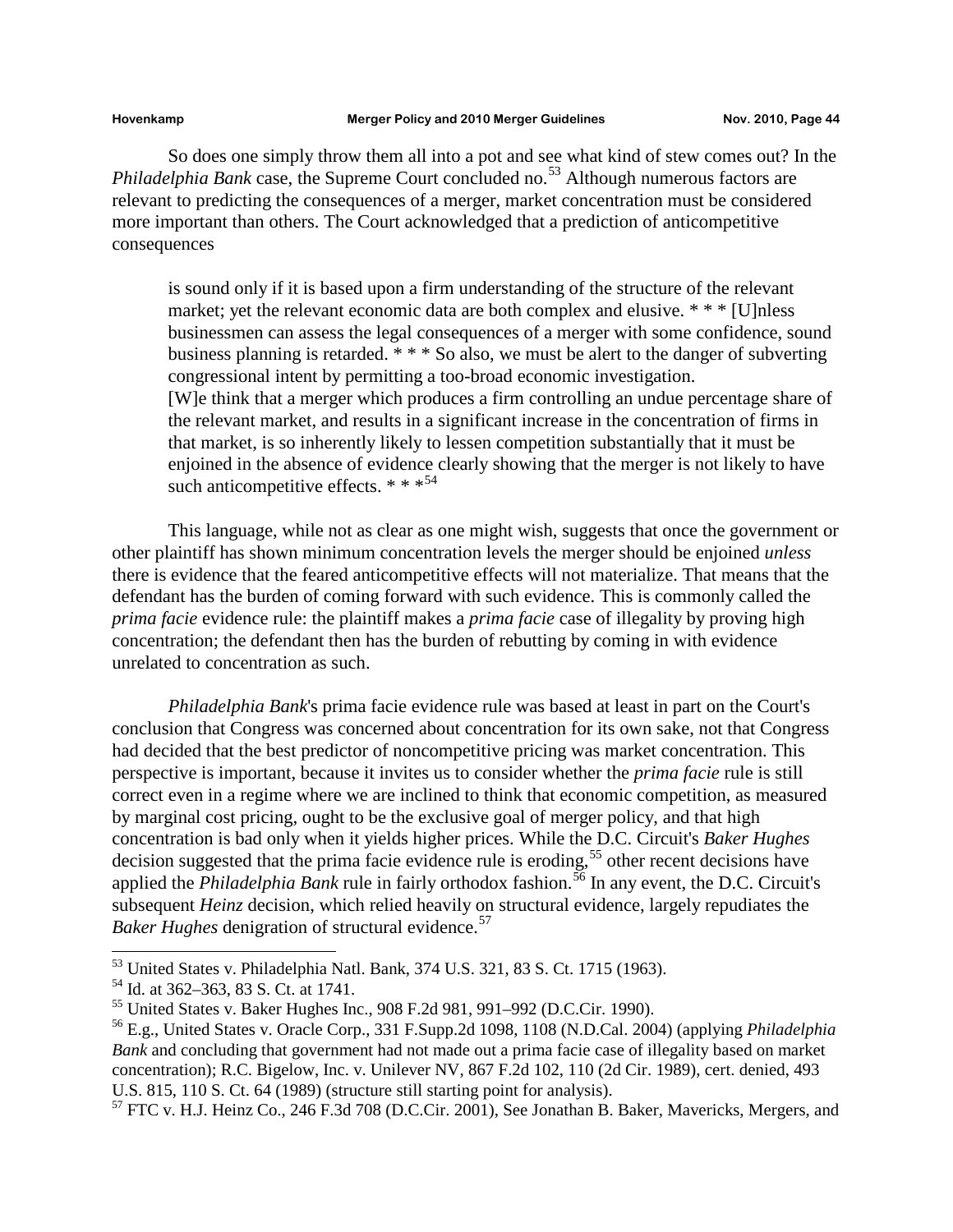$\overline{a}$ 

How about other factors? For example, should entry barriers be considered any differently in a regime where low consumer prices is merger law's goal, not merely the preservation of unconcentrated markets? In this particular case, the basic balance should not change all that much. Low entry barriers serve to reduce our concern about mergers under *either* the *Philadelphia Bank* theory that concentration itself was Congress' concern, or the more economic theory that merger policy is concerned about noncompetitive pricing. That is to say, easy entry entails that markets will not be concentrated unless the incumbents are not earning profits.<sup>[58](#page-45-0)</sup> To this extent, there is little basis for deviating from the *Philadelphia Bank* presumptions simply because we no longer think concentration *per se* is an important goal of merger enforcement. To be sure, entry barriers are relevant, but low entry barriers cannot be presumed and it is up to the defendant to provide evidence that they are in fact low.

The various editions of the Merger Guidelines have gradually moved away from the government's historical commitment to *Philadelphia Bank's* prima facie approach.<sup>[59](#page-45-1)</sup> In all events, today the target of merger policy is reduced output and higher prices, not high concentration for its own sake. The priority given to structural evidence should therefore be regarded as a means toward an end. If structural evidence is still the most reliable and easily used basic indicator of likelihood of collusion, then *Philadelphia Bank*'s presumptive rule may continue to make sense. To this end, however, the "structural" rule that merger policy invites may not be anything as elaborate as the HHI or even the CR4. Perhaps the best indicator of likelihood of collusion in a market is the number of effective players, with effectiveness measured in terms of individual firms' realistic ability to upset collusion or oligopoly by cutting price. As that number exceeds eight or ten in the case of express collusion, or five to seven in the case of oligopoly, the likelihood of collusion diminishes rapidly. In markets with numbers of players equal to or less than these, any further reduction makes collusive behavior more likely.

## *Mergers of Competing Buyers*

Exclusion: Proving Coordinated Competitive Effects Under the Antitrust Laws, 77 N.Y.U.L. Rev. 135, 150 (2002).

<span id="page-45-0"></span><sup>&</sup>lt;sup>58</sup> Provided, that is, that entry barriers are measured under the Bainian formulation: an entry barrier is some condition in the market that permits the incumbent firms to earn monopoly profits while entry is deterred. On the difference between Bainian and Stiglerian entry barriers generally, see § 1.6; Herbert Hovenkamp, Antitrust and the Costs of Movement, Antitrust L.J. (2011), available at [http://papers.ssrn.com/sol3/papers.cfm?abstract\\_id=1679849.](http://papers.ssrn.com/sol3/papers.cfm?abstract_id=1679849)

<span id="page-45-1"></span><sup>&</sup>lt;sup>59</sup> On this point, see Carl Shapiro, The 2010 horizontal Merger Guidelines: from Hedgehog to Fox in Forty Years, 77 Antitrust L.J. #1 (2010) (discussing the 2010 Guidelines); Charles A. James, Overview of the 1992 Horizontal Merger Guidelines, 61 Antitrust L.J. 447 (1993) (discussing the 1992 Guidelines).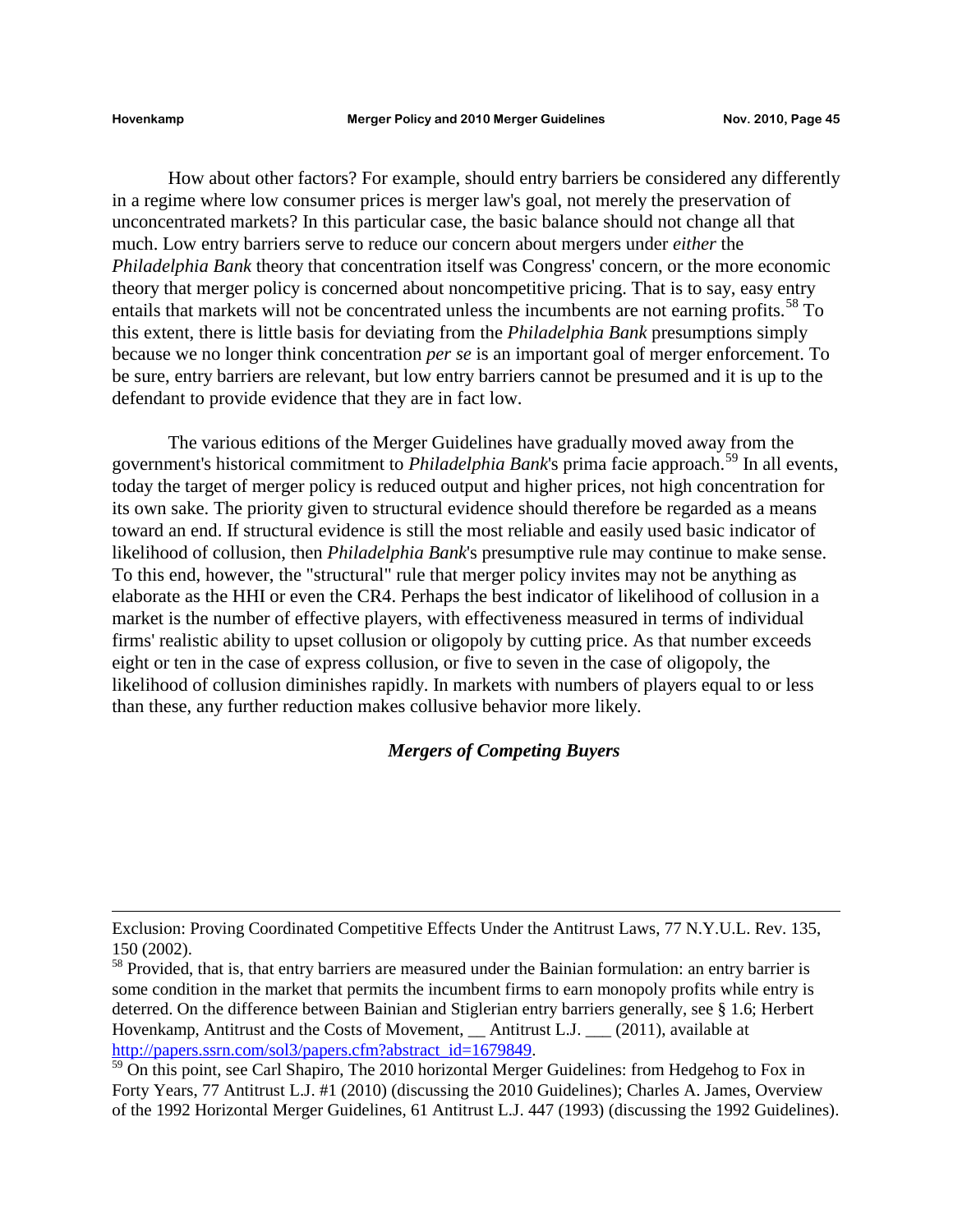The exercise of market power by buyers, or monopsony, can impose social costs equivalent to those imposed by monopoly. To that end, cartels of buyers are unlawful per se, just like cartels of sellers.[1](#page-46-0) While sellers exercise market power by reducing output below the competitive level and raising the price, buyers exercise market power by reducing their purchases and thus lowering the price paid to their suppliers. One common result is that buyers produce less as well. This leads to the additional result that if they also have market power in the product that they sell, the result of the lower buying prices is *increased* selling prices.<sup>[2](#page-46-1)</sup> As a general matter, merger rules governing buyers become relevant in cases where the merger does not involve a significant threat of increased market power on the selling side of the market. If it did, then the ordinary rules governing mergers by sellers would apply.

Special rules for buyers are particularly important when firms buy and sell in markets of different sizes. For example, a lumber producer may purchase logs in a rather small geographic market because the transportation costs of unfinished logs are high in relation to value and sawmills are almost located near the source of supply. However, this same firm may sell finished wood products in a much larger market. As a result, concentration on the buying side of the market may be significantly higher than concentration on the selling side.

In *Pennzoil* the court found reason for anticompetitive concern in the merger of two out of six purchasers of Pennsylvania crude oil.<sup>[3](#page-46-2)</sup> The two merging firms, Pennzoil and Kendall, together with Quaker State, constituted the three largest purchasers, and together they purchased 93 percent of the crude oil sold by independent producers. Quaker State purchased 43 percent, Pennzoil 38 percent, and Kendall 12 percent.

The 2010 Horizontal Merger Guidelines contain a new section on mergers where the anticompetitive effects are felt mainly in the markets where the merging firms buy rather than where they sell.<sup>[4](#page-46-3)</sup> The Section does not provide a great deal of detail, except to indicates that buyer effects will be assessed in largely the same way as seller effects. "To evaluate whether a merger is likely to enhance market power on the buying side of the market, the Agencies employ essentially the framework described … for evaluating whether a merger is likely to enhance market power on the selling side of the market."

<span id="page-46-0"></span>See Hovenkamp, Federal Antitrust Policy, §4.1d.

<span id="page-46-1"></span> $^{2}$  Id.

<span id="page-46-2"></span><sup>3</sup> *United States v. Pennzoil Co*., 252 F. Supp. 962 (W.D. Pa. 1965).

<span id="page-46-3"></span><sup>4</sup> 2010 Horizontal Merger Guidelines, § 12.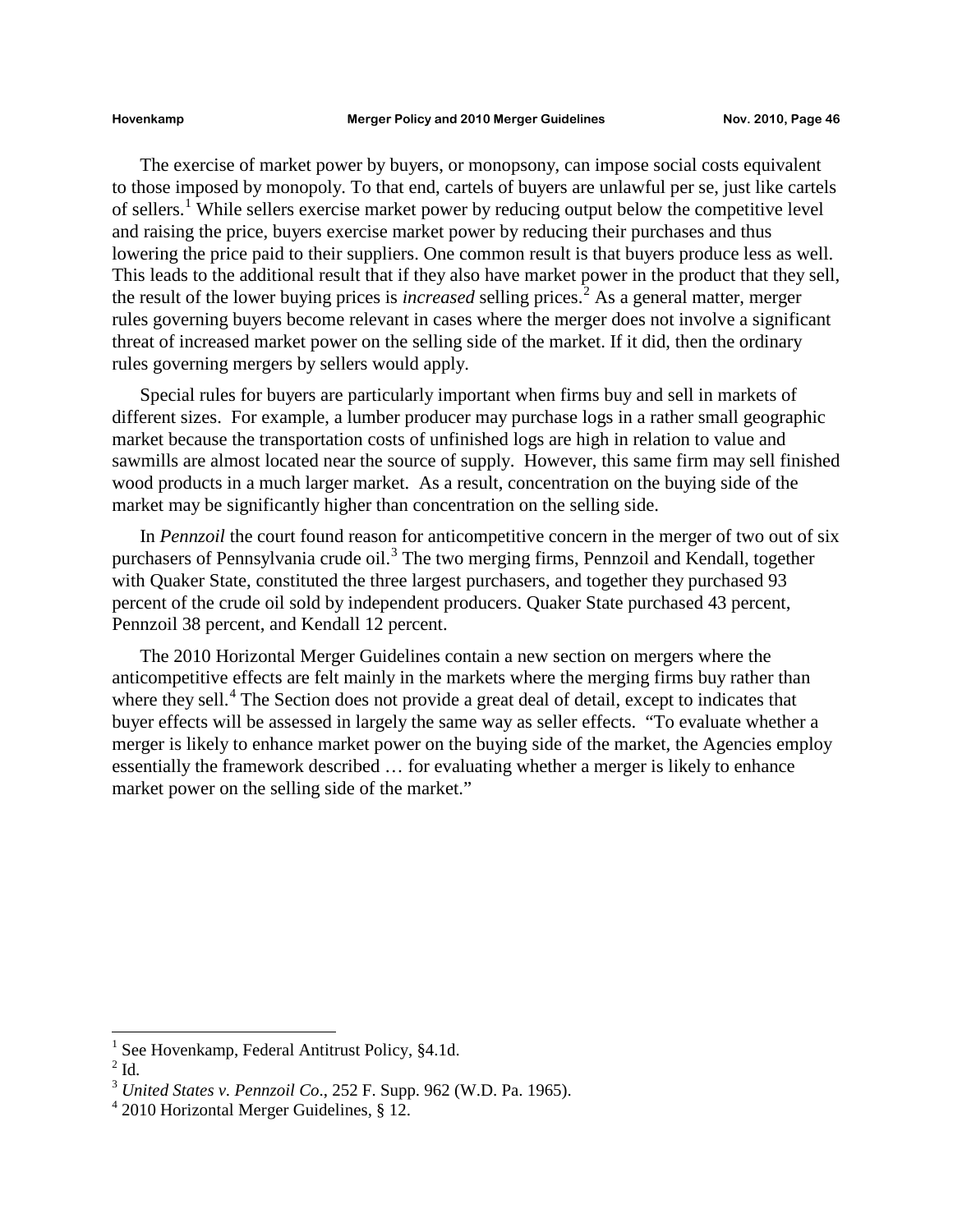## **V. The Significance of Product Differentiation**

## *Product Differentiation as Undermining Collusion*

Product heterogeneity has always provoked complexity in the analysis of markets. Most importantly, the perfect competition model does not work very well, and the deviations are difficult to account for systematically.<sup>[1](#page-47-0)</sup> Firms in product differentiated markets face demand curves that slope downward, although perhaps only slightly. At any given output level there will be different customers willing to pay different prices for the output of different sellers. Likewise, substantial product differentiation often entails that different firms have different costs, that they attain scale economies at different levels of output, and that they rely on different sets of inputs in their production processes.

One effect of product differentiation is to enable post-merger firms to exact unilateral price increases when their merger involves two firms that are relatively proximate to each other in product space. But in most other situations the general effect of product differentiation is more benign. Price fixing and cooperative oligopoly behavior can be frustrated if firms are unable to agree on the profit-maximizing cartel price.<sup>[2](#page-47-1)</sup> Product differentiation frustrates collusion in this fashion for two different reasons. First, it may give firms different marginal costs, and firms whose costs differ maximize their profits at different prices. Second, product differentiation may entail that firms face different demand curves and this may give them different profit-maximizing prices. Further, if the firms produce products of different levels of quality, a single cartel price will not work. For example, if Mercedes–Benz, Ford and Hyundai controlled the automobile market and fixed the same price, nearly all customers would buy Mercedes–Benz until the supply

A closer look at product differentiation demonstrates further difficulties in defining the relevant market in differentiated product unilateral effects cases. Price is one, but only one, of many ways in which to differentiate a product. A market of homogeneous goods can be seen as a market in which sellers have only one dimension in which to differentiate their product. One expects sellers in such a market to "differentiate" their products by lowering the price until price equals marginal cost. On the other hand, a differentiated product "market" is a market in which sellers compete along more dimensions than price. As a result, products competing against one another in a differentiated product market may have widely different prices. That products with widely different prices may, in fact, be in the same market complicates market definition considerably.

<span id="page-47-1"></span><sup>2</sup> See Frederic M. Scherer & David Ross, Industrial Market Structure and Economic Performance 279 (3d ed. 1990): "With perfect [product] homogeneity, there remains only one dimension along which rivalrous actions and counteractions can take place: price. In such a case, oligopolists have a particularly easy task of coordinating their behavior \* \* \* When products are heterogeneously differentiated, the terms of rivalry become multidimensional, and the coordination problem grows in complexity by leaps and bounds." Accord Yale Brozen, Entry Barriers: Advertising and Product Differentiation, 115 in Industrial Concentration: the New Learning (Harvey J. Goldschmidt, H. Michael Mann, & J. Fred Weston, eds. 1974).

<span id="page-47-0"></span><sup>&</sup>lt;sup>1</sup>On the difficulty of defining the relevant market in merger cases involving differentiated products, see United States v. Oracle Corp., 331 F.Supp.2d 1098, 1121 (N.D.Cal. 2004):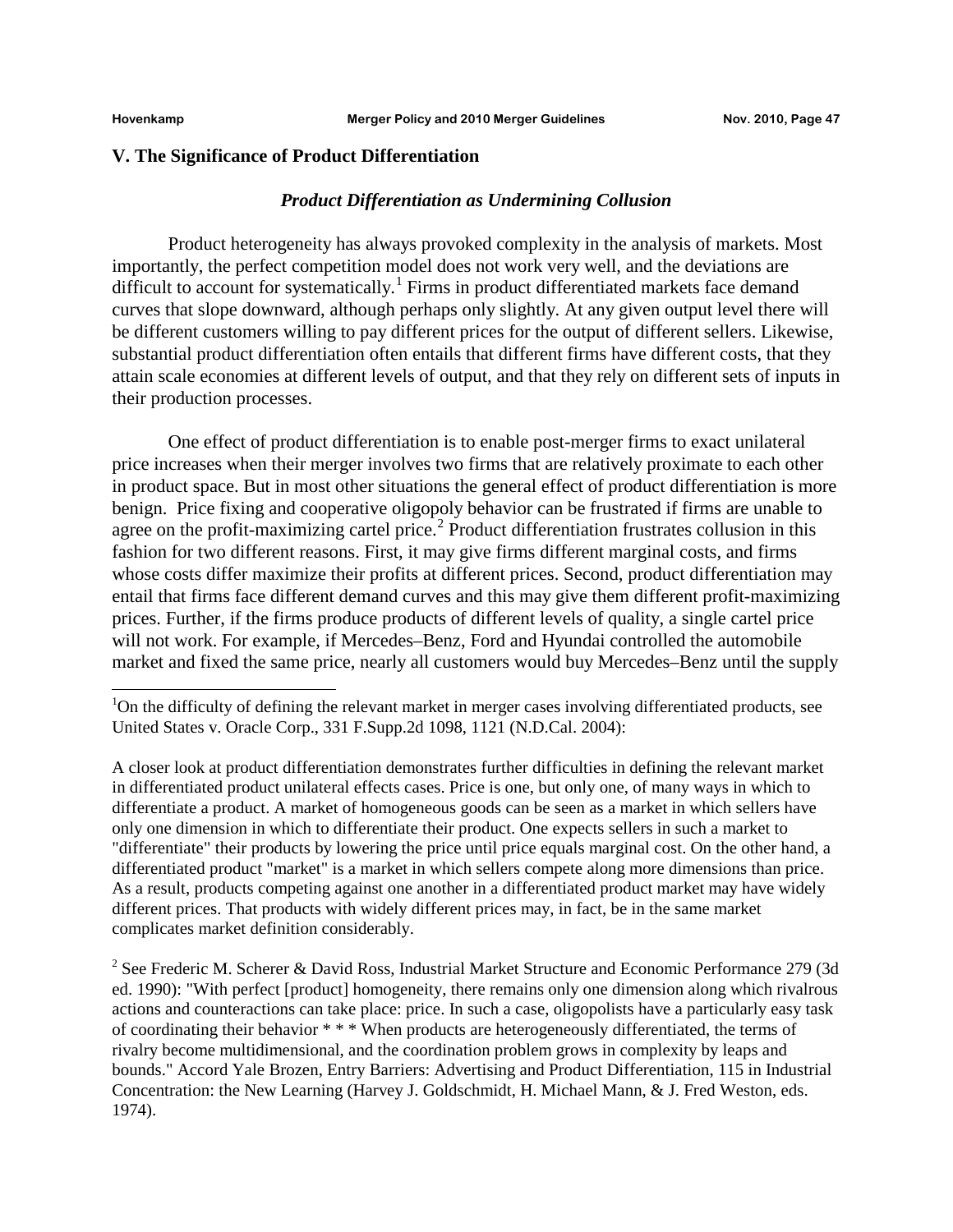was exhausted. Then, if there was widespread agreement that Fords were superior to Hyundais, remaining customers would go to Ford and so on. The only way the cartel could work is if the firms settled on a scale of prices, with individual prices proportional to cost, or else designed to keep market shares stable.

For all these reasons, the most general consensus today is that most of the time product differentiation is a *mitigating* factor in merger analysis.<sup>[3](#page-48-0)</sup> Most of the time the main concern of merger policy is express or tacit collusion, and product differentiation makes collusion harder to maintain.

# *Product Differentiation: When Is a Merger Horizontal?*

A merger is strictly "horizontal" only if 1) the two firms involved produce the same product (i.e., consumers cannot distinguish between the products of the two firms, or are completely insensitive to the differences); and 2) the firms sell the product in the same geographic market.

The real world contains few perfectly horizontal mergers. Identical gasoline stations across the street from each other are not exactly in the same market: one will be more attractive to west-bound traffic, the other to east-bound traffic. Nevertheless, a merger between them would almost certainly be treated as "horizontal" for antitrust purposes. Although customers may have preferences, the preferences are not strong enough to prevent substantial numbers of them from making a left turn rather than paying a monopoly price.

Discerning a line between horizontal and non-horizontal mergers that is meaningful for policy purposes is difficult, however. Courts characterize a merger as "horizontal" only after they have decided that the merger partners are in the same product and geographic markets. If they are not, courts characterize the competition between them as merely "potential" and the merger as "conglomerate." At that point, the mode of analysis changes significantly.<sup>[4](#page-48-1)</sup>

The following mergers have been characterized as "horizontal": a merger 1) of a metal can manufacturer and a glass bottle manufacturer; 2) of a company that strip-mined coal and a company that deep-mined coal; 3) of a company that manufactured dry table wines and a company that manufactured sweet, fruity wines; 4) of a firm that manufactured heavy steel products and a firm that manufactured light steel products; 5) of a grocery chain whose stores were located in northeast Los Angeles and a grocery chain whose stores were located in southwest Los Angeles.<sup>[5](#page-48-2)</sup>

<span id="page-48-0"></span> <sup>3</sup> See 4 Antitrust Law ¶ 942 (3d ed. 2009); B.F. Goodrich Co., 110 F.T.C. 207, 315 (1988): "Differences in product quality may make price differentials necessary to produce a stable market equilibrium, and achieving a consensus on such differentials is likely to be difficult."

<span id="page-48-1"></span><sup>&</sup>lt;sup>4</sup> Potential competition mergers are discussed in the Hovenkamp, Federal Antitrust Policy, ch. 13.

<span id="page-48-2"></span><sup>&</sup>lt;sup>5</sup> United States v. Continental Can Co., 378 U.S. 441, 84 S. Ct. 1738 (1964); United States v. General Dynamics Corp., 415 U.S. 486, 94 S. Ct. 1186 (1974); Coca–Cola Bottling Co., 93 F.T.C. 110 (1979); United States v. Columbia Steel Co., 334 U.S. 495, 68 S. Ct. 1107 (1948); United States v. Von's Grocery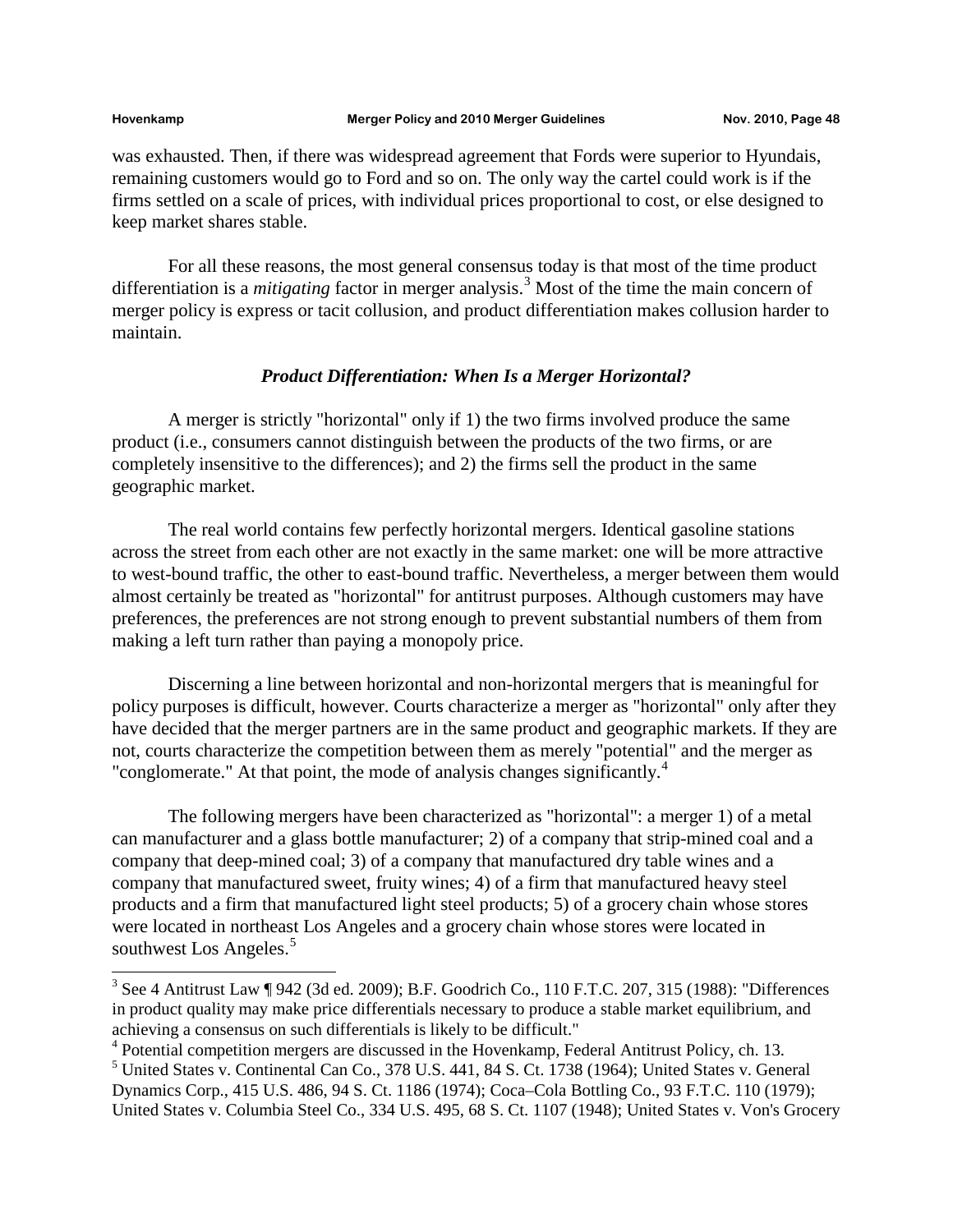It is difficult to generalize about the degree of competition that existed between these pairs of merger partners. In some cases, such as *Continental Can*, cross elasticity of demand between the cans and bottles was high for some customers. The court found that beer bottlers were very sensitive to price and would have responded to a small price increase in cans by switching to bottles, or vice-versa.<sup>[6](#page-49-0)</sup> By contrast, there were other customers who strongly preferred bottles to cans, and for whom the price of bottles would have to go very high before they would consider cans to be satisfactory substitutes.

Courts sometimes look at elasticity of supply when determining the extent to which two companies operate in the same relevant market. For example, United States v. Aluminum Co. of America (Rome Cable) involved the acquisition of a company that made copper and aluminum conductor by a much larger firm that made only aluminum conductor. The district court had found that aluminum and copper conductor should be placed in the same market because "there is complete manufacturing interchangeability between copper and aluminum, and manufacturers constantly review their product lines and 'switch readily from one \* \* \* metal to another in accordance with market conditions.' "[7](#page-49-1) The Supreme Court reversed, looking largely at demand conditions to hold that aluminum and copper conductor were separate products. The Supreme Court was probably wrong; if input costs were about the same and the firms could quickly substitute from aluminum to copper, or vice-versa, the competition between them was substantial.

In monopoly cases the defendant frequently argues that the relevant market should be larger than the market alleged by the plaintiff. The effect will be to make the defendant's market share smaller. The same strategy is not necessarily best in horizontal merger cases, however. The defendant will argue for a large market if the result is to make the relevant market appear less concentrated and the post-merger firm's market share appear smaller. For example, if a defendant manufacturer of men's cowboy boots acquired a manufacturer of women's cowboy boots, the defendant might argue that the relevant market should be all "footwear." The result would be to place more manufacturers in the relevant market, making it appear less concentrated, and perhaps also to lower the relative market shares of the two merging firms.

The defendant might also try to make the relevant markets much smaller, however—so small that the merger would not appear horizontal at all, but conglomerate. For example, the defendant might argue that men's cowboy boots and women's cowboy boots are really different markets. Therefore the merger should be treated as conglomerate and given the much more

 $\overline{a}$ 

Co., 384 U.S. 270, 86 S. Ct. 1478 (1966).

<span id="page-49-0"></span><sup>6</sup> 378 U.S. at 451–52, 84 S. Ct. at 1744.

<span id="page-49-1"></span> $7\,377$  U.S. 271, 285, 84 S. Ct. 1283, 1291–92 (1964) (J. Stewart, dissenting). See also Owens–Illinois, 5 Trade Reg.Rep. ¶ 23162 (F.T.C. 1992), which found that the market for glass containers contained several end users who would find substitution difficult—e.g., wine bottles, baby food bottles, etc. But on the supply side, glass bottle manufacturing equipment could be reconfigured in a few hours to permit the supplier to switch from one bottle to the next.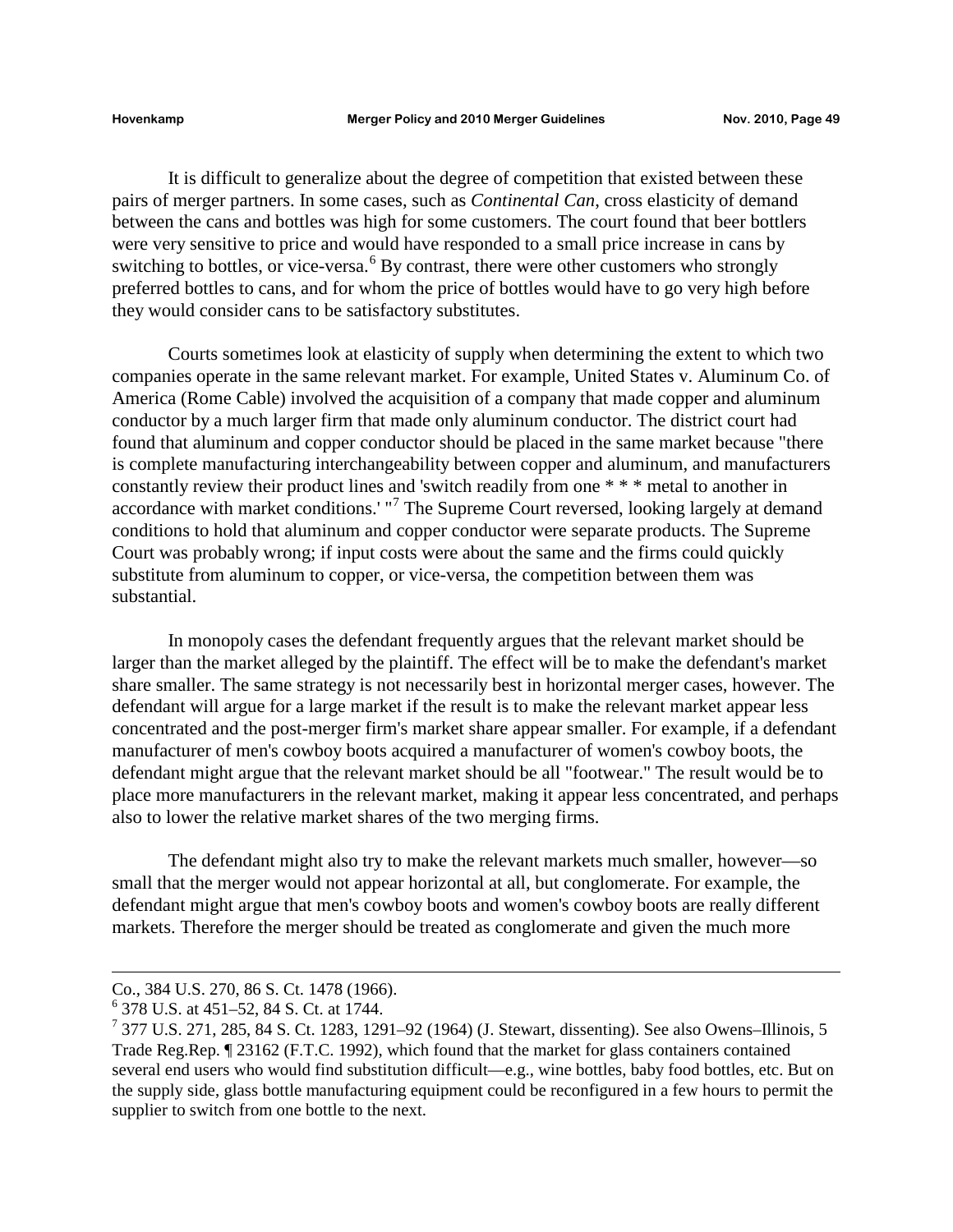lenient potential competition standard.<sup>[8](#page-50-0)</sup> The ideal market definitions for the defendant would be "men's footwear" in one market and "women's footwear" in another. In that case the market would appear unconcentrated and the merging firms' market shares small, *and* the merger would be treated as conglomerate rather than horizontal.<sup>[9](#page-50-1)</sup>

If information were perfect a might establish a sliding scale measuring the competitive impact of a merger in proportion to the closeness of competition (cross elasticity of demand and supply) between the two firms. Unfortunately, courts are not capable of such precise measurement. They have tended to divide all non-vertical mergers into two kinds: "horizontal" and "conglomerate." Once the court has characterized a merger as "horizontal," the fact that the firms make products that are not precisely similar, or sell them in somewhat different areas, is largely irrelevant. In *Von's Grocery*, for example, the court defined the relevant market as greater Los Angeles and simply added up the market shares of the two grocery chains who were parties to the merger. Once the merger had been classified as horizontal, it was no longer important that virtually all of Von's stores were in the southwest part of the city and all the Shopping Bag stores in the northeast. Surely such a merger did not eliminate as much competition as a merger between two grocery chains all of whose stores were across the street from each other. In fact, Los Angeles was 70 or 80 miles wide, but the lower court found that the average shopper would drive only 10 minutes to buy groceries. The only pairs of Von's and Shopping Bag stores that actually competed with each other were a few pairs toward the middle of the city.<sup>[10](#page-50-2)</sup> The Supreme Court's established framework left it only two alternatives, however: it could have looked at elasticity of supply and considered the likelihood that each chain would have built stores in the other chain's area in response to the second chain's price increase. In that case, it would have treated the merger as "conglomerate" and evaluated it under the potential competition doctrine. The alternative was to ignore the fact that the two chains had stores in different sections of town and treat the merger as purely horizontal. The Court chose the latter alternative.

The Supreme Court's analysis in United States v. Columbia Steel Co.<sup>[11](#page-50-3)</sup> was more convincing. The government challenged United States Steel Corp.'s acquisition of Consolidated Steel as an illegal horizontal merger. Both companies manufactured "steel," but United States Steel fabricated heavy steel products, while Consolidated specialized in lighter products. The bidding record showed that United States Steel bid on approximately 2,400 jobs, while Consolidated bid on about 6,400 jobs. Each was successful about one-third of the time. However, the two companies had bid on the same job only 166 times.<sup>[12](#page-50-4)</sup> Clearly, with respect to those 166 bids the two firms were "competitors." About 8500 jobs were bid by only one of the firms. The court found no "substantial" competition between the firms and dismissed the complaint. This

<span id="page-50-1"></span><span id="page-50-0"></span><sup>&</sup>lt;sup>8</sup> On this standard, see Herbert Hovenkamp, Federal Antitrust Policy § 13.4 ( $4<sup>th</sup>$  ed. 2011)(in press). <sup>9</sup> This is essentially the position that the defendant argued for in the *Alcoa* (*Rome Cable*) case. See note 7.

<span id="page-50-2"></span><sup>10</sup> *Von's Grocery,* 384 U.S. at 295–96, 86 S. Ct. at 1492–93. (J. Stewart, dissenting). Justice Stewart concluded that the Von's and Shopping Bag stores actually in competition with each other accounted for "slightly less than 1% of the total grocery store sales in the area."

<span id="page-50-3"></span> $11$  334 U.S. 495, 68 S. Ct. 1107 (1948).

<span id="page-50-4"></span><sup>12</sup> Id. at 515 n. 13, 68 S. Ct. at 1118 n. 13.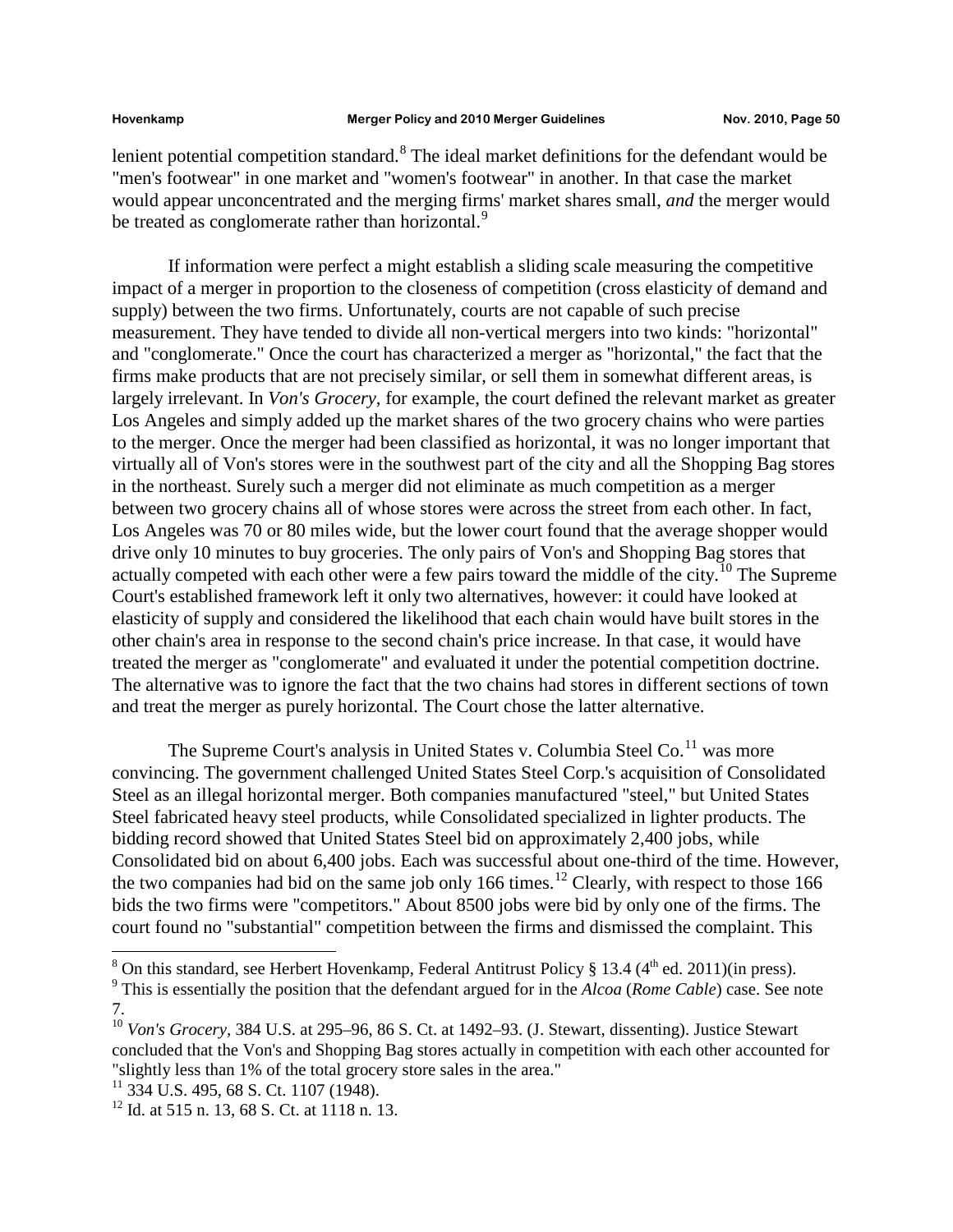decision seems quite correct from both the demand and supply side of the market. The fact that the firms bid on the same jobs so infrequently suggested that each firm would encounter substantial costs in entering the market of the other, except in a few marginal cases.

The court in such a situation has two choices. Assuming elasticity of supply in the market is high (that is, that United States Steel easily could have produced Consolidated's products out of its existing capacity, and vice-versa), the court can look at the entire output of each company and treat the acquisition as a horizontal merger. The alternative is to examine the 166 projects on which both companies bid, and try to define some "market" that described them. In that case the relevant market would represent a trivial percentage of the output of the two firms. Furthermore, the joint-bid projects might not define an area having sufficiently low elasticities of supply and demand (when compared against the capacity and output of other producers) to be considered a relevant market for the purpose of merger law.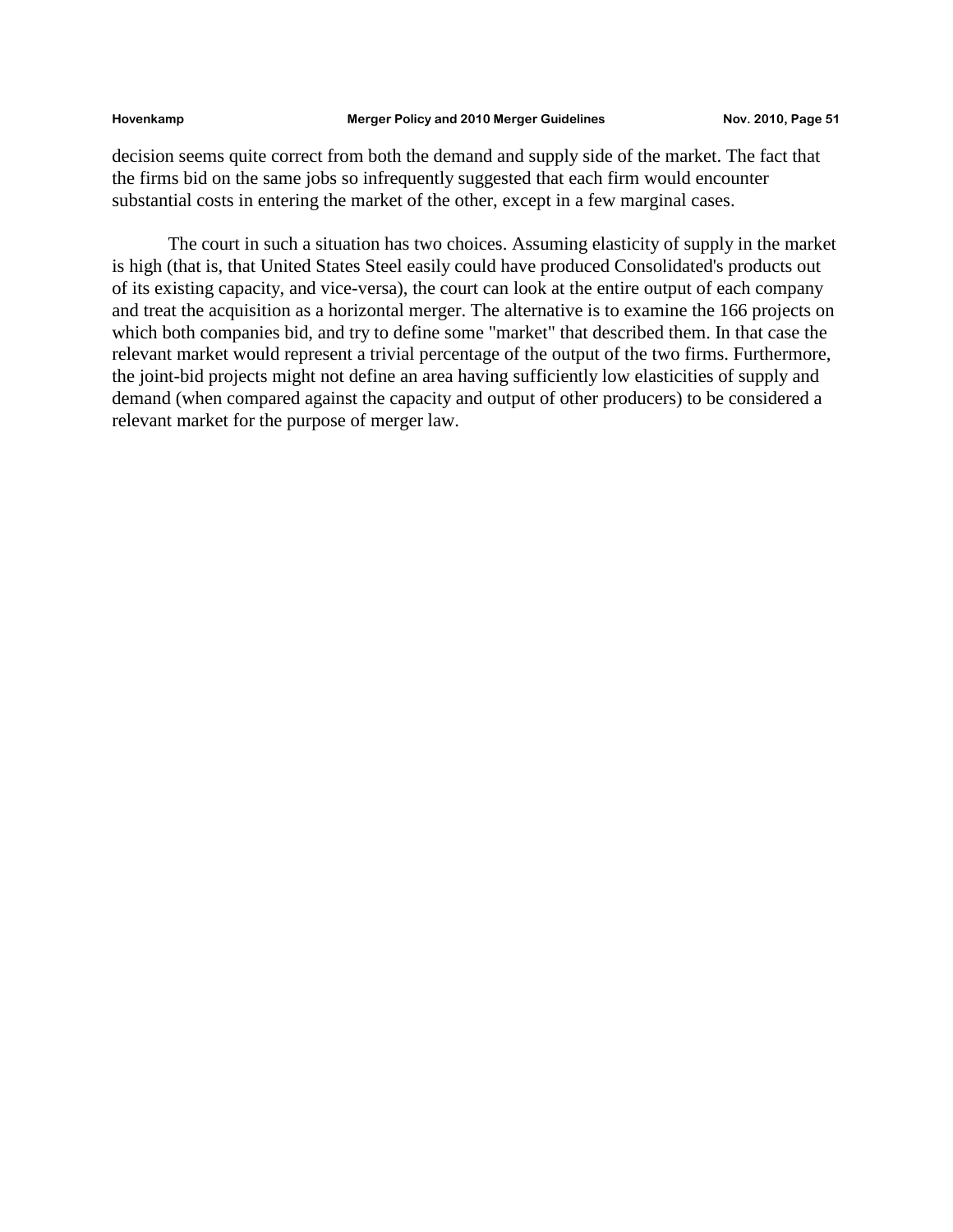## **VI. Barriers to Entry in Merger Cases**

## *The Appropriate Definition of Entry Barriers for Merger Policy*

A barrier to entry is something that permits incumbents to price monopolistically for an unacceptable period of time before effective entry restores price and output to the competitive level. If barriers to entry are completely absent, any instance of monopoly pricing will result in immediate entry of sufficient magnitude to restore prices to the competitive level. In this case we can say that the market is not susceptible to monopoly pricing even if is dominated by a single firm or all the firms in the market have organized a cartel. Theoretically, even a merger to monopoly would not result in higher prices in such a market.<sup>[1](#page-52-0)</sup>

The Supreme Court has sometimes cited high entry barriers as a rationale for condemning a particular merger,<sup>[2](#page-52-1)</sup> but has seldom cited low entry barriers as a reason for approving one. The decision in *Von's Grocery*,<sup>[3](#page-52-2)</sup> for example, has been criticized for ignoring the fact that entry barriers in the retail grocery business were extremely low. As a result monopolistic pricing in that market was unlikely.<sup>[4](#page-52-3)</sup> However, this criticism itself overlooks the fact that monopoly pricing was not the perceived evil of the merger in *Von's Grocery.* The perceived evil was the greater efficiency of the post-merger firm, which would force smaller grocers to go out of business or merge themselves. Superior efficiency is the world's greatest entry barrier, except perhaps for governmental entry restrictions. Few things make entry into a market more difficult than an incumbent's superior ability to produce a good product and sell it at a low price.

In thinking of barriers to entry, it is usually best to focus on output rather than prices as the relevant variable. Setting price is easy to do and prices are easily changed. By contrast, before output is determined one must have a plant, and the size of one's existing plant determines the range over which output can be varied. Under monopoly or collusive pricing, the firms in the market must reduce market-wide output to less than the competitive output. In measuring entry barriers, one must then consider whether sufficient new production can come into the market within a reasonably short time to restore output to the competitive level. Once the competitive level of output is restored, prices will naturally fall to the competitive level as well.

Entry is seldom instantaneous, and it may take considerable time. Incumbent firms will be able to sustain any monopoly pricing scheme until entry occurs of sufficient magnitude to raise output to the competitive level. For the antitrust policy maker, the time question requires a policy choice about how long a period of monopoly pricing is tolerable. We may decide, for example, that monopoly pricing that can last only three months is not worth the commitment of substantial

<span id="page-52-0"></span> $<sup>1</sup>$  See discussion supra.</sup>

<span id="page-52-1"></span><sup>&</sup>lt;sup>2</sup> For example, United States v. Phillipsburg Nat. Bank & Trust Co., 399 U.S. 350, 368–69, 90 S. Ct. 2035, 2045–46 (1970), citing state banking regulations that restrict entry as warranting condemnation of a horizontal merger. See also, FTC v. Procter & Gamble Co., 386 U.S. 568, 579, 87 S. Ct. 1224, 1230 (1967).

<span id="page-52-2"></span> $3 \text{ United States v. Von's Grocery Co., } 384 \text{ U.S. } 270, 86 \text{ S. Ct. } 1478 \text{ (1966).}$ 

<span id="page-52-3"></span> $4$  See Richard A. Posner, Antitrust Law 127 (2d ed. 2001).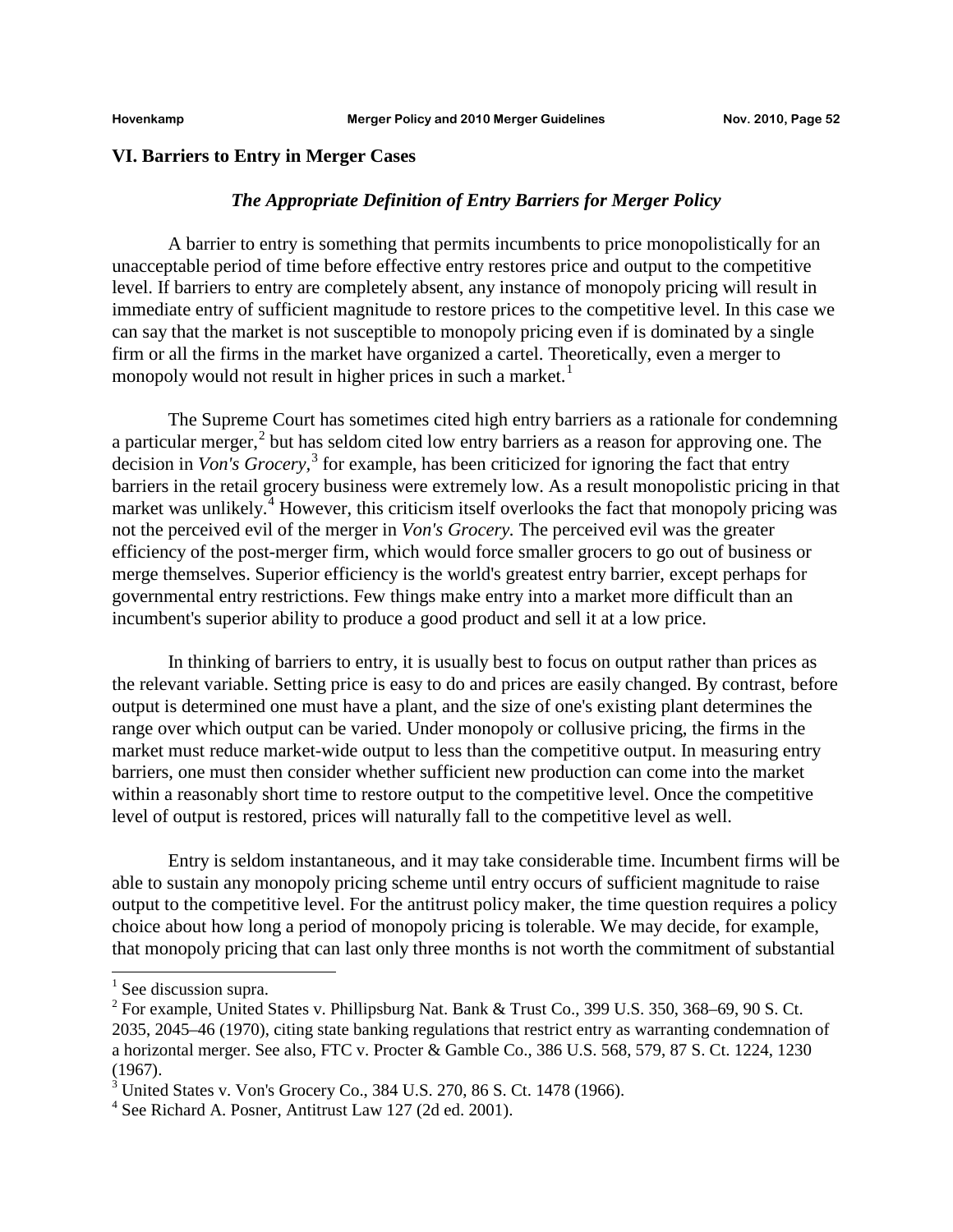antitrust enforcement resources except in the case of easily formed and quickly abandoned price fixing schemes. If effective entry will occur within three months of a monopoly price increase, the social costs of any monopoly in that market will be smaller than the cost of identifying and enjoining it. In point of fact, however, the courts interpreting the antitrust laws have paid very little attention to this question of time, and there is no general judicial rule on the subject. By contrast, the 1992 Horizontal Merger Guidelines had suggested that entry barriers would be considered low for merger purposes when entry will occur "within two years from initial planning to significant market impact."[5](#page-53-0) The 2010 Guidelines do not commit themselves to a specific time, but they do require that entry "be rapid enough that customers are not significantly harmed by the merger, despite any anticompetitive harm that occurs prior to the entry."<sup>[6](#page-53-1)</sup> The 2010 Guidelines place a heavier emphasis on the history of entry ("recent examples of entry, whether successful or unsuccessful") than do previous Guidelines.<sup>[7](#page-53-2)</sup>

In one important sense, economists and antitrust policy makers generally have different conceptions of barriers to entry. For the economist a true entry "barrier" is a market factor that prevents entry from occurring in the long run. That is, the economist is generally interested in determining whether there is an *equilibrium* in which entry will or will not occur. Factors that merely delay entry without deterring it indefinitely are generally called "impediments" to entry.<sup>[8](#page-53-3)</sup> By contrast, the antitrust policy maker generally thinks of entry barriers as factors that permit definite periods of monopoly pricing.<sup>[9](#page-53-4)</sup> Thus the antitrust policy maker's interest is not limited to those situations where the social loss caused by monopoly is infinite (that is, where monopoly pricing will last indefinitely), but where it is too large by some measure which is entirely a function of policy. This book generally uses the antitrust policy maker's definition: a barrier to entry exists if entry is deterred indefinitely as incumbents earn monopoly profits, *or* if entry is delayed sufficiently long so as to make any resulting monopoly output reduction socially undesirable.

For the antitrust policy maker, the problem of entry barriers revolves around three different issues: *first*, what is a suitable definition of barriers to entry? *second*, what kinds of market characteristics or practices qualify as entry barriers? *third*, what kinds of evidence in addition to the bare presence of these characteristics suggest that entry barriers are high enough

<span id="page-53-0"></span> <sup>5</sup> 1992 Horizontal Merger Guidelines, § 3.2. See John C. Hilke & Philip B. Nelson, The Economics of Entry Lags: A Theoretical and Empirical Overview, 61 Antitrust L.J. 365 (1993) (defending the 1992 Guidelines' two year standard).

<span id="page-53-1"></span><sup>6</sup> 2010 Horizontal Merger Guidelines, § 9.1, available at [http://www.justice.gov/atr/public/guidelines/hmg-2010.html.](http://www.justice.gov/atr/public/guidelines/hmg-2010.html)

<span id="page-53-2"></span> $^7$  Id., §9.

<span id="page-53-3"></span><sup>&</sup>lt;sup>8</sup> See Darius Gaskins, Dynamic Limit Pricing: Optimal Pricing Under Threat of Entry, 3 J. Econ. Theory 306 (1971).

<span id="page-53-4"></span><sup>&</sup>lt;sup>9</sup> However, occasionally the Federal Trade Commission has used "barriers" and "impediments" in their technical economic sense. For example, Echlin Mfg., 105 F.T.C. 410, 486 (1985), defining as an "impediment" to entry "any condition that necessarily delays entry into a market for a significant period of time and thus allows market power to be exercised in the interim."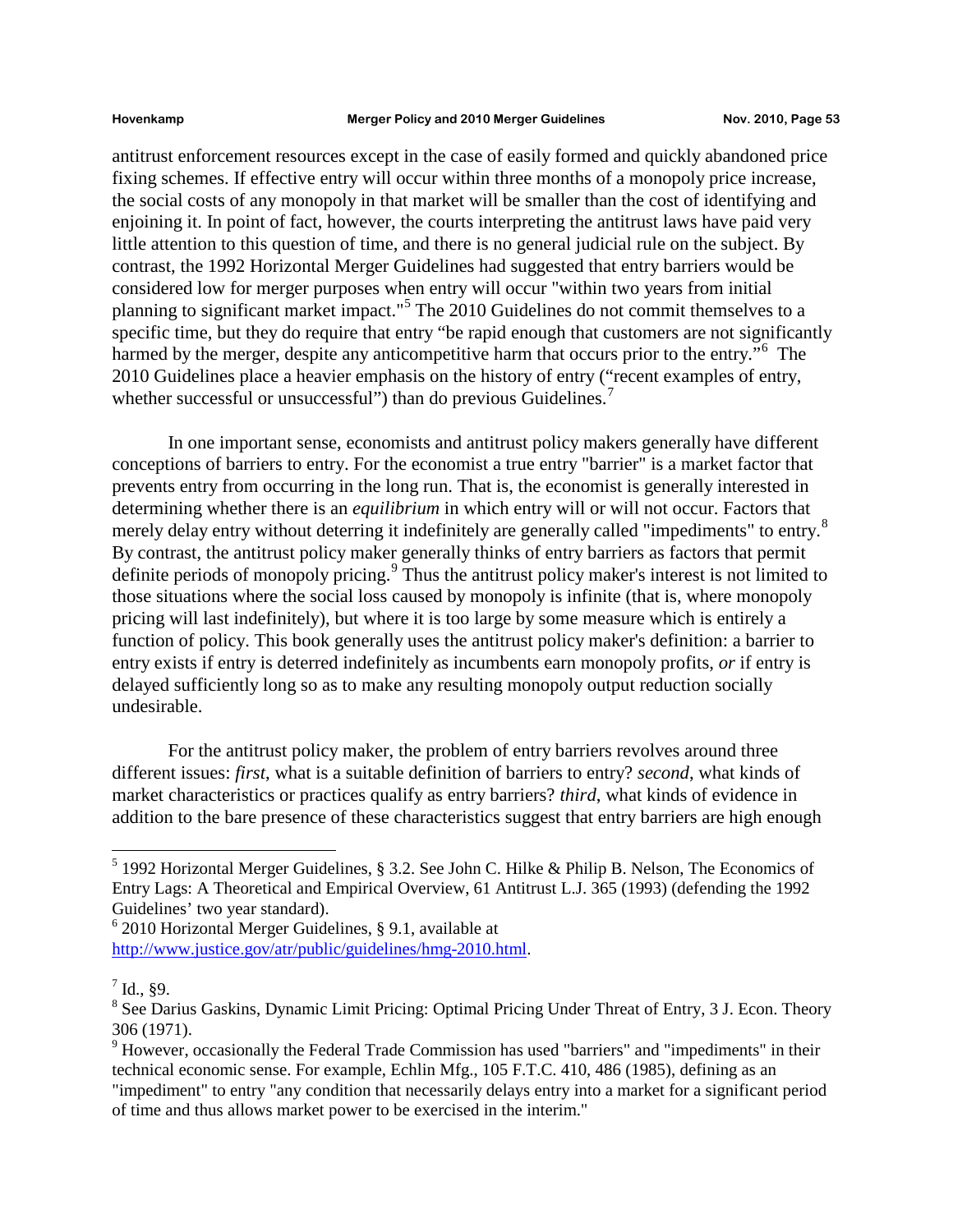to warrant antitrust intervention?

The definition of entry barriers given at the beginning of this section somewhat resembles the definition given by economist Joe S. Bain in the  $1960's$ .<sup>[10](#page-54-0)</sup> Bain tended to regard qualifying barriers to entry as market factors that deterred entry even as the firms already in the market were charging prices above the competitive level.<sup>[11](#page-54-1)</sup> The important difference between Bain's definition and the definition given above is that Bain was interested mainly in long run phenomena—that is, in things that would deter entry indefinitely.

The Bainian approach to entry barriers has some important advantages for antitrust policy purposes. Under it, one can measure the "height" of an entry barrier by the amount of monopoly pricing that will be permitted before entry occurs. For example, if firms in one market can raise prices 50% above cost without encouraging new entry, while firms in another market will encourage new entry as soon as they raise prices 20% above cost, we can say that entry barriers in the first market are higher than entry barriers in the second. We could generally say the same thing about duration. Entry barriers that permit two years worth of monopoly pricing can be said to be more severe than entry barriers that permit only six months of monopoly pricing.

Nevertheless, some features of the Bainian definition of entry barriers seem unacceptable to some economists. First, the definition is circular: it tells us what the *result* of entry barriers is without telling us anything about their substance. Second, the Bainian definition seems to lump socially desirable practices into the category of entry barriers. For example, Bain would define scale economies as an entry barrier. If economies of scale are substantial, a dominant firm may be able to set a price well above its costs without causing new entry, for the residual market will not be large enough for a new firm to bring its costs down to the same level.

The notion that scale economies can be an entry barrier seems irrational, because scale economies are themselves a form of efficiency. If the concept of entry barriers is to be tied to policy, we do not want to define them in such a way that makes efficiency the target of our condemnation.

Largely for this reason, George Stigler redefined the entry barrier as "a cost of producing (at some or every rate of output) which must be borne by a firm which seeks to enter an industry but is not borne by firms already in the industry."<sup>[12](#page-54-2)</sup> The Federal Trade Commission has

<span id="page-54-0"></span><sup>&</sup>lt;sup>10</sup> Joe S. Bain, Barriers to New Competition: Their Character and Consequences in Manufacturing Industries (1962).

<span id="page-54-1"></span> $11$  "[T]he condition of entry may be evaluated by the extent to which established sellers can persistently raise their prices above a competitive level without attracting new firms to enter the industry." Id. at 5. Or as Bain defined them later, entry barriers measure "the extent to which, in the long run, established firms can elevate their selling prices above the minimal average costs of production and distribution" without "inducing potential entrants to enter the industry." Joe S. Bain, Industrial Organization 252 (1968). <sup>12</sup> George J. Stigler, The Organization of Industry 67 (1968). See also C. von Weizsacker, A Welfare Analysis of Barriers to Entry, 11 Bell J. Econ. 399, 400 (1980) (an entry barrier is a "cost of producing

<span id="page-54-2"></span>which must be borne by a firm which seeks to enter an industry but is not borne by firms already in the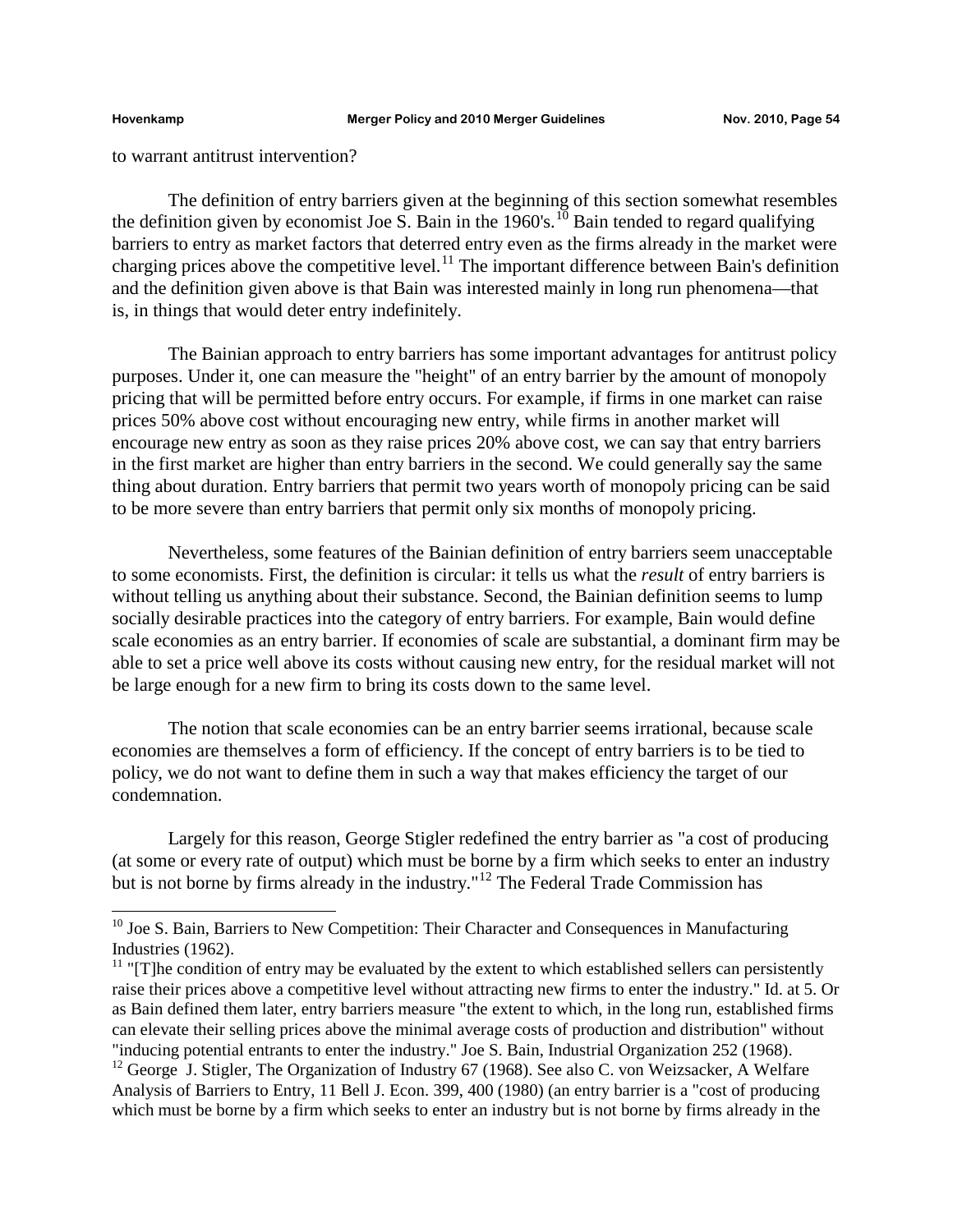$\overline{a}$ 

occasionally adopted a Stiglerian definition of entry barriers. For example, its *Echlin* decision defined entry barriers as "additional long-run costs that must be incurred by an entrant relative to the long-run costs faced by incumbent firms."[13](#page-55-0) However, in its subsequent *Flowers* decision, it reverted to a more Bainian definition.<sup>[14](#page-55-1)</sup>

The Bainian definition is generally more consistent with antitrust policy, and most antitrust tribunals continue to use it. High entry barriers are not themselves an antitrust violation. If we had a rule of "no fault" monopolization, under which dominant firms could be penalized simply for having their dominant market positions, then a rule such as Stigler's makes sense. We should not use antitrust policy to punish a firm simply for attaining substantial scale economies. Although they can make entry difficult, scale economies are good for consumers.

But antitrust policy condemns *acts*, and entry barriers are simply one prop on the stage where the acts occur. For example, if the act is a merger, and the feared consequence is collusion or Cournot oligopoly, we want to know whether coordinated interaction such as this will be undermined by effective entry. The collusion itself does not become less harmful simply because the entry barrier, when found, turns out to be the result of economies of scale. In that case, no one is punishing the firms for having attained scale economies; the antitrust policy maker is simply saying that when entry barriers exist, from whatever source, collusion-facilitating practices will not be permitted.[15](#page-55-2)

But suppose that the merger in this case is necessary to help the firms attain scale economies? If Firms A and B merge, post-merger AB will be able to take advantage of low cost production processes unavailable to either A or B separately. In that case the antitrust policy may wish to approve the merger, but not on the ground that there is no qualifying barrier to *entry*. Given that the scale economies deter entry, it will not occur. Rather, the AB merger forces the policy maker to consider whether the efficiencies that result from the merger are sufficient to offset any concerns that the merger will be anticompetitive.<sup>[16](#page-55-3)</sup> Indeed, one of the problems with the Stiglerian definition of entry barriers in this context, is that it would force the policy maker to approve the AB merger *whether or not* the merger expanded economies of scale. Under the Stiglerian approach, economies of scale do not count as an entry barrier. If no other barrier were found, the AB merger would be approved even if it created no additional efficiencies.

<span id="page-55-1"></span><sup>14</sup> Flowers, 5 Trade Reg. Rep.  $\sqrt{22523}$  at p. 22,217 & n. 10 (Oliver dissent) (FTC, 1989).

industry and which implies a distortion in the allocation of resources from the social point of view."); Harold Demsetz, Barriers To Entry, 72 Amer.Econ.Rev. 47 (1982) (barrier to entry is something that presents socially preferred entry from occurring).

<span id="page-55-0"></span><sup>&</sup>lt;sup>13</sup> Echlin Mfg., Co., 105 F.T.C. 410, 485 (1985). Other times the FTC has found Stiglerian barriers, although it may not have required them. For example, Owens–Illinois, 5 Trade Reg.Rep. ¶ 23162 (FTC, 1992) (environmental restrictions that applied to new furnaces but exempted existing furnaces a barrier to entry).

<span id="page-55-2"></span><sup>&</sup>lt;sup>15</sup> See Herbert Hovenkamp, Antitrust and the Costs of Movement,  $\_\_\_\$ Antitrust L.J.  $\_\_\_\_$  (2011); Richard Schmalensee, Economies of Scale and Barriers to Entry, 89 J.Pol.Econ. 1228 (1981).

<span id="page-55-3"></span><sup>&</sup>lt;sup>16</sup> On the efficiency defense in merger cases, see Herbert Hovenkamp, Federal Antitrust Policy § 12.2 ( $4<sup>th</sup>$ ed. 2011)(in press).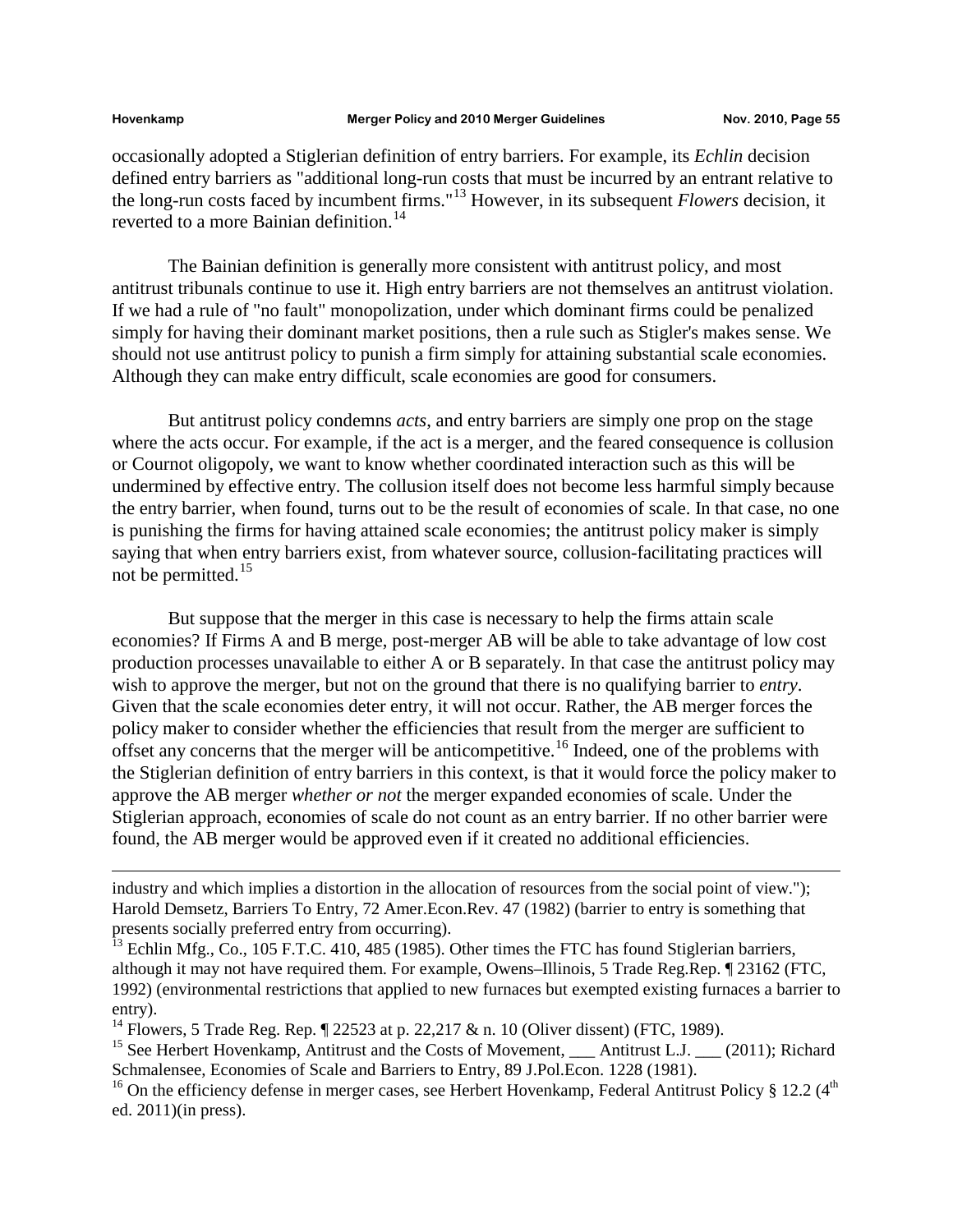The Federal Trade Commission in *Echlin* seemed to lose sight of this. Once it had adopted the Stiglerian definition of entry barriers, the Commission concluded that in determining whether the new entrant really did have to incur additional costs, it should view each set of firms (incumbents and entrants) as of the time of their own entry. "The incumbent firm's apparently lower costs merely reflect compensation for the risk it incurred in entering," while the "potential entrant's apparently higher costs will decline  $**$  \* if its attempted entry is successful."<sup>[17](#page-56-0)</sup> Under this approach, even the fact that capital costs less for the incumbent firm than for the rival fails to qualify as an entry barrier. Since established firms generally have brighter futures than prospective entrants, they can often obtain capital more cheaply. To be sure, we do not want to "punish" firms because they have overcome the risks of entry and become successful. But defining this value of incumbency as an entry barrier hardly does that. It simply tells firms in such a market that certain practices, such as collusion-facilitating mergers, will receive closer scrutiny.

The one place that the entry barrier itself may become the antitrust violation is if the barrier is "artificial"—that is, if it was erected by the incumbent firm or firms as an entry deterrence device. But in such cases the barrier generally satisfies the Stiglerian definition, provided that the strategic practice is anticompetitive in the first place. For example, brand advertising, bad faith patent, copyright or trademark litigation, and certain kinds of preemptive vertical contracting<sup>[18](#page-56-1)</sup> can all be condemned as erecting "artificial" barriers to entry in a market that would not contain them but for the incumbents' strategic practice. Barriers of this kind may be effective to the extent that they increase the new entrant's per unit costs by a wider margin than they increase the costs of the incumbents.

## *What Constitutes an Entry Barrier?*

In the final analysis, any merger policy that places a high value on economic efficiency and consumer welfare must designate as "barriers to entry" only those things that permit incumbent firms to engage in monopoly pricing while keeping outsiders from entering the market.

## *Economies of Scale*

As the previous discussion notes, economies of scale are an important entry barrier under the Bainian definition that antitrust most generally employs. Scale economies entail that the firm contemplating entry must always consider, not merely the cost of producing, but also the cost of acquiring enough sales to make its own entry into the market profitable. Most "limit pricing" strategies—under which incumbent firms set price in such a way as to make entry unattractive—

<span id="page-56-0"></span><sup>&</sup>lt;sup>17</sup> *Echlin*, 105 F.T.C. at 485–486.

<span id="page-56-1"></span> $18$  Such as where the incumbent firms buy up all the available supply of an essential input, or contract with suppliers that they will not sell the input to new entrants.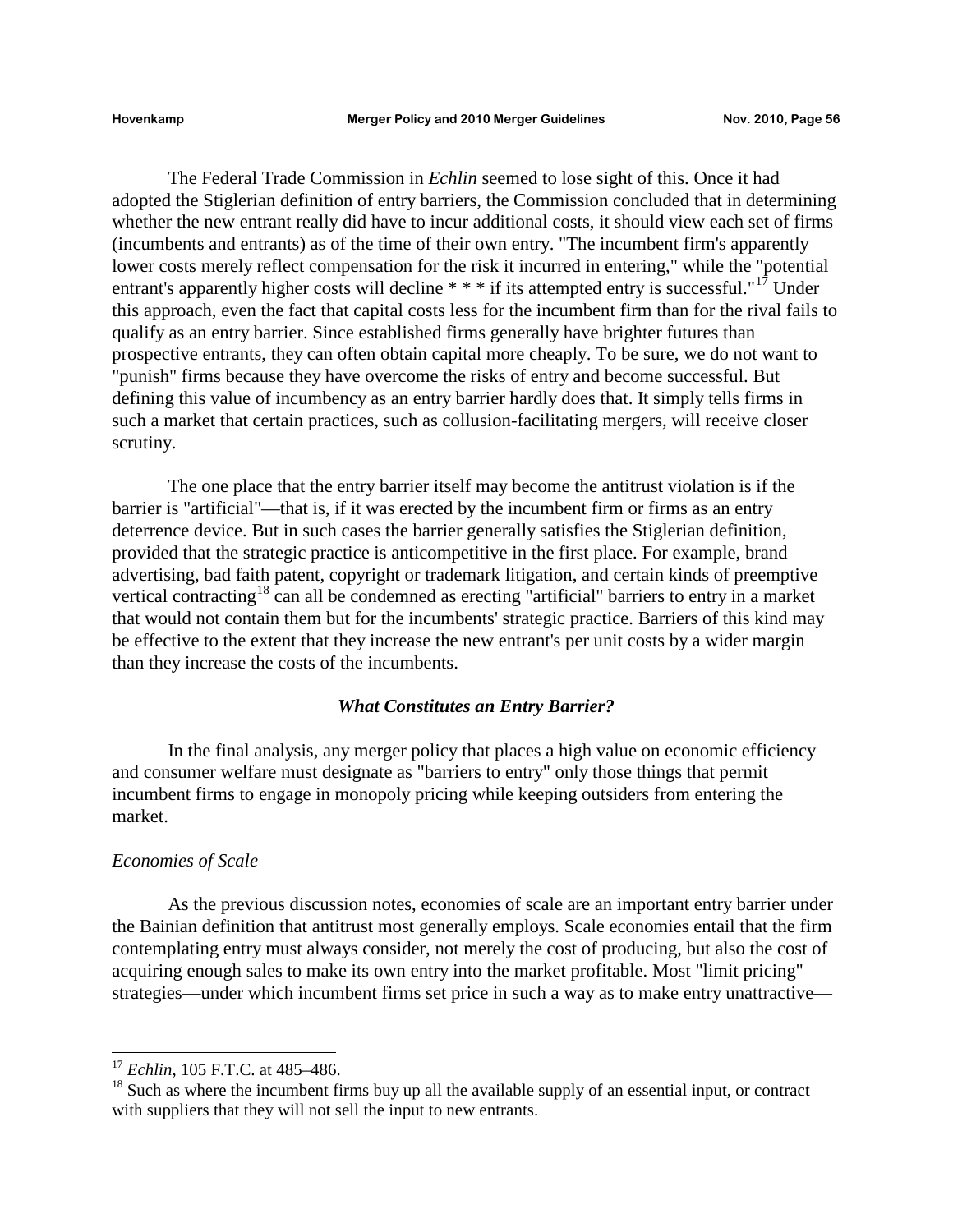depend on the existence of scale economies.<sup>[19](#page-57-0)</sup> If a firm can make one unit per year at the same per unit cost that other firms face in making hundreds of units per year, then pricing strategies of this kind can generally not deter entry. Incumbents could exclude others only by selling their own output at cost or less. Cost prices are, of course, competitive; and below cost prices would be an unpromising entry deterrence strategy.

If economies of scale are substantial, the prospective entrant is forced to consider what the market price will be *after* its own entry is taken into account. For example, assume that minimum efficient operation in a market requires an output of 30 units. When this efficient cost level has been attained, the market would clear at an output of 100 units, assuming the price were competitive. Suppose the market currently contains three firms that are producing 30 units each, and price is about 15% above the competitive level. Will entry occur? Very likely not, even though prices are high. The new firm would have to reach an output level of 30 units in order to produce as efficiently as the incumbents. But any output level in excess of 10 units would mean that output would be too high to be sold at a profitable price. To be sure, if the prospective entrant forced its way in at the efficient level the other firms would lose money. But firms do not enter markets simply to impose losses on rivals. They enter in order to earn profits for themselves, and in this case the prospect of such profits is quite bleak.<sup>[20](#page-57-1)</sup>

For the same reason, in "network" markets where compatibility is essential, a large installed base can serve as a significant deterrent to entry. For example, even if a technically superior operating system to Microsoft Windows were to emerge, a significant impediment to development would be the difficulty in getting other software makers to write software applications for it, and no one wants to do that for a program that is used by only a few thousand people. $^{21}$  $^{21}$  $^{21}$ 

A new office superstore would need to open a large number of stores nationally in order to achieve the purchasing and distribution economies of scale enjoyed by the three existing firms. Sunk costs would be extremely high. Economies of scale at the local level, such as in the costs of advertising and distribution, would also be difficult for a new superstore entrant to achieve since the three existing firms have saturated many important local markets. For example, according to the defendants' own saturation analyses, Staples estimates that there is room for less than two additional superstores in the Washington, D.C. area and Office Depot estimates that there is room for only two more superstores in Tampa, Florida.

<span id="page-57-2"></span><sup>21</sup> See United States v. Microsoft Corp., 56 F.3d 1448 (D.C.Cir. 1995); and see Christina Bohannan & Herbert Hovenkamp, Creation Without Restraint: Competition Policy in Innovation Intensive Markets, ch. 8 (2011); Mark A. Lemley & David McGowan, Legal Implications of Network Economic Effects, 86 Calif. L. Rev. 479, 502 (1998); Joseph Farrell & Garth Saloner, Installed Base and Compatibility, 76 Am. Econ. Rev. 940 (1986). On the economics of networks and some of the restraints on resource mobility

<span id="page-57-0"></span> $19$  For a good summary of the economics literature, see Richard J. Gilbert, Mobility Barriers and the Value of Incumbency 475, in Handbook of Industrial Organization (Richard Schmalensee & Robert Willig, eds. 1989).

<span id="page-57-1"></span><sup>&</sup>lt;sup>20</sup> See, e.g., FTC v. Staples, Inc., 970 F.Supp. 1066, 1087 (D.D.C. 1997), which found that both the scale economies of operating a very large store, and the scale economies of conducting a multistore operation, operated as effective entry barriers justifying condemnation of an office superstore merger: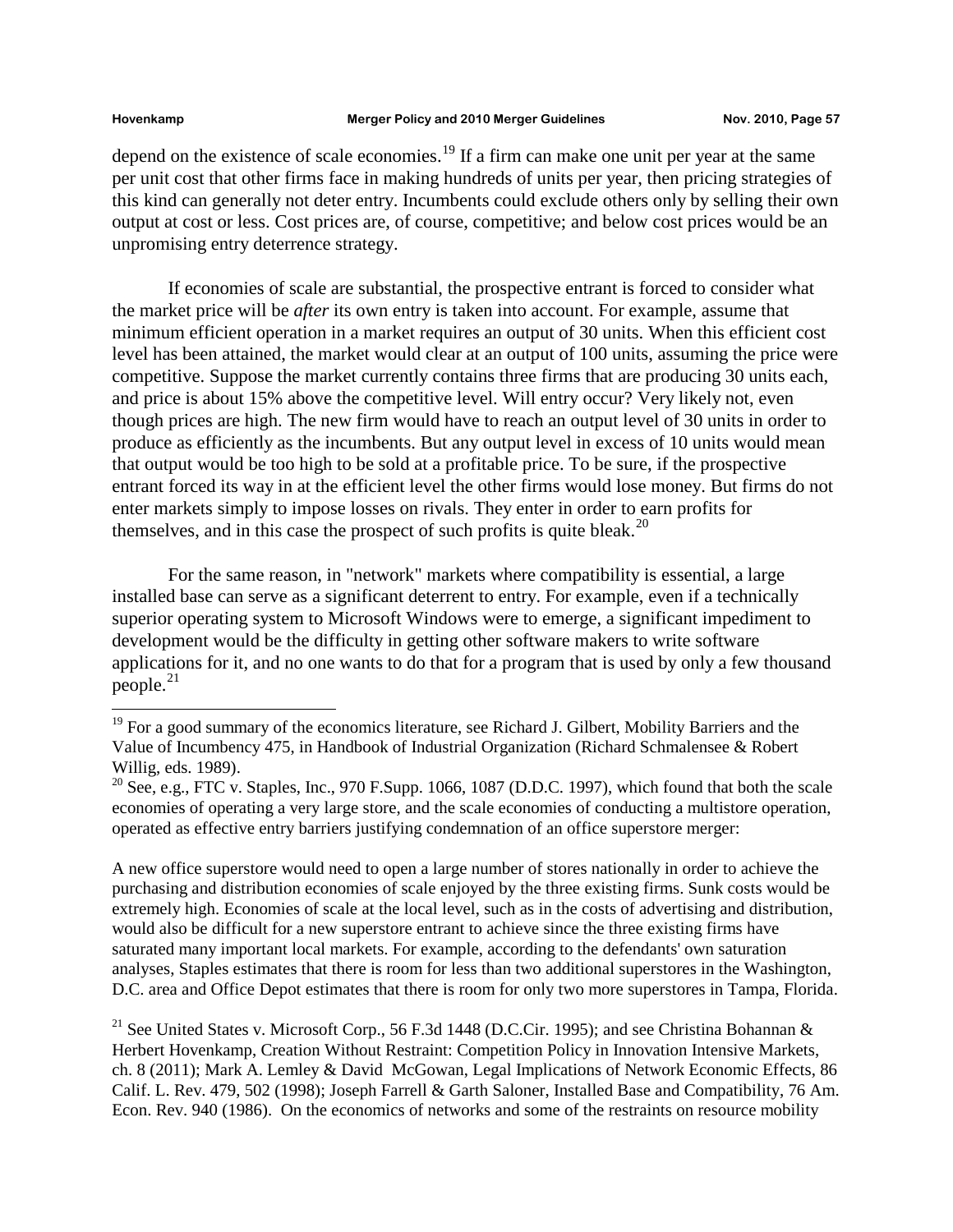$\overline{a}$ 

## *Risk and Size of Investment; Sunk Costs*

One important element in the calculus of the prospective entrant is the amount of risk. Federal judges have tended to measure entry barriers by the absolute amount of money that it takes to enter an industry.<sup>[22](#page-58-0)</sup> But there is little reason for thinking that high investment, standing alone, deters entry. American and world capital markets are very efficient. If the investment is promising, it is generally as easy to raise \$100,000,000 as \$100,000. Indeed, there may be some relevant scale economies in the raising of capital that make it relatively easier to raise the larger amount. High initial investment, standing alone, should not generally be treated as a qualifying entry barrier.

The relevant question for the prospective entrant is not how much it must invest, but rather how much it will lose if the enterprise fails. For this reason, irreversible or "sunk" costs count heavily in its calculus.<sup>[23](#page-58-1)</sup> For example, consider two firms contemplating entry into two markets where the absolute costs of entry are \$1,000,000. The first market is general delivery services, which requires the firm to have a general purpose warehouse, some loading equipment such as fork lifts, and some general purpose delivery trucks. If the new business fails, virtually all of these assets can readily be redeployed in other markets, for all of them can be committed to a variety of uses. In such a market the risk of entry is not all that high, even though the firm might have to attain a high volume in order to get its costs down.<sup>[24](#page-58-2)</sup>

By contrast, a second firm must use most of its entry money to build a specialized chemical plant that can be used only for this particular market. If this business fails, the plant will have a salvage value of only 10on the dollar. Given the same initial costs of entry, and scale economies of the same magnitude, entry is much less likely to occur into the second market than

<span id="page-58-0"></span><sup>22</sup> See for example, Kelco Disposal v. Browning–Ferris Indus. of Vt., 845 F.2d 404 (2d Cir.), affirmed on nonantitrust issue, 492 U.S. 257, 109 S. Ct. 2909 (1989) (high entry barriers found on facts that the cost of entering the market was \$300,000, that a firm that controlled 50% of the market and had a 10% return on revenue would realize a profit of only \$22,000 annually, and that the market supported only 1 participant in 1980 and 2 from 1981 to 1987); Fruehauf Corp. v. FTC, 603 F.2d 345, 357 (2d Cir. 1979) (high entry barriers established by \$10–20 million cost of efficient entry). A few decisions correctly state that high cost alone should not be considered an entry barrier. For example, Lomar Wholesale Grocery, Inc. v. Dieter's Gourmet Foods, Inc., 824 F.2d 582, 599–600 (8th Cir. 1987), cert. denied, 484 U.S. 1010, 108 S. Ct. 707 (1988) (entry costs of \$1.5 million do not create high entry barriers).

<span id="page-58-1"></span><sup>23</sup> See Robert S. Pindyck, Sunk Costs and Risk-Based barriers to Entry (MIT Sloan School Working Paper 4723-09, Feg. 13, 2009), available at [http://papers.ssrn.com/sol3/papers.cfm?abstract\\_id=1350555;](http://papers.ssrn.com/sol3/papers.cfm?abstract_id=1350555) John B. Kirkwood and Richard O. Zerbe, Jr., Reforming Entry Analysis in Merger Cases (March 9, 2008), available at [http://papers.ssrn.com/sol3/papers.cfm?abstract\\_id=976032.](http://papers.ssrn.com/sol3/papers.cfm?abstract_id=976032)

<span id="page-58-2"></span> $24$  For example, if it delivers across the city but has only a few stops, the trucks will tend to be emptier than if it has many stops.

that they can impose, see Yochai Benkler, The Wealth of Networks: How Social Production Transforms Markets and Freedom (2006).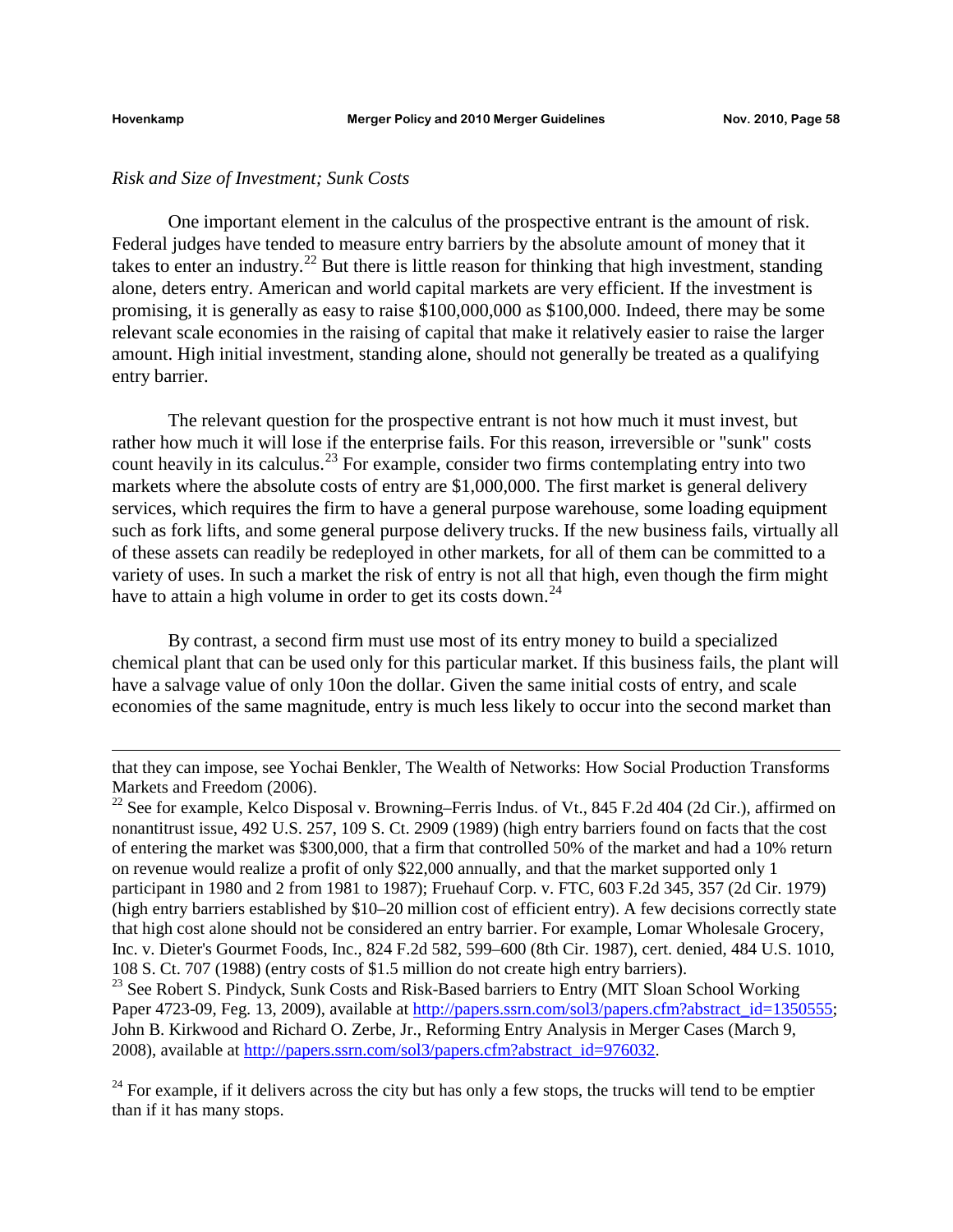the first.

Some courts have recognized the value of asset specificity, or sunk costs, as entry barriers. For example, in *Illinois Cereal Mills* the court noted that corn mills are highly specialized plants that have little salvage value after they are abandoned. This supported the Federal Trade Commission's conclusion that entry barriers into the market were high.<sup>[25](#page-59-0)</sup> The 2010 Horizontal Merger Guidelines define sunk costs as "entry or exit costs that cannot be recovered outside the relevant market."[26](#page-59-1) That is to say, the specialized chemical plant in the above illustration may be capable of being sold, but it will have significant value only to another firm that intends to use it for the same purpose—that is, someone operating within the market. Since firms generally go bankrupt and exit from markets when there is excess capacity, such assets often have little value.

Also important, although probably not as important as the extent of sunk costs, is lead time. As the interval between the decision to enter a market and earliest market impact increases, entry becomes riskier. This is particularly true if the incumbent firms can respond strategically during the entry period. For example, incumbents may be able to increase output, seek out new customers or engage in more aggressive or more directed promotion that will take away much of a market's promise. They may also duplicate the product offering of the new entrant, thus depriving it of a unique market niche.<sup>[27](#page-59-2)</sup> The longer it takes to build a plant, establish a minimum effective distribution network and make a first sale, the greater the risk of entry. Significant sunk expenditures further exacerbates the problem of delay.<sup>[28](#page-59-3)</sup>

## *Advertising, Promotion, and Customer Loyalty*

Brand specific advertising in markets for branded products may constitute an entry barrier in both the Bainian and Stiglerian senses; nonetheless, there is a great deal of dispute about the height or meaningfulness of entry barriers produced by advertising. Simply put, if the effect of advertising dissipates very soon after the advertising occurs, then advertising is not much of a barrier to entry. The incumbent firm will have to keep on advertising in order to retain its lead,

<span id="page-59-0"></span><sup>&</sup>lt;sup>25</sup> FTC v. Illinois Cereal Mills, Inc., 691 F.Supp. 1131, 1138, 1144 (N.D.Ill. 1988), affirmed sub nom., FTC v. Elders Grain, 868 F.2d 901 (7th Cir. 1989) (degree of asset specialization suggested high entry barriers); B.A.T. Indus., 104 F.T.C. 852 (1984) (same); United States v. United Tote, Inc., 768 F.Supp. 1064 (D.Del. 1991) (same); Owens–Illinois, 5 Trade Reg.Rep. ¶ 23162 (FTC, 1992) (same).

<span id="page-59-2"></span><span id="page-59-1"></span><sup>&</sup>lt;sup>26</sup> 2010 Guidelines, § 5.1, available at  $\frac{http://www.justice.gov/atr/public/guidelines/hmg-2010.html}{http://www.justice.gov/atr/public/guidelines/hmg-2010.html}.$ <sup>27</sup> This happened in Brooke Group Ltd. v. Brown & Williamson Tobacco Corp., 509 U.S. 209, 113 S. Ct. 2578 (1993).

<span id="page-59-3"></span><sup>&</sup>lt;sup>28</sup> *Illinois Cereal*, 691 F.Supp. at 1145 (took nine years for another firm to build a new plant, suggesting high entry barriers); FTC v. PPG Industries, Inc., 628 F.Supp. 881, 885 (D.D.C.) (planning time of two to six years suggested high entry barriers), affirmed in part, reversed in part on other grounds, 798 F.2d 1500 (D.C.Cir. 1986); FTC v. Owens–Illinois, Inc., 681 F.Supp. 27, 51 (D.D.C.), vacated as moot, 850 F.2d 694 (D.C.Cir. 1988) (two year lead time with significant sunk expenditures entailed high entry barriers).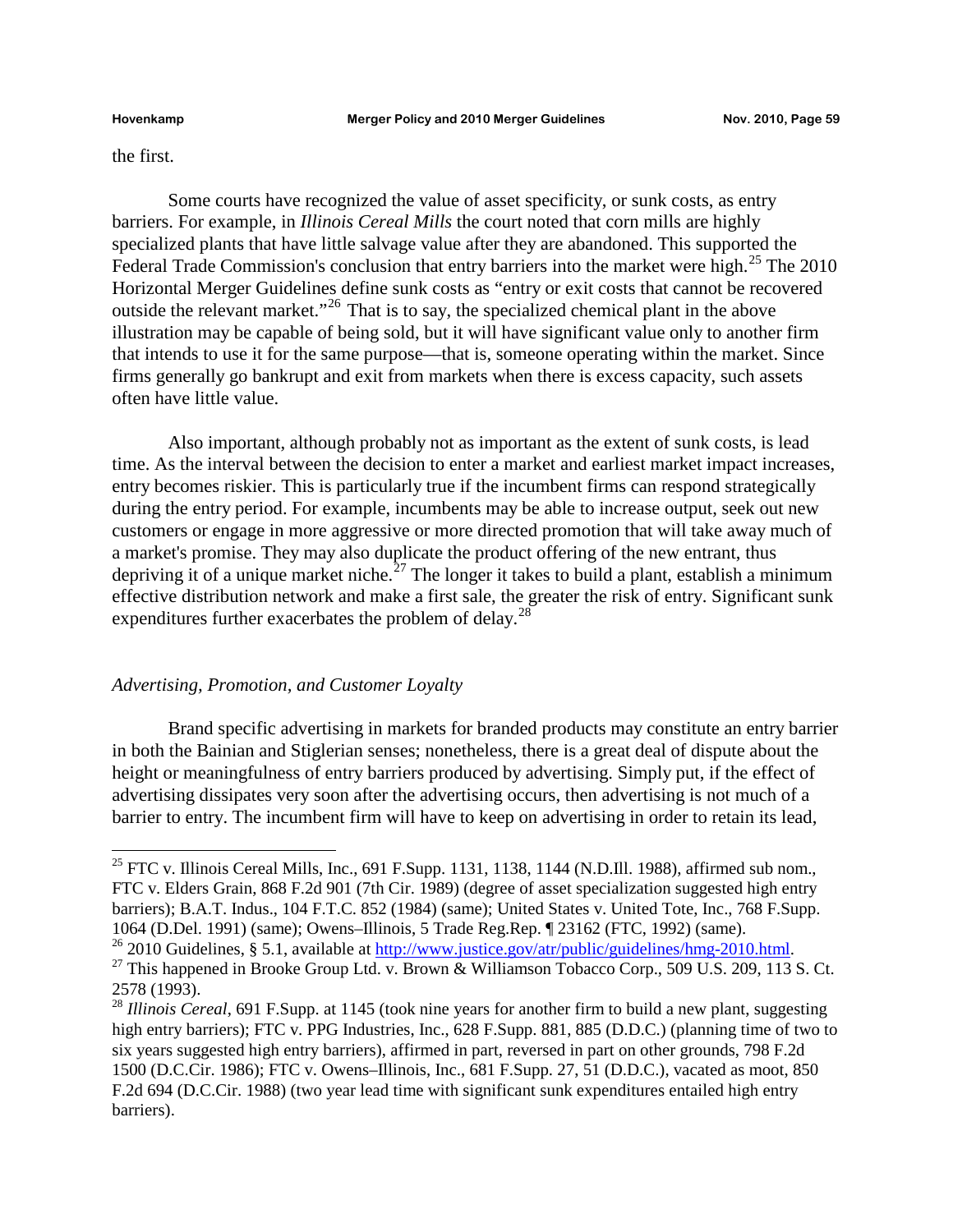and prospective entrants can match the effect of the incumbent firm's advertising by spending an equivalent amount themselves.<sup>[29](#page-60-0)</sup> Of course, there are economies of scale in advertising—the large firm can spread its costs over more output—but that is a barrier that comes from the scale economies rather than the advertising itself.

By contrast, if advertising has a cumulative effect that builds up over time, then the well established firm may have a distinct advantage over new entrants.<sup>[30](#page-60-1)</sup> Advertising costs are generally "sunk"—that is, once spent, the money cannot be recovered when the firm fails. Thus, if advertising has a cumulative, or capital, value, it may constitute a substantial entry barrier. Of course, the height of the entry barrier caused by advertising is also open to dispute, and once again depends on that portion of advertising expenditures that have a kind of built up or cumulative value. $31$ 

Virtually the same analysis applies to things like customer loyalty, or goodwill. To the extent the effects accumulate, they can raise entry barriers.<sup>[32](#page-60-3)</sup> The only question of any real importance is how high such barriers are. In the great majority of cases, they are probably insignificant. But there are important exceptions. In markets where the product is complex, with many intricacies unfamiliar to the customer, and particularly where the product costs little relative to the customer's overall budget, goodwill and reputation count for a great deal. The customer must trust the seller because the relative cost of doing a complete product valuation oneself are rather high. By contrast, if the customer is in as good a position to evaluate the product or service as the producer is, then goodwill counts for much less.

Further, the entire problem of goodwill in antitrust analysis is wrapped up in more basic questions of product quality. A firm acquires goodwill with a positive value only to the extent it produces a good product, and the production of a good product is always a substantial entry barrier. For this reason courts have been reluctant to make expansive use of goodwill as a qualifying entry barrier. $33$ 

# *Product Differentiation*

<span id="page-60-0"></span> $29$  The empirical evidence indicates that prices are more competitive in markets where advertising is unrestricted. See J. Howard Beales & Timothy J. Muris, State and Federal Regulation of National Advertising 7–33 (1993).

<span id="page-60-1"></span><sup>&</sup>lt;sup>30</sup> Making this point was the FTC's opinion in the Procter & Gamble merger case. 63 F.T.C. 1465, 1581 (1963).

<span id="page-60-2"></span><sup>&</sup>lt;sup>31</sup> Economists commonly address the basic issue by considering whether advertising has a fixed as well as a variable cost component. If advertising is nothing other than a variable cost, then its effect applies to current sales and dissipates almost as soon as the advertising stops. See General Foods Corp., 104 F.T.C. 204, 344 (1984), which addresses the same issue in the context of predatory pricing. Numerous other cases are discussed in Elizabeth Mensch & Alan Freeman, Efficiency and Image: Advertising as an Antitrust Issue, 1990 Duke L.J. 321.

<span id="page-60-3"></span> $32$  For example, FTC v. Coca–Cola Co., 641 F.Supp. 1128, 1137 (D.D.C. 1986), vacated mem., 829 F.2d 191 (D.C.Cir. 1987) (customer preferences for branded soft drinks created entry barrier).

<span id="page-60-4"></span><sup>&</sup>lt;sup>33</sup> But see Henry v. Chloride, Inc., 809 F.2d 1334, 1342 (8th Cir. 1987) (brand loyalty an entry barrier).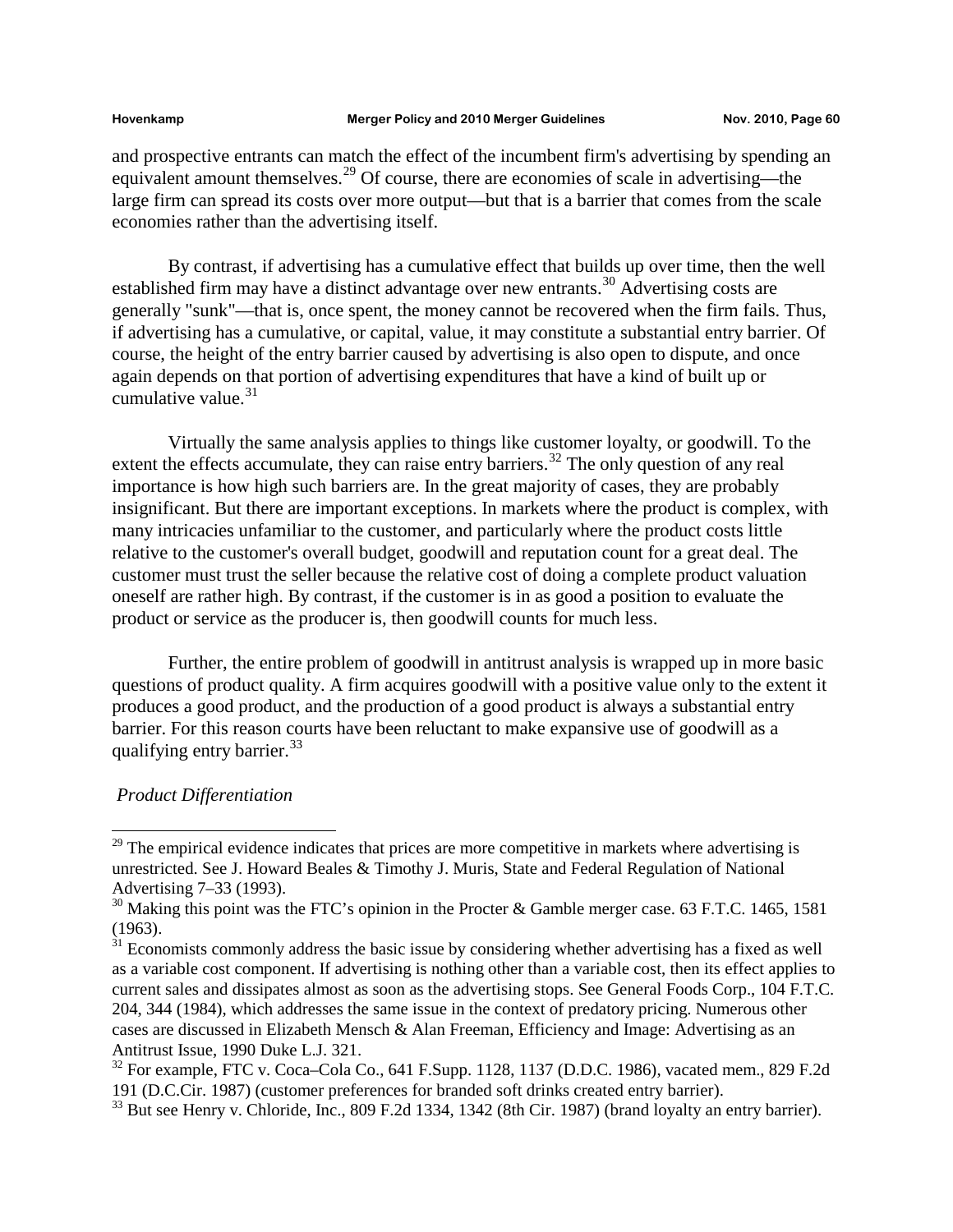Product differentiation, particularly when coupled with large amounts of brand advertising, can deter entry by denying potential competitors an opportunity to locate a profitable niche in the market. The principal cause of entry into product differentiated markets is the entrant's perception that the market contains an unfilled niche, or spot where its own differentiated offering will be more attractive to a certain set of consumers than the offerings of established firms. Under this theory, incumbent firms can deter entry by filling the product space with numerous variations. This was the basic claim in the unsuccessful attack launched by the Federal Trade Commission on the Ready–to–Eat breakfast cereals industry.<sup>[34](#page-61-0)</sup> Under the theory, product differentiation and brand advertising feed on each other to produce the entry barrier.<sup>[35](#page-61-1)</sup> The advertising both announces the varied product offerings and creates the impression that differentiation is much more substantial than it may be in fact.<sup>[36](#page-61-2)</sup> As Joe Bain once opined, "the psychology of consumers is very evidently such that they are frequently susceptible to the blandishments of product-differentiating sellers. \* \* \*  $1^{37}$  $1^{37}$  $1^{37}$ 

But several economists have been suspicious of the notion that either advertising or product differentiation constitute qualifying entry barriers. The basic Chicago School position has been that advertising is valuable precisely to the extent that it communicates information to consumers, and product differentiation is valuable to the extent that product variety satisfies consumer taste. So if either of these things must be counted as a barrier to entry, it counts in exactly the same way that producing a superior product is an entry barrier. Any time incumbents are giving customers what they want, new entrants will have a tougher time finding profits. $38$ 

## *Government Entry Restrictions*

Virtually everyone agrees that government regulation, licensing and entry restrictions collectively create among the greatest and most effective entry barriers. Some forms of regulation are entry barriers in the Stiglerian sense—particularly grants of monopoly rights (which make the cost of entry by the next firm infinitely high) or regulatory standards that grandparent in existing plants. For example, if an environmental statute exempts existing plants from expensive compliance, new firms will face a cost that existing firms do not face. Such regulations are entry

<span id="page-61-0"></span><sup>&</sup>lt;sup>34</sup> Kellogg Co., 99 F.T.C. 8 (1982). See Richard Schmalensee, Entry Deterrence in the Ready–to–Eat Breakfast Cereal Industry, 9 Bell J.Econ. 305 (1978).

<span id="page-61-1"></span><sup>&</sup>lt;sup>35</sup> For example, in William S. Comanor & Thomas S. Wilson, Advertising, Market Structure, and Performance, 49 Rev. Econ. & Statistics 423 (1967); H. Michael Mann, Seller Concentration, Barriers to Entry, and Rates of Return in Thirty Industries, 1950–1960, 48 Rev. Econ. & Stat. 296 (1966). See also James M. Falvey and Andrew N. Kleit, Commodity Exchanges and Antitrust, 4 Berkeley Bus.L.J. 123 (2007).

<span id="page-61-2"></span> $36$  See generally, James Ferguson, Advertising and Competition: Theory, Measurement, Fact (1974); Robert E. McAuliffe, Advertising, Competition and Public Policy: Theories and New Evidence (1987). <sup>37</sup> Joe S. Bain, *Barriers to New Competition*, note 10 at 216.

<span id="page-61-4"></span><span id="page-61-3"></span><sup>&</sup>lt;sup>38</sup> See Yale Brozen, Entry Barriers: Advertising and Product Differentiation, 115 in Industrial Concentration: the New Learning (Harvey J. Goldschmidt, H. Michael Mann, & J. Fred Weston eds. 1974). See also Harold Demsetz, Accounting for Advertising as a Barrier to Entry, 52 J.Bus. 345 (1979).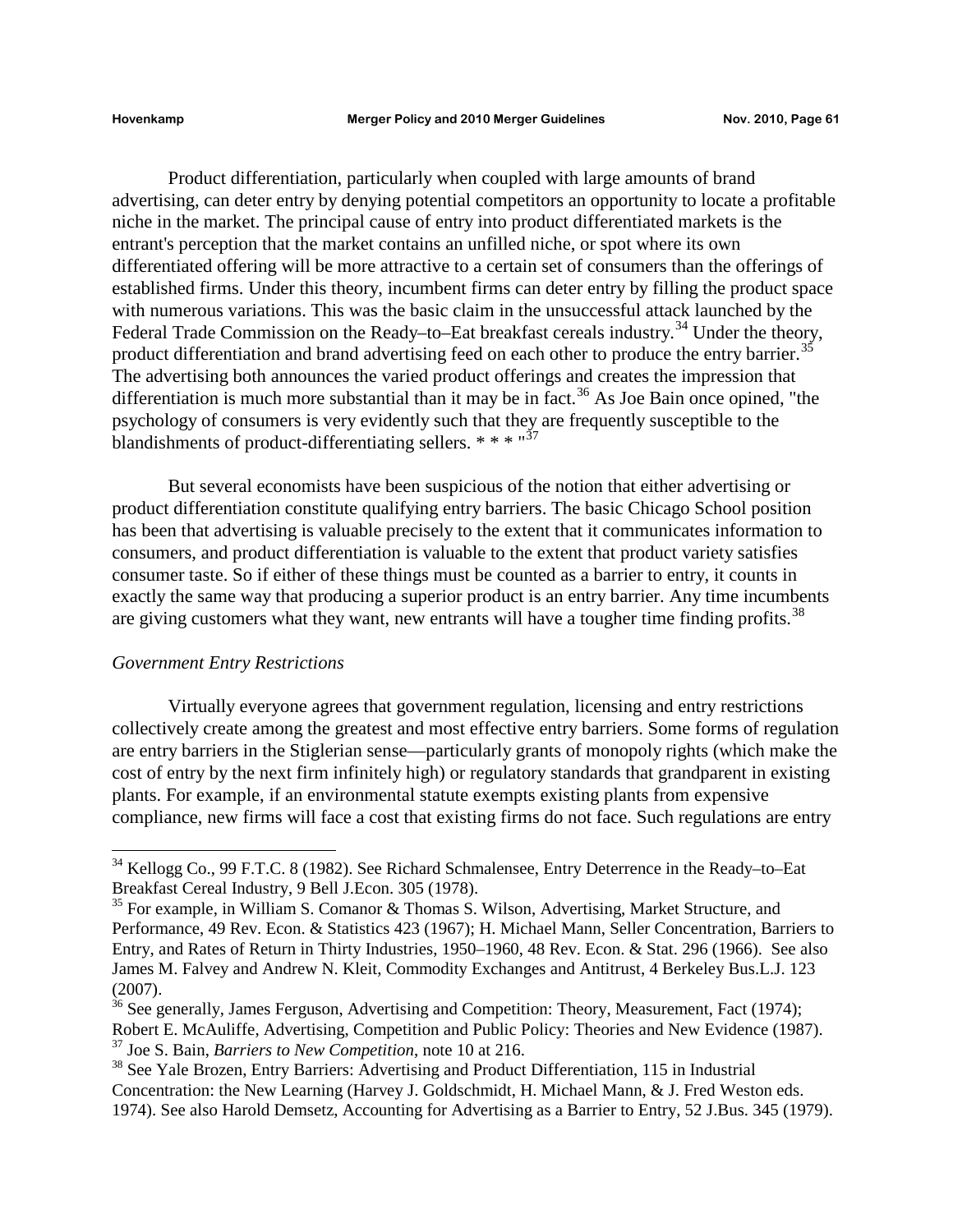barriers only in the short run. Eventually, the old plants must be replaced and the new ones will need to comply. But in this case the short run could be a period of several years or even decades.

The role of government regulation in creating entry barriers is often used as part of an argument for the inefficiency of regulation. Regulation, after all, creates and encourages monopoly. But there is no necessary connection between the efficiency of regulation and its role in creating entry barriers. Regulation that is quite efficient in that it is a suitably tailored correction for a real market failure might nevertheless entail restrictions on entry, or requirements that increase the cost, risk or minimum efficient scale of new entry. By contrast, very poorly constructed regulatory policies might permit free entry.

Not all forms of government regulation effectively deter entry. As a result, one cannot automatically reason from the presence of regulation to the presence of entry barriers. For example, a truck driver must generally have a commercial drivers' license, but the license is given quite readily to those who pass a test and pay a small fee. There is no reason for thinking that the license requirement itself serves to deter entry. Regulation serves as an entry barrier only if it has some kind of limiting or "bottleneck" effect.

The fact that an entry barrier originates from the government may have an effect on our antitrust analysis. Indeed, in some cases regulated industries are simply exempted from the application of the antitrust laws altogether.<sup>[39](#page-62-0)</sup> Often, however, government regulation is evaluated in exactly the same way that other entry barriers are—that is, as creating a set of circumstances that make certain kinds of antitrust violations possible. For example, in its *Hospital Corporation* decision, the Seventh Circuit noted that a regulatory requirement that hospitals obtain a "certificate of need" could operate as a substantial entry barrier.<sup>[40](#page-62-1)</sup> In this case collusion that resulted from a merger would lead to an output reduction and excess capacity. But in proving need, a firm desiring to enter the market needed to show that the existing hospitals were currently operating at capacity. Thus the collusion itself could create the entry barrier.

In order to constitute a barrier to entry, a regulation need not deter entry expressly or even define conditions under which entry can occur, as in the *Hospital Corporation* case. Sometimes regulation discourages entry simply because compliance is subject to scale economies. For example, if an air cleaning device is required by law but works effectively only on very large plants, then the large plant may be necessary for effective market entry. A great deal of economics literature argues that certain regulatory regimes such as OSHA and the federal environmental regulations deter entry by increasing the operating costs of relatively small firms.<sup>[41](#page-62-2)</sup>

affirmed, 898 F.2d 1278 (7th Cir.), cert. denied, 498 U.S. 920, 111 S. Ct. 295 (1990) (same).

<span id="page-62-0"></span><sup>&</sup>lt;sup>39</sup> Hovenkamp, Federal Antitrust Policy, 19.

<span id="page-62-1"></span><sup>40</sup> Hospital Corp. of Am. v. FTC, 807 F.2d 1381, 1387 (7th Cir. 1986), cert. denied, 481 U.S. 1038, 107 S. Ct. 1975 (1987); United States v. Rockford Memorial Corp., 717 F.Supp. 1251 (N.D.Ill. 1989),

<span id="page-62-2"></span> $41$  See Michael T. Maloney & Robert E. McCormick, A Positive Theory of Environmental Quality Regulation, 25 J.L. & Econ. 99 (1982); George R. Neumann & John P. Nelson, Safety Regulation and Firm Size: Effects of the Coal Mine Health and Safety Act of 1969, 25 J.L. & Econ. 183 (1982); Peter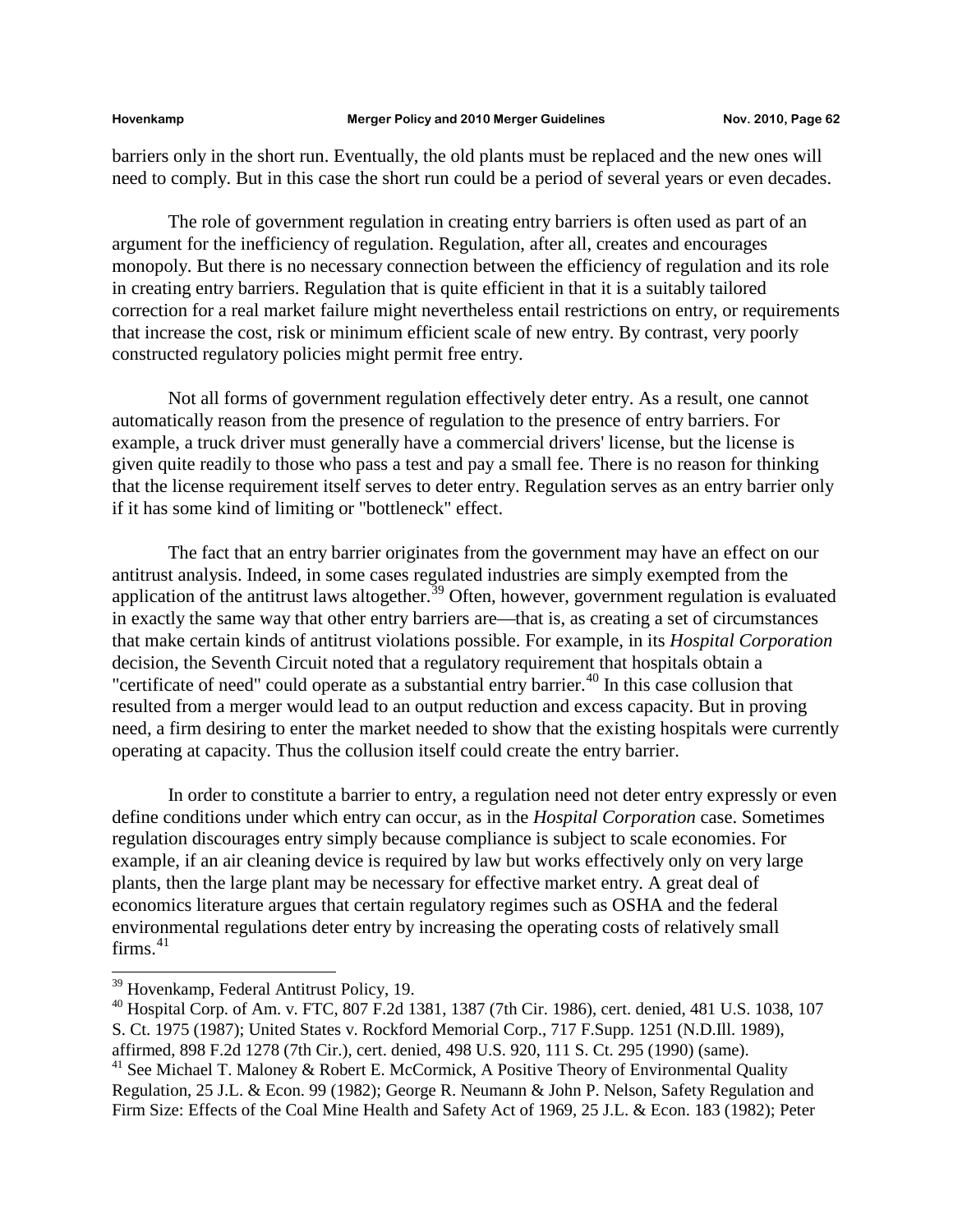## *Evidence Required to Prove Entry Barriers or Their Absence*

Operating under the prima facie illegality rule of *Philadelphia Bank*, [42](#page-63-0) the government has historically taken the position that it must show a relevant market and sufficiently high concentration levels to warrant condemnation of the merger. Then the defendant may rebut this evidence with a showing that entry barriers are so low that collusive or oligopoly pricing is not likely. In *Baker Hughes,* the court rejected the government's contention that this evidence must show that such entry would be "quick and effective" in disciplining any attempt at supracompetitive pricing.<sup>[43](#page-63-1)</sup> The court suggested that such a standard would "require of defendants a degree of clairvoyance alien to section 7, which \* \* \* deals with probability, not certainties." But this is a peculiar reading of § 7, which condemns mergers that "may lessen" competition; it does not exonerate mergers that "may not lessen" competition. That is, the lack of certainty works to the advantage of the government or plaintiff, not to the defendant. In this particular case, concentration levels were above 4000 HHI and the defendant's post merger market share may have been as much as 70%.<sup>[44](#page-63-2)</sup>

But that criticism does not resolve the underlying dispute about what must be shown to refute claims of anticompetitive consequences when market concentration levels are high. Clearly, there must be some kind of showing that entry would be "effective." Otherwise the whole entry barrier inquiry becomes meaningless. A showing that entry would be "quick" is also important, provided that quick is interpreted to refer to the minimum length of time that monopoly pricing is tolerable as a policy matter. If we make the policy decision that collusive or oligopoly pricing is not a problem when it will be disciplined by new entry in two years or less, then "quick and effective" entry should refer to entry that will occur within two years or less, and that will have a substantial impact on the incumbents' abilities to keep the market price above the competitive level.

In explaining how its decision squared with the *Philadelphia Bank* presumptions, the *Baker Hughes* court suggested that it would be "anomalous" to place a high burden on defendants seeking to show low entry barriers when, because of high concentration, it was easy for the government to establish a *prima facie* case.<sup>[45](#page-63-3)</sup> But the truth seems quite to the contrary. A *prima facie* case is easy to establish when a relatively quick look indicates that a merger is highly likely to be anticompetitive. In that case we want defendants to come forward with *more* compelling

 $\overline{a}$ 

Pashigian, The Effect of Environmental Regulation on Optimal Plant Size and Factor Shares, 27 J.L. & Econ. 1 (1984); Ann P. Bartel & Lacy Glenn Thomas, Direct and Indirect Effects of Regulation: A New Look at OSHA's Impact, 28 J.L. & Econ. 1 (1985). See also Jonathan B. Wiener, Global Environmental Regulation: Instrumental Choice in Legal Context, 108 Yale L.J. 677 (1999) (discussing many of the issues as they affect worldwide decision making).

<span id="page-63-0"></span> $42$  United States v. Philadelphia National Bank, 374 U.S. 321, 83 S. Ct. 1715 (1963).

<span id="page-63-1"></span> $43$  United States v. Baker Hughes Inc., 908 F.2d 981, 983–987 (D.C.Cir. 1990).

<span id="page-63-2"></span><sup>&</sup>lt;sup>44</sup> Id. at 983 & n.3. There was some ambiguity about market shares because different data measured them in different years.

<span id="page-63-3"></span> $45$  Id. at 992.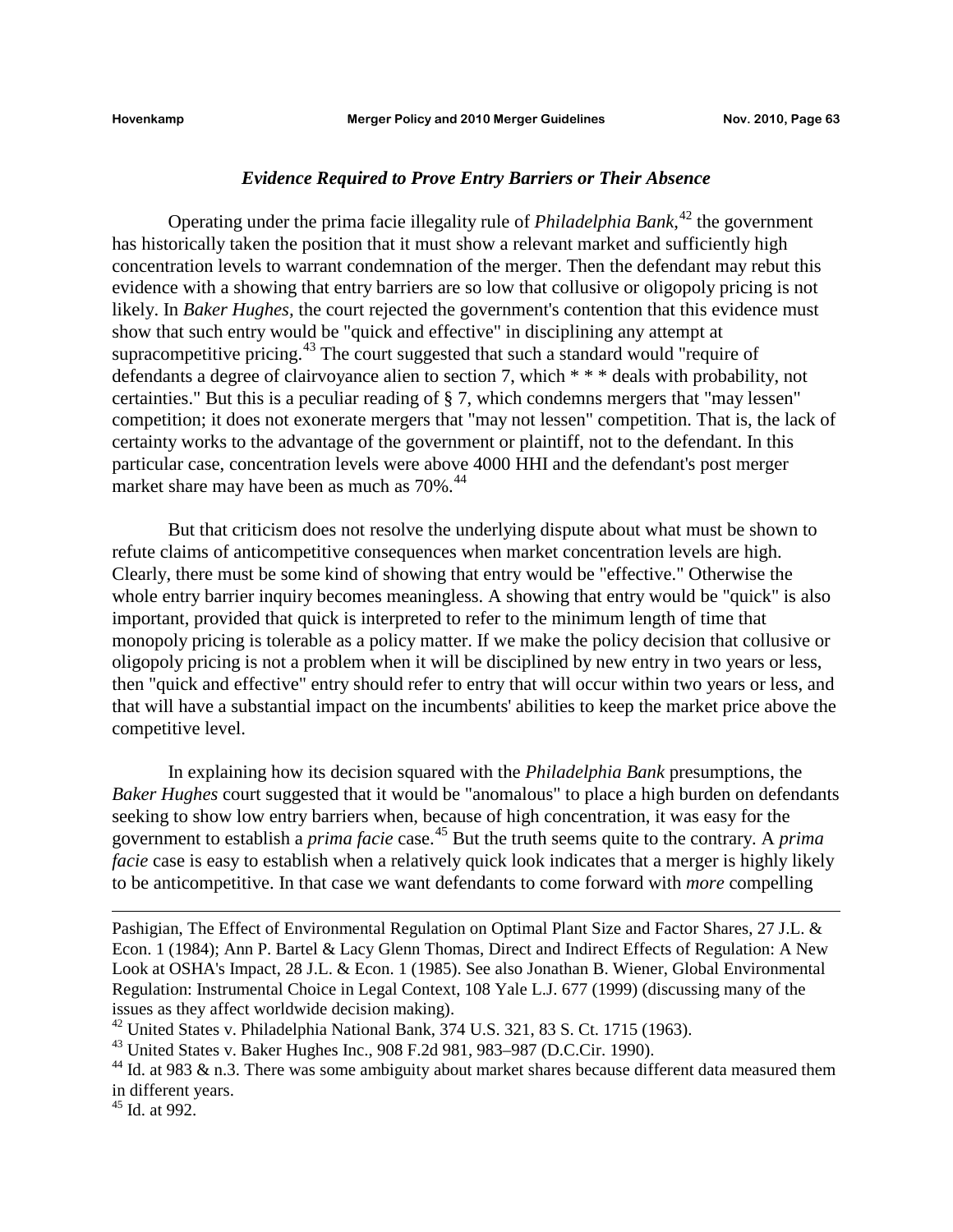evidence that the merger will not have the feared anticompetitive consequences.

One kind of evidence that courts have frequently viewed as important is historical evidence of entry or its absence.<sup>[46](#page-64-0)</sup> In fact, a history of previous entry may or may not be important, depending on the circumstances. On the one hand, the best evidence that entry is possible is actual entry. On the other, the fact that entry by firm number *n* occurred is not necessarily good evidence that entry by firm number  $n + 1$  will occur, since the latter firm generally faces a market in which market output is higher than the former firm faced. That is to say, when firm  $n + 1$  considers entry, the output of firm *n* must be added to that of previous incumbents, and so on. $47$ 

These considerations are relevant only in markets that are fairly concentrated and where there are at least modest scale economies. If a market contains 100 firms and low levels of output can be efficient, then entry by additional firms will not likely have much measurable impact on the market price. Firm  $n + I$ 's position will not differ measurably from firm  $n$ 's. Likewise, ongoing entry and exit from a market is quite good evidence that entry barriers are low, at least if the firms that are exiting are not the same as those that are entering and at least some of the entering firms achieve substantial size.

The absence of historical entry is good evidence of high entry barriers only when the industry is sufficiently profitable to make entry worthwhile in the first place. If the industry is competitive, or if the market is shrinking and firms are losing money, then entry is not likely to occur even if barriers are low.[48](#page-64-2)

When a court looks at historical evidence of entry it must consider not only the fact of

<span id="page-64-0"></span> $^{46}$  E.g., FTC v. H.J. Heinz Co., 246 F.3d 708, 717 & n.13 (D.C.Cir. 2001); Anti–Monopoly v. Hasbro, 958 F.Supp. 895 (S.D.N.Y.), aff'd, 130 F.3d 1101 (2d Cir. 1997), cert. denied, 525 U.S. 813, 119 S. Ct. 48 (1998) (frequent entry into board game industry undermined any inference that market power could be exercised there); accord United States v. Waste Management, Inc., 743 F.2d 976, 983 (2d Cir. 1984). See also United States v. Oracle Corp., 331 F.Supp.2d 1098, 1105, 1108, 1134–1138 (N.D.Cal. 2004) (noting that Microsoft seemed to be poised to enter the government's proposed product market).

<span id="page-64-1"></span> $47$  For example, suppose that market demand elasticity is around one, that price before firm  $n$ contemplates entry is \$1.00, and that firm *n*'s entry will increase market output by roughly 10%. Price will then drop to roughly 90 cents, assuming that other firms hold their output constant. When firm *n* computes the profitability of entry, it must look at this *post*-entry price. After all, it will make its profits only in the post-entry market. If firm *n* believes the 90 cent price at entry will be profitable, it will enter. But then when firm  $n + 1$  looks at the same market, its calculus will be somewhat different. Assuming it is planning to be the same size as firm *n*, its own output will increase total market output by about 9%, and this will drive prices down to roughly 82 cents, assuming once again that the incumbents hold their own output constant. Entry that might have been profitable at the 90 cent price may not be profitable at the 82 cent price. So in this case the fact that *n* entered is not particularly good evidence that *further* entry will occur.

<span id="page-64-2"></span><sup>&</sup>lt;sup>48</sup> See Echlin Mfg., Co., 105 F.T.C. 410, 485 (1985) (absence of entry where incumbents were not doing well did not suggest high entry barriers).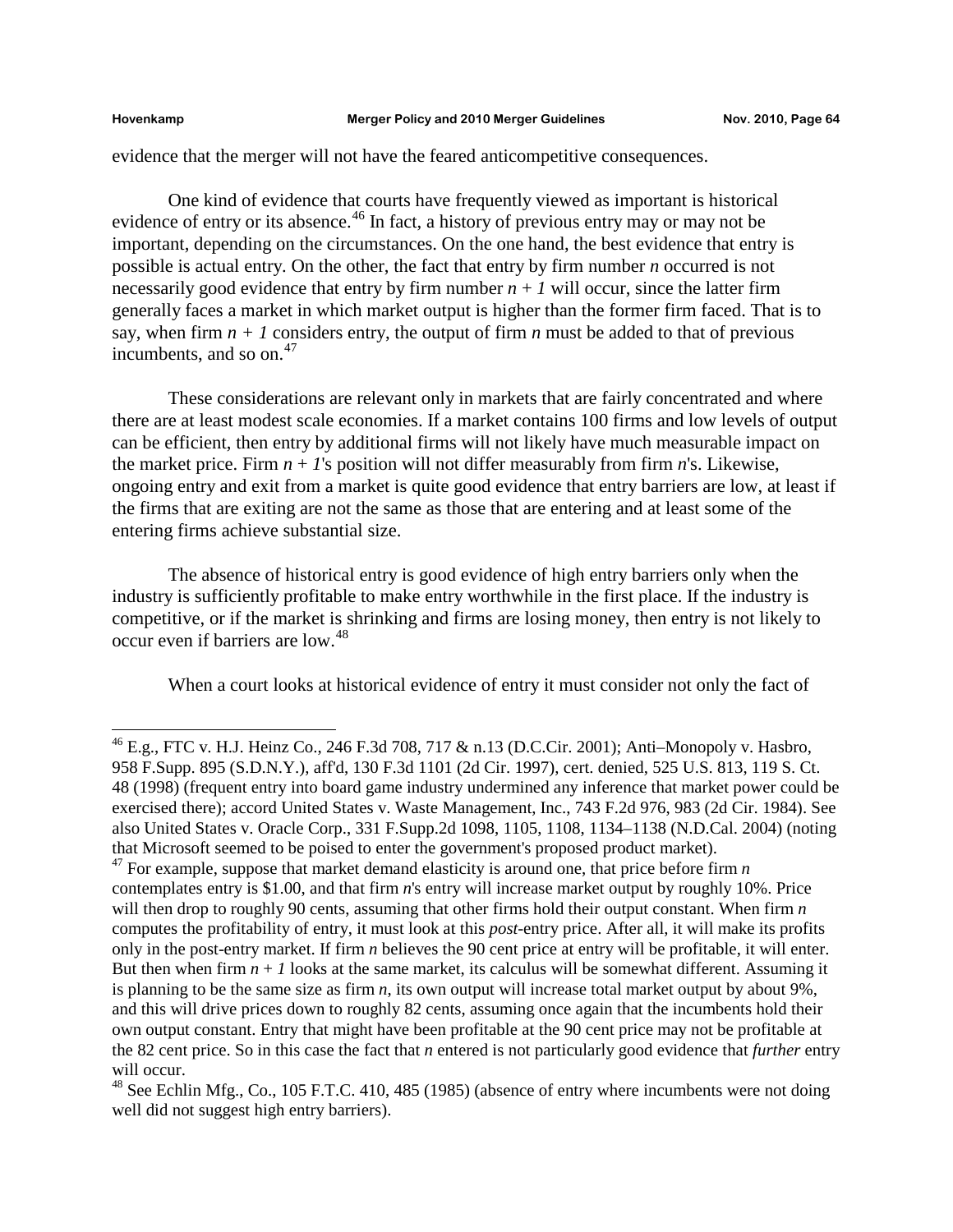entry but also its scale.<sup>[49](#page-65-0)</sup> Markets may often have small niches or pockets where new firms can carve out a tiny position for themselves without much affect on competitive conditions in the market as a whole. In some markets, for example, there are two or three dominant players with market shares exceeding 30%. In addition there is a significant fringe of firms with 1% market shares, and entry into the fringe is quite common. However, none of the fringe firms ever grows to be a major competitor with the dominant firms. This was the situation in *Waste Management*, [50](#page-65-1) where numerous firms had entered the market but none had attained significant size. The court found low entry barriers and dismissed the complaint.

Why might repeated small scale entry with no threat to dominant firms occur? The two most likely reasons are that (1) the new entrants have low entry costs but steeply rising marginal costs; or (2) the market has small pockets that are readily served by small firms, while the market as a whole is subject to substantial economies of scale.

Government regulation can create the first situation. For example, suppose that the sovereign imposes heavy regulatory burdens subject to scale economies on any firm with nonowner employees, but leaves single-person entrepreneurs free of regulation. In that situation one might see two or three large firms supplying the service, and a revolving door filled with sole proprietors coming in and out. But the sole proprietors may never pose much of a threat to the larger firms, particularly if the small firms have higher costs.

The more likely story in *Waste Management* was that full service trash hauling required a fairly large operation able to serve a variety of needs and to cover a wide area. Nevertheless, there were small firms who could serve particular customers such as apartment buildings. In that case the profit maximizing strategy for the larger firms might be to set price at the cartel or oligopoly level to the market as a whole, but leave the small pockets to a fringe of tiny firms. In such a market, entry into the fringe is not particularly good evidence that any attempt by the dominant firms to charge monopoly prices will be effectively disciplined.<sup>[51](#page-65-2)</sup>

Incidentally, the stories told above suggest that the markets in cases such as *Waste Management* were defined too broadly. In both, the large scale firms could raise price above the competitive level without (a) risking substantial incursions by the fringe, or (b) losing too many customers to the fringe. In that case, the entry that is being observed is not entry into the market in question—the output of the dominant firms—at all, but rather into an adjacent market occupied by the tiny firms. So perhaps the relevant market should have been "full service trash disposal" or some other grouping of sales from which tiny entrants were excluded.

<span id="page-65-0"></span><sup>&</sup>lt;sup>49</sup> On this point, see Richard Schmalensee, Ease of Entry: Has the Concept Been Applied Too Readily?, 56 Antitrust L.J. 41 (1987).

<span id="page-65-1"></span><sup>50</sup> Note 46.

<span id="page-65-2"></span><sup>&</sup>lt;sup>51</sup> See *Echlin Mfg.*, note 48, which found significant entry barriers because, although several firms had entered, they were small, making up about 2% of market, and the shares of dominant firms remained unchanged.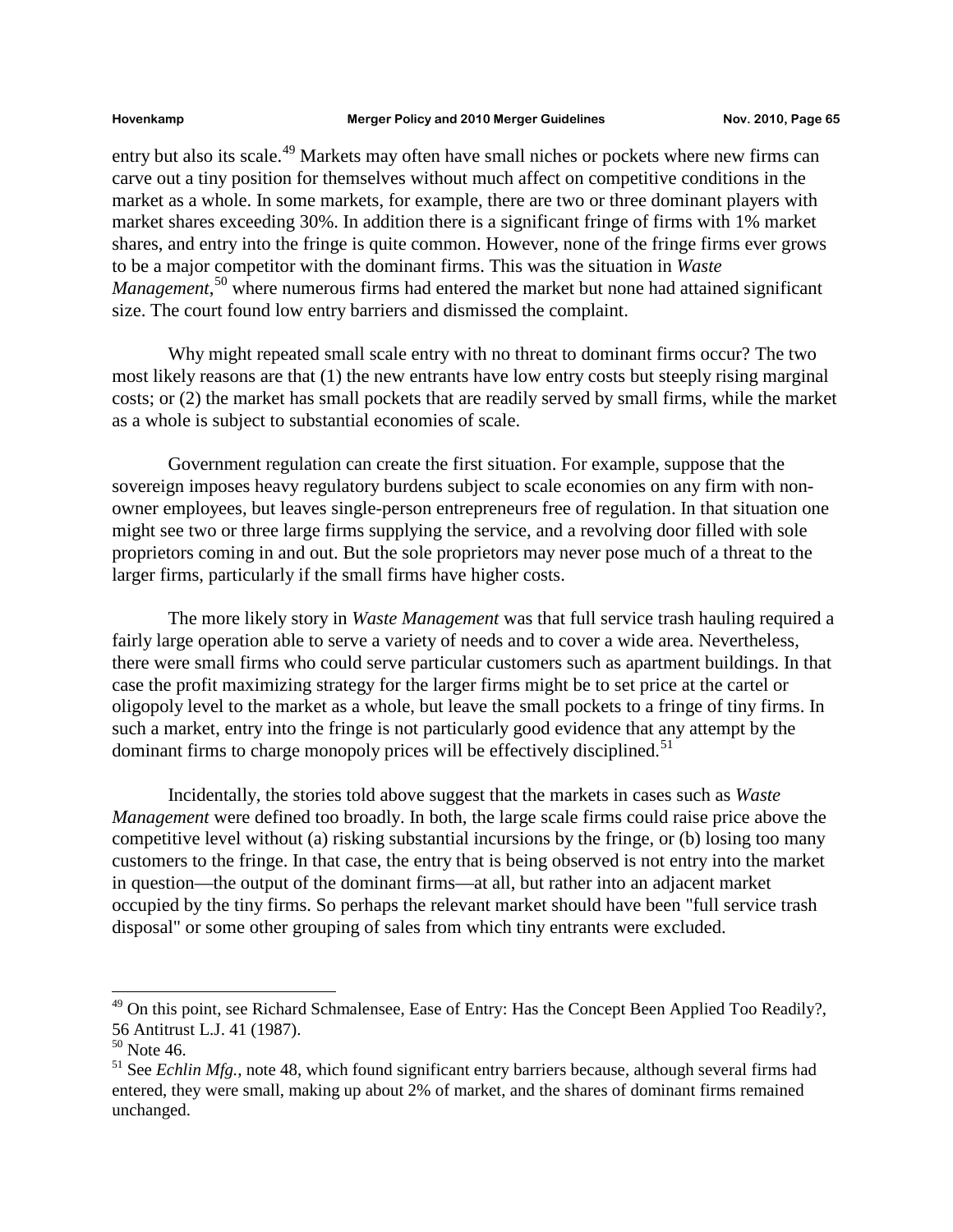Should the likelihood of entry be measured by subjective or objective evidence? In many cases, objective evidence is the only kind that is available. Further, economists are generally more favorably disposed toward objective evidence because they tend to treat ease of entry as an ongoing market condition. What any particular firm plans to do is really not all that important. By contrast, courts have sometimes sought subjective evidence. For example, in the *Country Lake* case the court relied on statements from outside firms that they would enter the market quickly in response to a monopoly price increase there.<sup>[52](#page-66-0)</sup>

Such evidence should generally not be taken at face value, however. As an abstract proposition, any entrepreneur will look with interest in any market where prices have increased to monopoly levels. Often entry barriers emerge only upon inspection. Indeed, some of them, such as high capital costs, may not be discovered until someone actually applies for a loan. Furthermore, statements from competitors need to be discounted when the competitors themselves have an interest in seeing the merger approved. Higher prices resulting from a merger in an adjacent geographic area may permit firms in the first area to raise their prices as well. Finally, although testimony that a firm would enter is arguably evidence of low entry barriers, testimony that a firm would not enter is not very good evidence of high barriers. Entry can come from too many sources, including firms in adjacent markets (both product and geographic) and "firms" that do not even exist at the time the question is asked.

Often the most reliable evidence of entry barriers is objective, based on empirical studies from industrial organization economists and others who are knowledgeable about the industry in question. Such experts generally assume that the relevant decision makers are profit maximizers, and then consider whether entry would be a profitable strategy in the market at issue.<sup>[53](#page-66-1)</sup> The 2010 Horizontal Merger Guidelines generally follow this approach.

## *Entry Barrier Analysis Under the 2010 Horizontal Merger Guidelines*

The 1984 Merger Guidelines had contained a rather uninformative statement on entry barriers that gave great weight to their absence, without defining them in any detail: "If entry into a market is so easy that existing competitors could not succeed in raising price for any significant period of time, the Department is unlikely to challenge mergers in that market."<sup>[54](#page-66-2)</sup>

One unforeseen consequence of this thin discussion was that the Justice Department's antitrust division began to lose many of its own cases. Even though the markets at issue were highly concentrated, the courts did not find significant entry barriers. For example, in *Waste*  Management,<sup>[55](#page-66-3)</sup> the court held that a horizontal merger challenged by the Division did not violate

<span id="page-66-0"></span> <sup>52</sup> United States v. Country Lake Foods, Inc., 754 F.Supp. 669, 679 (D.Minn. 1990).

<span id="page-66-1"></span><sup>&</sup>lt;sup>53</sup> A few examples, at various degrees of generality, are Marvin B. Lieberman, Excess Capacity as a Barrier to Entry: An Empirical Appraisal, 35 J.Indus. Econ. 607 (1987); Michael Spence, Notes on Advertising, Economies of Scale, and Entry Barriers, 95 Q.J.Econ. 493 (1980); Richard Schmalensee, Entry Deterrence in the Ready–to–Eat Breakfast Cereal Industry, 9 Bell J.Econ. 305 (1978). <sup>54</sup> 1984 Guidelines, 49 Fed.Reg. at 26,832.

<span id="page-66-3"></span><span id="page-66-2"></span><sup>55</sup> United States v. Waste Management, Inc., 743 F.2d 976 (2d Cir. 1984).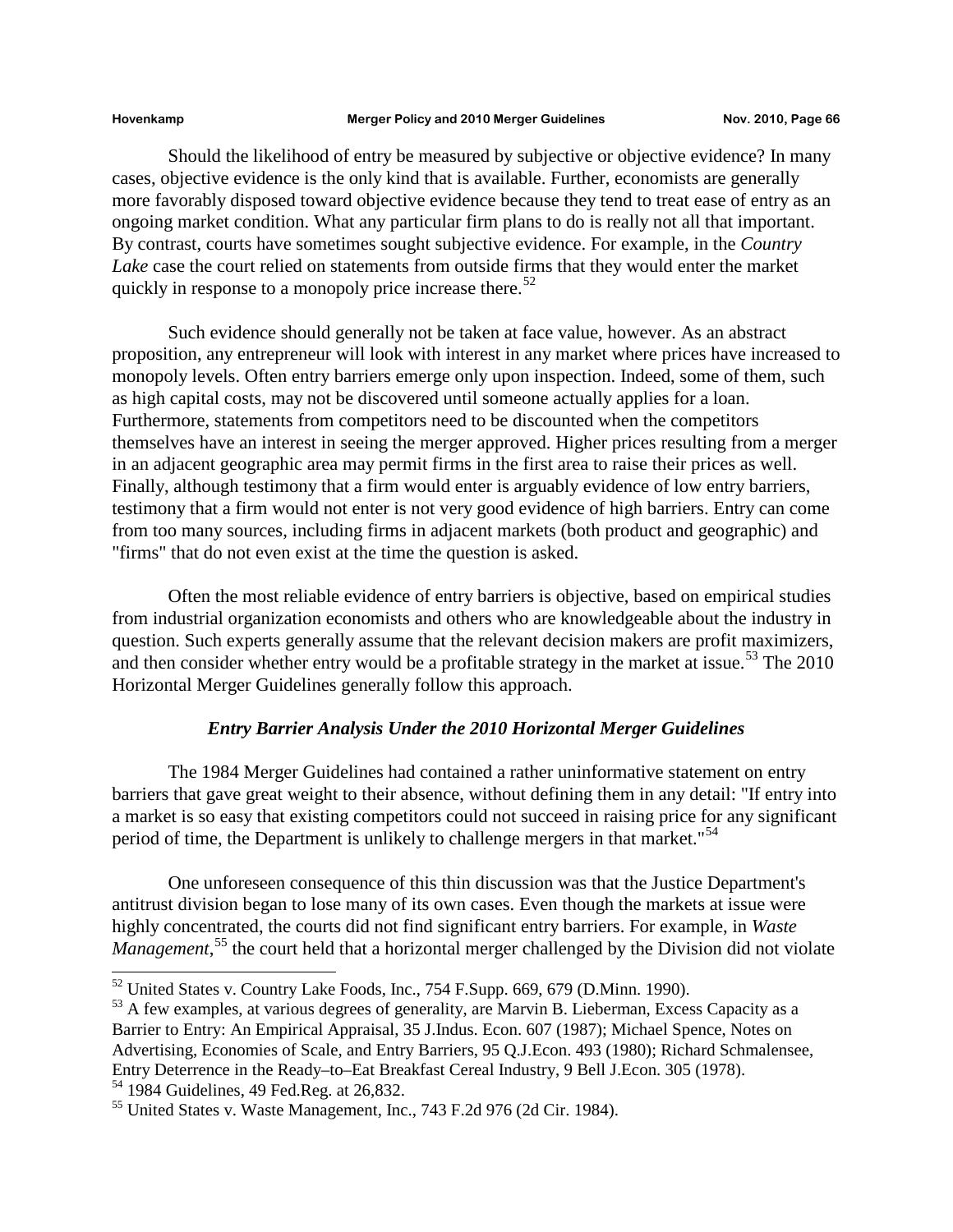§ 7 because barriers to entry in the solid waste disposal industry were very low. The combined market share of the merging firms was 48.8%, which the court acknowledged to be *prima facie* illegal.<sup>[56](#page-67-0)</sup> The court also noted that the Supreme Court has never held that evidence of low entry barriers could be used to rebut a showing of *prima facie* illegality. Nevertheless, in this instance entry barriers were so low that people had been known to enter the market at issue by working out of their homes. Citing the Division's own Guidelines against it, the court concluded that if the Division "routinely considers ease of entry as relevant to determining the competitive impact of a merger, it may not argue to a court addressing the same issue that ease of entry is irrelevant."<sup>[57](#page-67-1)</sup>

The Government corrected this problem with a much more detailed and explicit statement on entry barriers in the 1992 Horizontal Merger Guidelines. The guiding question in the 1992 Guidelines was whether profitable entry could occur within two years, of sufficient magnitude to drive prices back down to pre-merger levels. Part of the Guidelines' analysis of entry conditions is really included in its basic market definition.<sup>[58](#page-67-2)</sup> The 1992 Guidelines included in the market firms that could easily and economically shift to manufacturing the relevant product, or that could easily begin shipment of an existing competitive product into the relevant geographic market. The 1992 Guidelines referred to such firms as "uncommitted" entrants—that is, firms that can move into competition with the merging firms with relatively little risk or costly redeployment of resources. These are included in the market itself.<sup>[59](#page-67-3)</sup> The 2010 Horizontal Merger Guidelines use similar analysis, although they have changed the term from "uncommitted" to "rapid." These "rapid" entrants are considered to be "in the market" even though at the time of analysis they may not be making any sales there. The Guidelines give this illustration:

Farm A grows tomatoes halfway between Cities X and Y. Currently, it ships its tomatoes to City X because prices there are two percent higher. Previously it has varied the destination of its shipments in response to small price variations. Farm A would likely be a rapid entrant participant in a market for tomatoes in City  $Y<sub>0</sub>$ <sup>[60](#page-67-4)</sup>

So under the 2010 Guidelines analysis Farm A would be counted as if it were actually selling in City Y.

The 1992 Guidelines had evaluated entry barriers by considering whether the merging firms could profitably maintain a price increase above premerger levels.<sup>[61](#page-67-5)</sup> The 2010 Guidelines

<span id="page-67-0"></span> <sup>56</sup> See United States v. Philadelphia National Bank, 374 U.S. 321, 364–366, 83 S. Ct. 1715, 1742–1743 (1963).

<span id="page-67-1"></span> $57$  Other cases that the Division lost on the entry barriers issue include United States v. Baker Hughes Inc., 908 F.2d 981, 983 (D.C.Cir. 1990); United States v. Calmar, 612 F.Supp. 1298 (D.N.J. 1985); United States v. Country Lake Foods, 754 F.Supp. 669, 678 (D.Minn. 1990).

<span id="page-67-2"></span><sup>&</sup>lt;sup>58</sup> Market definition analysis under the 2010 Merger Guidelines is discussed in Hovenkamp, Federal Antitrust Policy, § 3.8.

<span id="page-67-3"></span><sup>59</sup> 1992 Guidelines, §§ 1.0 & 1.32.

<span id="page-67-4"></span> $60$  2010 Horizontal Merger Guidelines, § 5.1, Example 16. The 2010 Guidelines are available at [http://www.justice.gov/atr/public/guidelines/hmg-2010.html.](http://www.justice.gov/atr/public/guidelines/hmg-2010.html)

<span id="page-67-5"></span> $\overline{61}$  1992 Guidelines, § 3.0.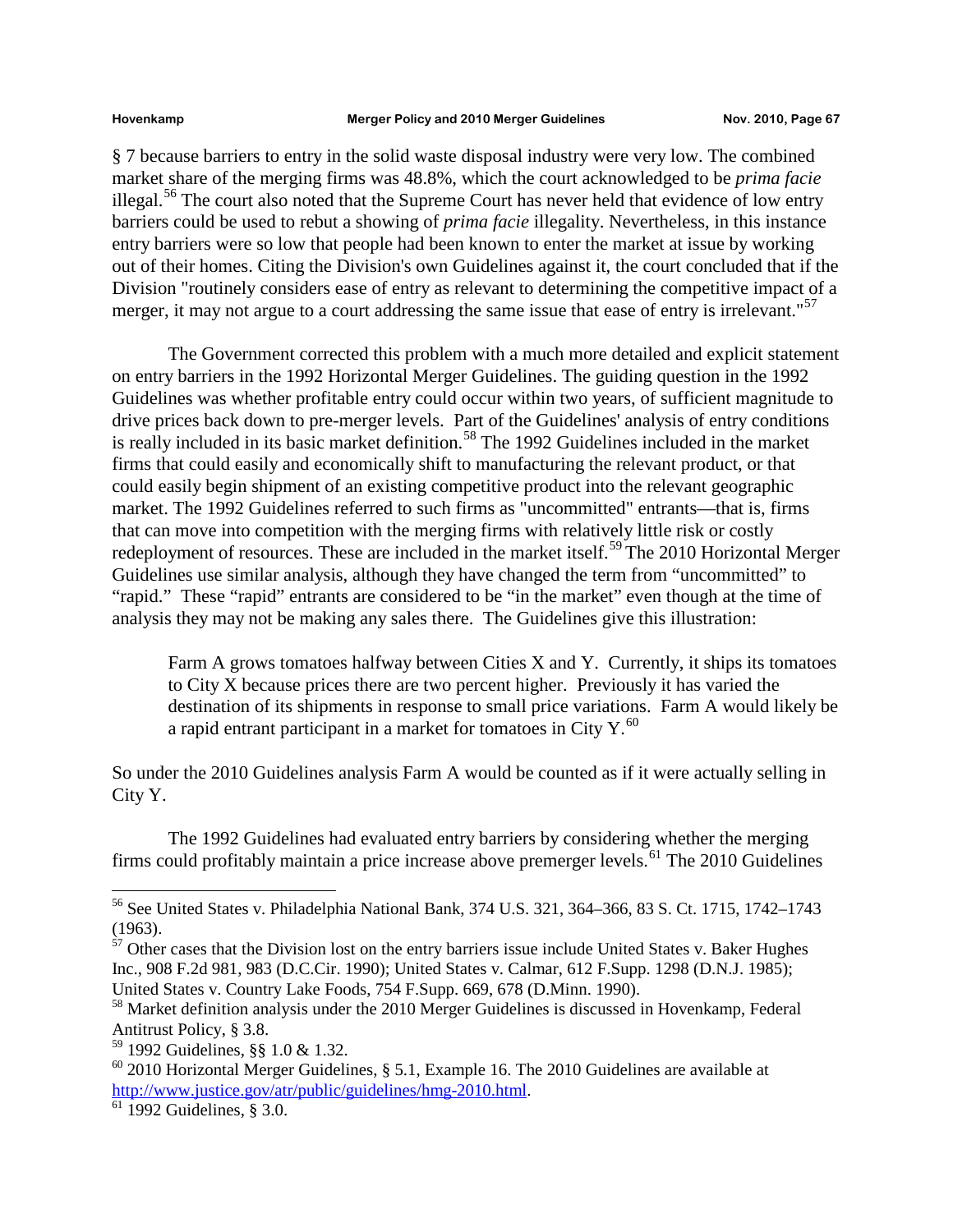largely state the same concern, although they express it a little differently. They want to know whether the "prospect of entry into the relevant market will alleviate concerns about adverse competitive effects." If the output reduction necessary to support such a price increase would be undermined by new entry, then entry barriers are said to be low. The Guidelines have thus adopted a Bainian rather than a Stiglerian definition of entry barriers.<sup>[62](#page-68-0)</sup> Under the 2010 Guidelines "Entry by a single firm that will replicate at least the scale and strength of one of the merging firms is sufficient." Entry by firms operating at a smaller scale may be sufficient "if such firms are not at a significant competitive disadvantage."<sup>[63](#page-68-1)</sup>

In measuring likelihood of entry, the Guidelines note that entry can be counted as "likely" only if the prospective entrant anticipates that it will be profitable. This implies that the Agencies will rely on objective criteria in determining whether entry will effectively discipline monopoly pricing. "Entry is likely if it would be profitable accounting for the assets, capacilities, and capital needed and the risks involved, including the need for the entrant to incur costs that would not be recovered if the entrant later exits."<sup>[64](#page-68-2)</sup>

Finally, entry will be deemed "sufficient" only if it would be on a large enough scale to "deter or counteract the competitive effects of concern."[65](#page-68-3) This language, and somewhat similar language in the previous Guidelines, was apparently intended to correct the problem that showed up in the *Waste Management* case.<sup>[66](#page-68-4)</sup> Although entry occurred frequently, it was always at a very small scale that appeared to have little impact on the larger firms in the market.

The entry provisions contained in the 2010 Guidelines seem well calculated to add some rigor to entry barrier analysis in concentrated markets. They also suggest that ease of entry will not be presumed in a great variety of cases, but will have to be established. No matter how the burden of proof is formally assigned, a sizeable part of the burden of coming forward with the relevant evidence will lie with the merging firm or firms

<span id="page-68-3"></span> $<sup>65</sup>$  Id., § 9.3.</sup>

<span id="page-68-4"></span> $66$  Note 55.

<span id="page-68-1"></span><span id="page-68-0"></span> $62$  On the two definitions, see Hovenkamp, Federal Antitrust Policy, § 12.6a. <sup>63</sup> 2010 Horizontal Merger Guidelines, §9.3

<span id="page-68-2"></span> $64$  Id., § 9.2.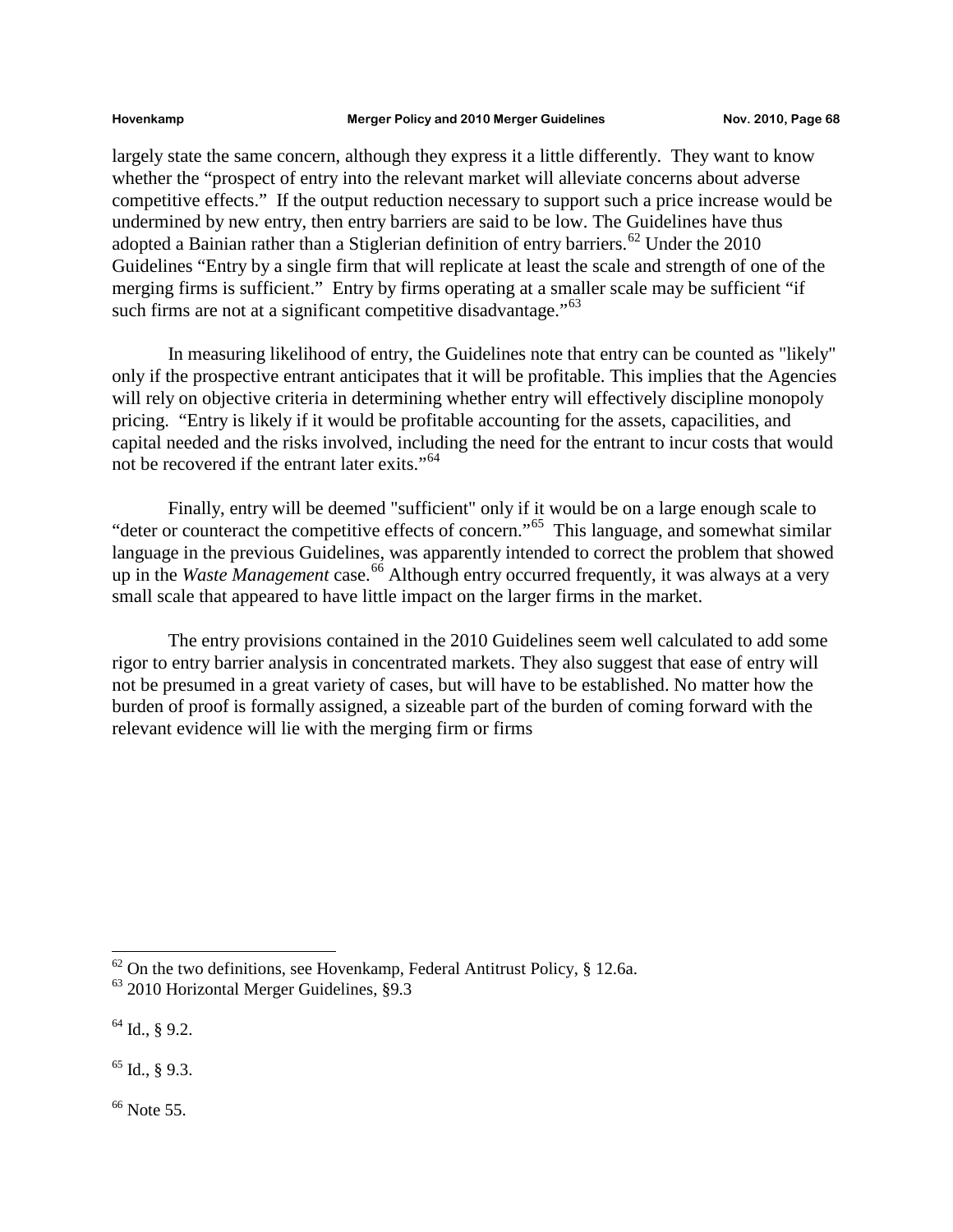## **VII. Other Factors Affecting the Competitive Consequences of Mergers**

Predicting the likely competitive consequences of a merger does not necessarily end with an examination of market concentration and the market shares of the merging firms. Indeed, it ends at that point only if concentration is so low, or the market shares so small, that the merger clearly poses no threat. Upwards of that point, however, the decision maker must look further at market factors other than those affecting concentration per se.

One of these non-market-share factors is ease of entry, which was discussed in the previous section. Others include the power and sophistication of trading partners, the adequacy of irreplaceable materials, excess capacity, marketing and sales methods, the history of anticompetitive practices in the industry, and perhaps any "trend" toward concentration in the market.

# *Sophistication and Power of Trading Partners*

Courts have sometimes cited the presence of powerful or sophisticated buyers or suppliers as militating against the likelihood of any exercise of market power by a merging firm.<sup>[1](#page-69-0)</sup> For example, *Country Lake* held that a merger of dairies was not likely to injure competition because, although that market was concentrated, the vertically related market containing food distributors, who purchased the dairies' milk and resold it to grocers, was even more concentrated. Three distributors controlled ninety percent of the whole. "This concentration gives significant market power to these distributors because no dairy \* \* \* could afford to lose their business which would happen if the dairy imposed a price increase unrelated to normal market conditions."[2](#page-69-1) Further, if the dairies should collude, "individual grocers could easily unite to purchase through a large distributor," which would then be able to turn to a large supplier outside the government's proposed geographic market.

At least five large milk purchasers in the proposed market were

sensitive to and carefully monitor changes in fluid milk prices. They believe they would recognize price increases that are not based on normal market conditions. They declared

<span id="page-69-0"></span> $1$  The argument comes from Herbert Hovenkamp, Mergers and Buyers, 77 Va. L. Rev. 1369 (1991). See also 4 Antitrust Law ¶ 943 (3d ed. 2009).

<span id="page-69-1"></span> $2$  United States v. Country Lake Foods, Inc., 754 F.Supp. 669, 679 (D.Minn. 1990). See also FTC v. Elders Grain, Inc., 868 F.2d 901, 905 (7th Cir. 1989) ("concentrated and knowledgeable buying side" makes seller collusion more difficult); F.T.C. v. R.R. Donnelley & Sons Co., 1990–2 Trade Cas. ¶ 69239, 1990 WL 193674 (D.D.C. 1990) (merger probably not anticompetitive, given sophistication of the relatively small number of customers for one aspect of the post-merger's firm's printing output). Accord United States v. Baker Hughes, Inc., 908 F.2d 981, 986 (D.C.Cir. 1990); Owens–Illinois, 5 Trade Reg.Rep. ¶ 23162 (FTC, 1992). Contrast FTC v. University Health, Inc., 938 F.2d 1206, 1213 n. 13 (11th Cir. 1991), which rejected the claim that the buyers, large sophisticated health insurers, would discipline any price increases by hospitals. The insurers were found to have little choice but to pay the bills of their insureds, who made the claims.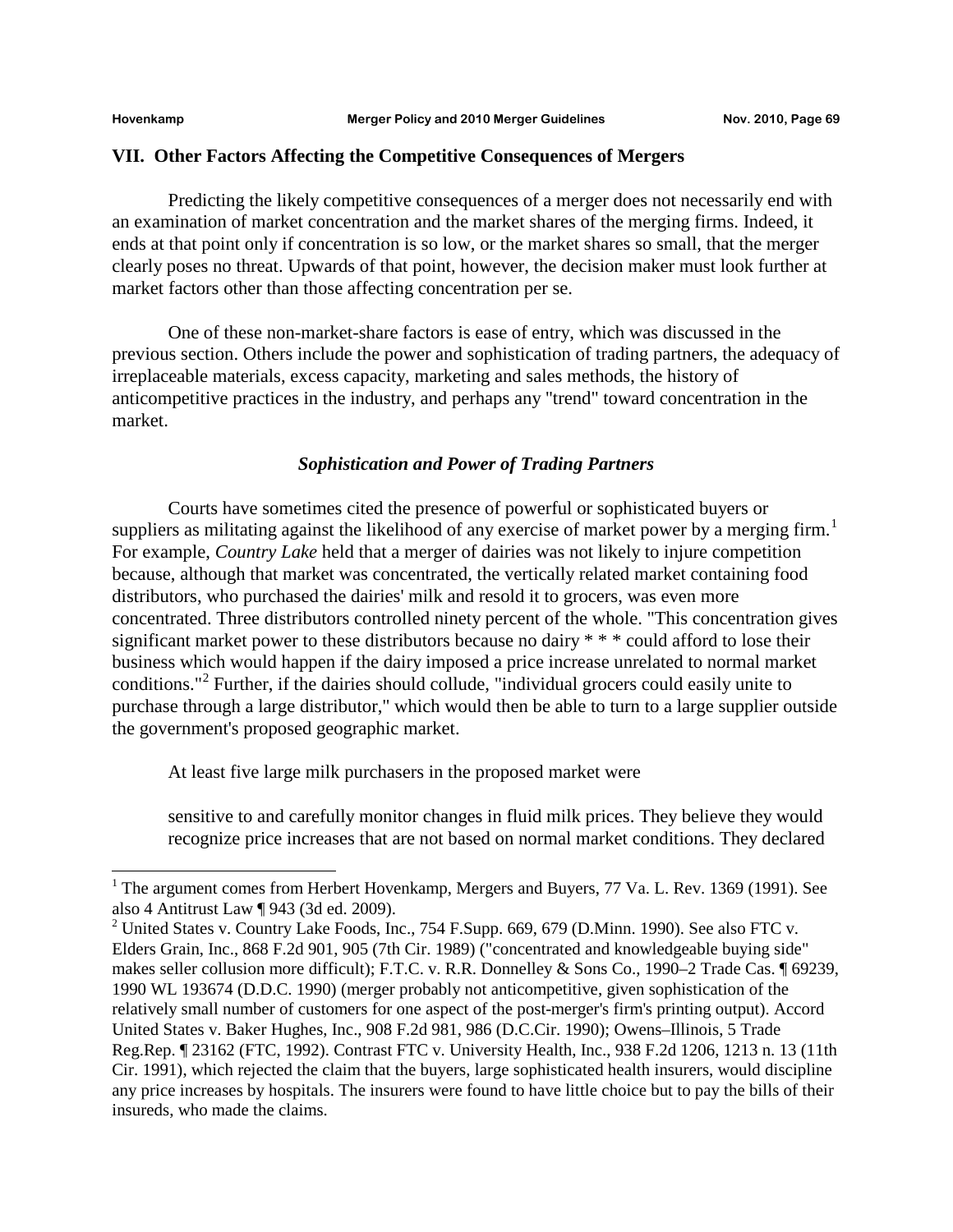that a substantial increase in milk prices would prompt them to aggressively negotiate a reduction or to seek a substitute or replacement supplier of fluid milk. If competitive prices could not be found within the [relevant market,] the purchasers would seek supplies from outside dairies. $3$ 

Large, sophisticated buyers can be particularly effective in combatting collusion if they can force sellers to make secret bids or negotiate nonpublic price reductions—that is, if the buyers are able to force cartel members to cheat on the cartel in a way that minimizes the risks of detection. The 2010 Merger Guidelines note that large buyers may be in a position to "undermine coordinated effects," which is another way of stating that they might be disruptive to an upstream cartel. $4$ 

A merger is to be evaluated by its impact on all buyers, however, not just on the larger more sophisticated ones. For example, in *Archer–Daniels–Midland* the court upheld a merger after noting the presence of powerful buyers who forced the sellers to bid against each other in secret.<sup>[5](#page-70-2)</sup> But there was also a larger group of smaller, less powerful buyers, who were generally constrained to accept the sellers' offerings at the posted list prices. The legality of the merger should have been evaluated by its impact on the latter group of buyers, for the merger may "lessen competition" as to them. The 2010 Guidelines provide as much by noting that "even if some powerful buyers could protect themselves, the Agencies also consider whether market power can be exercised against other buyers."[6](#page-70-3)

Further, one must not generalize too quickly from the existence of powerful or knowledgeable vertically related firms to the conclusion that monopoly profits cannot be earned in the market under consideration. In *all* cases, knowledgeable suppliers (or buyers) are likely to restrain monopoly pricing only to the extent that it serves their own interests. The entire proposition that knowledgeable suppliers or buyers will restrain pricing rests on the assumption that doing so is more profitable than simply profiting from any monopoly structure that already exists. This may not always be so.

Suppose, for example, that dairies producing fluid milk threaten to monopolize that market in a particular region.<sup>[7](#page-70-4)</sup> The result will be reduced output of milk and higher milk prices to customers. Middlemen, or distributors who purchase the milk and deliver it to stores, will also be injured, however, because the milk monopoly will produce less milk in response to lower customer demand at the monopoly retail price. The distributors will experience the volume reduction but not the higher profits on the milk that is still sold.

<span id="page-70-0"></span> <sup>3</sup> *Country Lake*, 754 F.Supp. at 679.

<span id="page-70-1"></span> $42010$  Guidelines, § 8. See also Carl Shapiro, The 2010 horizontal Merger Guidelines: from Hedgehog to Fox in Forty Years, 77 Antitrust L.J. #1 (2010), who discusses the powerful buyer section in the 2010 Guidelines at some length.

<span id="page-70-2"></span><sup>5</sup> United States v. Archer–Daniels–Midland Co., 781 F.Supp. 1400, 1415 (S.D.Iowa 1991).

<span id="page-70-3"></span> $6$  See 2010 Guidelines, § 8. On market definition in the presence of price discrimination, see Hovenkamp, Federal Antitrust Policy, §§ 3.8c, 3.9b.

<span id="page-70-4"></span><sup>7</sup> See *Country Lake*, note 2.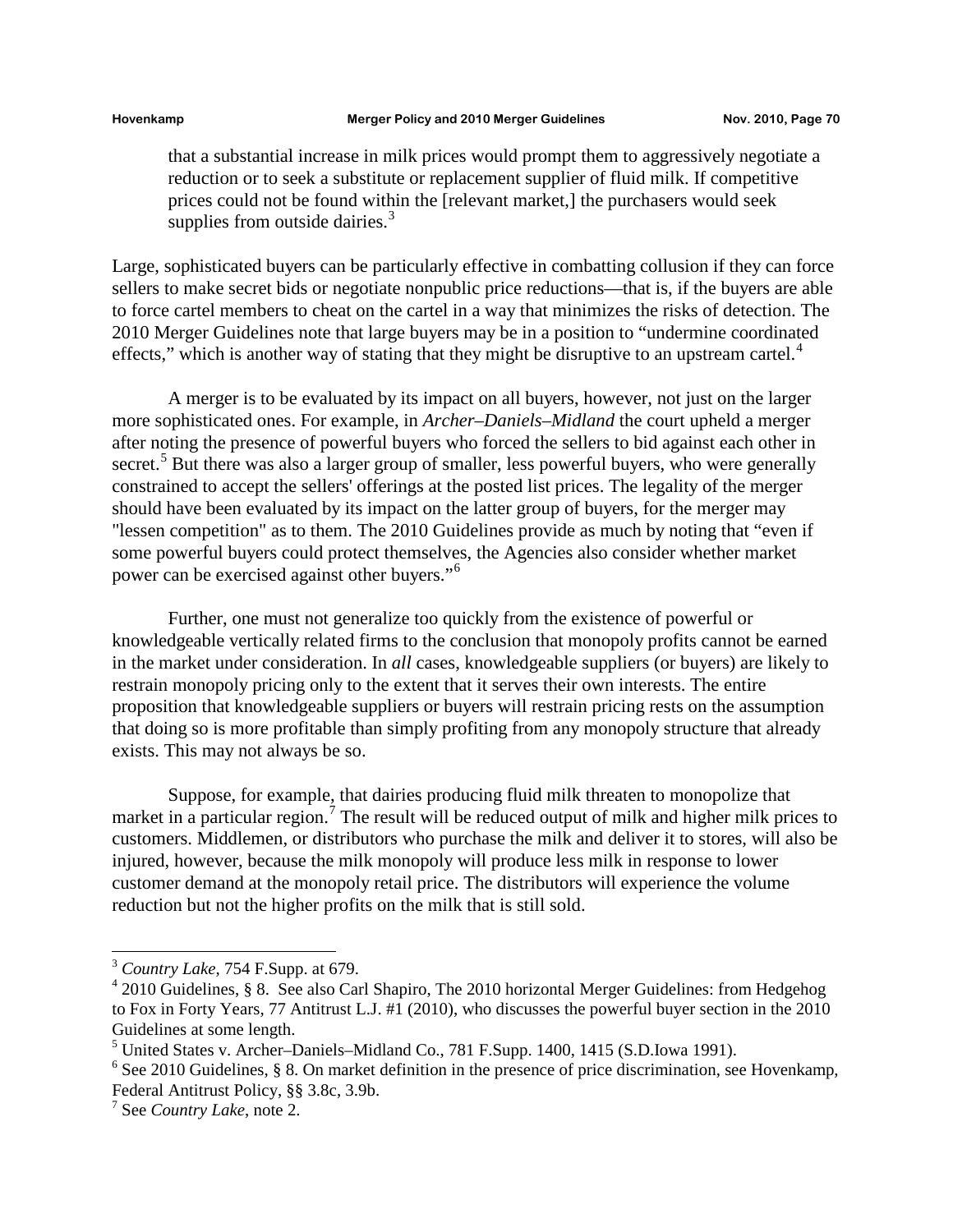If one considers this situation as static, then it is clearly in the distributors' best interest to undermine the retail monopoly, either by integrating into milk production for themselves or else by finding others willing and able to enter the milk production market in competition with the monopoly. But such a solution tends to eliminate monopoly from the market altogether and, from the distributor's position, that is not necessarily the most profitable solution. It may be more profitable for the milk producers and the distributors to come to an agreement maintaining the monopoly but dividing its profits in such a way that both would be better off than they would be under a more competitive regime.

To the extent such an alternative is available, one cannot trust the presence of knowledgeable suppliers or buyers in a market to eliminate monopoly; they may simply preserve the monopoly but use it to their advantage. As a general rule, the *distributors'* preferences in the preceding example must be ranked in this order:

(1) *worst*: the suppliers monopolize or cartelize their market and all the monopoly profits accrue to the suppliers; in this case, the distributors experience only the output loss.

(2) *better*: both the suppliers' and the distributors' markets are competitive; the distributors obtain the full benefit of competition in the upstream market, but earn no monopoly profits.

(3) *still better*: the suppliers' market is monopolized or cartelized, but the suppliers and distributors share the profits.

(4) *best*: the suppliers' market is competitive and the distributors' market is monopolized, with all monopoly profits accruing to the distributor.<sup>[8](#page-71-0)</sup>

Which of these occurs in any given case is an empirical question, and depends on a variety of factors. Importantly, however, the distributors facing a supplier cartel (situation 1) will perhaps at best achieve only situation two by vertically integrating into supply itself or setting up other suppliers in the business. Where it is possible, suppliers and distributors might be expected to negotiate for situation (3). In that case, the supply market will continue to be monopolized, and the suppliers and distributors will share the monopoly profits there.

Alternative merger Guidelines promulgated by the National Association of Attorneys General in 1[9](#page-71-1)87 and revised in 1992 have responded to some of these concerns.<sup>9</sup> These Guidelines, which state the criteria that state attorneys general will use to challenge mergers

<span id="page-71-1"></span><span id="page-71-0"></span> $8$  The fact that situation (4) is better for the distributor than situation (3) derives from the fact that any single monopolist in a distribution chain can reap the maximum benefits of monopoly in that chain.  $9$  NAAG Horizontal Merger Guidelines (1987), 4 Trade Reg. Rep. (CCH) ¶ 13,405; Revised Horizontal Merger Guidelines (1993), reprinted in 64 Antitrust & Trade Reg. Rep. (BNA) #1608, (Special Supp., Apr. 1, 1993).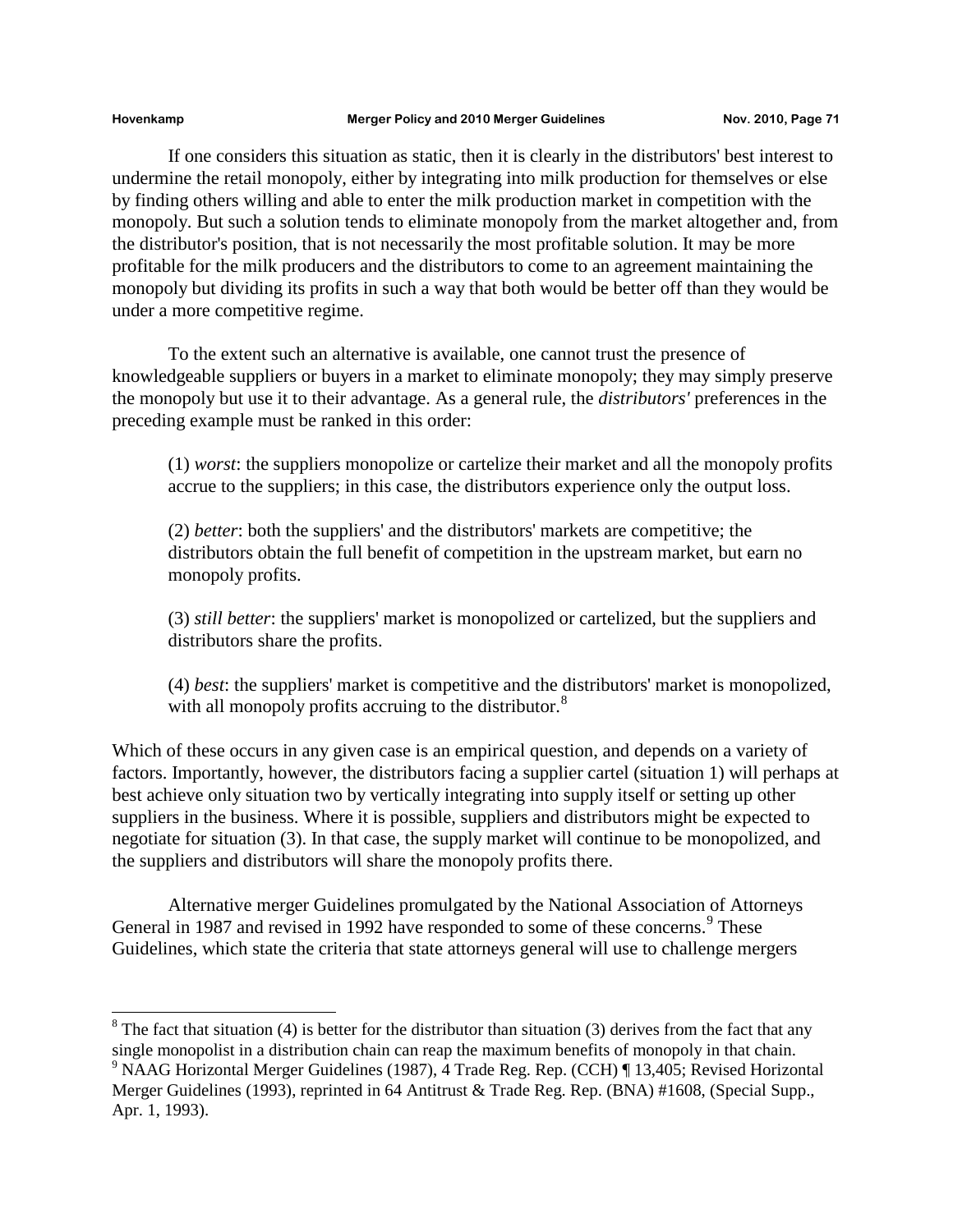affecting their state, $10$  observe that powerful buyers cannot be relied upon to discipline collusion if they "find it more profitable to preserve the monopoly in the primary market \* \* \* than to force competition there." Further, "[t]his is most likely when both buyer and seller market levels are highly concentrated and each side has significant power to force the other side to behave competitively." In that case "forbearance on both sides, which results in preservation of the monopoly and sharing of its profits, is a more profitable result than aggressive behavior that will eliminate monopoly profits at both levels." $11$ 

### *Adequacy of Irreplaceable Raw Materials*

Many scarce natural resources such as coal, oil, and copper are in a practical sense irreplaceable, and often most of the known reserves that can be profitably produced at current market prices are already owned by other firms. If a firm is running out of such reserves its market share of current production may overstate its position as a continuing force in the market. For example, in the *General Dynamics* case,<sup>[12](#page-72-2)</sup> the Supreme Court found that the current market shares of merging coal producers exaggerated their market power when their reserves were depleted and they could not acquire more.

Some caution is in order, however. A firm with only 1% of the world's sand could probably produce 100% of the world's silicone computer chips from now until eternity. Any blanket rule that a firm's irreplaceable reserves rather than its current output be used in estimating market share would cut far too broadly. The court should find initially that a firm's reserve holdings are irreplaceable and depleted, *and* that as a result its output in the relevant market (here, silicone computer chips) will decline substantially in only a few years.

### *Excess Capacity*

Excess capacity occurs when firms' current output is less than the optimal output that their plants are designed to produce. To say that a firm has excess capacity thus entails that the firm could increase its output at per unit costs no higher than (and perhaps lower than) its current costs. Excess capacity held by a firm's active competitors will confine the firm's ability to increase price. As soon as it does so, the competitors will respond with an output increase.

One way to address this problem is to define market share in terms of the capacity held by rivals, rather than their current output. Although that may be the theoretically best approach to the existence of excess capacity, relevant capacity is often harder to measure than output or sales.<sup>[13](#page-72-3)</sup> Another way is to define markets in the conventional way (on the basis of units of output

<span id="page-72-0"></span> $10$  When states Attorneys General challenge mergers they are treated as private plaintiffs; however, they have the power to act as parens patriae in behalf of consumers within their states. See California v. American Stores Co., 495 U.S. 271, 110 S. Ct. 1853 (1990).

<span id="page-72-1"></span><sup>&</sup>lt;sup>11</sup> 1992 NAAG Horizontal Merger Guidelines  $\S$  5.4 n. 56.

<span id="page-72-2"></span><sup>&</sup>lt;sup>12</sup> United States v. General Dynamics Corp., 415 U.S. 486, 94 S. Ct. 1186 (1974). See 4A Antitrust Law  $\P$ 962 (3d ed. 2009).

<span id="page-72-3"></span><sup>&</sup>lt;sup>13</sup> See Hovenkamp, Federal Antitrust Policy, § 3.7b.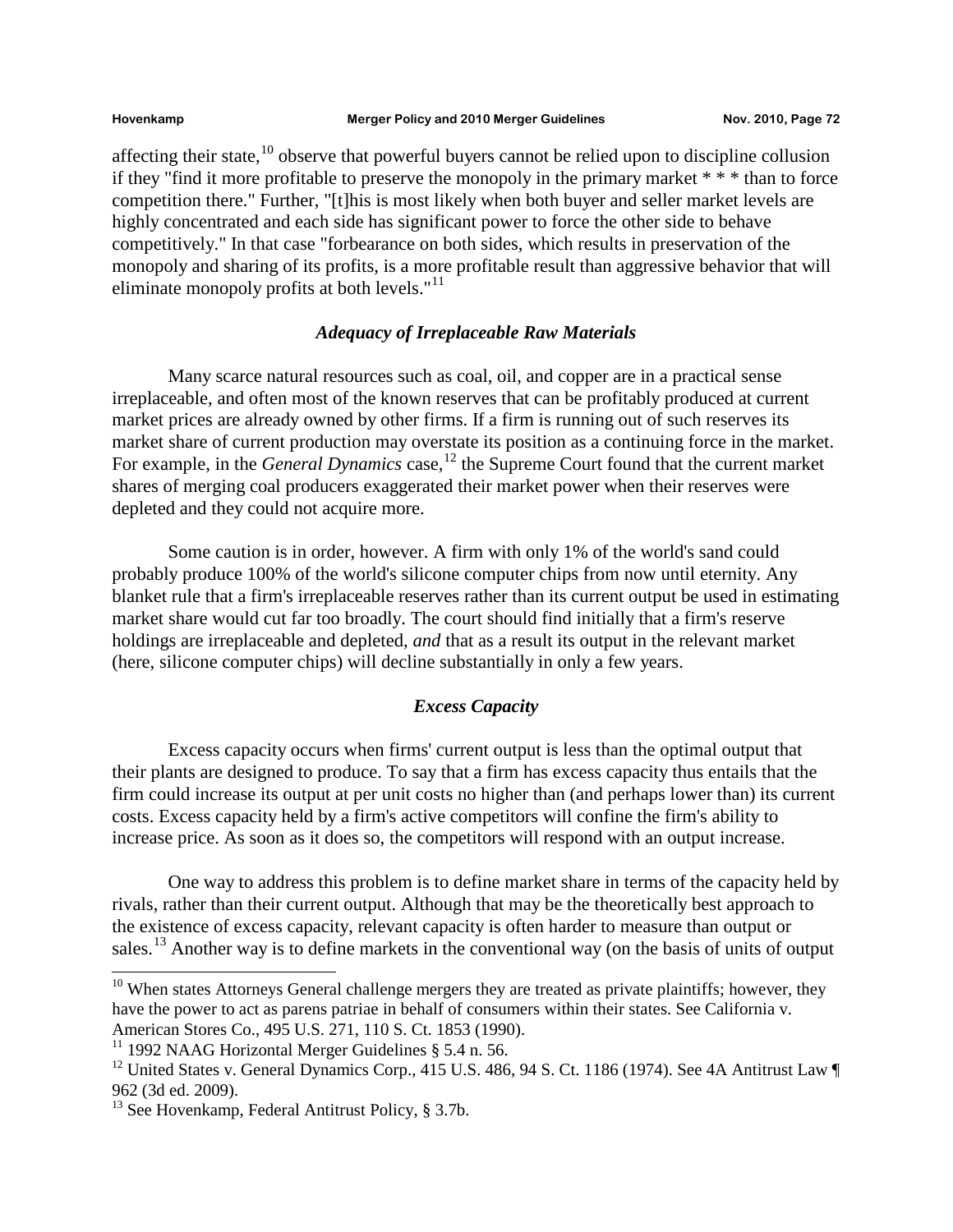or dollars of revenue) but then consider market wide excess capacity as a mitigating factor to be weighed in favor of the merger.

The entire problem is further complicated by the fact that excess capacity may serve another, not so propitious function. Firms who are engaged in express or tacit collusion may carry excess capacity in order to punish cartel cheaters. One of the most effective of such punishments is temporary bursts of selling at the competitive price.<sup>[14](#page-73-0)</sup> However, in order to support such punishment the cartel members may have to carry excess capacity sufficient to make the threat that cheaters will be disciplined credible. In that case, the excess capacity may really be a collusion facilitating device. Likewise, market-wide excess capacity may be a signal that the market is already subject to collusion, and that the firms have successfully reduced their output below pre-cartel levels. Approving a merger would simply make the cartel more robust.<sup>[15](#page-73-1)</sup>

How does one tell whether a particular instance of excess capacity tends to mitigate in favor of the merger, because it makes disciplining of post-merger price increases more likely; or tends to mitigate against the merger because it is a sign of collusion? In some cases the decision maker will not be able to tell, and then the best solution is probably not to count excess capacity one way or the other. In other cases, collusion will leave telltale signs: facilitating devices, rigid market shares, apparent price leadership or lockstep pricing, and so on.<sup>[16](#page-73-2)</sup> In the presence of such evidence, excess capacity should never be regarded as a mitigating factor.

By contrast, if the excess capacity is held by firms that are clearly aggressive, it can be used to limit collusion. In that case the central question is whether the firm being acquired is the maverick, or whether it is a third party. In the former case, the merger is more likely to be anticompetitive because it will dispose of a feisty rival who has the capacity to frustrate collusion. In the latter case, the continued presence of the maverick makes successful collusion less likely.<sup>[17](#page-73-3)</sup> The 2010 Merger Guidelines note the possibility that one firm may acquire another firm with excess capacity in order to make its "output suppression strategy profitable."<sup>[18](#page-73-4)</sup>

## *Marketing and Sales Methods*

Some pricing and sales practices are more conducive to price leadership or price fixing than others. The 1982/1984 Merger Guidelines were criticized for considering all markets to be "auction" markets, in which every seller competes for every buyer and the buyers have complete,

<span id="page-73-4"></span><sup>18</sup> 2010 Horizontal Merger Guidelines §6.3, available at [http://www.justice.gov/atr/public/guidelines/hmg-2010.html.](http://www.justice.gov/atr/public/guidelines/hmg-2010.html)

<span id="page-73-0"></span><sup>&</sup>lt;sup>14</sup> See Hovenkamp, Federal Antitrust Policy, § 4.1.

<span id="page-73-1"></span><sup>&</sup>lt;sup>15</sup> See FTC v. Elders Grain, Inc., 868 F.2d 901, 905–906 (7th Cir. 1989), which noted the possibility.

<span id="page-73-2"></span><sup>&</sup>lt;sup>16</sup> See Hovenkamp, Federal Antitrust Policy, §§ 4.4–4.6.

<span id="page-73-3"></span> $17$  Technically, a maverick firm is one whose profit-maximizing rate of output is higher than any share that other firms would tolerate in a cartel or oligopoly equilibrium. As a result, the mere existence of the firm in the given situation undermines the cartel or oligopoly outcome. Mavericks are more likely to exist when there are significant differences among firms in a market—for example, they have widely differing costs, capacities or scale economies, and thus maximize their profits at different output levels.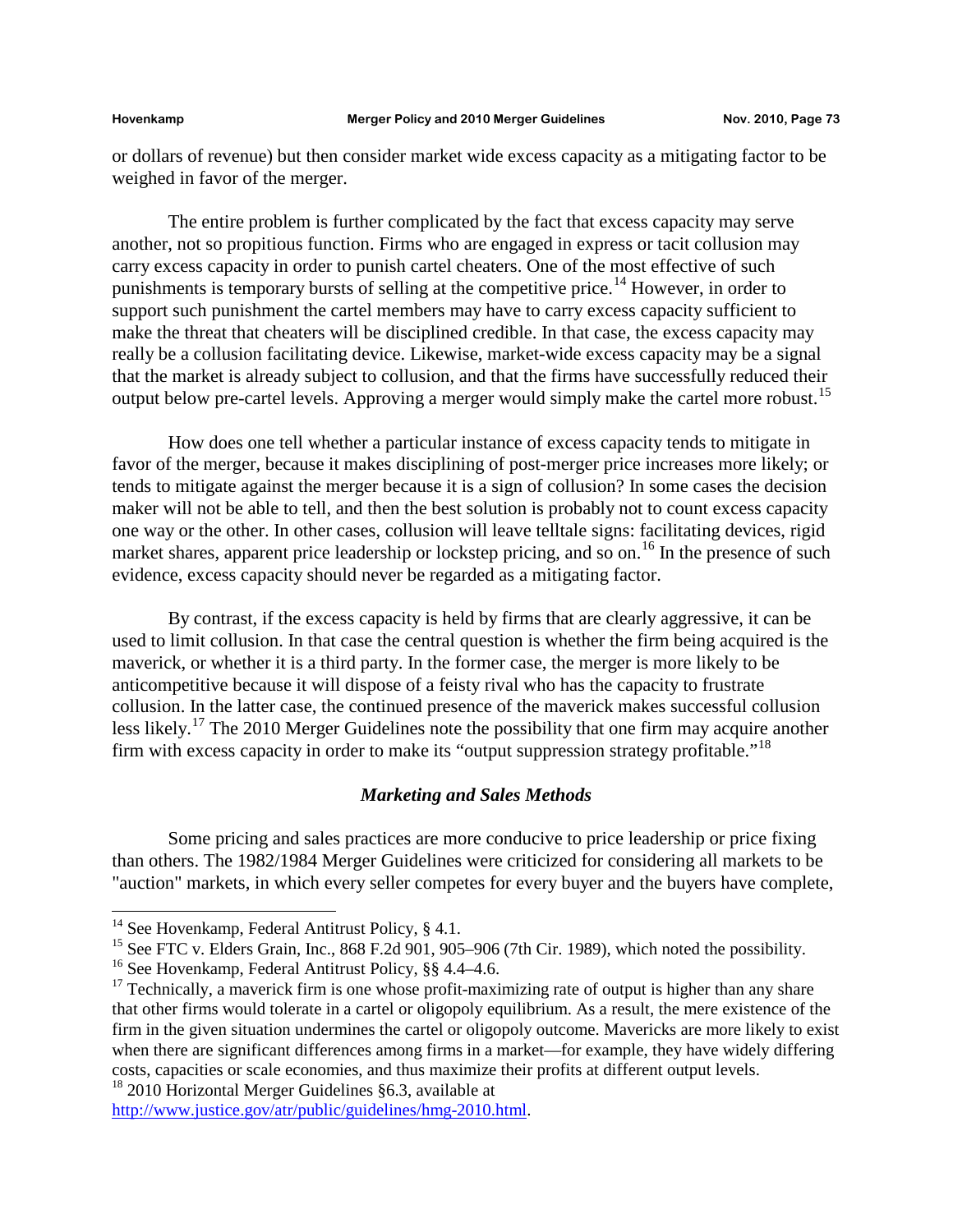easily available information about the offerings of competing sellers.<sup>[19](#page-74-0)</sup>

The amount of competition in a market varies with the way price information flows. A Chicago physician may have a great deal of market power in the Chicago market, even though there are several competitors in her specialty. Often people in need of emergency surgery find comparison shopping very expensive. Since most customers are likely to enter this market only once or at least infrequently, the seller does not need to worry about pricing her product low enough to keep the buyer.

At the other extreme is a market like the New York Stock Exchange or the Chicago Board of Trade, where every buyer has virtually complete information about the offering price of every seller, and vice-versa. If the current price of IBM stock is 130, a seller who offers his shares at 140 will not make the sale. Of course, in some cases the use of a particular pricing or sales method, or of price or output information exchanges, may be so offensive that it constitutes a violation of § 1 of the Sherman Act.<sup>[20](#page-74-1)</sup> In other cases, the use of such practices may be sufficiently suspicious that it justifies condemning the merger even where the ordinary structural thresholds are not satisfied.

# *History of Collusion or Facilitating Practices*

In predicting the likelihood of collusion in a market, one cannot ignore history.<sup>[21](#page-74-2)</sup> The 2010 Merger Guidelines state that the Agencies will "presume that market conditions are conducive to coordinated inateraction if firms representing a substantial share … appear to have previously engaged in express collusion … unless competitive conditions … have since changed significantly."<sup>[22](#page-74-3)</sup> An occasional court has also suggested that a history of attempts at collusion weigh against approval of a merger.<sup>[23](#page-74-4)</sup>

Of course, elaborate efforts to fix prices may also be evidence that more tacit kinds of collusion or oligopoly behavior have not been successful. By contrast, the absence of evidence of collusion may suggest only that collusion by express agreement is unnecessary: the sellers have managed quite successfully to coordinate prices without express collusion. This suggests that the absence of historical evidence of collusion should generally be ignored. Further, since express collusion is just as much a merger policy concern as oligopoly, and since a reduction in the number of players makes collusion more likely to occur, previous attempts at collusion should always be regarded as an aggravating factor.

<span id="page-74-0"></span><sup>&</sup>lt;sup>19</sup> Robert B. Harris & Thomas M. Jorde, Market Definition in the Merger Guidelines: Implications for Antitrust Enforcement, 71 Calif.L.Rev. 464, 476–79 (1983).

<span id="page-74-1"></span><sup>&</sup>lt;sup>20</sup> See Hovenkamp, Federal Antitrust Policy, §§ 4.4–4.5.

<span id="page-74-2"></span><sup>&</sup>lt;sup>21</sup> See id., § 12.8, which discusses the relevance of observed anticompetitive consequences.

<span id="page-74-3"></span> $22$  2010 Guidelines, § 7.2. See Kevin Arquit, Perspectives on the 1992 U.S. Government Horizontal Merger Guidelines, 61 Antitrust L.J. 121, 131–133 (1992) (focusing on 1992 Guidelines).

<span id="page-74-4"></span><sup>&</sup>lt;sup>23</sup> For example, FTC v. Elders Grain, Inc., 868 F.2d 901, 906 (7th Cir. 1989) (merger which reduces number of players in a market historically prone to collusion is unlawful).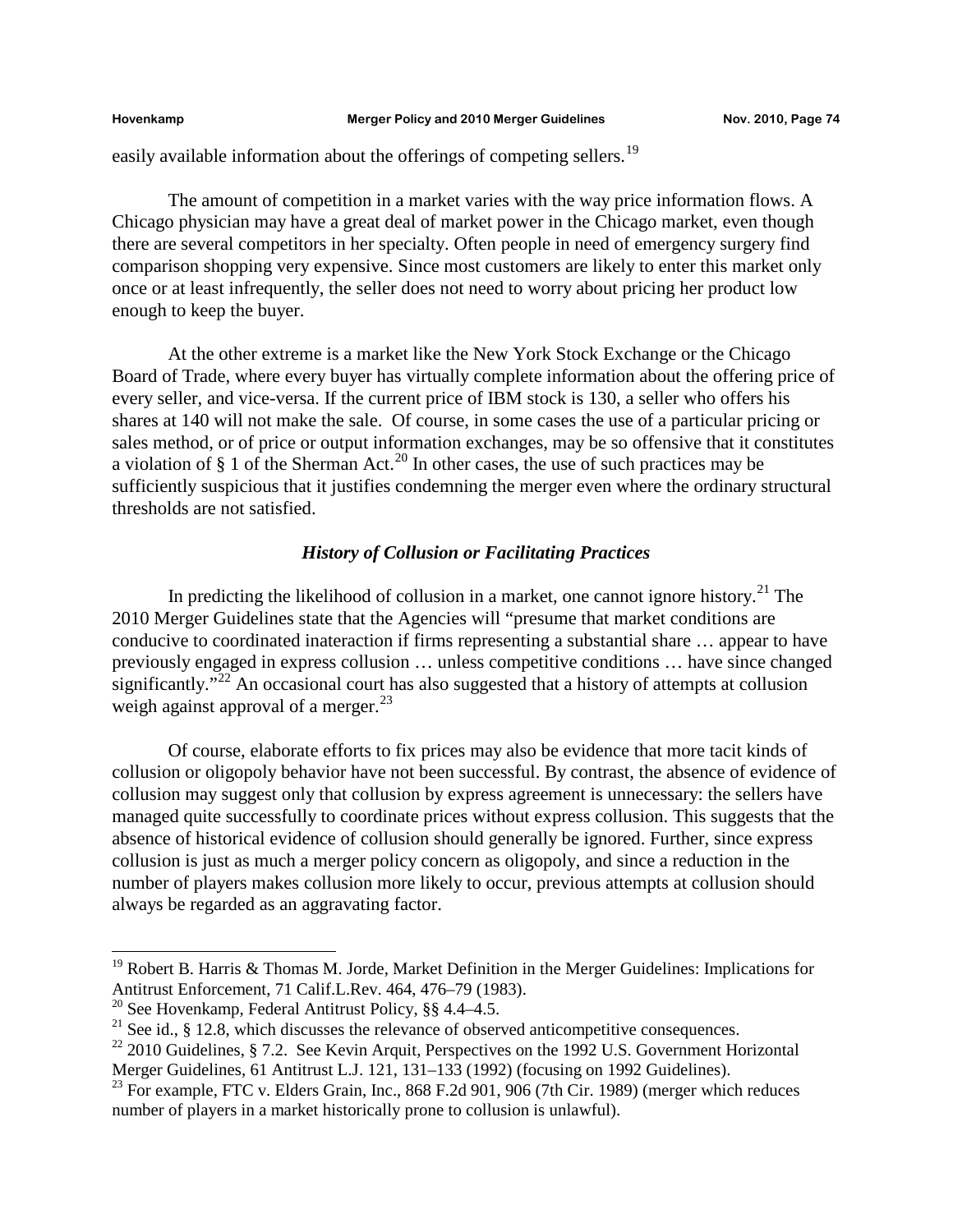### **Hovenkamp Merger Policy and 2010 Merger Guidelines Nov. 2010, Page 75**

## *"Trends" Towards Concentration*

In *Brown Shoe*<sup>[24](#page-75-0)</sup> and *Von's Grocery*,<sup>[25](#page-75-1)</sup> the Supreme Court cited an industry-wide trend toward concentration as a rationale for condemning the mergers. If the court approved these mergers, it reasoned, it would be forced to approve other similar mergers in the future. This "domino theory" has been relied on by courts to condemn many mergers.

The significance for merger policy of a "trend" toward concentration in the relevant market has been hotly debated.<sup>[26](#page-75-2)</sup> Both the 1992 and the current 2010 Horizontal Merger Guidelines ignore it. What does a "trend" toward concentration indicate? Most of the time it indicates that larger firms have developed economies of scale or scope. Suppose, for example, that a market contains 50 firms, each with 2% of the market and having costs of \$4.00 per unit. Two firms merge and achieve economies that reduce the costs of the post-merger firm to \$3.60. What will happen next? The larger firm with the lower costs is likely to expand output. The smaller competitors will lose business unless they can achieve the economies themselves, and perhaps the quickest way is by merger. The industry will exhibit a "trend" toward concentration (and merger) until it reaches a new equilibrium in which all firms have either exploited the available economies or exited from the market.

Any rule that identifies such a trend toward concentration as justifying condemnation of mergers is probably calculated to protect small businesses at the expense of consumers. This almost certainly explains the Supreme Court's citation of a trend toward concentration in *Brown Shoe* and *Von's Grocery.* In his *Von's Grocery* dissent Justice Stewart criticized the majority for trying to use Clayton § 7 to "roll back the supermarket revolution."<sup>[27](#page-75-3)</sup> Grocers were merging because multi-store companies were achieving economies in buying, advertising and other forms of coordination that were generally not available to smaller chains or individual stores.

The irony of using a "trend" toward concentration to condemn a merger under these circumstances is that the rule often damages the fortunes of the very small businesses it was designed to protect. If multi-store economies are substantial in the grocery business, firms will procure additional stores. If they cannot acquire existing stores they probably will build new ones of their own. The result will be that small operators will still have to face the more efficient

<span id="page-75-0"></span><sup>&</sup>lt;sup>24</sup> Brown Shoe Co. v. United States, 370 U.S. 294, 346, 82 S. Ct. 1502, 1535 (1962).

<span id="page-75-1"></span><sup>&</sup>lt;sup>25</sup> United States v. Von's Grocery Co., 384 U.S. 270, 277, 86 S. Ct. 1478, 1482 (1966) ("Congress sought to preserve competition among many small businesses by arresting a trend toward concentration in its incipiency before that trend developed to the point that a market was left in the grip of a few big companies.")

<span id="page-75-2"></span> $^{26}$  Supporting condemnation of mergers in markets exhibiting a trend toward concentration: Derek Bok, Section 7 of the Clayton Act and the Merging of Law and Economics, 74 Harv.L.Rev. 226, 310 (1960); opposing it: Robert H. Bork, The Antitrust Paradox: A Policy at War With Itself 205–206 (1978). Other literature is discussed in 4 Antitrust Law ¶ 932e (3d ed. 2009).

<span id="page-75-3"></span><sup>&</sup>lt;sup>27</sup> 384 U.S. at 288, 86 S. Ct. at 1488: "[T]he [majority's] opinion is hardly more than a requiem for the socalled 'Mom and Pop' grocery stores \* \* \* that are now economically and technologically obsolete in many parts of the country."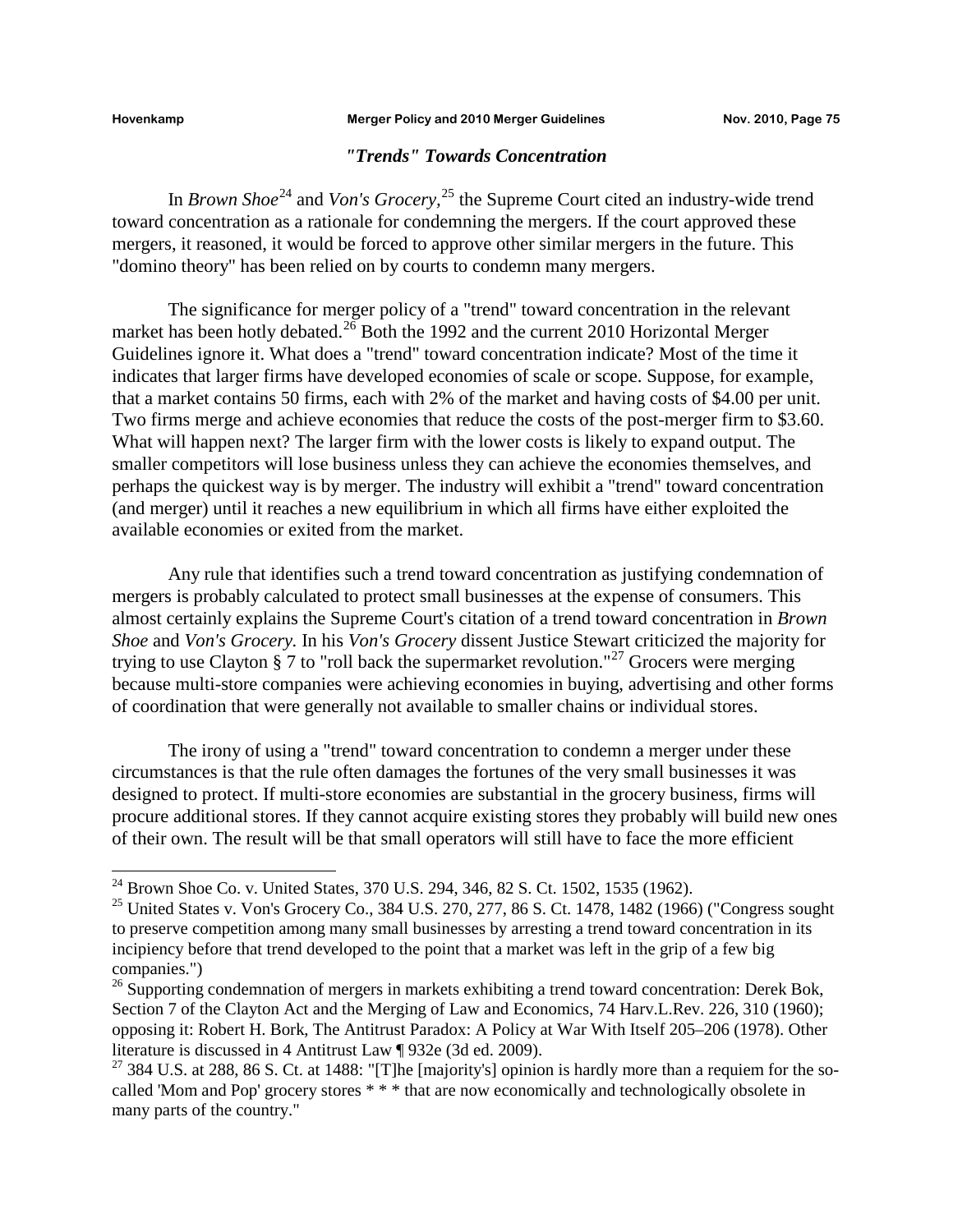operation of their bigger competitors but will have no easy way of exiting the market when things go bad. The "trend" toward concentration that the Court cited should have been used to support, rather than condemn, the mergers at issue.

### *Aggressiveness of Acquired Firm*

One thing structural indexes do very poorly is provide us with indicators of the competitiveness of particular firms in the market. Some firms are much more aggressive rivals than others, even if they are small. In amending the Clayton Act in 1950, Congress expressed a concern with mergers that eliminated a rival that was a "substantial factor in competition."<sup>[28](#page-76-0)</sup> Judicial decisions have noted the aggressiveness of the acquired rival only infrequently. However, in the 1964 *Aluminum Co*. decision, the court noted that Rome Cable had been a particularly aggressive and innovative competitor, despite its small market share.<sup>[29](#page-76-1)</sup> The enforcement agencies have incorporated these concerns in the 2010 Guidelines, which show particular concern with the acquisition of "maverick" firms that have a history of frustrating attempts at collusion.<sup>[30](#page-76-2)</sup> Further, the Guidelines note, the Agencies will look closely at acquisitions of firms who are developing new technologies or business models that may be threatening to incumbents. $31$ 

<span id="page-76-0"></span> <sup>28</sup> See H.R. Rep. No. 1191, 81st Cong., 1st Sess. 8 (1949).

<span id="page-76-1"></span> $29$  United States v. Aluminum Co. of America (Rome Cable), 377 U.S. 271, 280–281, 84 S. Ct. 1283, 1289–1290 (1964) (" \* \* \* Rome was an aggressive competitor. It was a pioneer in aluminum insulation and developed one of the most widely used insulated conductors. \* \* \* Preservation of Rome, rather than its absorption by one of the giants, will keep it 'as an important competitive factor,' \* \* \* ").

<span id="page-76-3"></span><span id="page-76-2"></span> $30$  See 2010 Guidelines, § 2.1.5, available at [http://www.justice.gov/atr/public/guidelines/hmg-2010.html.](http://www.justice.gov/atr/public/guidelines/hmg-2010.html)  $31$  Ibid.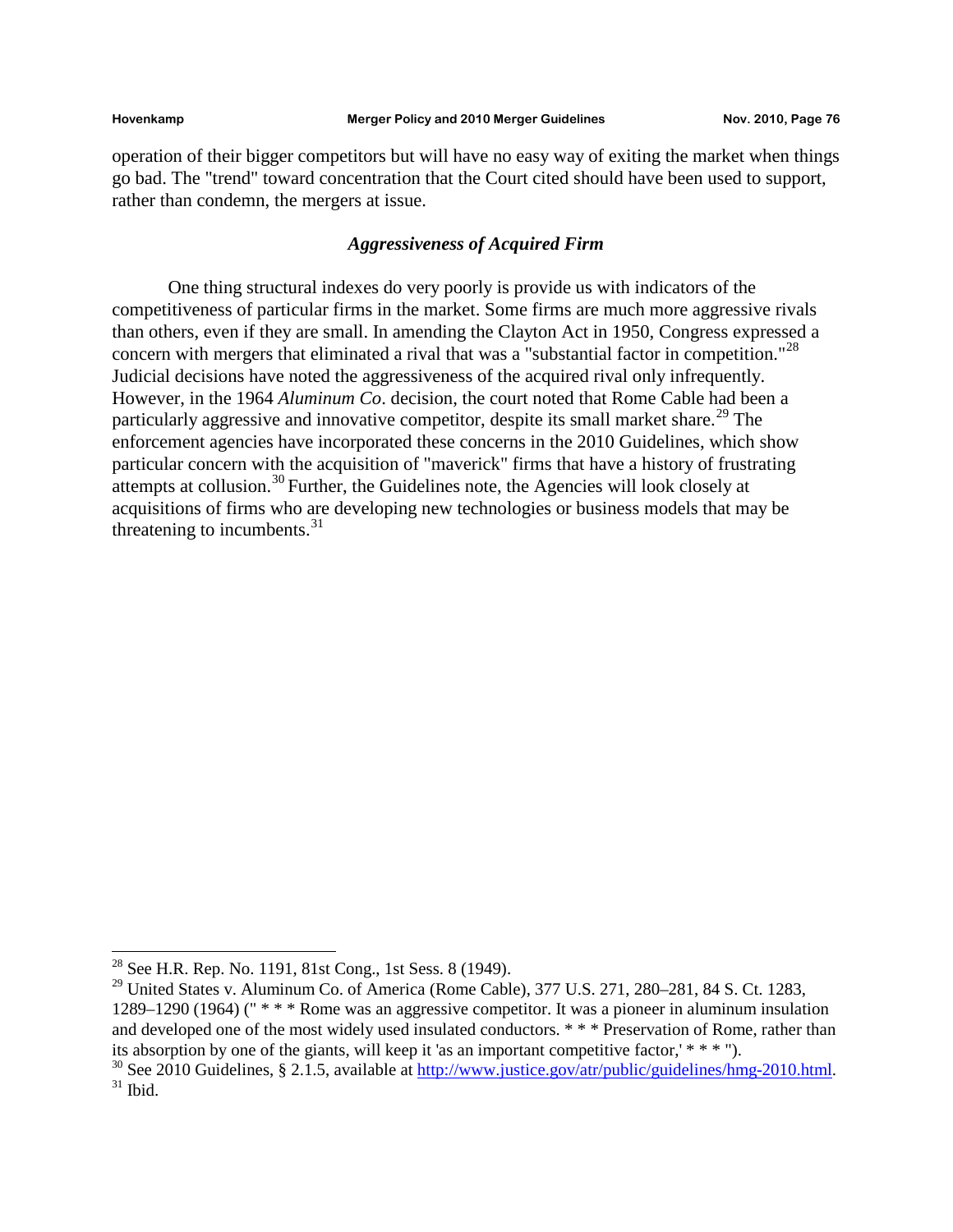### **VIII. Observed Anticompetitive Behavior; Post-Acquisition Review**

Price-fixing and tacit collusion are costly to a firm, because (1) the firm risks losing a customer if it refuses to make a price cut; and (2) the facilitating and enforcement devices are costly to develop and employ.<sup>[1](#page-77-0)</sup> In a competitive market firms should be quite willing to deviate from the terms of sale offered by others, provided that the underlying sale remains profitable. A refusal to deviate suggests a perception that collusion or oligopoly behavior is worth its costs.

Suppose that a merger's competitive consequences are somewhat ambiguous on the standard market structure analysis, or even suggest that the merger is legal. Nonetheless, the firms in the market (either after the merger or both before and after) engage in a variety of practices that show that the market is not performing very competitively. For example, suppose that the firms follow a routine practice of publishing list prices once a month, all of which are nearly identical, and then refuse to negotiate discounts from those list prices, at least to certain classes of customers.<sup>[2](#page-77-1)</sup> Or suppose that the firms have persistently followed a practice of price leadership under which a given firm announces the price increase and the others follow; or if the others fail to follow the leader quietly rescinds the increase. Should the merger be condemned on the basis of such evidence alone?

First of all, Clayton § 7's "may substantially lessen competition" language does not require a given market structure or a given set of proofs about market concentration, firm market share, entry barriers or anything else. Rather, it requires fairly convincing evidence of a likelihood that a merger will "lessen" competition. Market structure evidence is the surrogate for bad performance, not the other way around. Further, if any amount of collusion or collusion-like behavior is occurring, a horizontal merger tends to make that behavior more successful. Alternatively, the merger itself may bring the behavior into existence. In both these cases the merger has lessened competition.<sup>[3](#page-77-2)</sup>

One good sign that a market is not performing competitively is the systematic willingness of sellers to engage in costly nonprice competition, coupled with a general unwillingness to reduce the price. Such behavior is costly, since the firm risks losing a sale; so it must have an explanation. In a competitive market, a seller should be indifferent as between offering a price cut of \$1.00 or the inclusion of a service that costs \$1.00, assuming there are no collateral costs. Under tacit or express collusion, however, the inclusion of the extra service may be a way of cheating on the cartel price without being detected.

<span id="page-77-0"></span><sup>&</sup>lt;sup>1</sup> On facilitating devices, see Hovenkamp, Federal Antitrust Policy,  $\S$  4.4b.

<span id="page-77-1"></span><sup>&</sup>lt;sup>2</sup> For example, Chicago Bridge & Iron Co. N.V. v. F.T.C., 534 F.3d 410 (5<sup>th</sup> Cir. 2008) (relying on postacquisition evidence of anticompetitive behavior); United States v. Archer–Daniels–Midland Co., 781 F.Supp. 1400 (S.D.Iowa 1991) (sellers in post-merger market announced prices quarterly and did not deviate except to large buyers; however, the court concluded that the evidence failed to indicate sufficient coordination to warrant condemnation, in spite of high concentration. Court apparently overlooked that firms might give price discounts to large buyers, but oligopolistic prices to smaller ones.).

<span id="page-77-2"></span> $3$  See 4 Antitrust Law  $\P$  917 (3d ed. 2009).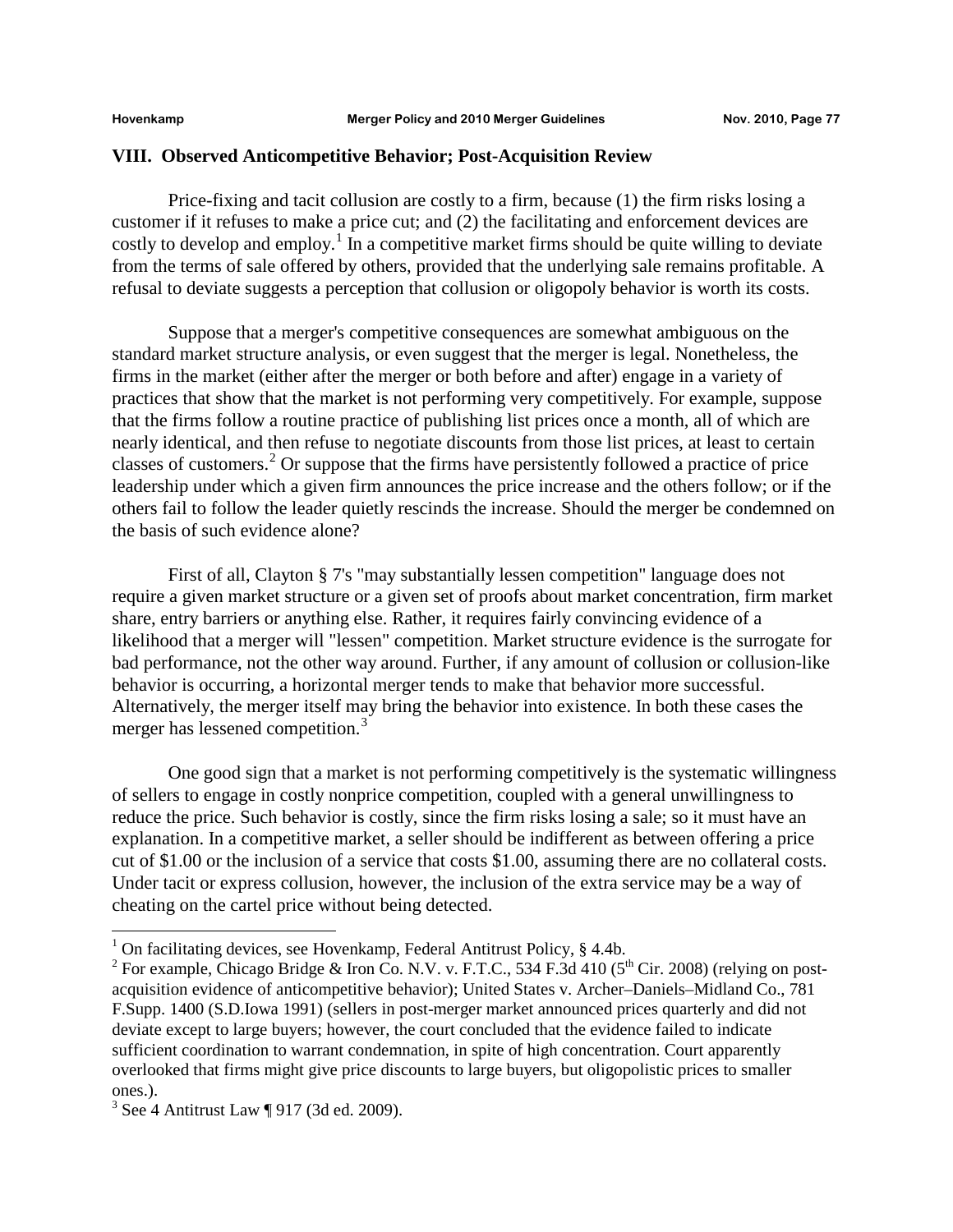Another sign of failure of competition is the existence of multiple pricing regimes. $4$  If a market is competitive, prices tend to hover around marginal cost, or a little above average variable costs. They change in response to cost changes, which are generally gradual, or else when there are temporary dislocations in the market, such as temporary shortages or surpluses in relation to demand. By contrast, in an oligopoly prices are maintained "artificially" at a higher than competitive level. At least in a cooperative oligopoly, this maintenance depends on certain assumptions about what rivals will do. But even in non-cooperative oligopolies, firms make assumptions about rivals' responses and set their own prices accordingly.[5](#page-78-1)

Oligopolistic firms seldom have perfect information about what motivates the pricing decisions of others. In general, a good strategy in a cartel or oligopoly that faces cheating by one member is to cut prices themselves. Such a price cut may be costly to the cartel members, but it is also costly to the cheater. As a result, the assurance of retaliatory price cutting tends to make cheating unprofitable.<sup>[6](#page-78-2)</sup> In order for this threat to be credible, the intending cheater must perceive a high likelihood that other firms will immediately retaliate in response to any price cut. How can the other cartel members achieve this high likelihood if they find it difficult to determine whether another firm's price cut is the result of depressed market conditions or of cheating?<sup>[7](#page-78-3)</sup> The answer is that the firm learns from experience that other firms will shoot first and ask questions later. Indeed, the price cut is very likely the optimal response to *both* a depressed market and cheating, which makes it a particularly robust strategy. Further, the price cut does not need to be predatory, and this tends to make it more credible. A mere cut to the competitive level is quite costly to a firm that cheats once or twice and then pays by earning only competitive profits for an indefinite period of time. To be sure, retaliatory price cutting by the non-cheaters seems costly—but the important point is that it is less costly than attempting to maintain the price.

In an oligopoly where the firms do not have perfect information about each other, we would expect periods of oligopoly pricing to be punctuated by occasional price "wars," where prices are cut deeply for a short period of time. When the cheater finally begins raising its price again, other firms will follow the price up as well. Competitive markets do not have price "wars." Oligopolistic markets do. Distinguishing a qualifying price war from the ordinary changes in price that occur in competitive markets requires some econometric modelling, but it is by no means impossible and may often be quite easy.<sup>[8](#page-78-4)</sup> Evidence of multiple pricing regimes, such as

<span id="page-78-0"></span><sup>&</sup>lt;sup>4</sup> The term is from Jonathan B. Baker & Timothy F. Bresnahan, Empirical Methods of Identifying and Measuring Market Power, 61 Antitrust L. J. 3, 13 (1992).

<span id="page-78-1"></span> $<sup>5</sup>$  On the difference between cooperative and non-cooperative oligopoly, see Hovenkamp, Federal</sup> Antitrust Policy, § 4.2.

<span id="page-78-2"></span> $<sup>6</sup>$  Id., § 4.1a3.</sup>

<span id="page-78-3"></span> $<sup>7</sup>$  Cheating would typically result in higher output, while price reductions reflecting a depressed market</sup> would not. But one oligopolist may not easily determine the output of others.

<span id="page-78-4"></span><sup>8</sup> See Jonathan B. Baker & Timothy Bresnahan, *Empirical Methods*, note 4 at 13–15; Robert H. Porter, On the Incidence and Duration of Price Wars, 33 J. Indus. Econ. 415 (1985); Jonathan B. Baker, Identifying Cartel Policing Under Uncertainty: the U.S. Steel Industry 1933–1939, 32 J. L. & Econ. S47 (1989).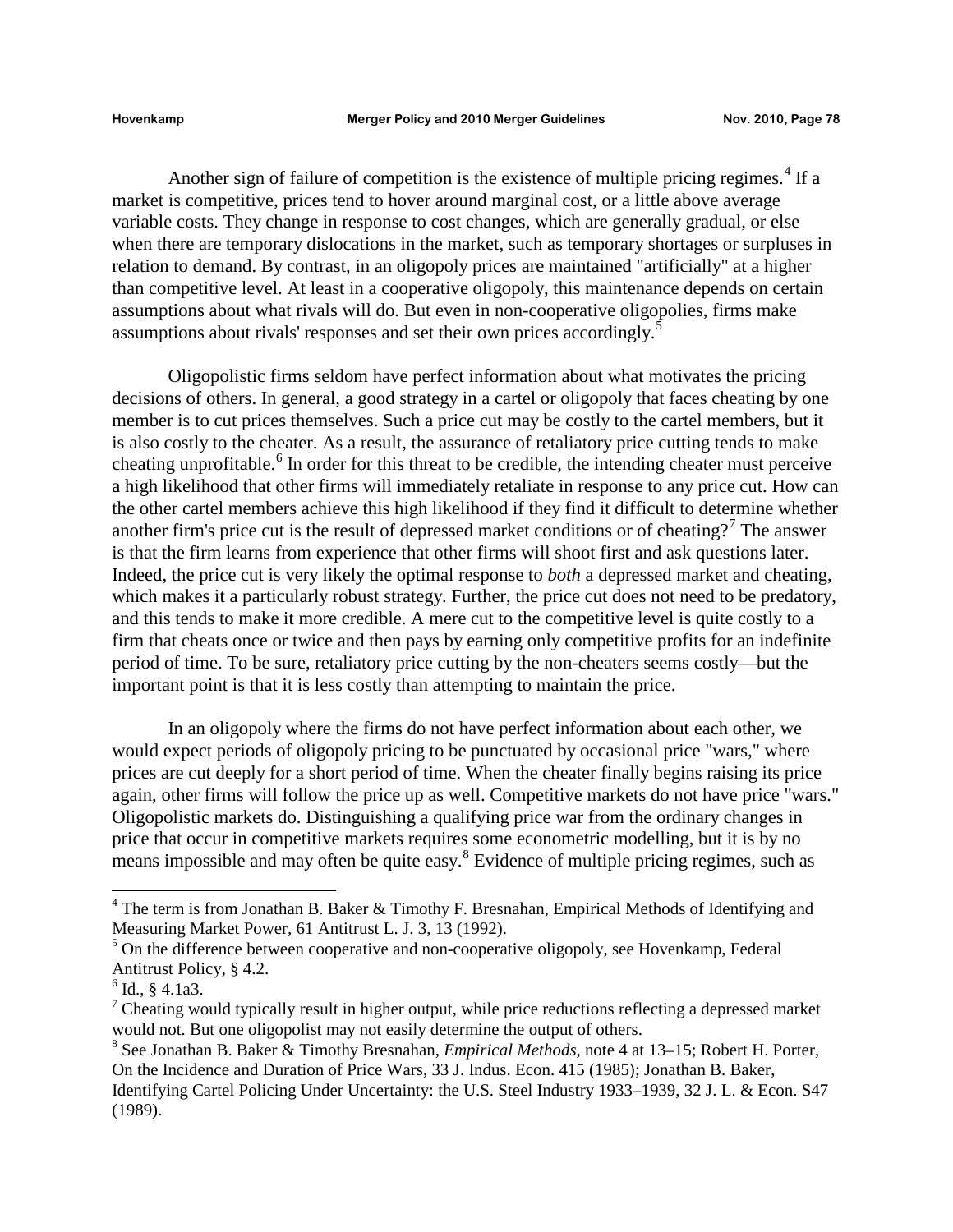periodic price wars, should raise a presumption that a further reduction in the number of effective players in this market is anticompetitive.<sup>[9](#page-79-0)</sup>

Observed noncompetitive consequences are particularly important to the evaluation of mergers in markets that may be defined as too large. The Merger Guidelines may sometimes lead policy makers to commit the "*Cellophane*" fallacy by focusing too closely on high cross elasticity of demand at current market prices, and not taking into account that if a market is already subject to collusion, cross elasticity of demand will be high. The 1992 Guidelines had suggested that if there is evidence that collusion or collusion-like behavior is already occurring, the Agency will attempt to determine what the price would have been absent the collusion, and compute from that point.<sup>[10](#page-79-1)</sup> But there seems to be a better solution: if there is evidence of such behavior, the merger should be condemned without further difficult inquiries into what the competitive price might have been and what would be the cross-elasticity of demand at that price. The 2010 Guidelines state that the Agencies will "presume that market conditions are conducive to coordinated interaction" if the firms have a history of express collusion.<sup>[11](#page-79-2)</sup>

Suppose, for example, that on the basis of similar technology and geological proximity the tribunal defines a provisional market as including the output of firms A, B, C, D and E. At current prices the demand of these firms seems highly cross-elastic with the output of firms X, Y and Z. If the firms in the first group increased price further, they would lose too many sales. But suppose that the evidence also suggests one of the following: (1) in the past A, B, C, D & E have fixed prices; or (2) A, B, C, D & E follow a practice of publishing quarterly price lists and seldom deviating from them, and their prices seem to move in lockstep fashion, except for possible discounts to a few large customers. Under the Guidelines approach, the Agency would then try to determine what the competitive price would be for the output of A, B, C, D & E. Then it would determine whether cross-elasticity of demand with the output of X, Y and Z is also high at that lower price. If it is not, then A, B, C, D and E would define a relevant market.

The better approach is to ignore the second step. Once we know that the firms in the provisional market are behaving noncompetitively vis-a-vis one another, we can assume that the refusal to compete is worth its costs. We have already defined a relevant market, and it includes only A, B, C, D & E. Further, any merger among them will exacerbate the anticompetitive performance.

Observed behavior is particularly relevant to the analysis of mergers after they have occurred. Unlike earlier Guidelines, the 2010 Horizontal Merger Guidelines pay considerable attention to the review and analysis of already consummated mergers, making clear that the

<span id="page-79-0"></span> $9$  See generally Alexis Jacquemin & Margaret E. Slade, Cartels, Collusion, and Horizontal Merger 416– 473, 1 Handbook of Industrial Organization (Richard Schmalensee & Robert Willig eds. 1989). <sup>10</sup> 1992 Horizontal Merger Guidelines, § 1.11. See also United States v. Oracle Corp., 331 F.Supp.2d

<span id="page-79-2"></span><span id="page-79-1"></span><sup>1098, 1121–1122 (</sup>N.D.Cal. 2004) (discussing *Cellophane* fallacy in merger analysis).  $11$  2010 Horizontal Merger Guidelines, §7.2.